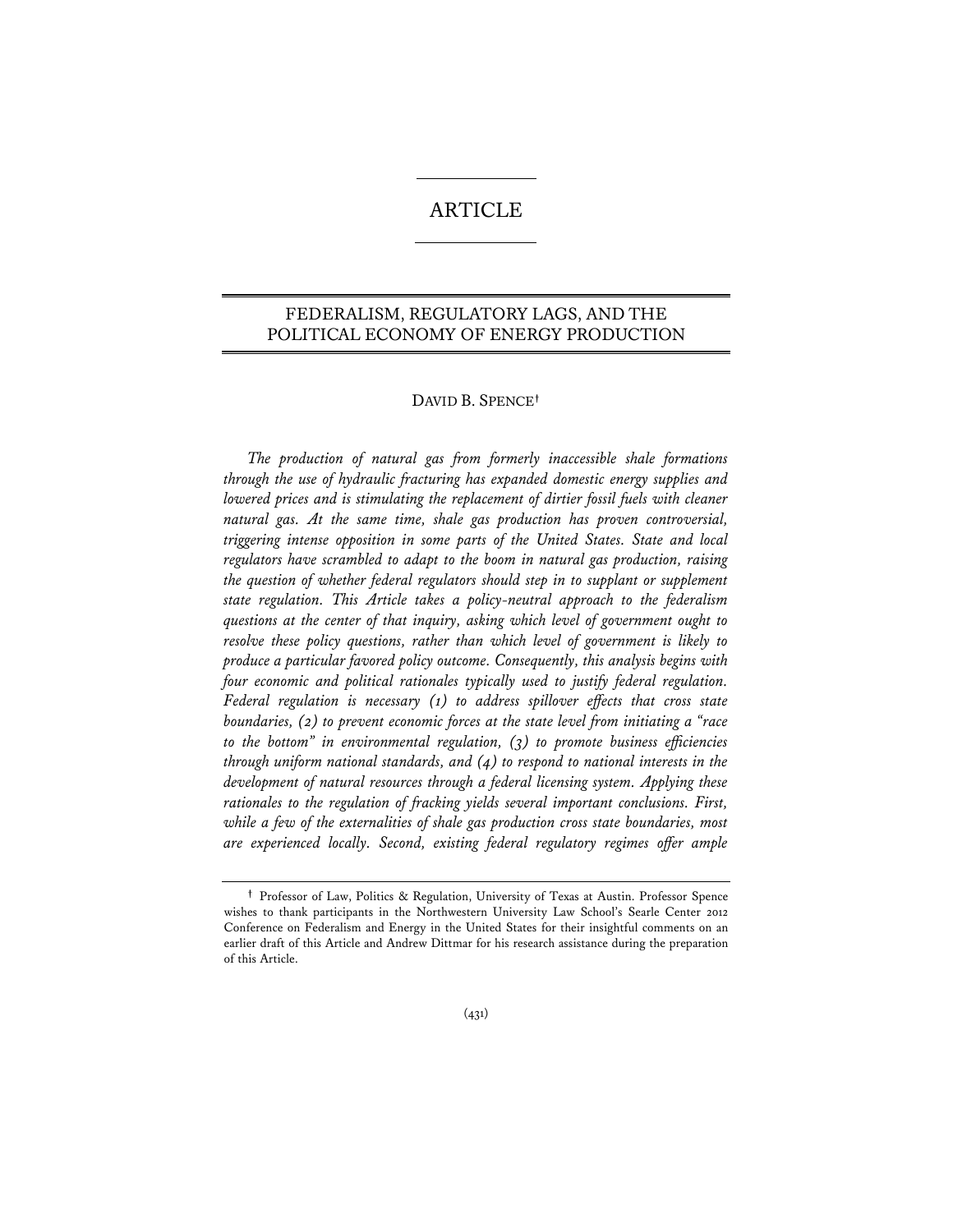*authority to address those few interstate externalities. Third, the race-to-the-bottom rationale does not justify federal regulation of shale gas production because shale gas states are not competing for quantity- or time-limited capital investment. Fourth, given that the impacts of fracking are still under study and the subject of considerable ongoing debate, there is currently no overriding national interest supporting the creation of a comprehensive federal licensing or regulatory regime for shale gas production.* 

| L  |                                          | SHALE GAS PRODUCTION AND FRACKING437                                 |  |
|----|------------------------------------------|----------------------------------------------------------------------|--|
|    |                                          |                                                                      |  |
|    | B.                                       |                                                                      |  |
| H. | THE EXISTING REGULATORY ENVIRONMENT  447 |                                                                      |  |
|    |                                          |                                                                      |  |
|    |                                          | Overview of Oil, Natural Gas, and<br>1.                              |  |
|    |                                          |                                                                      |  |
|    |                                          | Regulatory Exemptions for Oil and<br>$\overline{2}$ .                |  |
|    |                                          |                                                                      |  |
|    | B.                                       |                                                                      |  |
|    |                                          | III. FEDERALISM AND ENERGY REGULATION 460                            |  |
|    | А.                                       |                                                                      |  |
|    |                                          | Logical Rationales for Federal Regulation  460<br>1.                 |  |
|    |                                          | Political Rationales for Federal Regulation  465<br>$\overline{2}$ . |  |
|    | B.                                       |                                                                      |  |
|    |                                          |                                                                      |  |
|    |                                          | A. Spillovers and the Geographic Scope of Fracking Externalities 478 |  |
|    |                                          | 1.                                                                   |  |
|    |                                          | $\overline{2}$ .                                                     |  |
|    |                                          | 3.                                                                   |  |
|    |                                          | 4.                                                                   |  |
|    |                                          | 5.                                                                   |  |
|    | B.                                       |                                                                      |  |
|    |                                          |                                                                      |  |
|    |                                          | <b>CONCLUSION: THE CASE FOR NARROW</b>                               |  |
|    |                                          |                                                                      |  |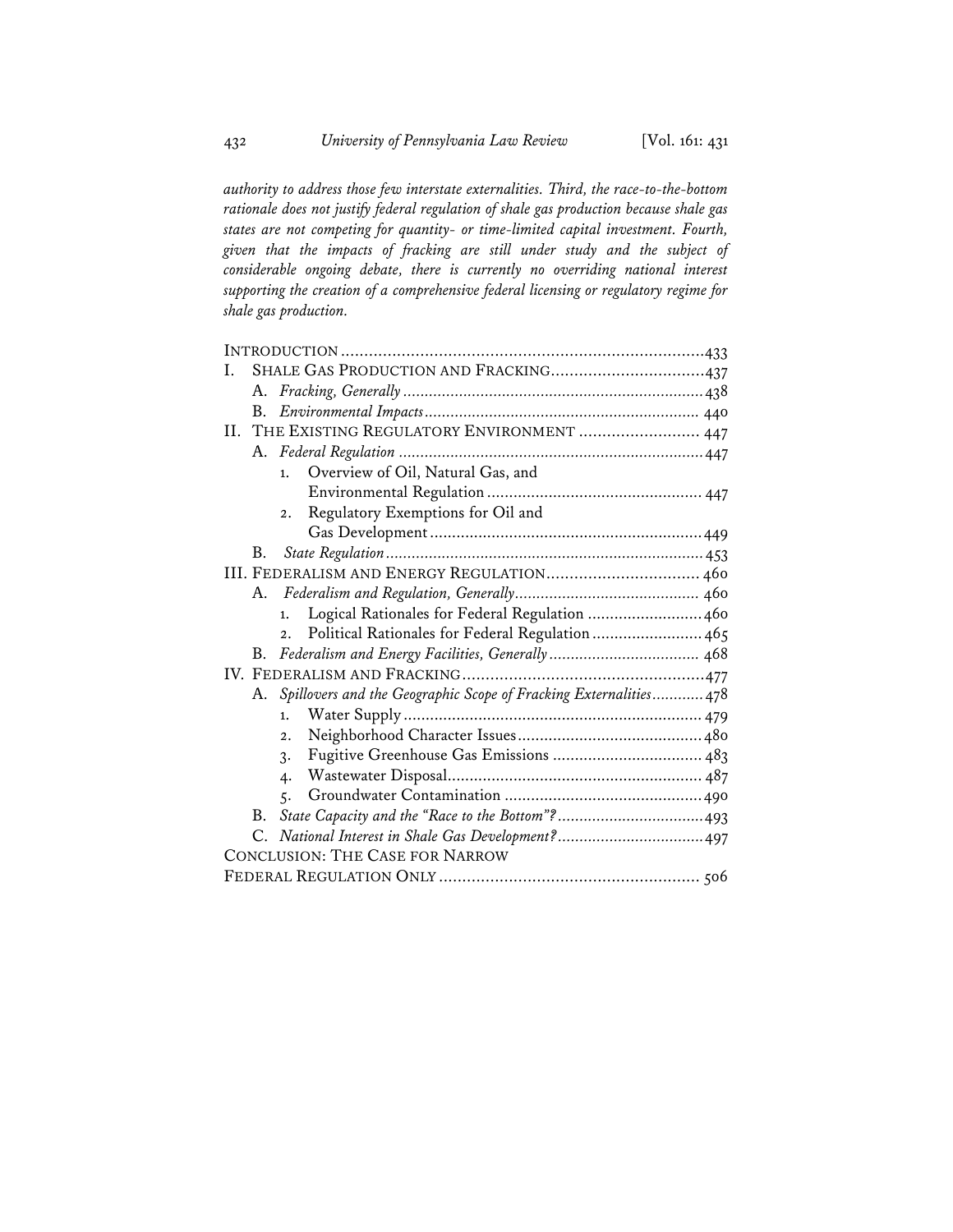#### INTRODUCTION

The American energy policy landscape is undergoing a revolution.**<sup>1</sup>** The production of natural gas from formerly inaccessible shale formations through the use of hydraulic fracturing**<sup>2</sup>** (also known as "fracking") has transformed American energy options. Only a few years ago, American policymakers foresaw a future increasingly dependent upon natural gas imports;**<sup>3</sup>** they now foresee that domestic production will be sufficient to serve the country's needs for as many as 100 years.**<sup>4</sup>** That ample supply, in turn, has tamed natural gas markets. Natural gas prices have always been volatile (and frequently high), but forecasters now predict low prices into the foreseeable future.**<sup>5</sup>** Low natural gas prices could stimulate the replacement of dirtier fossil fuels (coal and oil) with cleaner natural gas (in electricity generation and transportation, respectively), hastening the long-held dream of the industry's proponents that natural gas would serve as a bridge fuel to a renewable energy future.**<sup>6</sup>** According to the International Energy

**5** One way to predict natural gas prices is to look at "forward curves" produced by the New York Mercantile Exchange (NYMEX). These curves are based upon prices of futures contracts contracts for the sale of natural gas at various points in the future. For a fuller explanation of natural gas forward curves, see Mark Bolinger et al., *Accounting for Fuel Price Risk: Using Forward Natural Gas Prices Instead of Gas Price Forecasts to Compare Renewable to Natural Gas-Fired Generation*, 34 ENERGY POL'Y 706 (2006).

As of September 2012, the NYMEX forward curve for natural gas projects that prices will remain at or below five dollars per million British thermal units (MMBtu) over the next five years. *Gas Futures Trading: Forward Price Curve,* FERC, http://www.ferc.gov/marketoversight/mkt-gas/trading/ngas-tr-fwd-pr.pdf (last updated Sept. 4, 2012). This compares with natural gas spot prices that varied between \$1.74 and \$18.48 per MMBtu in the first decade of the twenty-first century. *See Henry Hub Gulf Coast Natural Gas Spot Price*, U.S. ENERGY INFO. ADMIN., http://www.eia.gov/dnav/ng/hist/rngwhhdd.htm (last updated Oct. 1, 2012). A British thermal unit is roughly the amount of energy required to raise the temperature of one pound of water one degree, from thirty-nine to forty degrees Fahrenheit.

**6** *See* Roberto F. Aguilera & Roberto Aguilera, *World Natural Gas Endowment as a Bridge Towards Zero Carbon Emissions*, 79 TECHNOLOGICAL FORECASTING & SOC. CHANGE 579, 579

**<sup>1</sup>** Bloomberg reported recently that "[t]he U.S. is the closest it has been in almost 20 years to achieving energy self-sufficiency" and that it could become the world's top energy producer in less than ten years. Rich Miller et al., *Americans Gaining Energy Independence with U.S. as Top Producer*, BLOOMBERG (Feb. 6, 2012), http://www.bloomberg.com/news/2012-02-07/americans-gaining-energyindependence-with-u-s-as-top-producer.html.

**<sup>2</sup>** For a description of this production technique, see *infra* Section I.A.

**<sup>3</sup>** *See* Howard Rogers, *Shale Gas—The Unfolding Story*, 27 OXFORD REV. ECON. POL'Y 117, 118 (2011) ("In North America, in 2001 domestic production began a pronounced decline and largescale liquefied natural gas (LNG) imports appeared inevitable by 2010.").

**<sup>4</sup>** The U.S. Energy Information Administration's (EIA) most recent estimate of the United States' unproved technically recoverable shale gas reserves is 482 trillion cubic feet (Tcf), which represents a significant increase in total reserves. U.S. ENERGY INFO. ADMIN., ANNUAL ENERGY OUTLOOK 2012: EARLY RELEASE OVERVIEW 9 (2012), *available at* http://www.eia.gov/forecasts/ aeo/er/pdf/0383er(2012).pdf; *see also infra* note 32 and accompanying text.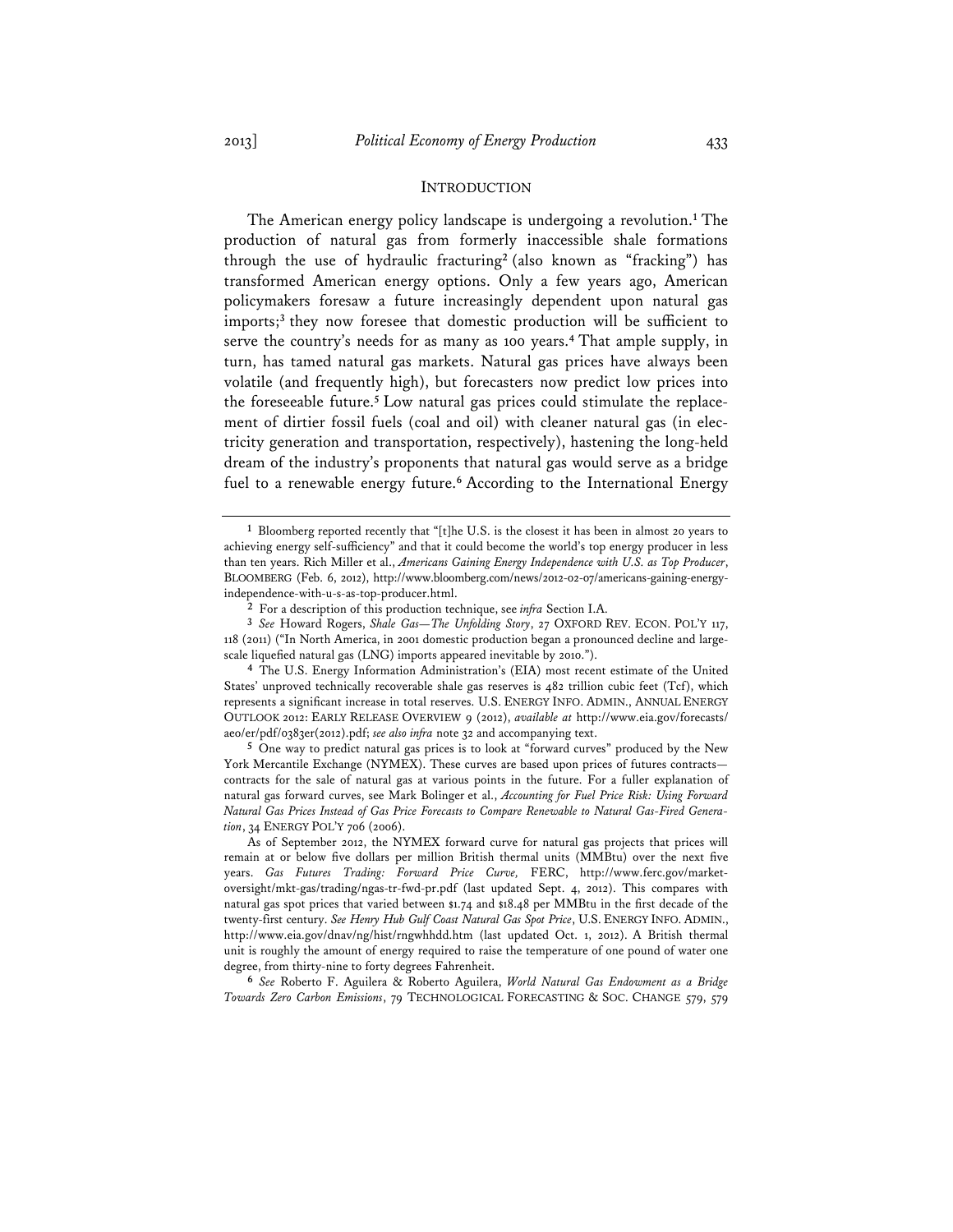Agency (IEA), emissions of greenhouse gases in the United States fell in 2011, in large part because of shifts from coal-fired electric generation to gas-fired generation—a change that the IEA attributed to increased shale gas production.**<sup>7</sup>**

At the same time, however, shale gas production has proven very controversial. The rapid increase in this type of production has been driven in large part by production techniques (horizontal drilling and fracking) that are now in use on a much wider scale than ever before.**<sup>8</sup>** Use of these techniques produces negative externalities**<sup>9</sup>**—pollution and other byproducts borne mostly by the community in which shale gas production occurs which have generated intense opposition to shale gas production in some parts of the United States and the world.**<sup>10</sup>**

State and federal regulators have scrambled to adapt to the boom in natural gas production and the controversy it has spawned.**<sup>11</sup>** That scramble has produced a significant amount of regulatory change in states from Texas to New York.**<sup>12</sup>** Some states have reacted cautiously, banning shale gas production pending further study of its risks.**<sup>13</sup>** Others have opened their shale gas formations ("shale plays" in the industry vernacular) to development

**7** *See* Guy Chazan, *Shale Gas Boom Helps Slash US Emissions*, FIN. TIMES (May 23, 2012), http://www.ft.com/intl/cms/s/0/3aa19200-a4eb-11e1-b421-00144feabdc0.html (quoting IEA chief economist Fatih Birol supporting this conclusion). Indeed, in April 2012, coal-fired power's share of American electricity generation fell to virtually equal to that of natural gas for the first time. *See Monthly Coal- and Natural Gas-Fired Generation Equal for First Time in April 2012*, U.S. ENERGY INFO. ADMIN. (July 6, 2012), (July 6, 2012), http://www.eia.gov/todayinenergy/detail.cfm ?id=6990.

**8** OFFICE OF FOSSIL ENERGY, U.S. DEP'T OF ENERGY, MODERN SHALE GAS DEVELOP-MENT IN THE UNITED STATES: A PRIMER, at ES-1 (2009) [hereinafter OFE, SHALE GAS PRIMER], *available at* http://www.netl.doe.gov/technologies/oil-gas/publications/epreports/shale\_ gas\_primer\_2009.pdf.

**9** The term "externality" refers to costs of production that are not borne by the firm, but rather are shifted to society. Externalities can be either negative or positive. For a discussion of the economics of negative externalities, see TOM TIETENBERG, ENVIRONMENTAL AND NATURAL RESOURCE ECONOMICS 51-54 (3d ed. 1992). For a discussion of the externalities of shale gas production, see *infra* Section I.B.

**10** For a discussion of public attitudes toward shale gas production, see *infra* Section I.B.

**11** Hannah Wiseman has referred to this process as "regulatory adaptation." *See* Hannah Wiseman, *Regulatory Adaptation in Fractured Appalachia*, 21 VILL. ENVTL. L.J. 229, 252-82 (2010) (arguing that while states have adapted with some success in the face of tremendous information asymmetries, there remain regulatory gaps to be filled).

**12** *See infra* Section II.B.

**13** *See, e.g.*, *infra* notes 117-119 and accompanying text (describing the ban on fracking in New York).

<sup>(2012) (&</sup>quot;As the world economy continues to expand over the long term, natural gas has the potential to play a significant role in satisfying energy demand and acting as a bridge towards renewables."); Joe Nocera, *How to Frack Responsibly*, N.Y. TIMES, Feb. 28, 2012, at A25 (noting Environmental Defense Fund President Fred Krupp's support for the notion of natural gas as a bridge fuel).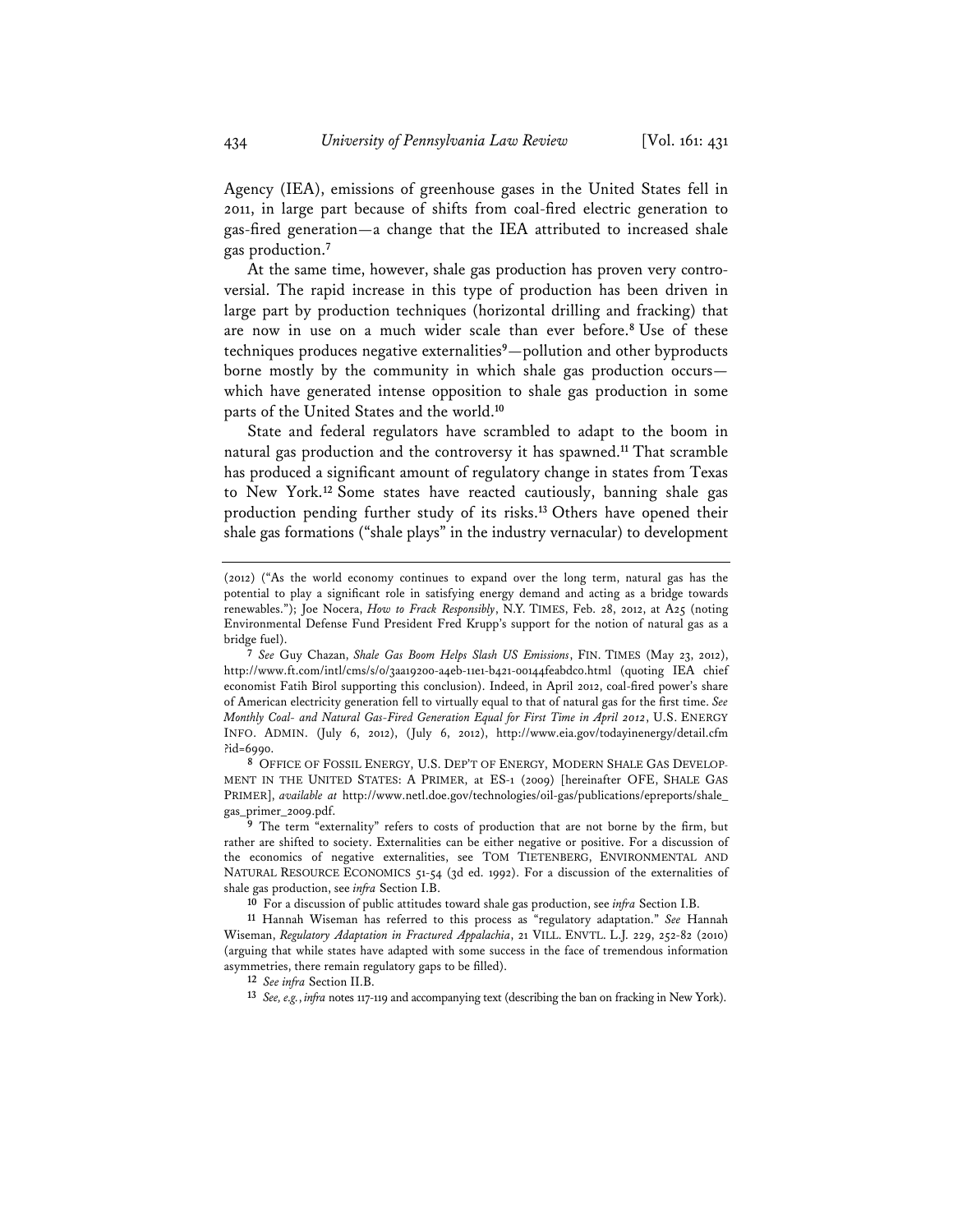under existing state regulatory regimes, adjusting those regimes to address new or newly recognized risks.**<sup>14</sup>** While the process of state regulatory adjustment continues, it has not quieted opponents of shale gas production.**<sup>15</sup>** At the national level, the Environmental Protection Agency (EPA) is engaged in a multi-year study of the industry, which may yield additional federal regulation.**<sup>16</sup>**

These observations raise important questions: What, if anything, should the federal government do about fracking? Should Congress pass comprehensive federal licensing rules or standards governing the industry? Should the EPA use existing regulatory authority to impose further restrictions on fracking or to fill gaps in state regulatory regimes? Or is the regulation of this industry better left to the states, whose varied regulatory approaches represent a series of experiments from which all can learn? These questions are located at the intersection of federalism and regulation. Specifically, Congress, the EPA, and state and local government actors may all have preferences regarding fracking policy, which raises the question of which level of government is the most appropriate regulator. This Article will address these questions by exploring the commonly employed theoretical rationales for regulating at the federal level, and applying those rationales to the risks associated with fracking and shale gas production. The analysis shows that a comprehensive federal licensing or regulatory regime for shale gas production is probably unnecessary—and, at least premature—but that the federal government might appropriately regulate specific aspects of shale gas production that implicate national or global interests.

Part I of this Article examines the process of fracking, including the technological advances that have made it cheaper to produce natural gas from shale, and the effect of fracking production in three states containing large shale gas plays—Texas, Pennsylvania, and New York. Part I also explores the external effects of shale production on air, water, groundwater, community character, and other public goods, and further notes the ongoing debate over their significance and magnitude.

Part II examines fracking's existing regulatory environment. It describes the major federal regimes that regulate fracking operations and notes that Congress has exempted the fracking process from some of those regimes. It then compares the state regulatory regimes governing fracking in Texas,

**<sup>14</sup>** *See infra* Section II.B.

**<sup>15</sup>** *See infra* note 36 and accompanying text.

**<sup>16</sup>** The EPA has outlined the goals and design of the study in OFFICE OF RESEARCH & DEV., EPA, EPA/600/R-11/1212, PLAN TO STUDY THE POTENTIAL IMPACTS OF HYDRAULIC FRACTURING ON DRINKING WATER RESOURCES 1-8, 20-22 (2011), *available at* http://www.epa. gov/hfstudy/HF\_Study\_\_Plan\_110211\_FINAL\_508.pdf.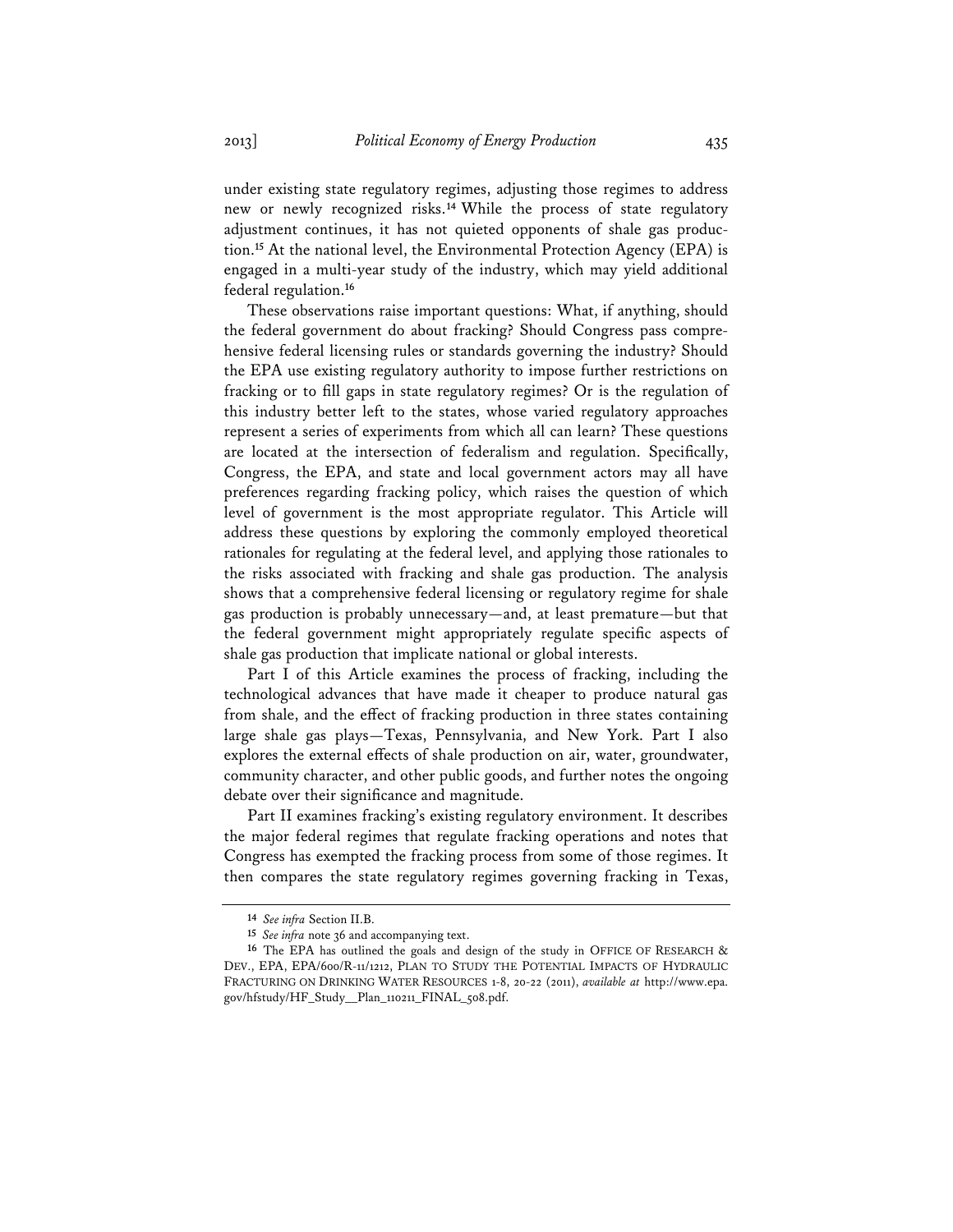Pennsylvania, and New York. The analysis notes differences in these states' regulatory strategies, including their coverage, stringency, and use of either detailed prescriptions or general performance standards. It is evident from this snapshot of state regulation that state rules have lagged behind the development of the industry. Part II also examines the effects of regulatory agency structure on a state's regulatory approach. Specifically, it explores the implications of assigning primary regulatory jurisdiction to an oil and gas commission (as in Texas), or to a state environmental agency (as in Pennsylvania and New York). While it is difficult to reach general conclusions in response to this question, it appears that the Texas regulations governing technical issues (such as construction) are more specific than those promulgated by the New York and Pennsylvania environmental agencies. Conversely, the New York and Pennsylvania agencies seem to focus more of their attention on environmental protection than does the Texas commission.

Part III addresses the federalism questions at the heart of the regulation of energy facilities. The federal government clearly has the power to regulate fracking under the Commerce Clause because of the industry's substantial effects on interstate commerce.**<sup>17</sup>** That observation, however, does not answer the question of where regulatory authority *ought* to lie. The analysis approaches this normative question in policy-neutral terms, placing the question of *who* ought to regulate prior to questions about *what* the regulation should be. This approach reveals four rationales that we typically use to justify federal regulation. Federal regulation is necessary (1) to address spillover effects that cross state boundaries; (2) to prevent economic forces at the state-level from initiating a "race to the bottom"**18** in environmental regulation; (3) to promote business efficiencies through uniform national standards; and (4) to respond to national interests in the development of natural resources through a federal licensing system.**<sup>19</sup>** Part III also

**<sup>17</sup>** *See* United States v. Lopez, 514 U.S. 549, 559-68 (1995) (holding that an activity can be regulated by Congress under the Commerce Clause if it "substantially affects" interstate commerce); *see also* United States v. Morrison, 529 U.S. 598, 611 (2000) (requiring activities that are regulated under the Commerce Clause to be "some sort of economic endeavor"). The *Lopez* and *Morrison* decisions involved federal attempts to regulate activities that were essentially not economic in nature. *See Morrison*, 529 U.S. at 601-02 (reviewing the constitutionality of federal civil remedies for victims of gender-motivated violence); *Lopez*, 514 U.S. at 551 (reviewing the constitutionality of a federal criminal offense for possession of firearms within a school area). Natural gas production, by contrast, is clearly an economic activity closely connected to interstate commerce, since natural gas markets cross state lines.

**<sup>18</sup>** For a thorough description of the race-to-the-bottom argument, see *infra* subsection III.A.1.

**<sup>19</sup>** Some scholars offer broader rationales for federal environmental regulation that focus on protecting moral rights or giving effect to the preferences of out-of-state actors even when the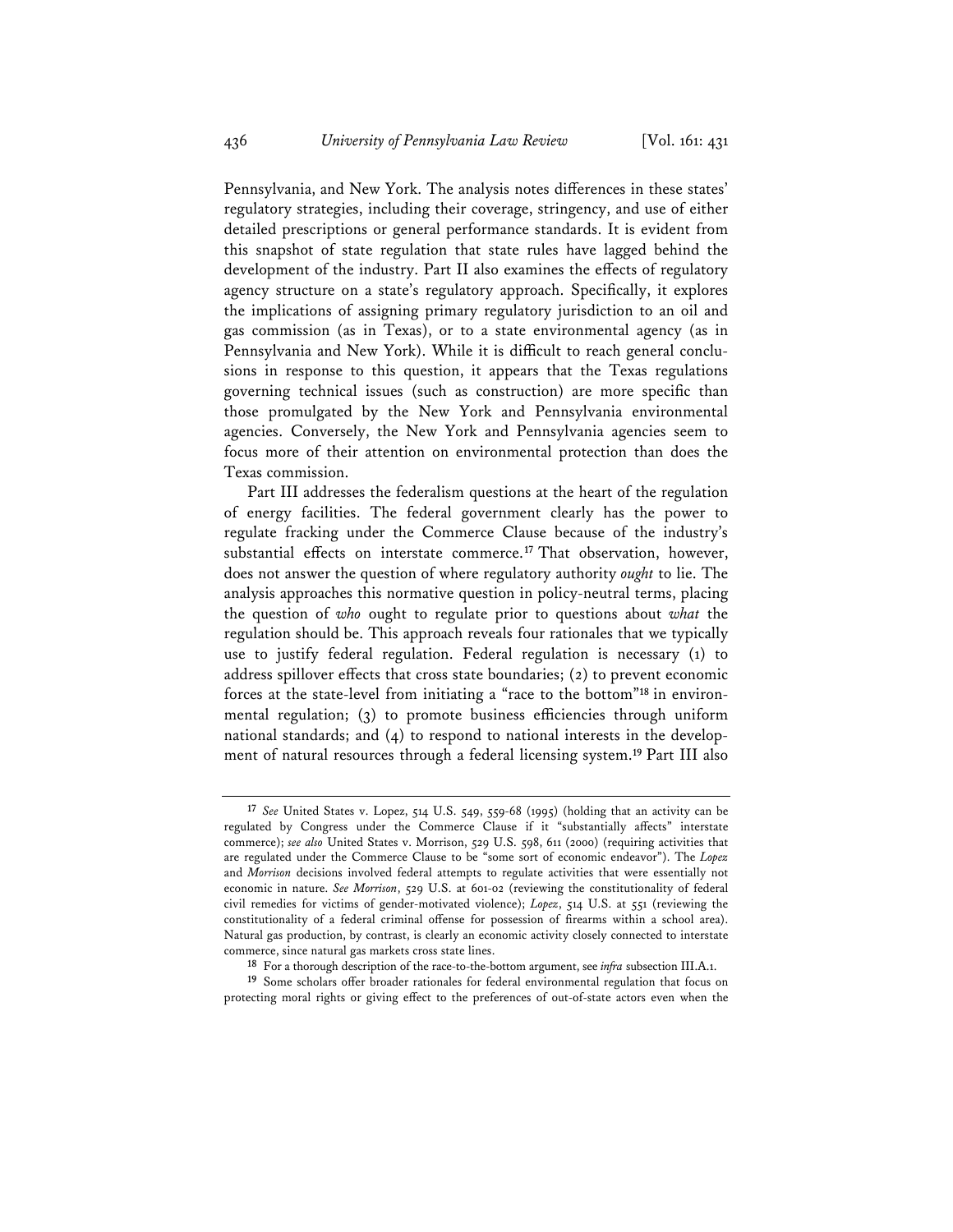explores how existing energy regulatory regimes are justified using one or more of these grounds.

Part IV applies the various rationales for federal regulation developed in Part III to the production of shale gas using fracking. It concludes that while some of the impacts of fracking cross state boundaries, most are local. Existing federal regulations offer ample authority to address those impacts that have national scope, and federal regulators are already using that authority to regulate shale gas production. The analysis does not support the race-to-the-bottom rationale for federal shale gas regulation because there is sufficient capital to develop shale gas wherever it is found. Nor does there appear to be a need for a comprehensive federal licensing regime, as shale gas development is proceeding apace without any such regime. The final Section discusses some of the implications of this analysis for future regulation of fracking and shale gas production, and recommends that the EPA limit new regulation of fracking to those elements of the process that pose national or global risks.

# I. SHALE GAS PRODUCTION AND FRACKING

Over the last several years, there has been increasing controversy over the production of natural gas from shale deposits using fracking, most of which surrounds the environmental, health, and safety risks associated with the techniques employed. Indeed, opposition to fracking has led to permanent or temporary bans in France, South Africa, Vermont, New York, and various other communities throughout the world.**<sup>20</sup>** These bans and moratoria reflect the intensity with which some local communities, or subsections of those communities, have opposed fracturing operations on environmental, health, and safety grounds.**<sup>21</sup>**

costs and benefits of the potentially regulated activity fall entirely within the state. For a discussion of these arguments, see *infra* note 149 and accompanying text.

**<sup>20</sup>** *See* Andrew Chow, *Vermont Bans Fracking, Citing Injury Concerns*, FINDLAW (May 23, 2012, 8:43 AM), http://blogs.findlaw.com/injured/2012/05/vermont-bans-fracking-citing-injury-concerns.html; Tara Patel, *France to Keep Fracking Ban to Protect Environment, Sarkozy Says*, BLOOMBERG (Oct. 4, 2011), http://www.bloomberg.com/news/2011-10-04/france-to-press-ahead-with-shale-research-afterfracking-ban.html; *see also* Steve Hargreaves, *The Fracking Public Relations Mess*, CNNMONEY (June 21, 2011), http://money.cnn.com/2011/06/21/news/economy/fracking\_public\_relations/index. htm (discussing fracking bans in Maryland, Quebec, Germany, South Africa, and elsewhere). For a fuller explanation of the New York ban, see *infra* notes 118-21 and accompanying text.

**<sup>21</sup>** *See* Mireya Navarro, *Judge's Ruling Complicates Gas Drilling Issue in New York*, N.Y. TIMES, Feb. 22, 2012, at A23 (discussing litigation in New York regarding state restrictions on fracking); John Kemp, *Making Fracking Politically Acceptable*, REUTERS (Feb. 6, 2012), http://www.reuters.com/article/2012/02/06/column-fracking-politics-idUSL5E8D62Q920120206 ("Hydraulic fracturing has already unleashed a storm of threatening protest threatening the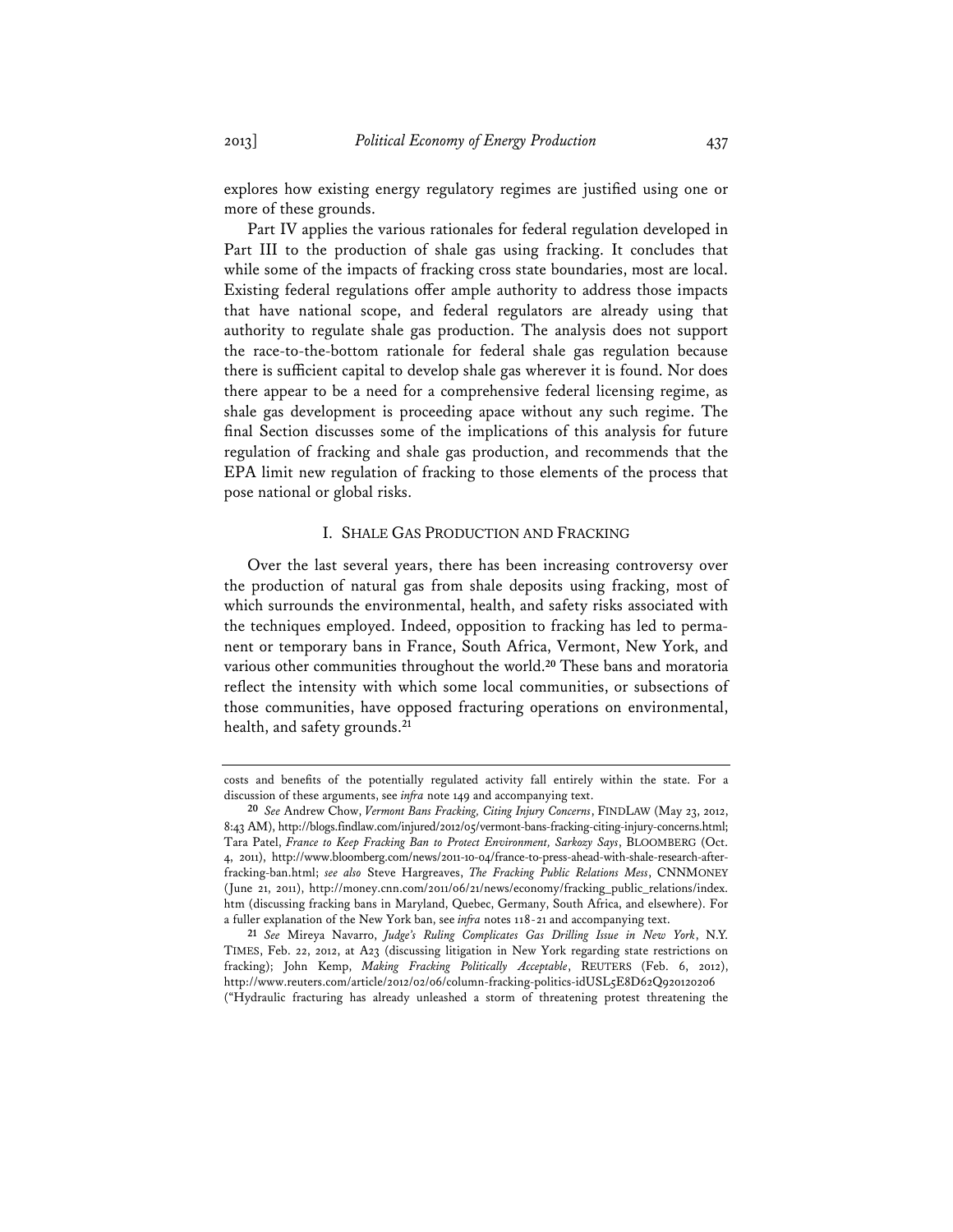## A. *Fracking, Generally*

Conventional natural gas production involves the drilling of wells into permeable or semipermeable formations in which natural gas (methane) is moved to the surface through a well. Conventional natural gas may be found dissolved in oil and as a cap on top of underground oil formations (so-called "associated gas," because it is associated with oil production); alternatively, it may be found between rock formations in the absence of oil ("unassociated gas").**<sup>22</sup>** Geologists have long known that a significant amount of natural gas is trapped in nonpermeable rock formations below the Earth's surface, including shale formations found at great depths (usually 4000- 10,000 feet).**<sup>23</sup>** In the last decade or so, oil and gas production and service companies have perfected the use of fracking, an old technique, to produce natural gas from shale formations in a cost-competitive way.

Fracking involves the injection of fluids deep into the ground at high pressure to fracture rock, thereby creating openings that allow gas to flow into production wells.**<sup>24</sup>** A portion of these fracturing fluids returns to the surface as "flowback water"; by contrast, produced water is water that was already underground and that can float to the surface through the well before or after hydraulic fracturing.**<sup>25</sup>** The well is ready to produce natural gas once flowback water ceases flowing from the well. Advances in drilling technology, particularly horizontal drilling, and the development of more effective "fracking fluids" have significantly reduced the costs of producing natural gas through fracking, because horizontal drilling technologies permit producers to access more gas from fewer drilling sites. Using these technologies, producers first drill down to the shale layer and subsequently drill horizontally. Through this approach, multiple wells can be drilled from a single drilling pad, and each well can be separately "fracked" by injecting

technology's viability."); Jim Polson, *New Yorkers Split on Marcellus Shale Gas Drilling, Survey Finds*, BLOOMBERG (Sept. 21, 2011), http://www.bloomberg.com/news/2011-09-21/new-yorkers-split-onmarcellus-shale-gas-drilling-survey-finds.html (describing results of a survey that indicates comparatively higher opposition to drilling among upstate New York residents who have both more to gain and more to lose from fracking operations).

**<sup>22</sup>** MARTIN KRAMER, MANUAL OF OIL AND GAS TERMS 64, 676 (10th ed. 1997).

**<sup>23</sup>** Some shale gas formations are even deeper. For an in-depth description of the major shale gas formations in the United States, including data on their respective depths, see OFE, SHALE GAS PRIMER, *supra* note 8, at 17.

**<sup>24</sup>** For an uncomplicated video intelligibly explaining how fracking works, see MarathonOil-Corp, *Animation of Hydraulic Fracturing (Fracking)*, YOUTUBE (Apr. 26, 2012) [hereinafter *Animation of Hydraulic Fracturing*], http://www.youtube.com/watch?v=VY34PQUiwOQ.

**<sup>25</sup>** Eric Schramm, *What Is Flow Back, and How Does it Differ from Produced Water?*, INST. FOR ENERGY & ENVTL. RESEARCH FOR NORTHEASTERN PA. (Mar. 24, 2011), http://energy.wilkes. edu/pages/205.asp.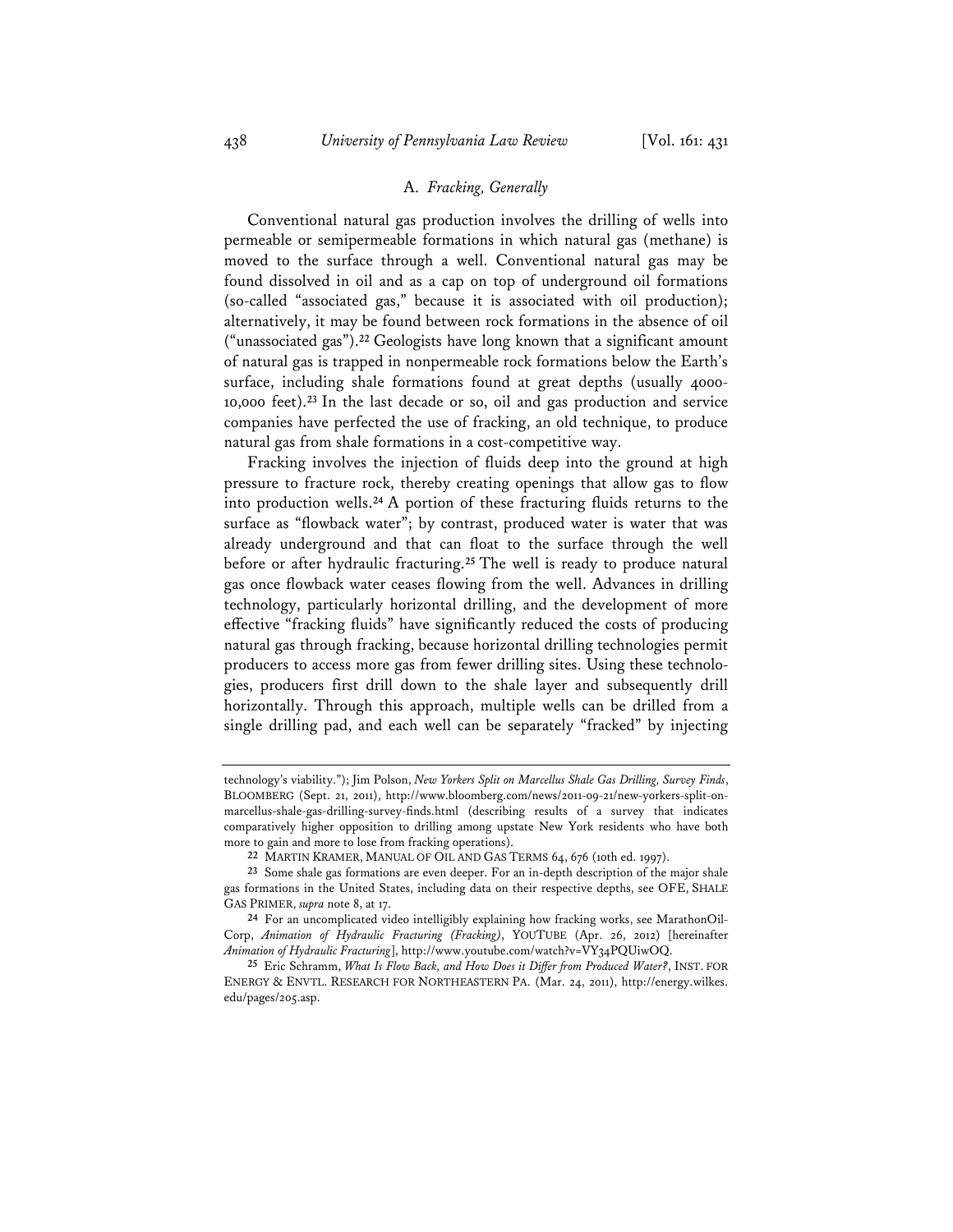fracking fluids to fracture rock, thus enabling natural gas to flow to the surface.**<sup>26</sup>** Advances in fracking and horizontal drilling technology have stimulated a kind of "natural gas rush" into shale gas formations.**<sup>27</sup>** Notably, fracking was first used widely in Texas's Barnett Shale**<sup>28</sup>** and Louisiana's Haynesville Shale, **<sup>29</sup>** but quickly spread to other areas, including the Marcellus Shale**<sup>30</sup>** in the northeastern United States.

In 2011, Americans consumed approximately 24 trillion cubic feet (Tcf) of gas.**<sup>31</sup>** American shale deposits hold a minimum of several hundred Tcf of gas.**<sup>32</sup>** One of the consequences of the relatively sudden availability of this multitude of gas is that American natural gas prices have fallen below three dollars per MMBtu,**<sup>33</sup>** as compared with prices exceeding ten dollars per MMBtu in Asia.**<sup>34</sup>**

**29** The Haynesville Shale is a shale gas formation located in northern Louisiana and eastern Texas. It is estimated to contain approximately 75 Tcf of recoverable reserves. *See Review of Emerging Resources: U.S. Shale Gas and Shale Oil Plays*, U.S. ENERGY INFO. ADMIN. (July 8, 2011), http://www.eia.gov/analysis/studies/usshalegas.

**30** The Marcellus Shale holds an estimated 43 Tcf of technically recoverable reserves. JAMES L. COLEMAN ET AL., U.S. GEOLOGICAL SURVEY, U.S. DEP'T OF THE INTERIOR, ASSESSMENT OF UNDISCOVERED OIL AND GAS RESOURCES OF THE DEVONIAN MARCELLUS SHALE OF THE APPALACHIAN BASIN PROVINCE, 2011 tbl.1 (2011), *available at* http://pubs.usgs.gov/fs/2011/3092.

**31** *U.S. Total Natural Gas Consumption*, U.S. ENERGY INFO. ADMIN., http://www.eia.gov/ dnav/ng/hist/n9140us2m.htm (last updated Sept. 28, 2012).

**32** Estimates of technically recoverable amounts of gas are frequently revised by the EIA and the U.S. Geological Survey, two of the more widely followed sources of data on this topic. The EIA most recent estimate of technically recoverable reserves is approximately 2200 Tcf. *Frequently Asked Questions: How Much Natural Gas Does the United States Have and How Long Will It Last?*, U.S. ENERGY INFO. ADMIN., http://www.eia.gov/tools/faqs/faq.cfm?id=58&t=8 (last updated Aug. 29, 2012). This is a considerable increase from previous estimates, which fluctuated between approximately 350 and 850 Tcf. *Technically Recoverable Shale Gas Resources Jump 134 Percent*, INST. FOR ENERGY RES. (May 16, 2011), http://www.instituteforenergyresearch.org/2011/05/16/technicallyrecoverable-shale-gas-resources-jump-134-percent.

**33** *U.S. Natural Gas Wellhead Price*, U.S. ENERGY INFO. ADMIN., http://www.eia.gov/dnav/ ng/hist/n9190us3m.htm (last updated Sept. 28, 2012). The EIA data are expressed in dollars per thousand cubic feet (mcf). One thousand cubic feet of natural gas contains approximately one million btu.

**34** *E.g.*, *Platts: November Asia LNG Prices Climb*, LNG WORLD NEWS (Oct. 18, 2012), http:// www.lngworldnews.com/platts-asia-lng-november-spot-prices-rise (\$13.005 per MMBtu).

**<sup>26</sup>** *Id.*; *see also Animation of Hydraulic Fracturing*, *supra* note 24.

**<sup>27</sup>** *See* OFE, SHALE GAS PRIMER, *supra* note 8, at 9-10 (attributing the growth in fracking to technological innovations that made the process "economically viable").

**<sup>28</sup>** The Barnett Shale holds an estimated 84 Tcf of technically recoverable reserves. Press Release, U.S. Geological Survey, USGS Releases New Assessment of Gas Resources in the Marcellus Shale, Appalachian Basin (Aug. 23, 2011), *available at* http://www.usgs.gov/newsroom/ article.asp?ID=2893.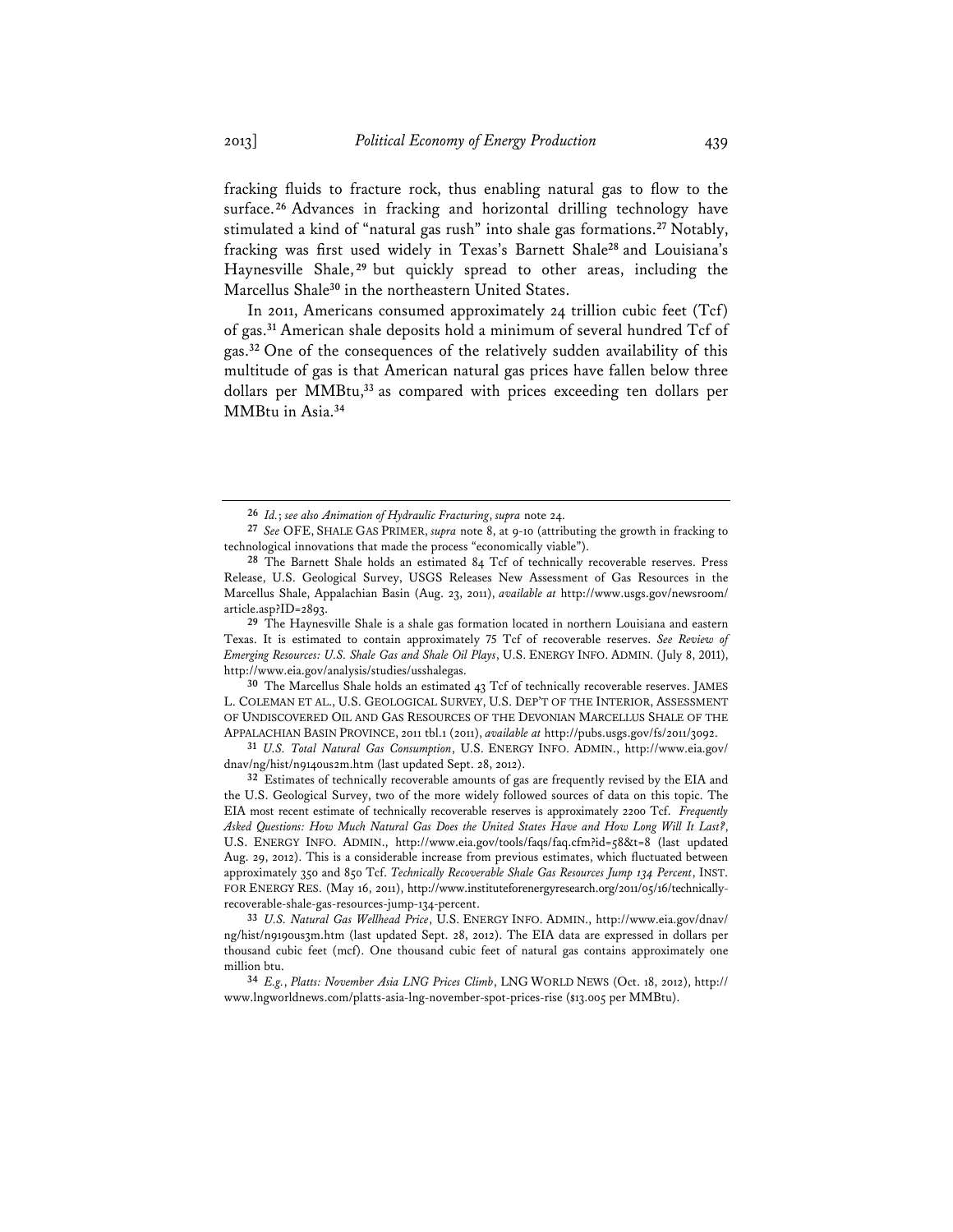### B. *Environmental Impacts*

The environmental impacts of fracking are disputed. Proponents of hydraulic fracturing, and of natural gas production more generally, sometimes claim that, despite fracking hundreds of thousands (or millions) of wells in the United States, fracking has not produced a single confirmed case of groundwater contamination.**<sup>35</sup>** Opponents of fracking, however, dispute that claim by pointing to several cases of alleged contamination of drinking water by methane or fracking fluid chemicals.**<sup>36</sup>** Disputes over the source of contamination in those cases have triggered a spate of new studies from governmental and academic sources.**<sup>37</sup>** Proponents of fracking also tout the relatively low air emissions from natural gas combustion, as compared with coal or oil. As Table 1 below indicates, on a per-Btu basis, natural gas combustion produces significantly fewer greenhouse gas emissions than either coal or oil. Moreover, natural gas combustion produces an even smaller fraction of the emissions of the other major pollutants associated with fossil fuel combustion. As a well-established and reliable fuel source for electric generation, inexpensive and plentiful natural gas could lead to the widespread substitution of natural gas–fired electric generation plants for coal-fired plants. Additionally, as coal combustion is associated with tens of thousands of premature deaths each year, **<sup>38</sup>** the substitution of natural gas–fired electric generation plants for coal-fired plants could yield substantial health benefits. **<sup>39</sup>** Taken together, these considerations underscore why some

**<sup>35</sup>** *See, e.g.*, James Inhofe, *Federal Interference in Energy Development Regulation a Bad Idea*, HILL (July 19, 2011), http://thehill.com/special-reports/energy-july-2011/172393-federal-interferencein-regulation-of-energy-development-a-bad-idea ("Since the first use of hydraulic fracking . . . producers have completed more than 1.5 million fracturing jobs without one confirmed case of groundwater contamination . . . ."); *Hydraulic Fracking Overview*, EMPIRE ENERGY F. (Jan. 10, 2011), http://www.empireenergyforum.com/article/hydraulic-fracturing-overview (responding to New York citizens' concerns about hydraulic fracturing and asserting that no U.S. government study has found evidence that fracking leads to water contamination).

**<sup>36</sup>** *See, e.g.*, Sean Savett, *Inhofe Is Wrong: Five Famous Times Fracking Contaminated Our Water*, THINKPROGRESS (July 21, 2011, 10:04 AM), http://thinkprogress.org/climate/2011/07/21/274064/ inhofe-is-wrong-five-famous-times-fracking-contaminated-our-water.

**<sup>37</sup>** For a discussion of these studies, see *infra* notes 45-51 and accompanying text.

**<sup>38</sup>** *See* Paul R. Epstein et al., *Full Cost Accounting for the Life Cycle of Coal*, 1219 ANN. N.Y. ACAD. OF SCI., Feb. 2011, at 73, 82-83 (assessing the negative externalities associated with coal production, including premature deaths). For a summary of other studies estimating the external costs of coal, see *External Costs of Coal*, SOURCEWATCH, http://www.sourcewatch.org/index.php? title=External\_costs\_of\_coal (last visited Nov. 16, 2011).

**<sup>39</sup>** On the other hand, natural gas (methane) is itself a potent greenhouse gas. To the extent that natural gas production generates increases in fugitive emissions of natural gas from production facilities and pipelines, a move from coal- to natural gas–fired generation might not yield much in the way of greenhouse gas emissions benefits. *See, e.g.*, Ramón A. Alvarez et al., *Greater Focus Needed on Methane Leakage from Natural Gas Infrastructure*, 109 PROC. NAT'L ACAD. SCI.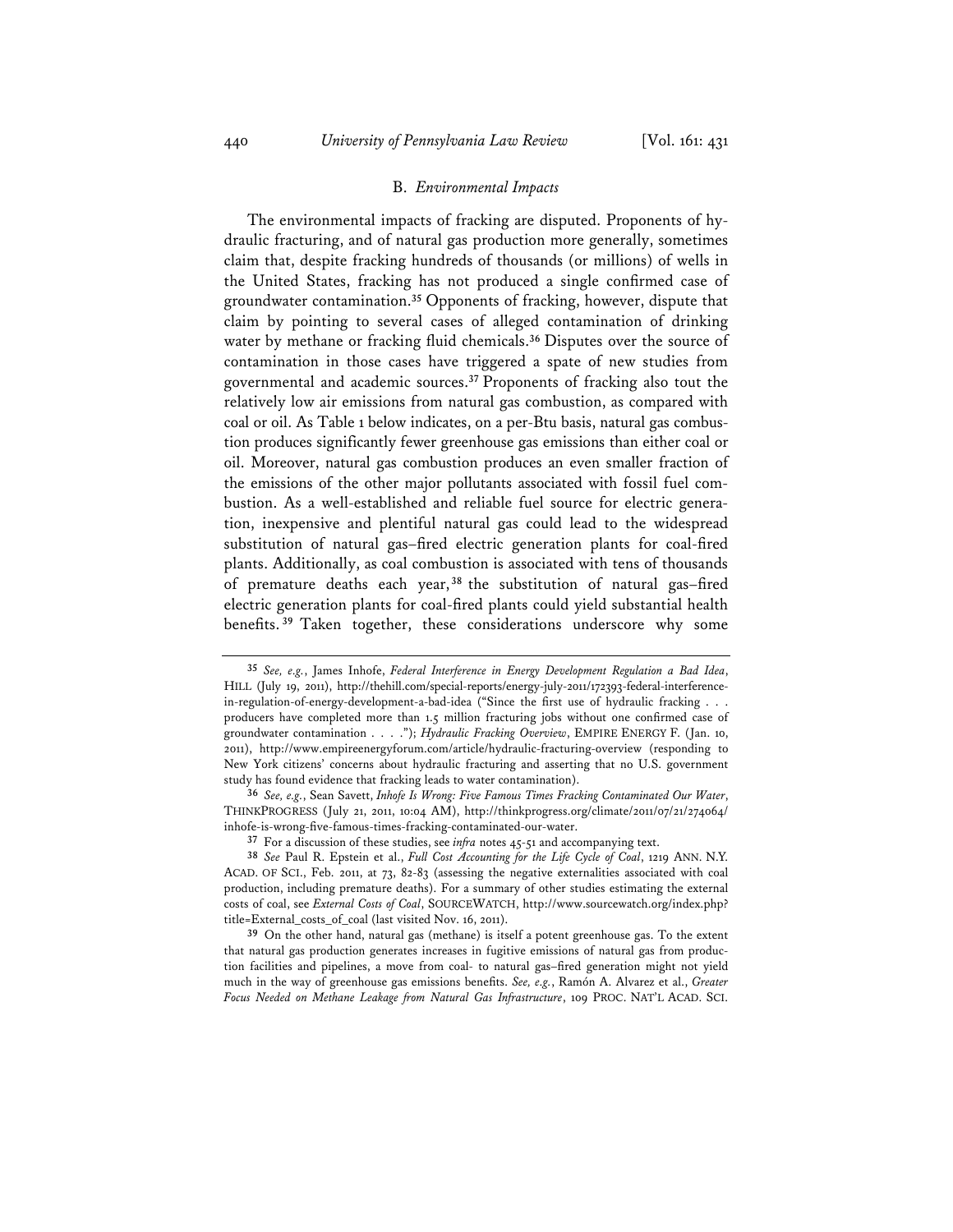energy planners see natural gas as a "bridge fuel" in the process of moving from a fossil fuel economy to one fueled by renewable energy resources.**<sup>40</sup>**

| Pollutant       | Natural Gas | Oil     | Coal    |
|-----------------|-------------|---------|---------|
| Carbon Dioxide  | 117,000     | 164,000 | 208,000 |
| Carbon Monoxide | 40          | 33      | 208     |
| Nitrogen Oxide  | 92          | 448     | 457     |
| Sulfur Dioxide  | 1           | 1122    | 2591    |
| Particulates    | 7           | 84      | 2744    |
| Hydrocarbons    | $0.001$     | 0.007   | 0.016   |

# **Table 1: Fossil Fuel Emission Levels (Pounds per Billion Btu of Energy Consumed)41**

The use of fracking to produce natural gas, however, does have a variety of important environmental impacts.**<sup>42</sup>** First, it uses enormous quantities of water. The typical fracking operation uses two to four million gallons of water.**<sup>43</sup>** Depending upon the particular characteristics of the formation in which the fracturing operation occurs, less than 30% to more than 70% of that water returns to the surface as flowback water.**<sup>44</sup>** That means that a

<sup>6435, 6438 (2012) (</sup>concluding that reductions in methane leakage are needed to maximize the environmental benefits of natural gas).

**<sup>40</sup>** JOHN D. PODESTA & TIMOTHY WIRTH, CTR. FOR AM. PROGRESS, NATURAL GAS: A BRIDGE FUEL FOR THE 21ST CENTURY 3 (2009), *available at* http://www.americanprogress.org/ issues/2009/08/pdf/naturalgasmemo.pdf; Joel Kirkland, *Natural Gas Could Serve as "Bridge Fuel" to a Low-Carbon Future*, SCI. AM. (June 25, 2010), http://www.scientificamerican.com/article.cfm?id= natural-gas-could-serve-as-bridge-fuel-to-low-carbon-future (discussing the efforts of environmental advocates to promote the use of natural gas as a short-term option for cutting emissions caused by coal-fired power plants).

**<sup>41</sup>** U.S. ENERGY INFO. ADMIN., U.S. DEP'T OF ENERGY, DOE/EIA-0560(98), NATURAL GAS 1998: ISSUES AND TRENDS 53 fig.22 (1999), *available at* http://www.eia.gov/pub/oil\_gas/ natural\_gas/analysis\_publications/natural\_gas\_1998\_issues\_trends/pdf/it98.pdf.

**<sup>42</sup>** For a more thorough description of the environmental consequences of fracking and some state efforts to regulate those consequences, see Wiseman, *supra* note 11, at 253-75.

**<sup>43</sup>** OFE, SHALE GAS PRIMER, *supra* note 8, at 64. The New York State Department of Environmental Conservation estimates that a typical fracking job would require "2.4 million to 7.8 million gallons of water." N.Y. STATE DEP'T OF ENVTL. CONSERV'N, REVISED DRAFT SUP-PLEMENTAL GENERIC ENVIRONMENTAL IMPACT STATEMENT ON THE OIL, GAS AND SOLUTION MINING REGULATORY PROGRAM at 5-93 to -94 (2011), *available at* http://www.dec. ny.gov/data/dmn/rdsgeisfull0911.pdf.

**<sup>44</sup>** OFE, SHALE GAS PRIMER, *supra* note 8, at 66. Flowback water contains constituents that were originally in the fracturing fluids, as well as dirt, silt, and other elements or contaminants added to the water during its time underground.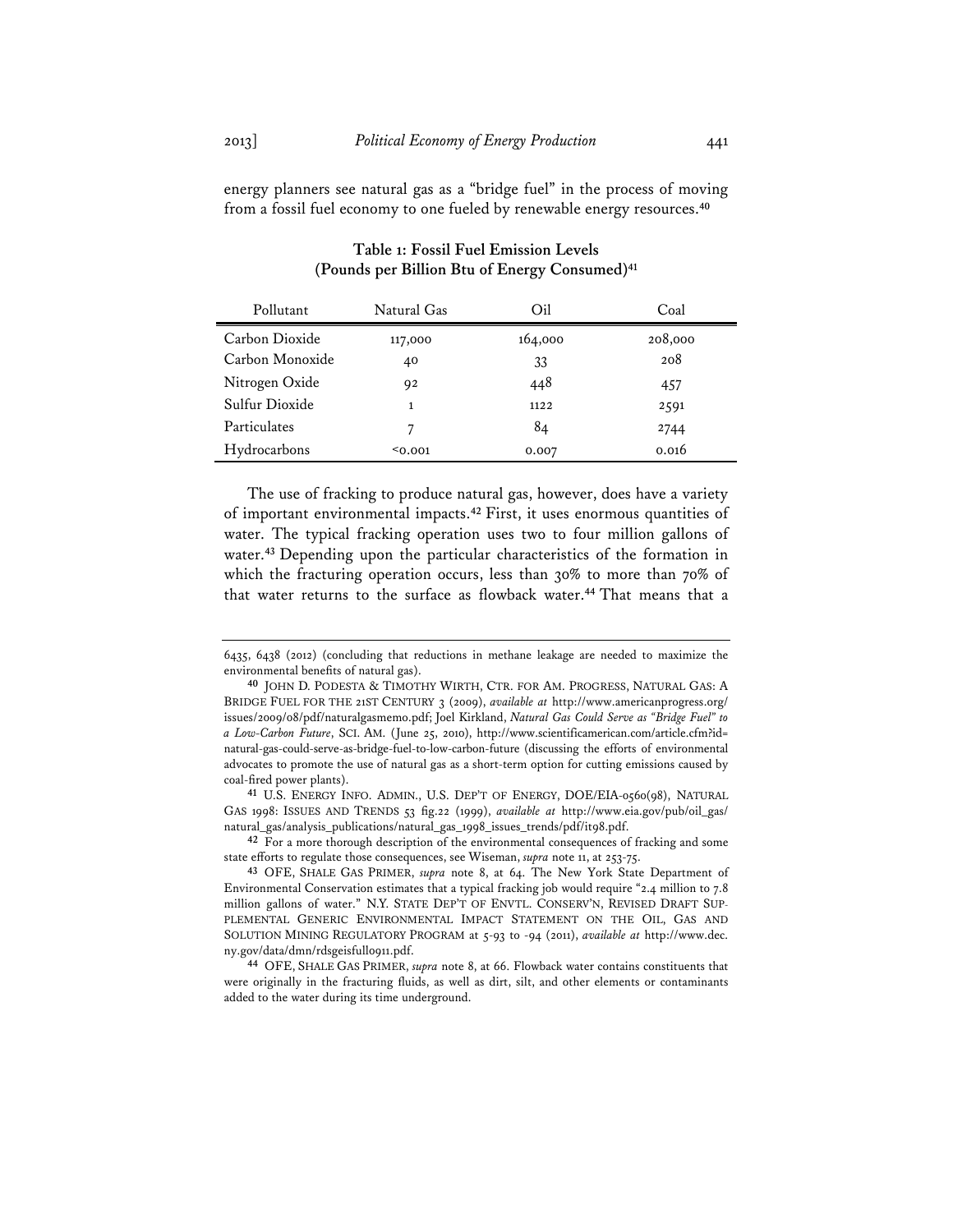typical fracking operation may leave millions of gallons of water deep below the earth's surface. In arid areas, such as the Eagle Ford Shale in southern Texas, fracking may strain existing water supplies.**<sup>45</sup>**

Second, fracking fluid mixtures contain toxic chemicals. These mixtures are carefully designed to fracture rock in predictable and efficient ways and to preserve open spaces so that gas can flow into production wells. Fracking fluid mixtures are more than 99% water and sand. Sand is a "proppant," which props open spaces in the rock after the water pressure is reduced and the water flows away from the fractures.**<sup>46</sup>** The remainder of the mixture consists of various chemicals deemed best for fracturing each particular formation. Some fracking fluid constituents are toxic,**<sup>47</sup>** and some mixtures contain known carcinogens.**48** Industry groups argue that the same constituents are commonly found in many other household products.**49** Nevertheless, because some of the fracking fluids that are injected into the ground remain there, some of the toxic chemicals in those fluids remain underground as well. The oil and gas industry is developing fracking fluid mixtures that contain nontoxic or less toxic constituents, but it does not appear that these alternatives are widely used at this point.**<sup>50</sup>**

**47** For a thorough discussion of the toxicity of the constituents of fracturing fluids used in New York State, see N.Y. STATE DEP'T OF ENVTL. CONSERV'N, *supra* note 43, at 5-63 to -79.

**48** *Id.* at 5-76 to -77, 5-79.

**49** *See, e.g.*, Ken Cohen, "*Fracking" Fluid Disclosure: Why It's Important*, EXXONMOBIL PERSPS. (Aug. 25, 2011), http://www.exxonmobilperspectives.com/2011/08/25/fracking-fluid-disclosure-why-itsimportant (identifying several common household products containing the same chemicals found in fracturing fluid mixtures).

**<sup>45</sup>** There is considerable disagreement about the degree to which fracking exacerbates water supply problems. The Railroad Commission of Texas established a task force to study water supply issues in the Eagle Ford Shale, which concluded in January 2012 that fracking did not threaten local water supplies. Press Release, R.R. Comm'n of Tex., Eagle Ford Task Force Finds South Texas Water Supply Sufficient (Jan. 26, 2012), *available at* http://www.rrc.state.tx.us/ commissioners/porter/press/012612.php. *But cf.* Rick Spruill, *Water Availability, Not Contamination, Worries Residents Above Eagle Ford Shale*, CALLER.COM (Oct. 15, 2011), http://www.caller.com/ news/2011/oct/15/water-availability-not-contamination-worries (reporting on local water shortages that occurred soon after fracking operations began in Karnes County, Texas); *Water Worries Shadow Eagle Ford Development*, AM. WATER INTELLIGENCE (Jan. 2011), *available at* http://www. americanwaterintel.com/archive/2/1/general/water-worries-shadow-eagle-ford-development.html (describing experts' uncertainty about the impact of fracking on the water supply in the Eagle Ford region).

**<sup>46</sup>** The components of fracturing fluids have become generally known over the last few years, in part because of efforts by regulatory agencies to compel disclosure, and in part because of voluntary disclosure efforts by natural gas producers and their contractors. For an introduction to the composition of fracturing fluid, see OFE, SHALE GAS PRIMER, *supra* note 8, at 61-64.

**<sup>50</sup>** *See New EPA-Aproved* [sic] *Fracking Fluid 100% Green*, BUSINESS WIRE (Jan. 10, 2012, 11:00 AM), http://www.businesswire.com/news/home/20120110005568/en/EPA-Aproved-Fracking-Fluid-100-Green (discussing a new eco-friendly biocide recently approved by the EPA and the FDA that will not "harm ground water, area land or jeopardize the health of workers during the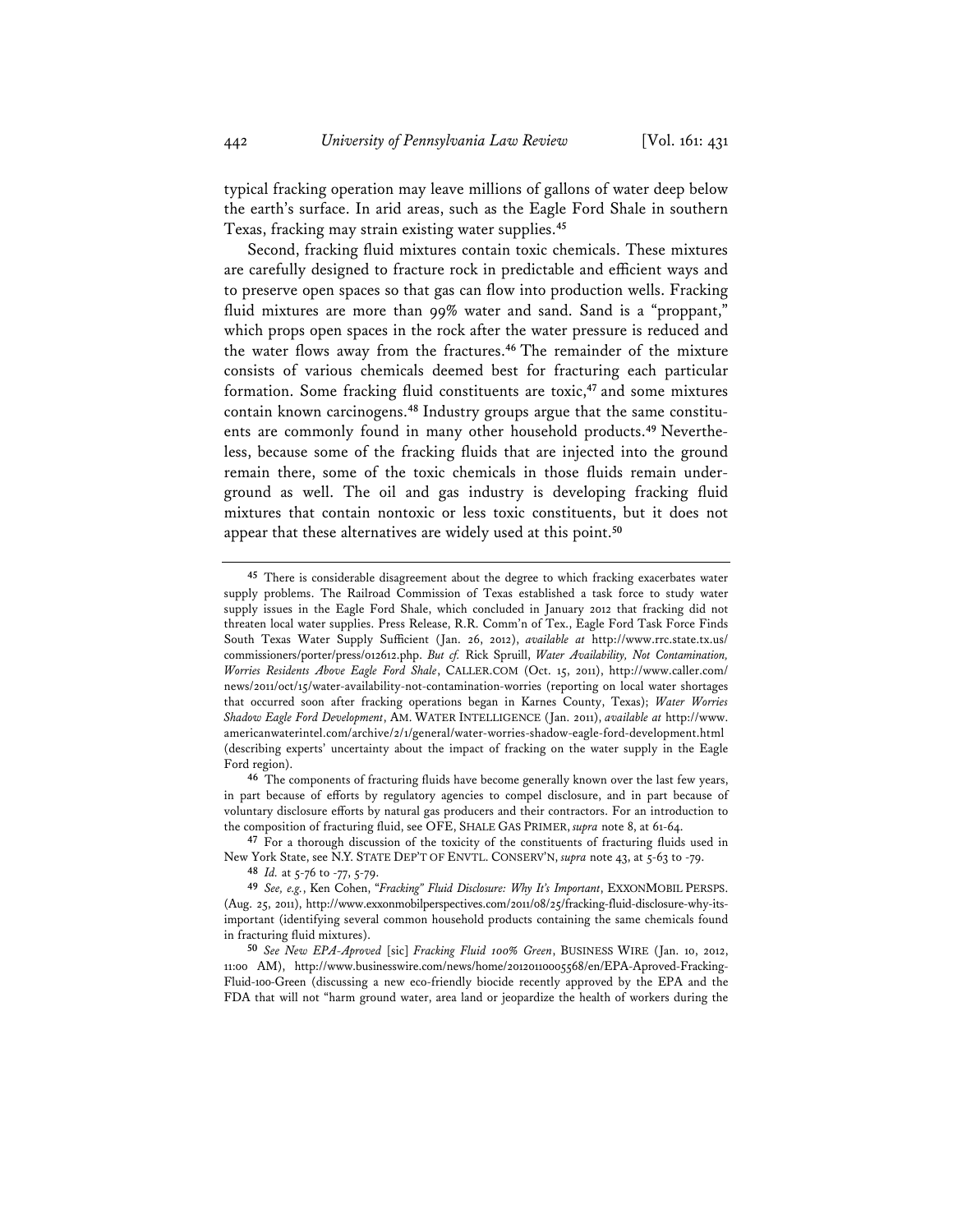Third, fracking produces significant quantities of wastewater. Flowback water and produced water contain not only the original fracking fluid constituents, but also may contain contaminants introduced into the water during its time underground. These contaminants may include salts and naturally occurring toxic elements, such as arsenic, and some elements may be radioactive.**<sup>51</sup>** The disposal options for this wastewater depend upon the nature of the contaminants in the wastewater, the physically available disposal options in the vicinity of the operation, and the state and local legal regime. The disposal options include direct disposal into surface waters through a point source, injection into an underground formation, processing in a wastewater treatment facility, and recycling (i.e., reuse in other fracking operations).**<sup>52</sup>** Each of these disposal options poses different challenges. In some parts of the country, underground injection is neither easy nor available. Depending upon the characteristics of the produced water, it may be difficult or impossible to obtain the required permission under the Clean Water Act to discharge the wastewater directly into surface waters. **<sup>53</sup>** Similarly, some wastewater may contain radioactive elements or other contaminants that interfere with the operation of sewage treatment facilities, rendering discharge to such facilities impossible. **<sup>54</sup>** Finally, many

fracking process"); *see also* Emran Hussain, *Baker Hughes Launches Green Fracking Fluid Systems*, ARABIANOILANDGAS.COM (Dec. 9, 2010), http://www.arabianoilandgas.com/article-8157-bakerhughes-launches-green-fracking-fluid-systems (reporting the launch of environmentally friendly fracking fluids and additives). Some natural gas producers have begun to advocate "propane fracking"**—**a technique for fracturing rock that uses liquid propane instead of conventional fracking fluids. *E.g.*, *Safe and Efficient*, GASFRAC ENERGY SERVICES, http://www.gasfrac.com/ safer-energy-solutions. html (last visited Nov. 16, 2012); *see also* Anthony Brino, *Waterless Fracking Technique Makes Its Debut in Ohio*, MIDWEST ENERGY NEWS (May 15, 2012), http://www. midwestenergynews.com/2012/05/15/waterless-fracking-technique-makes-its-debut-in-ohio (describing the early experimental stage of fracking with liquid propane gas in the Utica Shale).

**<sup>51</sup>** *See* William J. Kemble, *Kingston Won't Accept Fracking Fluids at Sewage Treatment Plant*, DAILY FREEMAN (Kingston, N.Y.) (Dec. 19, 2011), http://www.dailyfreeman.com/articles/2011/12/ 19/news/doc4eee73521641a869886272.txt (citing concerns by local officials that prompted them to decline treating wastewater from fracturing operations at a local sewage treatment plant). Wastewater can become radioactive because of radioactive elements that enter the water deep underground. For a description of these so-called "naturally-occurring radioactive materials" (NORM), see *Oil and Gas Production Wastes*, EPA, http://www.epa.gov/radiation/tenorm/ oilandgas.html (last updated Aug. 30, 2012).

**<sup>52</sup>** *See The Hydraulic Fracturing Water Cycle*, EPA, http://www.epa.gov/hfstudy/hfwatercycle. html (last updated Oct. 19, 2012) (summarizing wastewater disposal options).

**<sup>53</sup>** This method of discharge would require obtaining a National Pollutant Discharge Elimination System (NPDES) permit under the Clean Water Act. *See* 33 U.S.C. § 1342(a) (2006) (providing that the Administrator of the EPA may issue a permit for discharge after holding a public hearing, as long as certain other statutory conditions are met).

**<sup>54</sup>** Sewage treatment facilities maintain their own NPDES permit system under the Clean Water Act. However, the Clean Water Act imposes "pretreatment" standards on parties that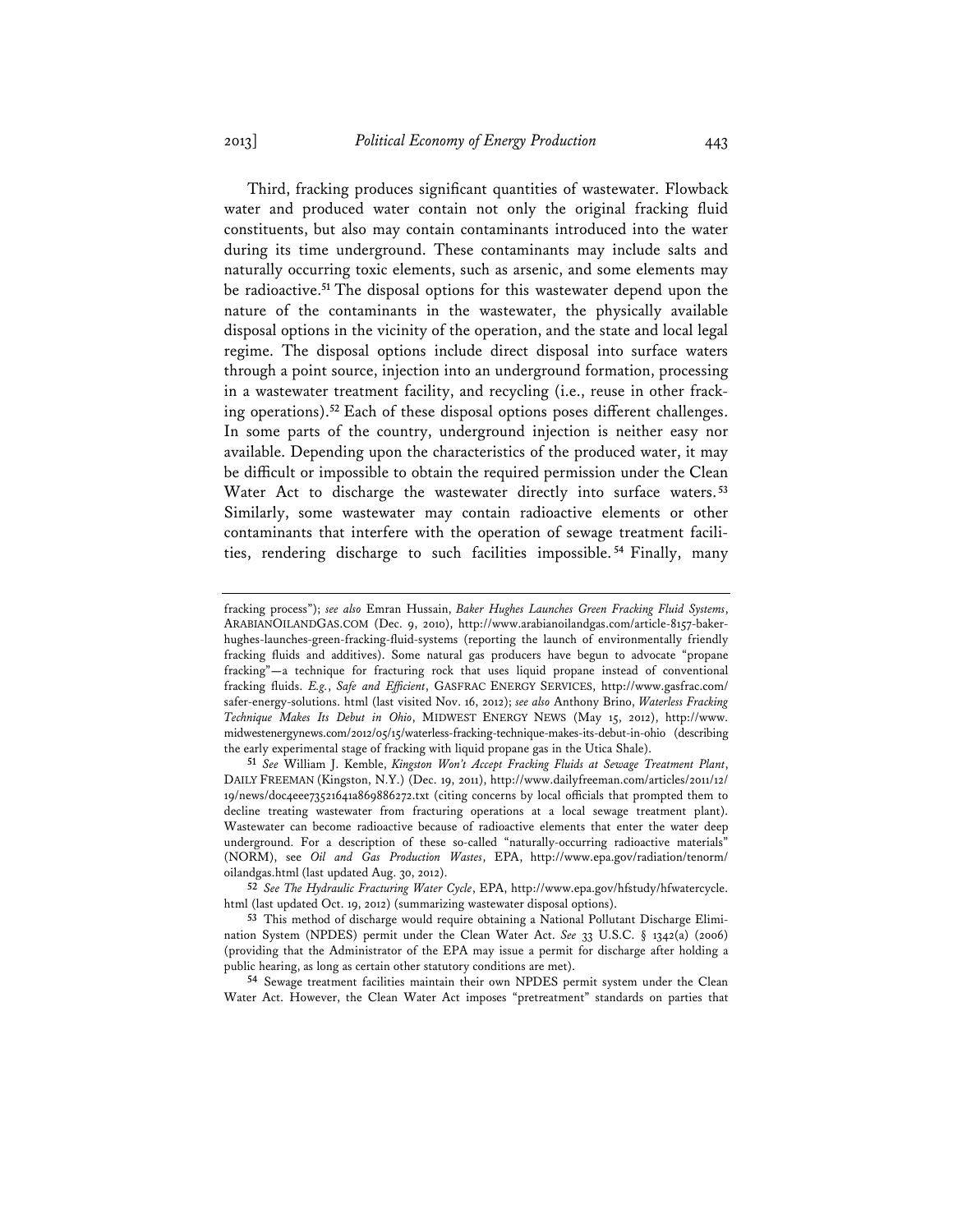believe that underground injection of wastewater from fracking operations in certain locations can trigger seismic events.**<sup>55</sup>** For all of these reasons, increasing quantities of flowback water and produced water are treated on site and reused in future fracturing operations.**<sup>56</sup>**

Fourth, fracturing operations involve large amounts of construction activity and truck traffic. Each operation involves the construction of a concrete drilling pad, on which the fracking operations take place. The construction of storage facilities required for water and chemicals used in fracking fluids changes the landscape. Trucks containing water, chemicals, and equipment move to and from multiple fracking operations. These activities produce air emissions and noise, sometimes for extended periods of time. These operations fundamentally change the character of an area for the duration of fracking activities.**<sup>57</sup>** The construction phase also creates

**56** *See* Don Hopey, *Gas Drillers Recycling More Water, Using Fewer Chemicals*, PITTSBURGH POST-GAZETTE (Mar. 1, 2011), http://www.post-gazette.com/stories/local/region/gas-drillersrecycling-more-water-using-fewer-chemicals-210363 (describing one company's wastewater-recycling progression used in the Marcellus Shale from 80% of its wastewater in 2009 to 90% in 2010, and its ultimate goal of 100% recycling in 2011). Recycling may be far more common in the Marcellus Shale than elsewhere due to the unavailability of inexpensive disposal methods in other states. Stephen Rassenfoss, *From Flowback to Fracturing: Water Recycling Grows in the Marcellus Shale*, J. PETROLEUM TECH., July 2011, at 48, 48, *available at* http://www.spe.org/jpt/print/archives/ 2011/07/12Marcellus.pdf. In order to reuse wastewater in another fracking operation, the water must be treated to remove solids and elements that might otherwise inhibit fracking production. *Id.* at 50. For a description of one company's proprietary recycling technology, see *Marcellus Gas Well Hydrofracture Wastewater Disposal by Recycled Treatment Process*, PROCHEMTECH INT'L, INC., http://www.prochemtech.com/Literature/TAB/PDF\_TAB\_Marcellus\_Hydrofracture\_Disposal\_by\_ Recycle\_1009.pdf (last visited Nov. 16, 2012).

**57** *See* Ian Urbina & Jo Craven McGinty, *Learning Too Late of Perils in Gas Well Leases*, N.Y. TIMES, Dec. 2, 2011, at A1 (describing the negative impacts of fracking operations on the property of lessor landowners); *see also* Vicki Vaughan, *Shale Play a Worry for Bexar Ozone*, SAN ANTONIO EXPRESS-NEWS (May 23, 2012), http://www.mysanantonio.com/business/article/Shale-play-aworry-for-Bexar-ozone-3581077.php (describing the effect of truck traffic in the Eagle Ford Shale in Texas on ozone levels in the region).

would discharge to sewage treatment plants. For example, if a discharge of wastewater to a sewage treatment facility disrupts the treatment process of the facility (e.g., by killing the biological organisms that are used to treat sewage), that discharge would violate the Clean Water Act's pretreatment rules. *See* 40 C.F.R. § 403.5(a)(1) (2011).

**<sup>55</sup>** Underground injection of wastewater from gas production operations may have triggered recent earthquakes in Ohio and Texas. *See* Pete Spotts, *How Fracking Might Have Led to an Ohio Earthquake*, CHRISTIAN SCI. MONITOR (Jan. 2, 2012), http://www.csmonitor.com/Science/2012/ 0102/How-fracking-might-have-led-to-an-Ohio-earthquake (noting that several cities have prohibited new wastewater-injection wells close to existing wells that have been linked to recent seismic activity). *But see* David J. Hayes, *Is the Recent Increase in Felt Earthquakes in the Central US Natural or Manmade?*, U.S. DEP'T OF INTERIOR (Apr. 11, 2012), http://www.doi.gov/news/doinews/Is-the-Recent-Increase-in-Felt-Earthquakes-in-the-Central-US-Natural-or-Manmade.cfm (indicating that, while changes in the seismicity rate are likely manmade, there is no evidence linking fracking to an increased rate of earthquakes).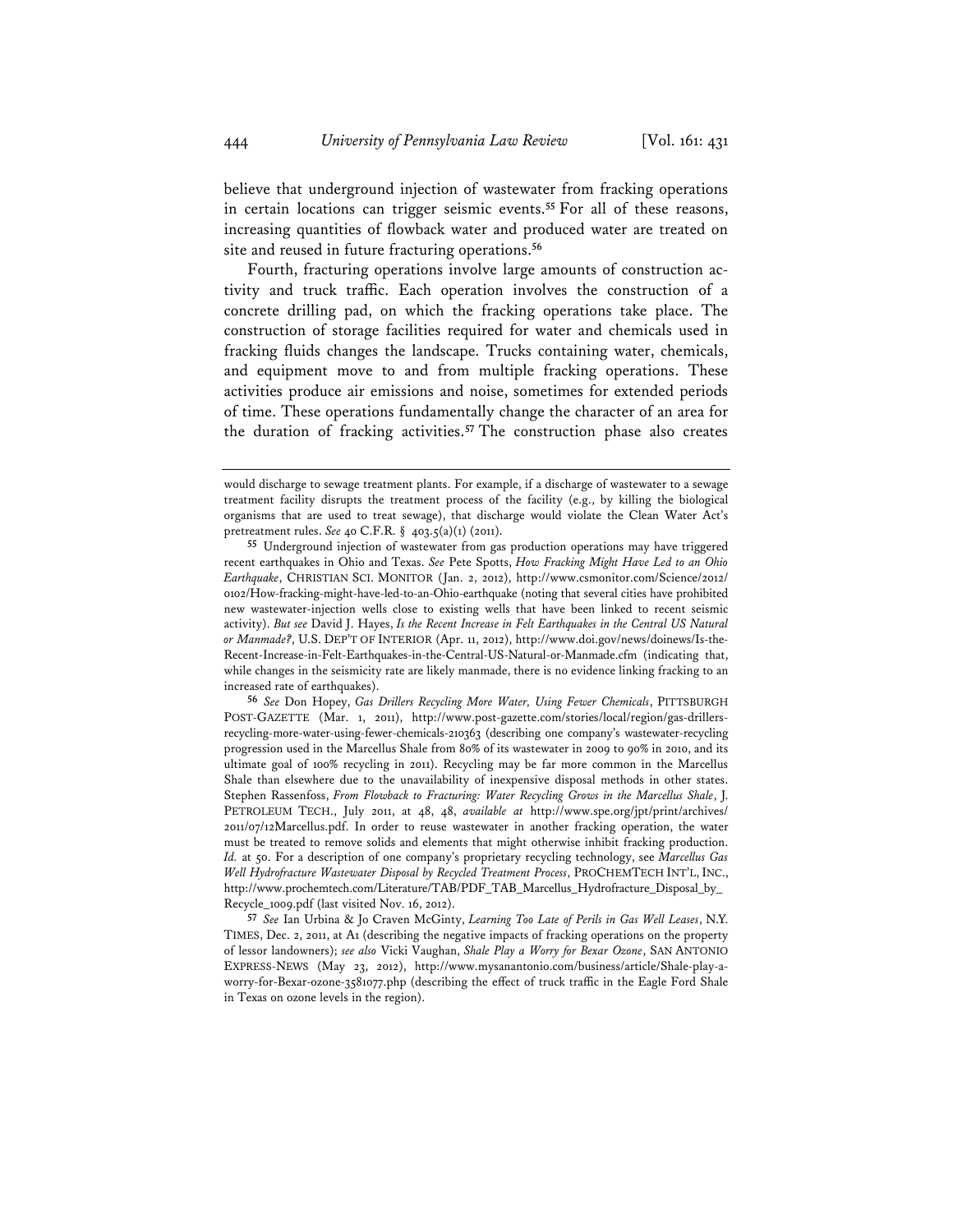socioeconomic effects associated with "boom towns," including rising prices and increased social dislocation.

Fifth, the production of natural gas can release methane into the atmosphere through leaks in gas capture, gathering, storage, and transmission equipment. Because methane is an extremely potent greenhouse gas, methane releases may obviate any greenhouse gas–emission gains associated with the substitution of natural gas for coal in electricity production or other industrial operations.**58** However, there remains considerable uncertainty about the extent to which natural gas production and transmission operations produce these so-called fugitive methane emissions.**<sup>59</sup>**

Finally, fracking operations can be associated with groundwater contamination. Critics of fracking have suggested that fracking operations cause the seepage of methane or fracking fluids into groundwater wells.**<sup>60</sup>** The vast majority of fracking operations fracture rock a mile or more beneath existing groundwater tables. In these situations, the probability of deep

**<sup>58</sup>** One widely reported study by Robert Howarth and others estimates that up to 7.9% of the methane produced from natural gas wells escapes into the atmosphere as the result of leaks or venting. *See* Robert W. Howarth et al., *Methane and the Greenhouse-Gas Footprint of Natural Gas from Shale Formations*, 106 CLIMATIC CHANGE 679, 687 (2011) (finding that, within a "20-year horizon, the greenhouse gas footprint for shale gas is at least 20% greater than and perhaps more than twice as great as that for coal when expressed per quantity of energy available during combustion"); Gabrielle Pétron et al., *Hydrocarbon Emissions Characterization in the Colorado Front Range: A Pilot Study*, J. GEOPHYS. RES., Feb. 2012, at 1 (suggesting that existing estimates of fugitive methane emissions from gas operations are conservative); *cf.* LAWRENCE M. CATHLES, THE 8% VS. 2% DEBATE: COMMENTS ON SELECTED PAPERS (2012), http://www.geo.cornell.edu/eas/ PeoplePlaces/Faculty/cathles/Gas%20Blog%20PDFs/0%20Comments%20on%20selected%20Papers.pdf (reporting a leakage rate of between 2% and 4%); Michael Levi, *Yellow Flags on a New Methane Study*, COUNCIL ON FOREIGN REL. (Feb. 13, 2012), http://blogs.cfr.org/levi/2012/02/13/ yellowflags-on-a-new-methane-study (identifying methodological problems and inaccurate assumptions with the Pétron study).

**<sup>59</sup>** A report from Cambridge Energy Research Associates contends that the Howarth study is plagued by methodological errors that resulted in an overestimate of methane emissions from gas production operations. MARY LASHLEY BARCELLA ET AL., CAMBRIDGE ENERGY RESEARCH ASSOCS., MEASURING METHANE: ESTIMATING GREENHOUSE GAS EMISSIONS FROM UPSTREAM NATURAL GAS DEVELOPMENT 9-10 (2011), *available at* http://www.ihs.com/info/ en/a/mis-measuring-methane-report.aspx (identifying a number of methodological problems, including an assumption that "all flowback methane is vented, when industry practice is to capture and market as much [methane] as possible, flaring much of the rest"); *see also* David A. Kirchgessner et al., *Estimate of Methane Emissions from the U.S. Natural Gas Industry*, 35 CHEMOSPHERE 1365, 1366 (1997) (noting that most studies on methane emissions measure "unaccounted for gas," which consistently leads to overestimates).

**<sup>60</sup>** *See, e.g.*, Mike Soroghan, *Baffled about Fracking? You're Not Alone*, N.Y. TIMES (May 13, 2011), http://www.nytimes.com/gwire/2011/05/13/13greenwire-baffled-about-fracking-youre-not-alone-44383.html (noting a "well-known [water] contamination case" in Dimock, Pennsylvania, where fracking operations caused methane to seep into local wells). For a fuller discussion of government and academic studies of groundwater contamination associated with fracking, see *infra* subsection IV.A.5.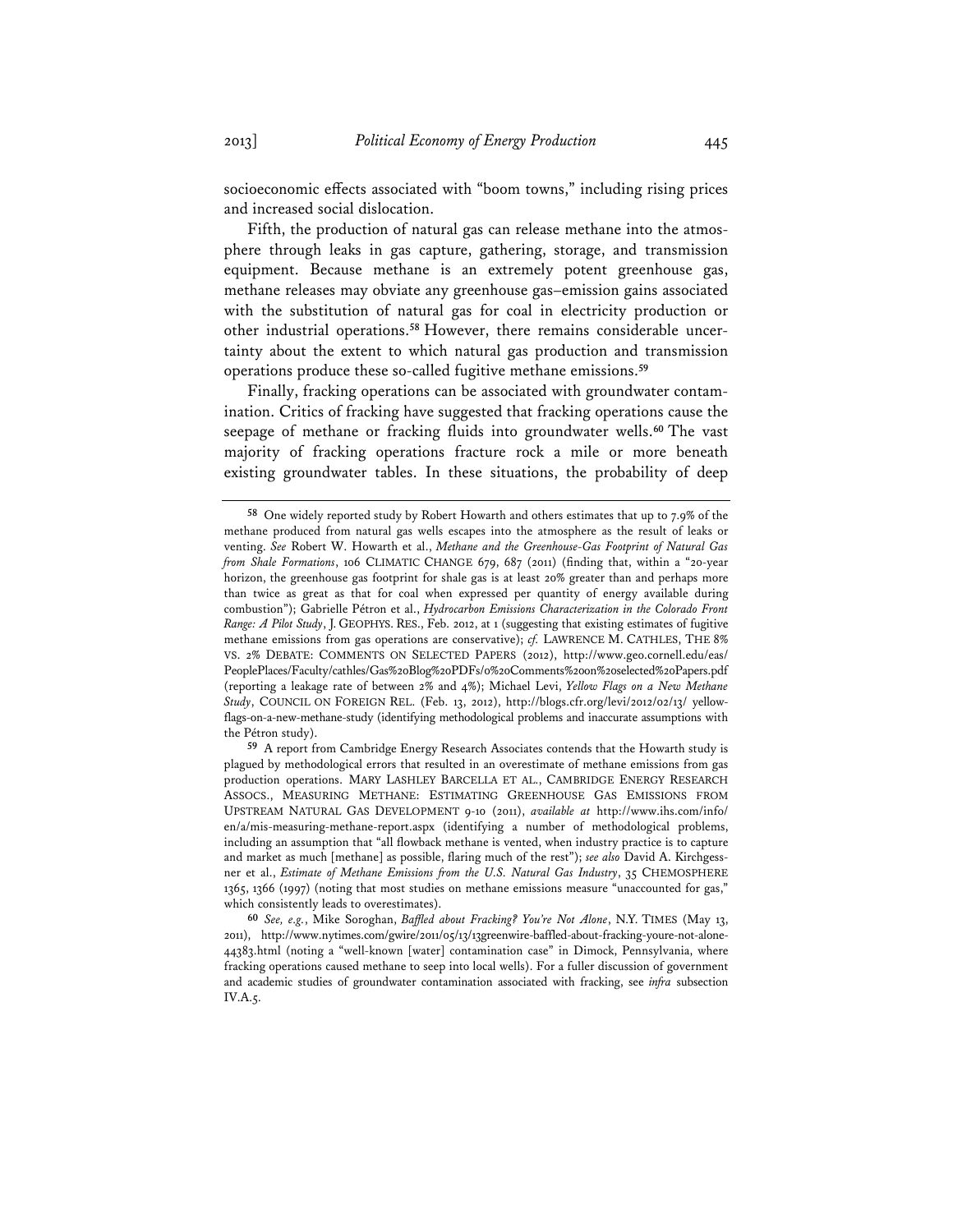fractures causing methane or fracking fluids to migrate upward into groundwater tables seems very small.**<sup>61</sup>** However, a fracking operation may nevertheless cause groundwater contamination in any of three ways. First, if the natural gas well is poorly constructed, methane or fracturing fluids might leak from the well while passing through groundwater tables at shallow depths. Second, if fracking fluid constituents are improperly handled on the surface, they may be spilled and seep into groundwater tables.**62** Third, the disposal of wastewater or other wastes on site, if permitted by law or the lease, can result in groundwater contamination if and when lagoons or other disposal facilities leak.**<sup>63</sup>**

Much of the controversy surrounding fracking focuses on these impacts and the adequacy of the regulatory regimes available to minimize, mitigate, or prevent those impacts. In 2009, Cabot Oil and Gas Corporation entered into a consent decree in which it agreed to pay a \$120,000 fine and to provide fresh water to residents of Dimock, Pennsylvania, whose drinking water wells were contaminated with methane.**<sup>64</sup>** While the settlement did not establish the cause of the methane contamination, the Pennsylvania Department of Environmental Protection subsequently banned Cabot from using fracking in the region.**<sup>65</sup>** The presence of methane in Pennsylvania wells inspired the Academy Award–nominated documentary *GasLand*, which has rallied opposition to fracking—particularly in the Marcellus

**<sup>61</sup>** However, in some places (e.g., portions of the Marcellus Shale), shale gas is found at shallower depths. While the industry is able to measure the size and location of fractures produced by fracking operations, it is not always able to predict the degree of fracturing. This uncertainty gives rise to the possibility that a fracturing operation could cause methane or fracturing fluids to seep into groundwater tables.

**<sup>62</sup>** *See* Soroghan, *supra* note 60 ("[M]ethane contamination is not caused by injecting chemicals down the well. It is caused by bad well construction during drilling.").

**<sup>63</sup>** *See* Urbina & McGinty, *supra* note 57 (describing the effects of fracking operations in which operators merely covered, rather than removed, waste after the projects' completion).

**<sup>64</sup>** Michael Rubinkam, *Pa. Regulators Suspend Cabot Oil & Gas Drilling Over Contamination of Wells in Pa.*, MINN. STAR TRIB. (Minneapolis-St. Paul) (Apr. 15, 2010), http://www.startribune. com/templates/Print\_This\_Story?sid=90960344. Similar claims have been brought against Southwest Energy Production Company and Atlas Energy. *See* Berish v. Sw. Energy Prod. Co., 763 F. Supp. 2d 702, 704 (M.D. Pa. 2011) (discussing allegations that Southwest's water contamination "has not only exposed Plaintiffs to hazardous materials and created the possibility of causing present and future health problems, but it has also lowered the value of [their] properties"); Jon Hurdle, *Pennsylvania Lawsuit Says Drilling Polluted Water*, REUTERS (Nov. 9, 2009), http://www.reuters.com/article/2009/11/09/us-fracking-suit-idUSTRE5A80PP20091109 (discussing the lawsuit of a private citizen against Atlas for allegedly polluting his soil and water).

**<sup>65</sup>** Rubinkam, *supra* note 64. For an analysis of the factual issues at play in groundwater contamination claims in the Marcellus Shale, see Lynn Kerr McKay et al., *Science and the Reasonable Development of Marcellus Shale Natural Gas Resources in Pennsylvania and New York*, 32 ENERGY L.J., 125, 138-43 (2011). Pennsylvania subsequently lifted that ban. Michael Rubinkam, *Cabot Allowed to Resume Fracking in Dimock Twp.*, TIMES-LEADER (Wilkes-Barre, Pa.), Aug. 21, 2012, at 6A.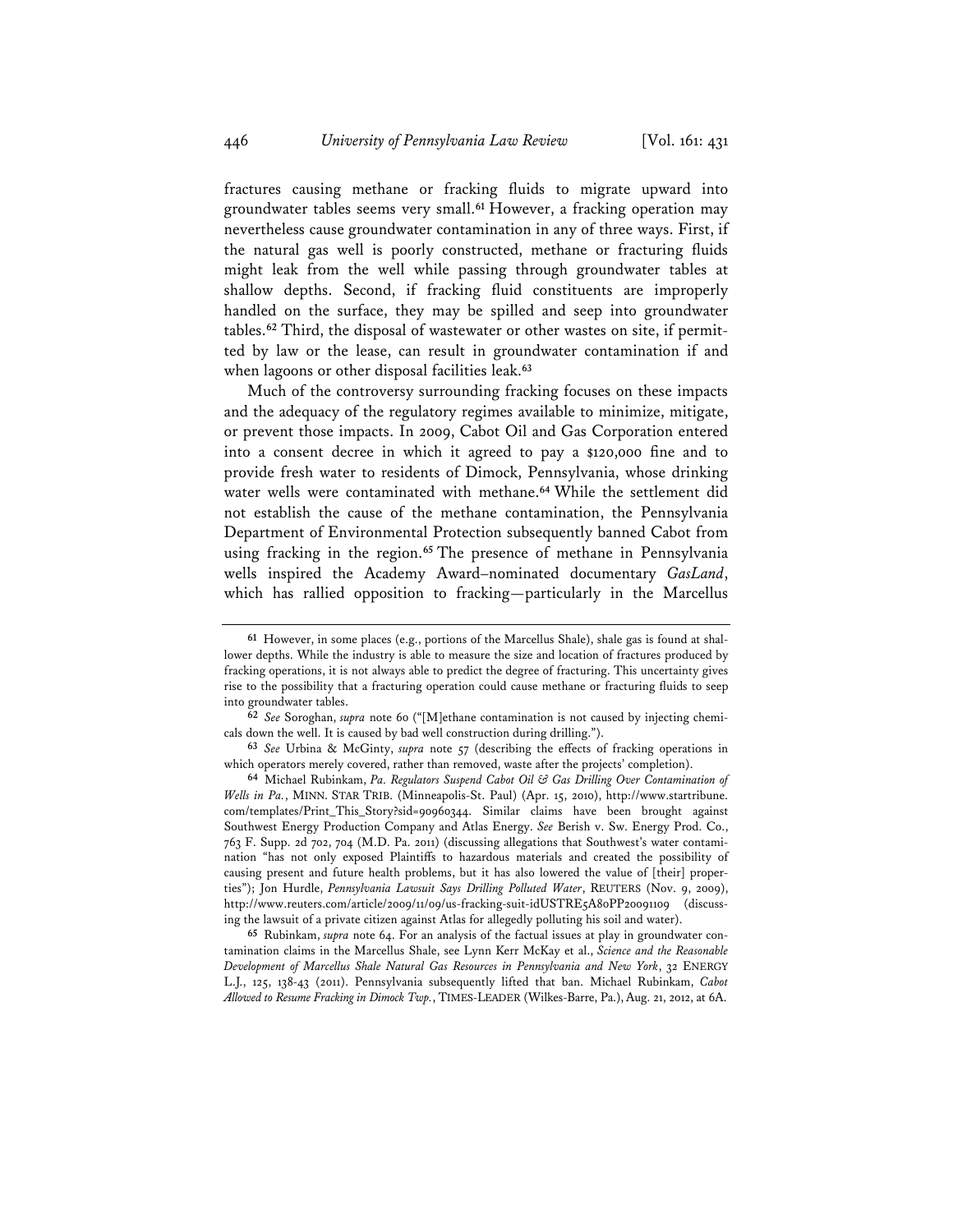Shale region.**<sup>66</sup>** More recently, the EPA concluded in late 2011 that fracking fluids had contaminated a drinking water aquifer near the town of Pavillion, Wyoming,**<sup>67</sup>** though the industry disputes that conclusion. **<sup>68</sup>** These and other incidents**<sup>69</sup>** prompted the EPA study of the environmental effects of fracking on water resources.**70** The EPA expects to announce the preliminary results of the study in late 2012, with final results anticipated in 2014.**<sup>71</sup>**

Thus, significant uncertainty remains regarding the magnitude and frequency of the negative effects of fracking. This uncertainty is reflected in the contrasting and evolving approaches taken by states in fracking regulation.

## II. THE EXISTING REGULATORY ENVIRONMENT

### A. *Federal Regulation*

#### 1. Overview of Oil, Natural Gas, and Environmental Regulation

There is no comprehensive federal licensing regime for onshore oil and gas development. To the contrary, the regulation of oil and natural gas exploration and production in the United States has always been primarily a state matter. Economic motives drove the earliest government interventions into oil and gas production. From the discovery of oil in western Pennsylvania in the mid-nineteenth century, through subsequent discoveries in Texas, Oklahoma, and Louisiana in the late-nineteenth and early-twentieth centuries, the American oil and gas industry experienced a series of boom–

**<sup>66</sup>** Some Pennsylvania residents have accused the state's environmental agency of turning a blind eye to contamination of drinking-water wells by gas drilling operations. *See Pa. Woman: Chemicals in My Water in Drilling Area*, WALL ST. J. (Feb. 24, 2012), http://online.wsj.com/article/ APe8e13e02557d4e98ad3d2b92eda99448.html (noting that the state's Department of Environmental Protection "failed to do follow-up tests" when it suspected contamination).

**<sup>67</sup>** *See* OFFICE OF RESEARCH & DEV., EPA, 600/R-00-/000, DRAFT: INVESTIGATION OF GROUNDWATER CONTAMINATION NEAR PAVILLION, WYOMING 33 (2011) (finding evidence of wellwater contamination resulting from fracking operations through the use of both shallow and deep monitoring wells).

**<sup>68</sup>** Indep. Petrol. Ass'n of Am., *Six—Actually, Seven—Questions for EPA on Pavillion*, ENERGY IN DEPTH, http://www.energyindepth.org/six-questions-for-EPA-on-pavillion (last updated May 21, 2012).

**<sup>69</sup>** In April 2011, Chesapeake Energy, a major shale gas producer in Pennsylvania, suffered a blowout of one of its wells, causing spills of drilling fluids. Edward McAllister, *Chesapeake Stems Flow from Blown Pennsylvania Gas Well*, REUTERS (Apr. 22, 2011), http://www.reuters.com/article/ 2011/04/22/us-chesapeake-blowout-idUSTRE73K5OH20110422.

**<sup>70</sup>** *See* OFFICE OF RESEARCH & DEV., *supra* note 16.

**<sup>71</sup>** *Id.* at 7.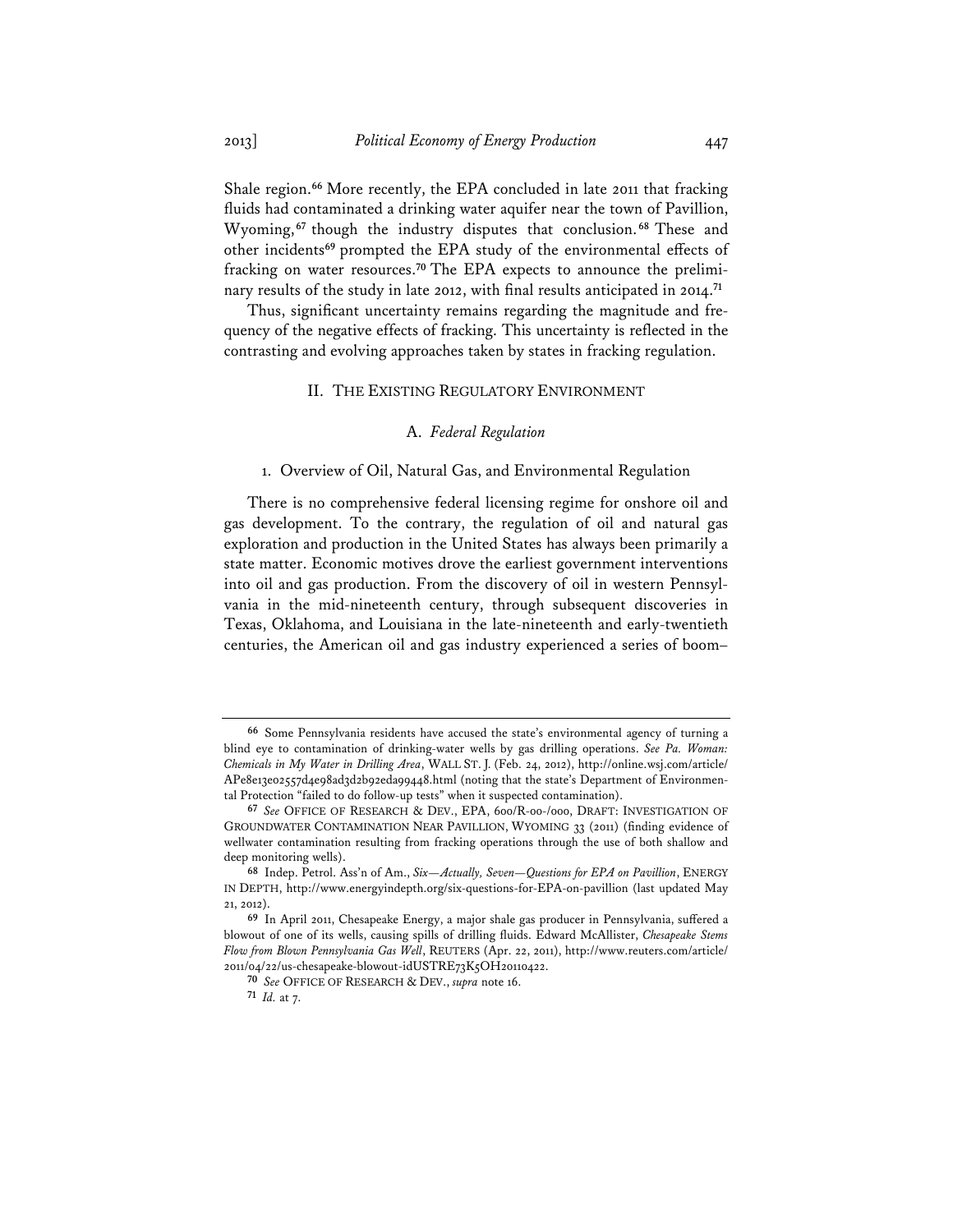bust cycles, accompanied by wild swings in oil prices.**<sup>72</sup>** These cycles were precipitated and exacerbated by the common law "rule of capture," which permitted any single owner of mineral rights in a multi-owner oilfield to produce as much oil as possible from that field.**<sup>73</sup>** In addition to its effects on prices, the rule of capture led to tremendous waste, because it provided a disincentive for owners to manage production (for example, by coordinating the placement of wells and production rates from those wells) and maintain pressure levels in the field. This disincentive resulted in production that was both physically and economically inefficient.**<sup>74</sup>** After the discovery of the massive east Texas field in 1930, which exacerbated over-supply problems and depressed prices, producers appealed to their governments to step in.**<sup>75</sup>** State legislatures in oil-producing states began enacting "conservation statutes," which authorized state regulators to organize production so as to promote efficiency.**<sup>76</sup>** This kind of state-managed production eventually grew to include some basic environmental, health, and safety standards governing well construction and other aspects of the work.**<sup>77</sup>** In states like Texas and Oklahoma, these state conservation commissions continue to regulate natural gas production today.

Most environmental regulation, however, is of more recent vintage. The modern environmental movement is a post–World War II phenomenon, which eventually led to the federal environmental regulatory regime in

**74** Production by multiple owners of a single field constitutes a classic prisoner's dilemma. While the parties might wish to cooperate in order to maximize production from a single field, there is a temptation for individual owners to defect from any cooperative arrangement, and garner more revenue for themselves. However, if all parties to the agreement defect, the market for oil is glutted, and prices fall.

**<sup>72</sup>** For a comprehensive description of these cycles in the U.S. prior to World War II, see generally DANIEL YERGIN, THE PRIZE: THE EPIC QUEST FOR OIL, MONEY AND POWER chs. 1-17 (1991); James Stafford, *The Real Reason Behind Oil Price Rises—An Interview with James Hamilton*, OILPRICE.COM (Aug. 28, 2012), http://oilprice.com/Interviews/The-Real-Reason-Behind-Oil-Price-Rises-An-Interview-with-James-Hamilton.html.

**<sup>73</sup>** Specifically, the "rule of capture" specifies that no single owner of a portion of the field may prevent an adjoining landowner from producing oil and gas from the field, even if that production pulls minerals out from under adjoining lots. For an illustration of the rule of capture at work, see Barnard v. Monongahela Natural Gas Co., 65 A. 801, 801-03 (Pa. 1907). For an analysis of the modern rule of capture and its effects, see Bruce M. Kramer & Owen L. Anderson, *The Rule of Capture: An Oil and Gas Perspective*, 35 ENVTL. L. 899, 925-33 (2005).

**<sup>75</sup>** YERGIN, *supra* note 72, at 231-37.

**<sup>76</sup>** The process of managing the rights of multiple owners of a single oilfield involves prorating production and sharing revenues. State commissions, like the Railroad Commission of Texas and the Oklahoma Corporation Commission, oversee these processes. For a brief history of the early proration orders issued by the Texas and Oklahoma commissions, see STEPHEN L. MACDONALD, PETROLEUM CONSERVATION IN THE UNITED STATES: AN ECONOMIC ANALYSIS 36-37 (1971).

**<sup>77</sup>** For examples of these rules, see *infra* Section II.B.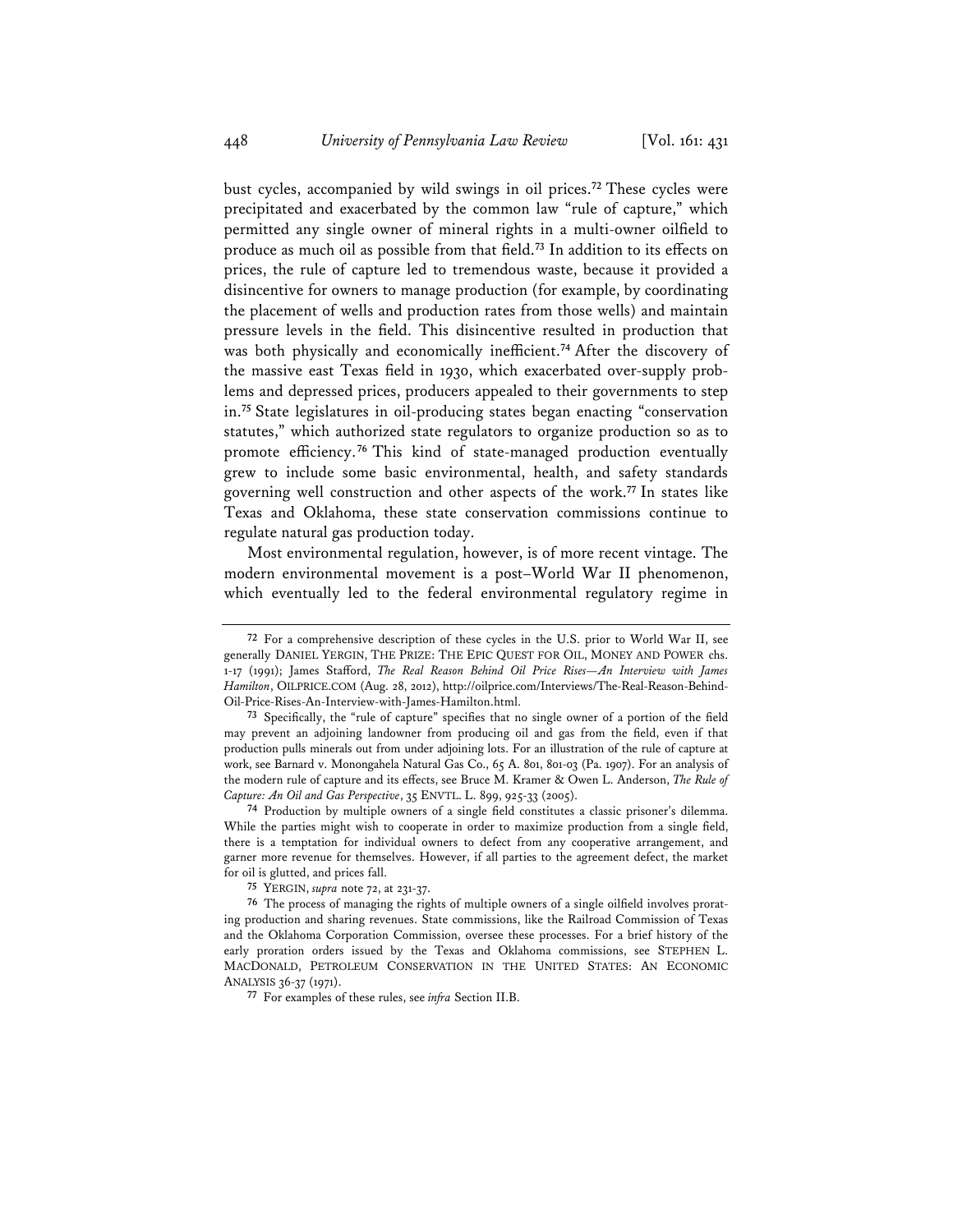existence today. During the 1970s, Congress passed most of the major statutes that still regulate environmental health and safety,**<sup>78</sup>** including: (1) the Clean Air Act (CAA)**<sup>79</sup>** and the Clean Water Act (CWA),**<sup>80</sup>** which required permits and compliance with federal standards for air and water emissions respectively; (2) major hazardous waste regulatory legislation, such as the Resource Conservation and Recovery Act (RCRA);**<sup>81</sup>** and (3) public health and safety protection laws, such as the Safe Drinking Water Act (SDWA),**82** which established federal drinking water protection standards, and the Occupational Safety and Health Act (OSH Act),**<sup>83</sup>** which established health and safety standards for the workplace.

### 2. Regulatory Exemptions for Oil and Gas Development

However, this federal regulatory superstructure does not always regulate environmental, health, and safety risks associated with fracking in the same way it regulates other industries. Fracking operations enjoy some exemptions from federal environmental regulation.**<sup>84</sup>** For example, the SDWA regulates underground injections "which endanger[] drinking water sources"**<sup>85</sup>**—including underground injection of oil and gas wastes—through its underground injection well permitting program.**<sup>86</sup>** However, the definition

**85** 42 U.S.C. § 300h(b)(1).

**<sup>78</sup>** Some commentators have referred to this period of intense growth in federal environmental regulation as "the environmental decade." Political scientist Lettie Wenner may have been the first to coin this phrase. *See* LETTIE M. WENNER, THE ENVIRONMENTAL DECADE IN COURT (1982).

**<sup>79</sup>** Clean Air Act Extension of 1970, Pub. L. No. 91-604, 84 Stat. 1676 (codified as amended at 42 U.S.C. §§ 7401–7671q (2006)).

**<sup>80</sup>** Federal Water Pollution Control Amendments of 1972, Pub. L. No. 92-500, 86 Stat. 816 (codified as amended at 33 U.S.C. §§ 1251–1387).

**<sup>81</sup>** Pub. L. No. 94-580, 90 Stat. 2795 (1976) (codified as amended at 42 U.S.C. §§ 6901– 6992k). The RCRA authorizes the EPA to promulgate "cradle to grave" regulations of hazardous waste generation, transport, treatment, storage, and disposal. 42 U.S.C. § 6922(a)(4).

**<sup>82</sup>** Pub. L. No. 93-523, 88 Stat. 1660 (1974) (codified as amended at 42 U.S.C. §§ 300f–300j-26).

**<sup>83</sup>** Pub. L. No. 91-596, 84 Stat. 1590 (1970) (codified as amended at 29 U.S.C. §§ 651–700).

**<sup>84</sup>** For extensive surveys of federal and state regulations of fracking operations, see CHARLES P. GROAT & THOMAS W. GRIMSHAW, UNIV. OF TEX. AT AUSTIN ENERGY INSTITUTE, FACT-BASED REGULATION FOR ENVIRONMENTAL PROTECTION IN SHALE GAS DEVELOPMENT 33- 55 (2012), and Hannah Wiseman, *Untested Waters: The Rise of Hydraulic Fracturing in Oil and Gas Production and the Need to Revisit Regulation*, 20 FORDHAM ENVTL. L. REV. 115, 142-67 (2009).

**<sup>86</sup>** *See id.* § 300h(b)(1)(A) ("Such regulations shall require that a State program . . . shall prohibit . . . any underground injection in such State which is not authorized by a permit issued by the State (except that the regulations may permit a State to authorize underground injection by rule) . . . ."); *id.* § 300h-4(a) (providing that underground injection operations are permitted if the State demonstrates that "such portion of the State program meets the requirements of subparagraphs (A) through (D) of section 300h(b)(1)  $\ldots$  and represents an effective program (including adequate recordkeeping and reporting) to prevent underground injection which endangers drinking water sources").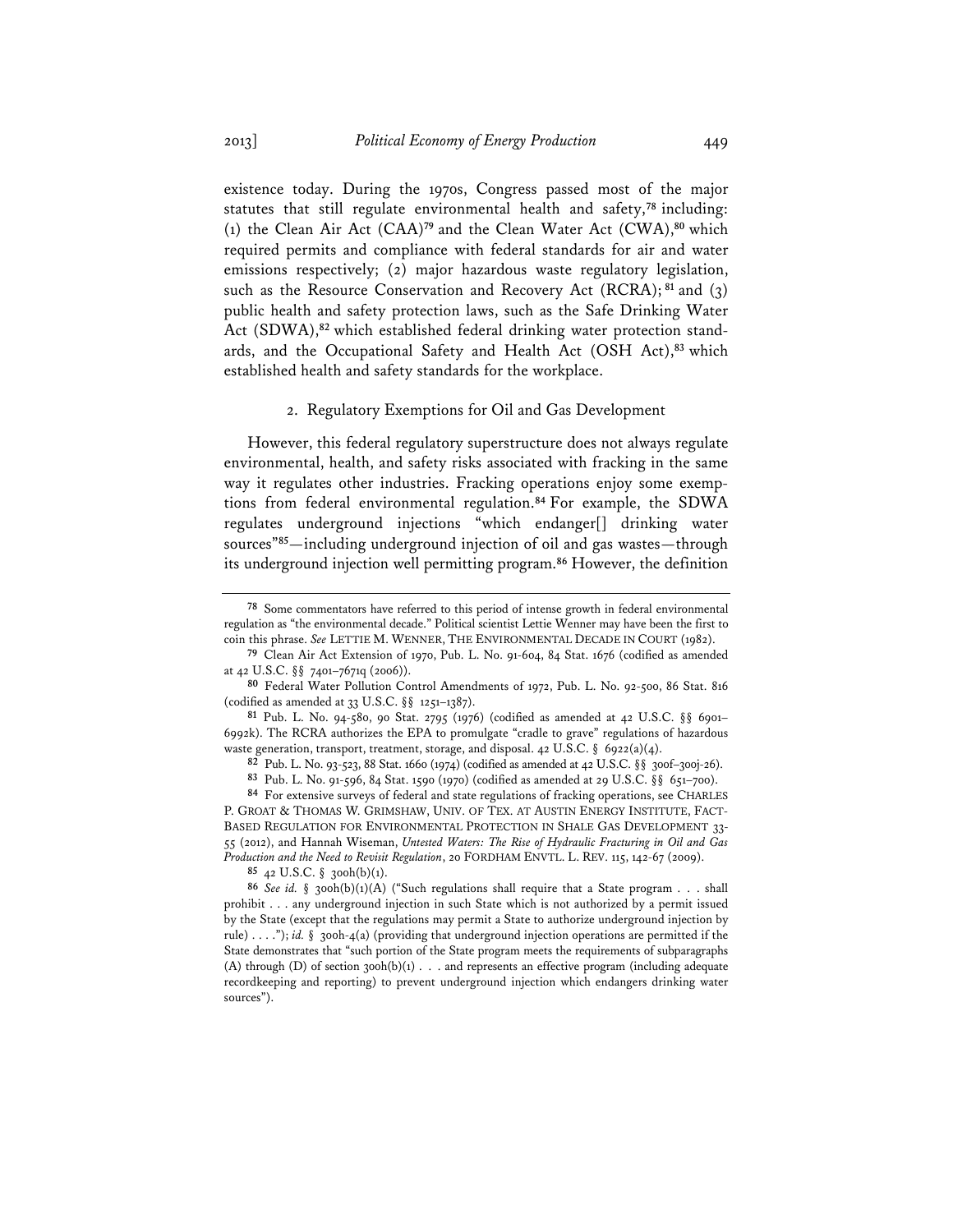of "underground injection" was amended to exclude "the underground injection of fluids or propping agents (other than diesel fuels) pursuant to hydraulic fracturing operations related to oil, gas, or geothermal production activities."**<sup>87</sup>** This provision means that fracking operations do not require underground-injection-well permits under the SDWA. The history of the exemption can be traced to an EPA decision in the 1990s to exempt fracking because the principal function of fracking operations is not the injection of fluids into the ground (disposal), but rather gas production.**<sup>88</sup>** After an EPA study concluded that the injection of fracking fluids into coalbed methane**<sup>89</sup>** wells poses little or no threat to drinking water sources,**<sup>90</sup>** Congress enacted the statutory exemption. It should be noted, however, that underground injection of wastewater from fracking operations is subject to SDWA permitting requirements.

In addition, there is no federal law requiring the disclosure of the composition of fracking fluids to environmental regulators.**<sup>91</sup>** The Emergency Planning and Community Right-to-Know Act, **<sup>92</sup>** the primary federal hazardous chemicals disclosure law, requires that industries annually submit to the EPA a "Toxic Chemical Release Form" describing the specific toxic chemicals in their industrial processes and the methods of disposal for each. **<sup>93</sup>** However, the Toxic Chemical Release Form requirement only applies to industries within specific Standard Industrial Classification (SIC)

**<sup>87</sup>** *Id.* § 300h(d)(1)(B)(ii).

**<sup>88</sup>** *See* Brief of Respondent at 13, Legal Envtl. Assistance Found., Inc. v. EPA, 118 F.3d 1467 (11th Cir. 1997) (No. 95-6501), 1995 WL 17057927 ("EPA has . . . never interpreted 'well injection' to include hydraulic fracturing operations related to methane production. Rather, EPA has focused the [underground injection control] program on regulation of wells at which the 'principal function' is underground emplacement of fluids, not wells at which any 'emplacement' is wholly incidental to production." (citation omitted)).

**<sup>89</sup>** Coalbed methane is natural gas (methane) that is found in coal seams. *See* KRAMER, *supra* note 22, at 160-61.

**<sup>90</sup>** OFFICE OF GROUND WATER & DRINKING WATER, EPA, 816-R-04-003, EVALUATION OF IMPACTS TO UNDERGROUND SOURCES OF DRINKING WATER BY FRACKING OF COALBED METHANE RESERVES 7-5 (2004), *available at* http://www.epa.gov/ogwdw/uic/pdfs/cbmstudy\_ attach\_uic\_ch07\_conclusions.pdf.

**<sup>91</sup>** The Bureau of Land Management (BLM) proposed a rule in May 2012 that would require disclosure of fracturing fluid constituents in connection with fracking operations on BLM lands. Oil and Gas; Well Stimulation, Including Hydraulic Fracturing, on Federal and Indian Lands, 77 Fed Reg. 27,691, 27,710 (proposed May 11, 2012) (to be codified at 43 C.F.R. pt. 3160). The proposed rule would also establish certain wellbore construction rules and rules governing the handling and disposal of produced and flow backwater from fracking operations on BLM lands. *Id.* at 27,710-11.

**<sup>92</sup>** 42 U.S.C. §§ 11001–11050. **93** *Id.* § 11023(a)–(b).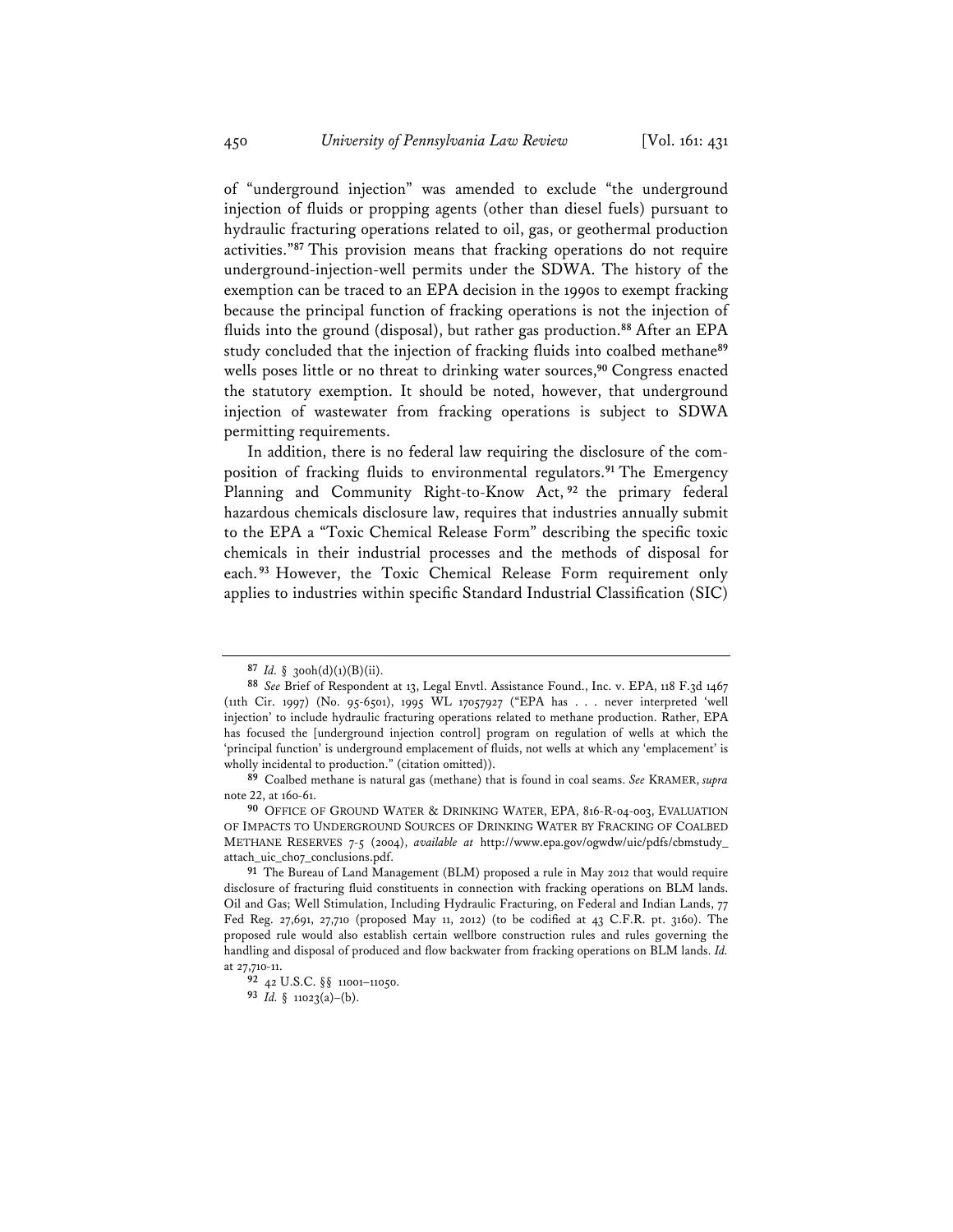Codes.**<sup>94</sup>** Oil and gas production operations fall within SIC code 13,**<sup>95</sup>** and are exempt from the requirement to file the form. Consequently, people concerned about the contamination of their groundwater by fracking fluids cannot use the Toxic Chemical Release Inventory**<sup>96</sup>** to determine whether their wells have been contaminated by a particular fracturing operation. On the other hand, some alternative forms of information are available. Federal law, for example, requires fracturing operators to file material safety data sheets for each hazardous chemical present at the job site with local governments.**<sup>97</sup>** Additionally, the website fracfocus.org—a voluntary industry disclosure effort—assembles and publishes information about the contents of fracking fluid mixtures from individual wells.**98** Furthermore, transportation of hazardous chemicals to and from the jobsite may be covered by reporting requirements under the Hazardous Materials Transportation Act.**99** Legislation to require disclosure of the specific fracking fluid mixtures used in each fracturing operation was introduced into the 111th Congress**<sup>100</sup>** but never came to a vote there.**<sup>101</sup>**

Finally, wastewater produced by fracking enjoys the same exemption from the RCRA's hazardous waste disposal regulations that applies to all oil and gas wastes. The RCRA regulatory regime requires generators, transporters, and disposers of hazardous wastes to comply with a variety of

**<sup>94</sup>** *See* EPA, EPA 260-R-10-001, TOXIC CHEMICAL RELEASE INVENTORY REPORTING FORMS AND INSTRUCTIONS 1 (2011) (listing the industries to which the toxic chemical release form applies, and not listing SIC code 13). Originally, the requirement applied only to owners and operators of facilities that are in SIC codes 20-39, the manufacturing industries. 42 U.S.C.  $\S$  11023(b)(1)(A). While the EPA has expanded its coverage somewhat, the requirement remains inapplicable to the natural gas–production industry.

**<sup>95</sup>** *See* U.S. Dep't of Labor, *Standard Industrial Classification Manual, Major Group 13: Oil and Gas Extraction*, OSHA, http://www.osha.gov/pls/imis/sic\_manual.display?id=8&tab=group (last visited Nov. 16, 2012).

**<sup>96</sup>** The Inventory is the publicly available compendium of information aggregated from all the submitted toxic chemical release forms. To access the inventory, see *Toxic Release Inventory*, EPA, http://www.epa.gov/tri/ (last updated Oct. 16, 2012).

**<sup>97</sup>** 42 U.S.C. § 11021.

**<sup>98</sup>** *See* FRACFOCUS CHEMICAL DISCLOSURE REGISTRY, http://fracfocus.org/ (last visited Nov. 16, 2012).

**<sup>99</sup>** 49 U.S.C. §§ 5101—5127; *see also id.* § 5110 (shipping papers and disclosure); 49 C.F.R. § 171.15 (incident disclosure rules).

**<sup>100</sup>** The bill was called the Fracturing Responsibility and Awareness of Chemicals (FRAC) Act. H.R. 2766, 111th Cong. (2009).

**<sup>101</sup>** It was introduced into the 112th Congress, as well, in March of 2011 but never came to a vote. *See Thomas*, LIBR. OF CONGRESS, http://thomas.loc.gov/home/thomas.php (click "Word/ Phrase"; enter "FRAC" in text box; click "Search") (last visited Nov. 16, 2012).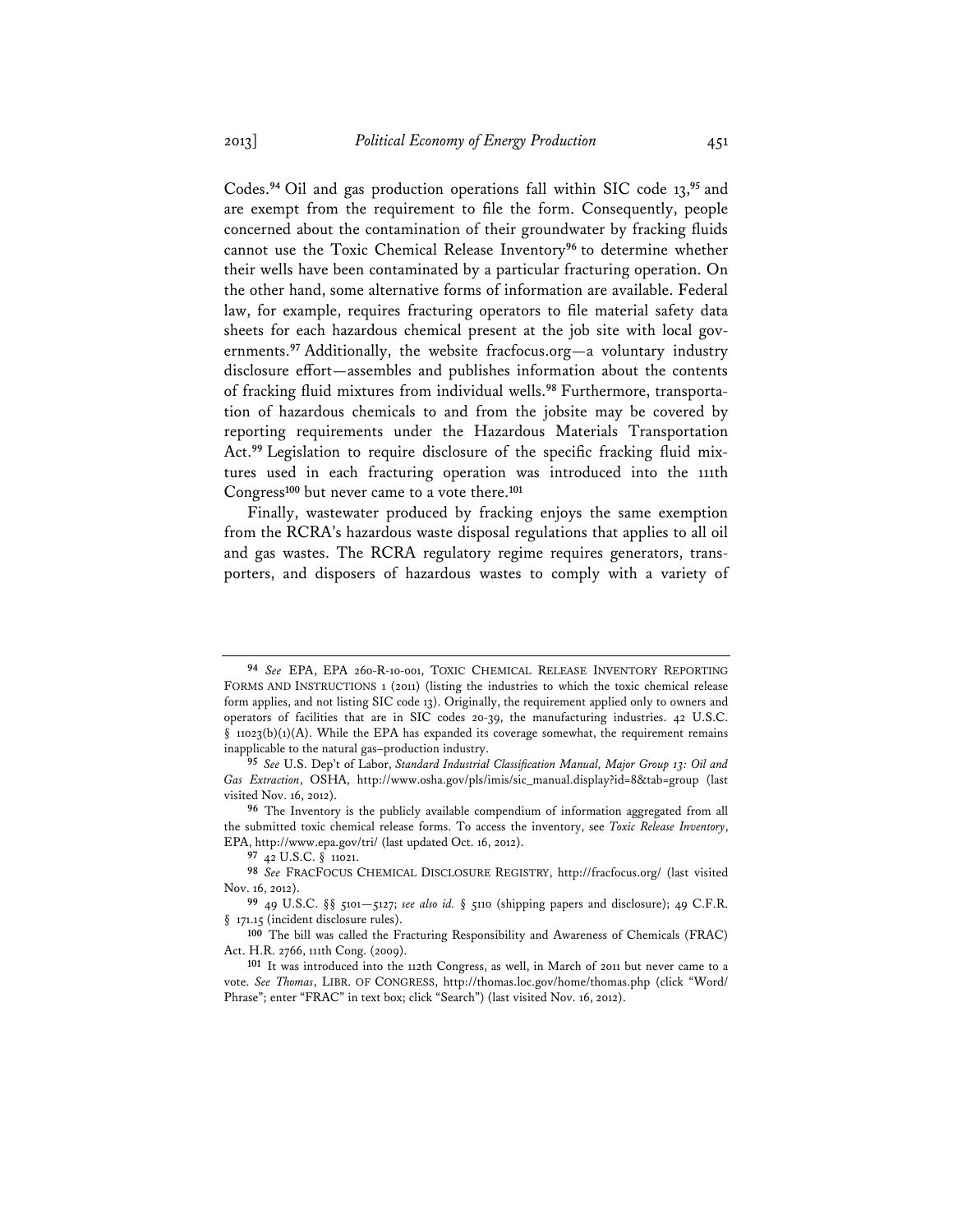(sometimes very expensive) regulatory requirements.**<sup>102</sup>** RCRA delegated to the EPA the task of developing precise definitions of hazardous wastes covered by the regulatory regime.**<sup>103</sup>** In December 1978, the EPA issued proposed rules defining the types of hazardous characteristics that would bring solid wastes within the definition of hazardous wastes.**<sup>104</sup>** In so doing, the EPA indicated that "certain very large volume wastes," including "gas and oil drilling muds and oil production brines,"**<sup>105</sup>** may be hazardous but would be difficult to regulate because the EPA lacks information about their risks, which appear to be low.**<sup>106</sup>** This exemption was codified in the 1980 amendments to the RCRA.**<sup>107</sup>** Consequently, the disposal of wastewater from fracking operations is not subject to the regulation of hazardous waste under the RCRA.**<sup>108</sup>** That does not mean, however, that disposal of fracking wastes is entirely unregulated at the federal level. The CWA and SDWA regulate certain methods by which wastewater from fracking operations is disposed.**<sup>109</sup>**

Thus, despite federal regulation, the fact that fracking operations enjoy certain exemptions from some of these federal regulations has exacerbated fears surrounding those operations.

**104** Hazardous Waste Guidelines and Regulations, 43 Fed. Reg. 58,946, 58,955-57 (Dec. 18, 1978) (to be codified at 40 C.F.R. pt. 25).

**106** *Id.* at 58,991-92.

**108** Presumably, most fracking fluids do not exhibit the characteristics of hazardous waste, as any toxic constituents present comprise a minute fraction of the mixture. However, the RCRA generally treats a mixture as a hazardous waste if any nonexempted ingredient of the mixture is a hazardous waste. 40 C.F.R. § 261.3(a)(2)(iv) (2012).

**109** *See supra* notes 80-82 and accompanying text.

**<sup>102</sup>** *See Summary of the Resource Conservation and Recovery Act*, EPA, http://www.epa.gov/ lawsregs/laws/rcra.html (providing basic information about the implementation, compliance, enforcement, and history of the RCRA).

**<sup>103</sup>** The RCRA mandated that the EPA should "develop and promulgate criteria for identifying the characteristics of hazardous waste, and for listing hazardous waste, . . . taking into account toxicity, persistence, and degradability in nature, potential for accumulation in tissue, and other related factors." 42 U.S.C. § 6921(a) (1976).

**<sup>105</sup>** *Id.* at 58,991.

**<sup>107</sup>** *See* 42 U.S.C. § 6921(b)(2)(A) (Supp. IV 1981) ("[D]rilling fluids, produced waters, and other wastes associated with the . . . production of crude oil or natural gas or geothermal energy shall be subject only to existing State or Federal regulatory programs in lieu of this subchapter until . . . after promulgation of [certain] regulations . . . ."). In 1988, the EPA issued a report explaining the basis for the exemption. Regulatory Determination for Oil and Gas and Geothermal Exploration, Development and Production Wastes, 53 Fed. Reg. 25,446 (July 6, 1988). The EPA explained that (1) adopting RCRA Subtitle C requirements would result in impractical burdens or "disruption and, in some cases, duplication" of state regimes; (2) compliance with current state and federal requirements for management and disposal would prevent most cases of damage to health and the environment; and (3) the oil and natural gas industry, as well as consumers, would suffer from the prohibitive costs of regulation. *Id.* at 25,454-56.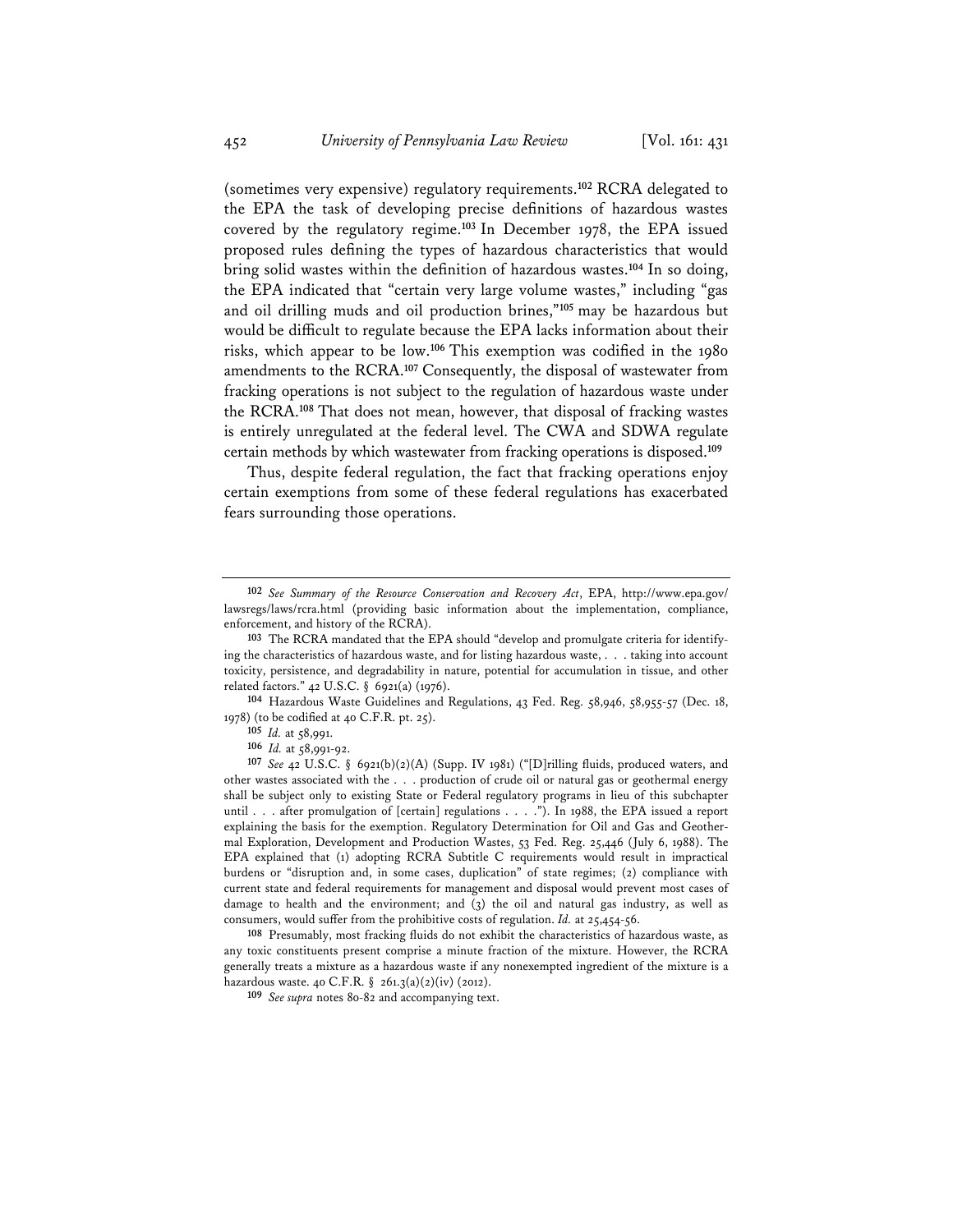### B. *State Regulation*

State regulation of fracking operations varies considerably but has grown beyond the mere regulation of property rights and production rates to include environmental (or quasi-environmental) regulation as well.**<sup>110</sup>** The two right-hand columns in Table 2 below illustrate the growth of natural gas production (driven primarily by fracking) in three American states containing large shale gas deposits.**<sup>111</sup>** Texas has been at the forefront of shale gas production, doubling the number of wells in the state between 2000 and 2009.**<sup>112</sup>** It has done so by exploiting the Barnett Shale in northern Texas**<sup>113</sup>** and other shale deposits within the state, most recently the Eagle Ford Shale in southern Texas.**<sup>114</sup>** Similarly, New York and Pennsylvania overlay the huge Marcellus Shale. Gas production in Pennsylvania has seen sharp increases over the last decade, but production in New York has not.**<sup>115</sup>** All three states have had, for some time, regulatory regimes governing the construction of oil and gas wells.**<sup>116</sup>** Why then have Texas and Pennsylvania seen a strong surge in natural gas production and fracking over the last decade while New York has not? Variation in these states' regulatory approaches to fracking accounts for the lion's share of this disparity. Texas and Pennsylvania have chosen to apply their existing regulatory regimes for natural gas production to fracking operations (though both states revised their rules in early 2012**<sup>117</sup>**). New York State decided to impose a moratorium

**<sup>110</sup>** A thorough review of state regulatory standards is beyond the scope of this Article. For a good description of state regulation of fracking, see Wiseman, *supra* note 84, at 142-67; and GROAT & GRIMSHAW, *supra* note 84, at 33-55.

**<sup>111</sup>** *See infra* Table 2.

**<sup>112</sup>** *See id.*

**<sup>113</sup>** *See Newark, East (Barnett Shale) Drilling Permits Issued (1993 Through June 2012)*, RAILROAD COMMISSION TEX., http://www.rrc.state.tx.us/barnettshale/drillingpermitsissued.pdf (showing a peak of 4145 Barnett Shale drilling permits in 2008) (last visited Nov. 16, 2012).

**<sup>114</sup>** *Texas Eagle Ford Shale Drilling Permits Issued 2008 Through September 2012*, RAILROAD COM-MISSION TEX., http://www.rrc.state.tx.us/eagleford/EagleFordDrillingPermitsIssued.pdf (estimating that 4293 permits will be issued for Eagle Ford Shale drilling through 2012) (last visited Nov. 16, 2012); *see also* Robert W. Gilmer et al., *Oil Boom in Eagle Ford Shale Brings New Wealth to South Texas*, SW. ECON., 2d Quarter 2012, at 3, 3 (calling Eagle Ford "[p]erhaps the largest discovery of new oil reserves in the United States since . . . 1968").

**<sup>115</sup>** *See infra* Table 2.

**<sup>116</sup>** For a description of these regimes, see *infra* notes 126-139 and accompanying text.

**<sup>117</sup>** In January 2012, the Railroad Commission of Texas promulgated new rules requiring operators to provide additional information about the makeup of fracturing fluids and other information about their operations. 16 TEX. ADMIN. CODE  $\S$  3.29(c) (2012). Pennsylvania also adopted new rules to regulate fracking in February 2012. *See Corbett Signs Shale Well Impact Fee into Law*, PITTSBURGH POST-GAZETTE (Feb. 14, 2012), http://www.post-gazette.com/pg/12045/ 1210009-503.stm ("[T]he measure . . . will charge drillers a per-well fee, update state environmental regulations and subject local zoning ordinances to state-crafted standards."). For a more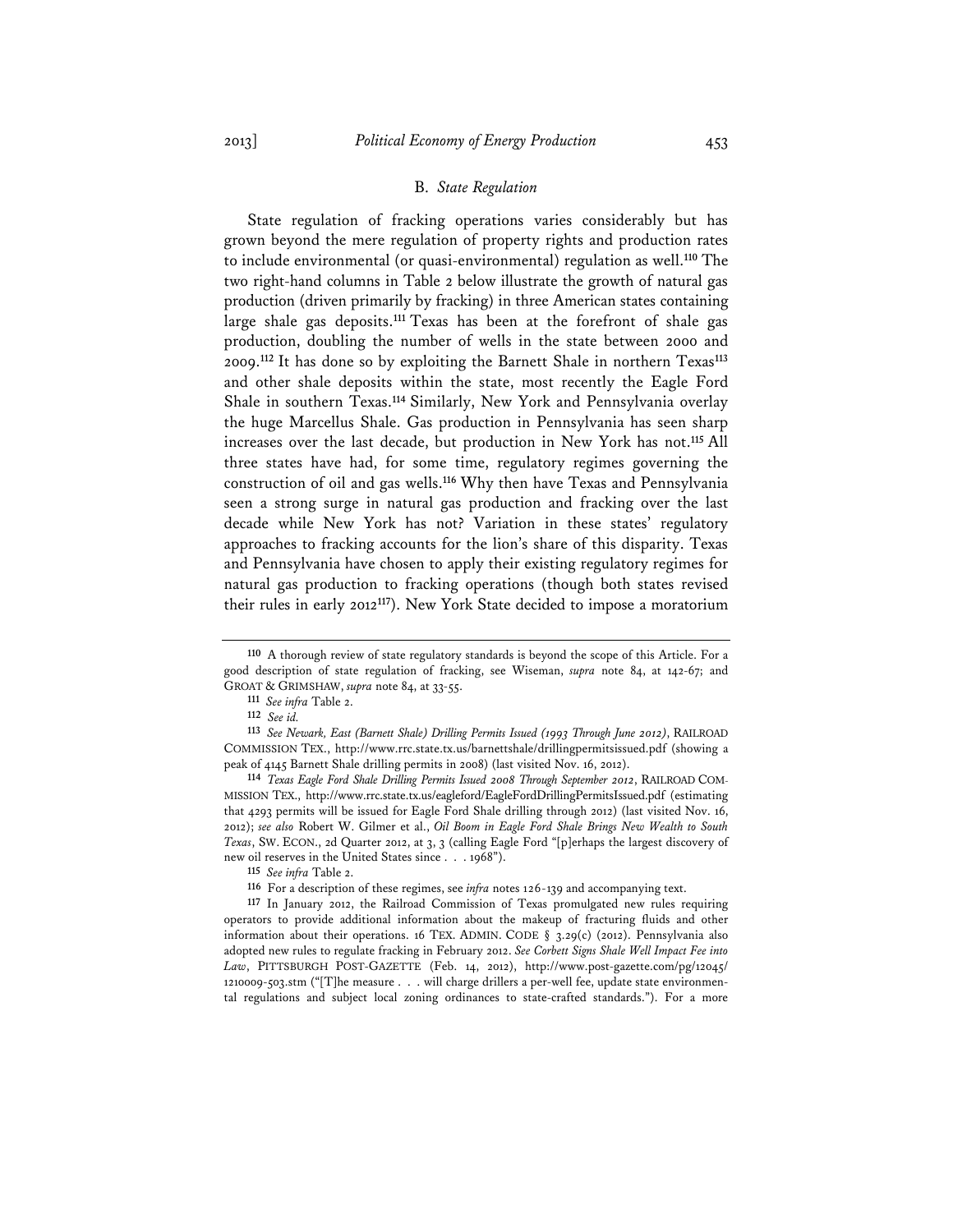on fracking while it studied the effects of the practice.**<sup>118</sup>** The Governor appeared poised to lift the moratorium in anticipation of the establishment of new regulatory standards proposed in the fall of 2011.**<sup>119</sup>** In the summer of 2012, there were reports that the ban could remain in place in all but a few New York counties.**<sup>120</sup>** As of this writing, the Governor of New York has restarted the rulemaking process, leaving the full ban in place pending its completion.**<sup>121</sup>**

**119** The proposed rules were detailed in a Supplemental Generic Environmental Impact Statement published by the New York Department of Environmental Conservation. *See* N.Y. STATE DEP'T. OF ENVTL. CONSERV'N, *supra* note 43, at ch. 3.

**120** *See* Danny Hakim, *Cuomo Proposal Would Restrict Gas Drilling to Struggling Region*, N.Y. TIMES, June 14, 2012, at A1 (reporting that the ban would be lifted in only a few economically distressed communities in New York's southern tier that have passed resolutions in favor of the drilling process).

**121** *See* Danny Hakim, *Shift by Cuomo Clouds Future of Gas Drilling*, N.Y.TIMES, Oct. 1, 2012, at A1.

comprehensive description of the regulatory changes that have taken place in Pennsylvania since 2009, see McKay et al., *supra* note 65, at 132-34.

**<sup>118</sup>** The New York ban, enacted by executive order of the Governor, required further environmental review of high-volume fracking in the Marcellus Shale. Exec. Order No. 41 (N.Y.) (Dec. 13, 2010), *available at* http://www.governor.ny.gov/archive/paterson/executiveorders/EO41.html (last visited Nov. 16, 2012). It followed the Governor's veto of state legislation imposing a much broader ban. *See* Governor David Paterson's Veto Message No. 6837 (Dec. 10, 2010), *vetoing* S.B. 8129-B, Leg. 233d Sess. (N.Y. 2010). The veto and executive order both followed an announcement by the Delaware River Basin Commission that natural gas producers must apply for commission approval before drilling in shale formations that lie within the Delaware River basin. *See* Carol R. Collier, Del. River Basin Comm'n, Determination of the Executive Director Concerning Natural Gas Extraction Activities in Shale Formations Within the Drainage Area of Special Protection Waters (May 19, 2009), *available at* http://www.state.nj.us/drbc/library/ documents/EDD5-19-09.pdf (providing official notification of the new approval process to gas extraction project sponsors). For a report detailing various responses to Governor Andrew Cuomo's efforts to lift the moratorium on fracking, see Danny Hakim & Nicolas Confessore, *Cuomo Moving to End a Freeze on Gas Drilling*, N.Y. TIMES, July 1, 2011, at A1.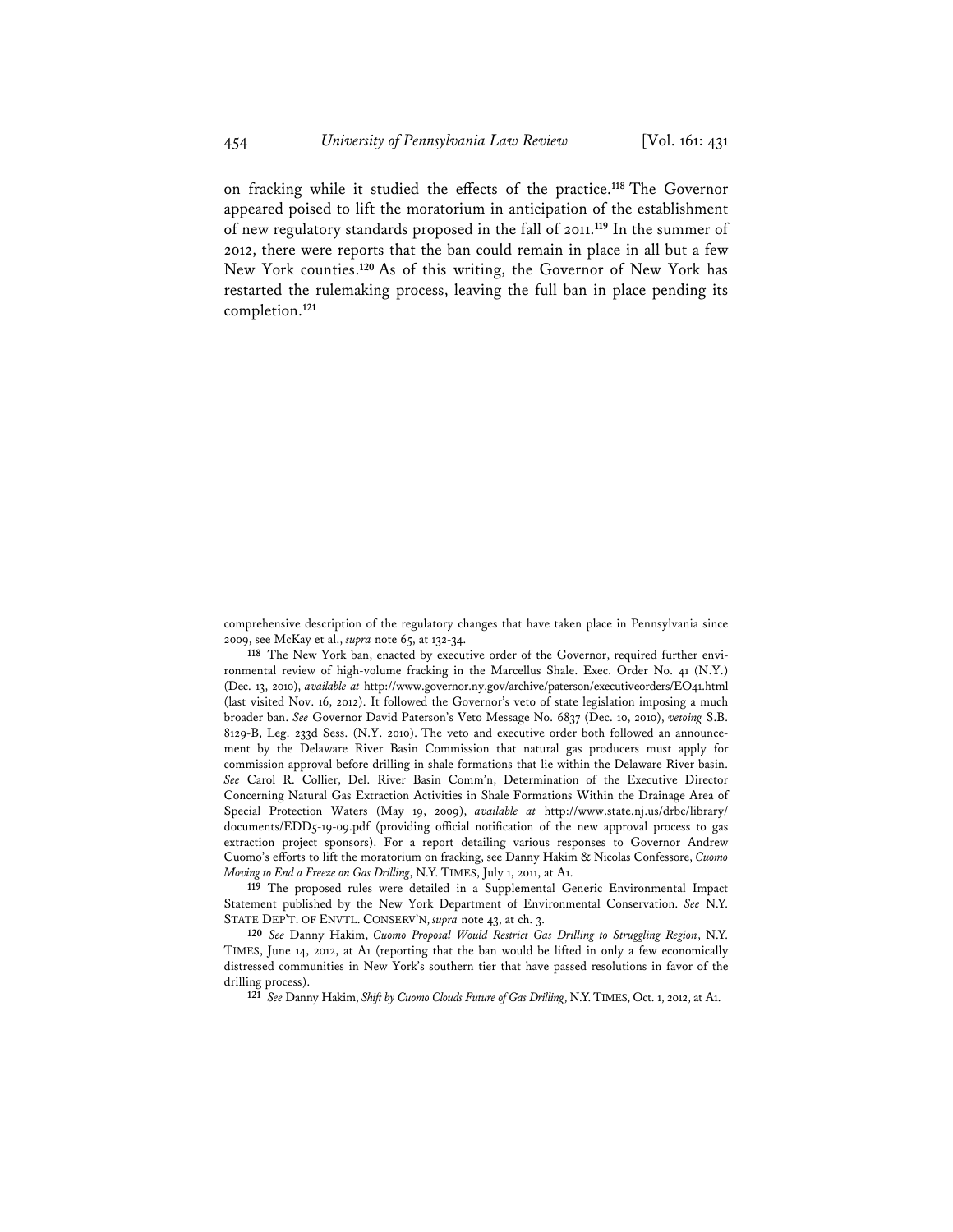|              | Regulator                                                    | Number of Wells<br>(Production) 2000 | Number of Wells<br>(Production) 2009 |
|--------------|--------------------------------------------------------------|--------------------------------------|--------------------------------------|
| Texas        | Railroad Commission<br>of Texas                              | 48,609                               | 93,507                               |
| Pennsylvania | Pa. Department of<br>Environmental<br>Protection             | 30,000                               | 57,356                               |
| New York     | N.Y. State<br>Department of<br>Environmental<br>Conservation | 5304                                 | 6628                                 |

# **Table 2: Natural Gas Development and Regulation, Three States122**

A comparison of the regulatory regimes of these states illustrates important similarities and differences among them. With respect to operational requirements for gas production generally, the Texas rules are more specific and prescriptive than either the Pennsylvania or New York rules.**<sup>123</sup>** For example, the Pennsylvania well-construction rules are comparatively more general, and are expressed as performance standards. Casing, for example, must be "of sufficient cemented length and strength to attach proper well control equipment and prevent blowouts, explosions, fires and casing failures."**<sup>124</sup>** The New York rules are even more general, requiring simply that "sufficient surface" casing extends "below the deepest potable fresh water level."**<sup>125</sup>** All three states' regimes establish requirements governing well construction and include provisions to ensure that the cement casing is sufficient to prevent gas or other materials in the well from finding their way into the surrounding earth and groundwater. However, the Texas rules specify exactly where the well casing must be constructed within the well,**<sup>126</sup>**

**<sup>122</sup>** The data in Table 2 come from the U.S. Energy Information Administration and are available for download at *Number of Producing Gas Wells*, U.S. ENERGY INFO. ADMIN., http://www.eia.gov/dnav/ng/ng\_prod\_wells\_s1\_a.htm (last updated Nov. 2, 2012).

**<sup>123</sup>** *See infra* notes 126-139 and accompanying text.

**<sup>124</sup>** 25 PA. CODE § 78.71(a) (2011). Similarly, rather than specify the depth of surface casing, the rules state that the operator must ensure that the casing is of sufficient depth to protect groundwater. *Id.* § 78.73(b).

**<sup>125</sup>** N.Y. COMP. CODE R. & REGS. tit. 6, § 554.1(d) (2011).

**<sup>126</sup>** The Texas rules require cement casing "from the shoe [the bottom of the surface casing] to a point at least 600 feet above the shoe." 16 TEX. ADMIN. CODE  $\S$  3.13(b)(3)(A) (2003).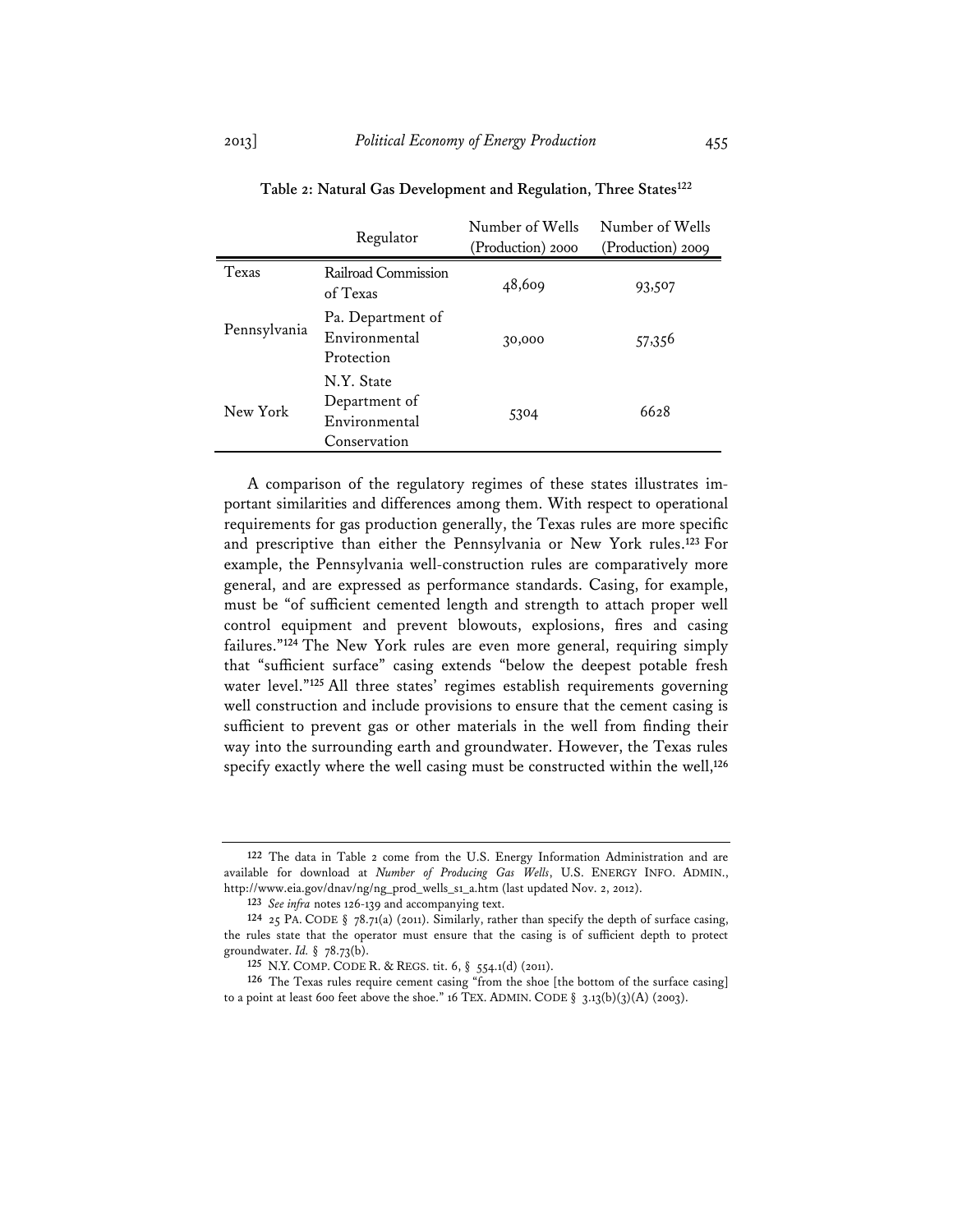the materials to be used,**<sup>127</sup>** and how the casing is to be cemented and pressure tested.**<sup>128</sup>**

Similarly, the Texas rules regarding blowout preventers are specific, requiring "a minimum of two remotely controlled hydraulic ram-type blowout preventers," with specified characteristics. **<sup>129</sup>** In contrast, the Pennsylvania and New York rules are less specific, and more likely to be articulated as performance standards.**<sup>130</sup>** These state regimes also differ with respect to other topics, including operational standards and waste disposal.

All three states now require that operators disclose, in some form, the contents of their fracking fluids. Texas requires disclosure of fracking fluid constituents on a well-by-well basis using the website fracfocus.org.**<sup>131</sup>** New York's proposed rules require that applications for fracking permits disclose fracking fluid constituents to the New York State Department of Environmental Conservation (DEC); the rules also prohibit the use of constituents not included in the permit application.**<sup>132</sup>** Pennsylvania's spill prevention guidelines require disclosure of fracking fluid constituents within six days following the conclusion of fracking.**<sup>133</sup>**

With respect to waste disposal requirements, however, the Pennsylvania and New York rules are more stringent than the Texas rules. For example, the Texas rules specifically permit operators to construct and utilize pits for the storage of various liquids used during natural gas production, but require a separate permit to dispose of liquid wastes in pits or underground.**<sup>134</sup>** In contrast, the Pennsylvania rules contain detailed construction requirements for pits used to store liquids during operations, such as the requirement that

**<sup>127</sup>** *See id.* § 3.13(b)(1)(A) (specifying that "all casing cemented in any well shall be steel casing"); *id.* § 3.13(b)(2)(A)(ii) (requiring that the cement casing be installed by the "pump and plug method"); *id.*  $\S$  3.13(b)(2)(C) (detailing the quality of cement to be used).

**<sup>128</sup>** *Id.* § 1.13(b)(1)(A)(requiring the use of hydrostatic pressure testing).

**<sup>129</sup>** 16 TEX. ADMIN. § 3.13(c)(2)(B).

**<sup>130</sup>** For example, the Pennsylvania rules require blowout preventers only under certain conditions, 25 PA. CODE § 78.72(a) (2011), while the New York rules stipulate that "[w]ellhead connections adequate to control blowouts will be employed," including blowout preventers, "[i]n areas where the subsurface formations and pressures are unknown or uncertain." N.Y. R. & REGS.  $§$  554.3(b) & .4(c).

**<sup>131</sup>** *See* 16 TEX. ADMIN. § 3.29(c)(2) (requiring operators of fracking wells to complete the form posted on the fracking chemical registry website).

**<sup>132</sup>** *See* N.Y. STATE DEP'T OF ENVTL. CONSERV'N, *supra* note 43, at 8-30; *see also* N.Y. R. & REGS. §  $560.3(c)$  (proposed Sept. 28, 2011) (requiring disclosure of each fracking fluid additive and the proposed volume of each additive with each application for permit).

**<sup>133</sup>** Act of Feb. 14, 2012, P.L. 87, No. 13, § 3222.1(b) (Pa.) (to be codified at 58 PA. CONS. STAT. ANN. § 3222.1(b) (West 2012)).

<sup>&</sup>lt;sup>134</sup> 16 TEX. ADMIN. §§ 3.8(d)(4), 3.9(1). The rules governing disposal wells require consultation with the Texas Commission on Environmental Quality and compliance with that agency's rules. *Id.*  $\S\S$  3.8(J)(1)(B)(i) & 3.9(2).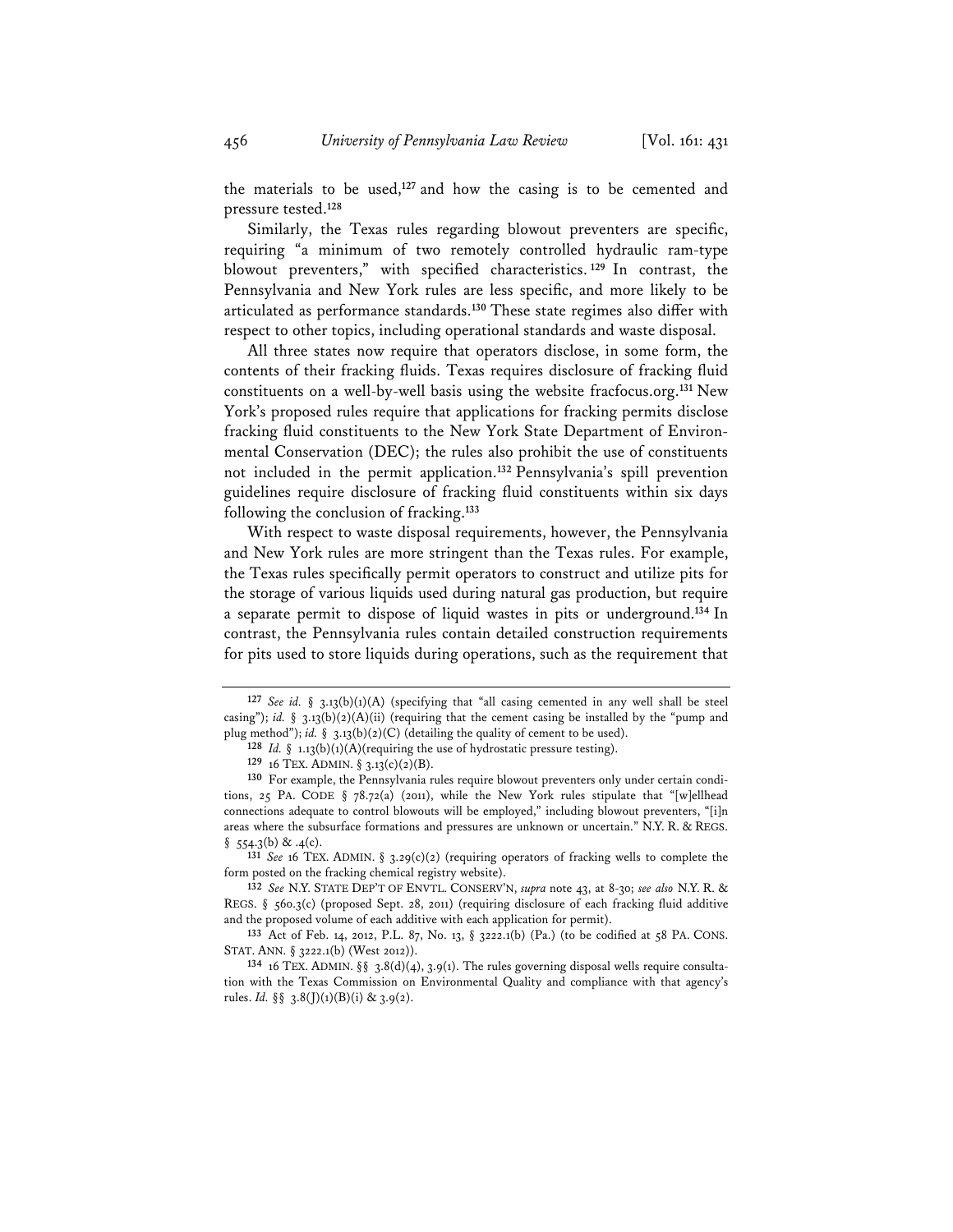the pits contain a synthetic liner of specified thickness and integrity, and that the bottom of the pit be "at least 20 inches above the seasonal high groundwater table."**<sup>135</sup>** The rules for waste disposal include requirements for surface-water disposal, disposal to municipal sewage treatment plants, and on-site or underground disposal. **<sup>136</sup>** The New York rules prohibit the pollution of land, surface water, or groundwater from natural gas production activities,**<sup>137</sup>** and prohibit the storage or retention of oil in earthen reservoirs.**138** Moreover, New York's proposed rules would impose environmental requirements far more thorough and stringent than those of either Pennsylvania or Texas, including aggressive setback requirements from aquifers and other environmental resources and requiring the use of tanks rather than pits for onsite storage.**<sup>139</sup>**

One might speculate that the differences between these state regulatory regimes correlate with the variant natures of the missions of the agencies given primary jurisdiction over natural gas production operations in each state. In Texas, where the primary regulator is the oil and gas commission, natural gas operations regulations seem relatively detailed but less directly focused on environmental protection; in New York and Pennsylvania, where the primary regulators are environmental agencies, the operational rules are general but the waste-disposal rules seem particularly strong and detailed. A well-established literature within political science attributes substantive importance to these delegation decisions, arguing that politicians can steer an agency in particular policy directions by establishing its mission. In other words, those attracted to work for an agency will tend to exhibit policy preferences that are consistent with its statutory mission.**<sup>140</sup>** Agencies

**140** This argument has become known as the "structure and process" hypothesis, and is associated with Mathew McCubbins, Roger Noll, and Barry Weingast (sometimes known collectively in the literature as "McNollgast"). *See* Mathew D. McCubbins, Roger G. Noll & Barry R. Weingast, *Administrative Procedures as Instruments of Political Control*, 3 J.L. ECON. & ORG. 243, 253-64 (1987) (exploring the principles of political control of bureaucratic decisions through oversight and administrative procedure); Matthew [sic] D. McCubbins, Roger G. Noll & Barry R. Weingast, *Structure and Process, Politics and Policy: Administrative Arrangements and the Political Control of Agencies*, 75 VA. L. REV. 431, 435-45 (1989) [hereinafter McNollgast, *Structure and Process*] (arguing that where legislative specificity is not possible, elected officials can ensure the achievement of policy goals by carefully structuring the processes of administrative agencies). Similarly, Jonathan Macey has emphasized the ways in which politicians can "hardwire" an agency in support of a particular policy perspective through structural choices, such as defining the

**<sup>135</sup>** 25 PA. CODE §§ 78.56(a)(4)(i), (iii).

**<sup>136</sup>** *Id.* § 78.55-60.

**<sup>137</sup>** N.Y. R. & REGS. § 556.5(a).

**<sup>138</sup>** *Id.* § 556.4(a).

**<sup>139</sup>** For a complete description of the proposed rule in New York, see N.Y. STATE DEP'T OF ENVTL. CONSERV'N, *supra* note 43. For a comparison of various state rules, see GROAT & GRIMSHAW, *supra* note 84, at 6-1 to -31.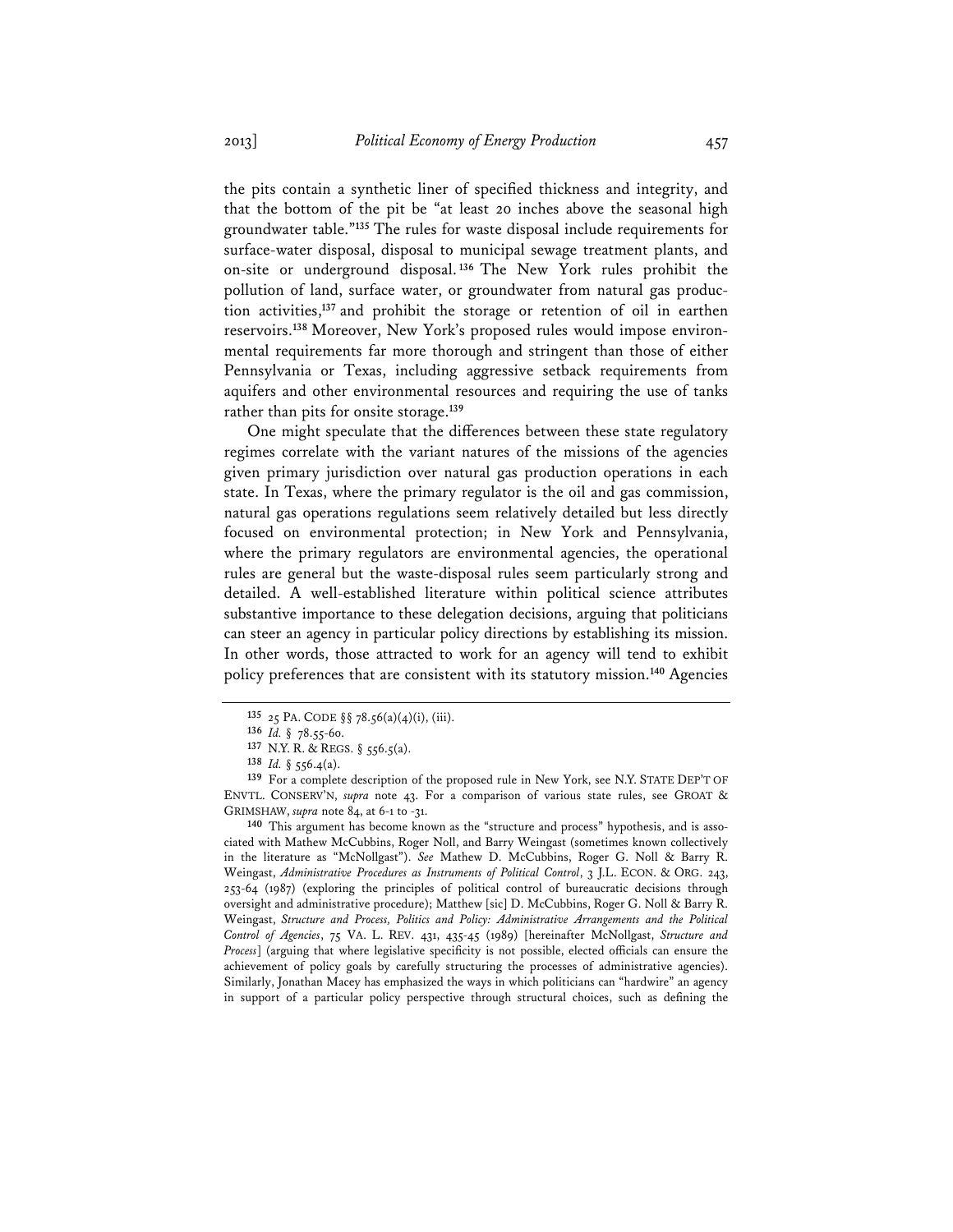like the Federal Energy Regulatory Commission (FERC) or state oil and gas commissions were created explicitly to regulate and *promote* certain types of energy development, and we can infer that those agencies' missions influence difficult policy choices. We can further infer that politicians understand this dynamic, and allocate regulatory authority with it in mind.**<sup>141</sup>**

Based upon this idea of mission-orientation, it follows that the New York and Pennsylvania legislatures allocated responsibility for regulating natural gas production to their environmental agencies to emphasize environmental issues in the natural gas regulatory process, and to ensure that environmental values are not ignored or given inadequate consideration. Correspondingly, it also follows that the Texas legislature sought to promote natural gas development without an emphasis on environmental values by delegating regulatory responsibility to the Railroad Commission of Texas. New York's moratorium and stringent proposed rules appear to support these inferences. On the other hand, though Pennsylvania's environmental rules are more specific than Texas's, it does not appear that Pennsylvania's regulation of natural gas production (and of fracking in particular) is generally more environmentally stringent than regulation is in Texas. Furthermore, while Texas relies upon the Railroad Commission to regulate gas production, the law specifies a role for the Texas Commission on Environmental Quality (TCEQ) to manage waste disposal and other pollution-related aspects of gas production.**<sup>142</sup>** From this small sample, it is difficult to discern any correlation between agency mission and regulatory stringency when it comes to the regulation of fracking. Rather, this snapshot highlights the remarkable variety of states' regulatory approaches and

agency's mission, establishing its internal organizational structure, and choosing its location within the larger executive branch. *See* Jonathan R. Macey, *Organizational Design and the Political Control of Administrative Agencies*, 8 J.L. ECON. & ORG. 93, 99-108 (1992). Macey has also argued that using structural design and process to shape the policy outcomes of administrative agencies has important limitations. *See* Jonathan R. Macey, *Separated Powers and Positive Political Theory: The Tug of War over Administrative Agencie*s, 80 GEO. L.J. 671, 675-702 (1992) [hereinafter Macey, *Separated Powers*] (noting that the efforts of Congress and the President to influence the policy outcomes of an administrative agency are limited by judicial review and by the power of subsequent Presidents to redirect the orientation of the agency at a later time).

**<sup>141</sup>** *See* McNollgast, *Structure and Process*, *supra* note 140, at 468-81 (describing legislators' use of structure and process to constrain and anticipate agency decisions in the context of environmental regulation); *see also* Arthur Lupia & Matthew [sic] McCubbins, *Designing Bureaucratic Accountability*, 57 LAW & CONTEMP. PROBS. 91, 106-10 (1994) (discussing ways in which legislatures design agencies to retain effective control and oversight over their policy agendas).

**<sup>142</sup>** *See* 16 TEX. ADMIN. CODE § 3.30 (2012) (spelling out the jurisdictional relationship between the Railroad Commission of Texas and the TCEQ in connection with oil and gas production, and assigning to TCEQ jurisdiction over hazardous waste disposal, stormwater, underground injection wells, and various other externalities of gas production).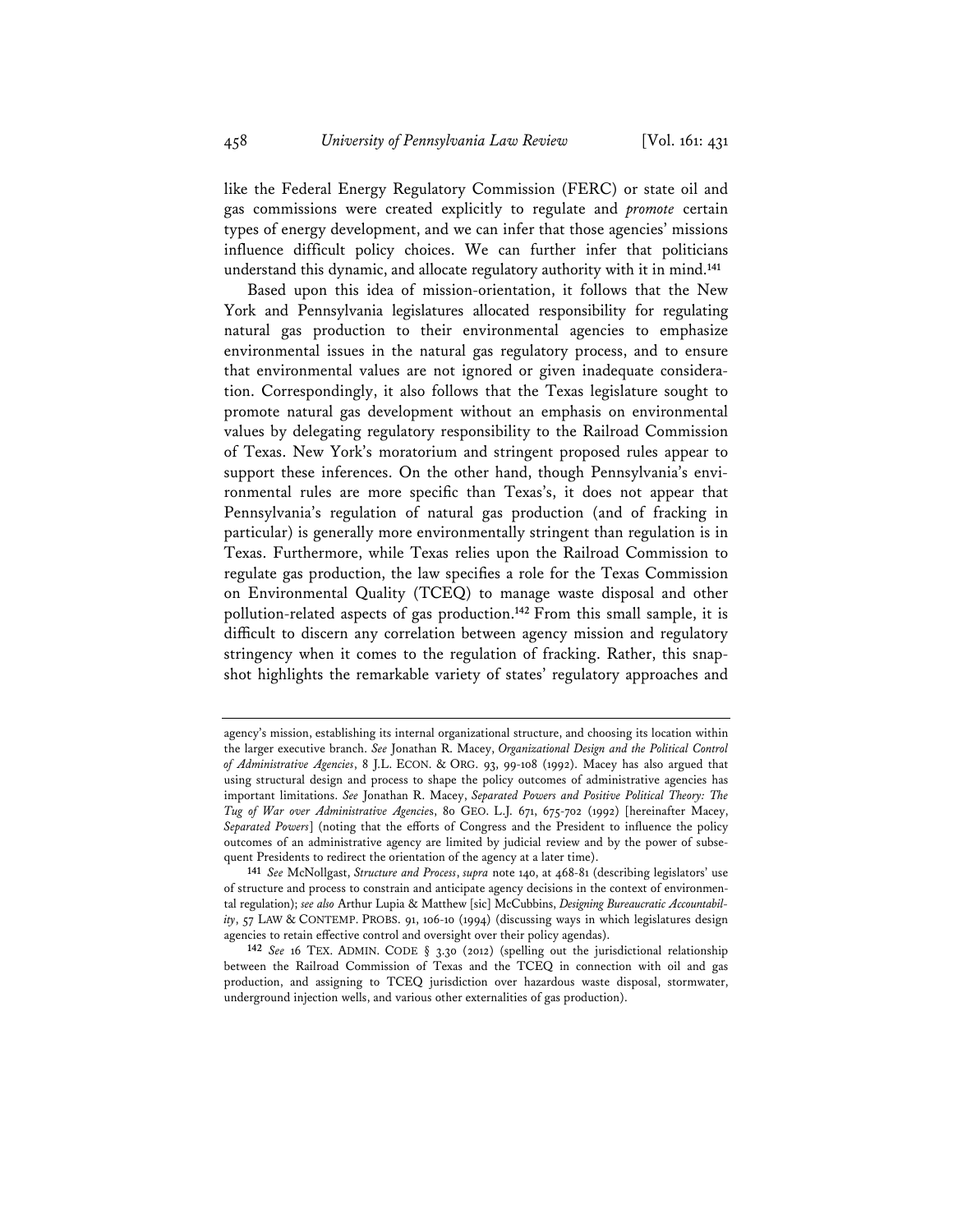their ongoing efforts to adapt to emerging information about the risks of shale gas production.

Alternatively, these different regulatory approaches may reflect different attitudes toward risk and regulation among the people in each state. Figure 1 below summarizes the results of the Spring 2012 University of Texas Energy Poll,**<sup>143</sup>** which asked respondents nationwide about their attitudes toward fracking. It is clear from the data that Texans think differently about fracking than do residents of New York or Pennsylvania. Not only are Texans more likely to support fracking than are New Yorkers or Pennsylvanians, but New Yorkers and Pennsylvanians also express far more support than do Texans for the notion that fracking needs more regulation.

## **Figure 1: University of Texas Energy Poll, Spring 2012**

*Q1:* Based on what you know or have heard, please indicate the *degree to which you support or oppose the use of fracking* in the extraction of fossil fuels.

|            | Total | Tex.  | Pa.    | N.Y.       |
|------------|-------|-------|--------|------------|
| Support    | 48%   | 57%   | 48%    | 39%        |
| Oppose     | 36%   | 22%   | 41%    | $4.5\%$    |
| Neither    | 15%   | 16%   | $10\%$ | 17%        |
| Don't Know | $2\%$ | $4\%$ | $1\%$  | $\sigma\%$ |

# *Q2:* Which of the following *best describes your feelings about regulation for fracking*?

|                                                     | Total  | Tex. | Pa.    | N.Y.  |
|-----------------------------------------------------|--------|------|--------|-------|
| More regulation needed                              | 38%    | 17%  | 58%    | 49%   |
| Sufficient regulation, but<br>need more enforcement | 22%    | 35%  | $30\%$ | 17%   |
| Sufficient regulation                               | 16%    | 21%  | $10\%$ | 9%    |
| Too much regulation                                 | 14%    | 20%  | $1\%$  | 23%   |
| Don't know                                          | $10\%$ | 8%   | $2\%$  | $3\%$ |

**<sup>143</sup>** Data available upon request from the author and from the University of Texas, McCombs School of Business Energy Management and Innovation Center.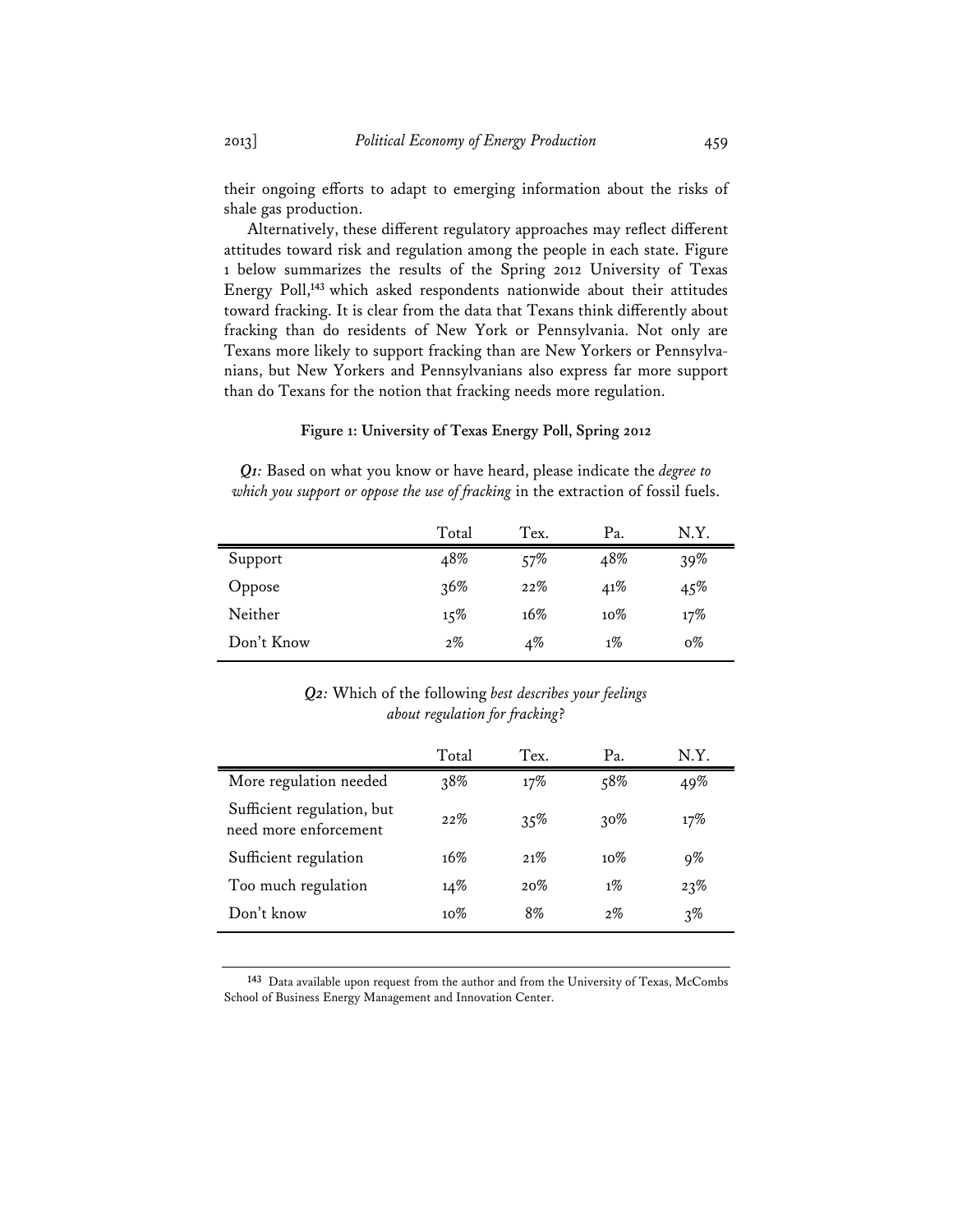### III. FEDERALISM AND ENERGY REGULATION

Different states have responded to the shale gas rush in different ways, and the EPA's study of fracking may yield proposals for new federal regulation. Meanwhile, the question remains: is new federal regulation necessary or even advisable? Should the EPA establish comprehensive riskregulation governing fracking operations (while permitting states to impose more stringent standards)?**<sup>144</sup>** Should Congress create a federal licensing regime for fracking operations, one that preempts state and local laws? Or should the federal government leave these issues to the states? Of course, Congress retains the constitutional right to regulate activities that have a substantial effect on interstate commerce.**<sup>145</sup>** There seems little doubt that natural gas production and its environmental externalities have a sufficient connection with interstate commerce to justify federal regulation. That question of legal authority, however, is distinct from the normative question of whether states or federal regulators are better suited to regulate in any particular instance.**<sup>146</sup>** This federalism problem can be conceptualized by putting policy first—that is, by determining the "right" policy and then determining which level of government can better implement it. Alternatively, one can take a policy-neutral approach and ask which level of government is better suited to determine the "right" policy. This Article follows the latter approach because it puts the federalism question first, and there remains significant disagreement over the correct answers to the factual questions on which a "right" policy would be based.

## A. *Federalism and Regulation, Generally*

# 1. Logical Rationales for Federal Regulation

The scholarly literature on American regulatory federalism is diverse.**<sup>147</sup>** Some scholars approach this issue in rational choice terms, modeling it as a

**<sup>144</sup>** *See* Jody Freeman, Op-Ed., *The Wise Way to Regulate Gas Drilling*, N.Y. TIMES, July 6, 2012, at A23 (advocating a "cooperative federalism" approach to fracking regulation).

**<sup>145</sup>** *See supra* note 17.

**<sup>146</sup>** *See* Jason Scott Johnston, *The Tragedy of Centralization: The Political Economics of American Natural Resource Federalism*, 74 U. COLO. L. REV. 487, 616-17 (2003) (arguing that whether an activity has a substantial effect on interstate commerce "says nothing about the general need for federal resource regulation").

**<sup>147</sup>** For some influential examples of this literature, see Matthew D. Adler & Seth F. Kreimer, *The New Etiquette of Federalism:* New York*,* Printz *and* Yeskey, 1998 SUP. CT. REV. 71 (1999); Barry Friedman, *Valuing Federalism*, 82 MINN. L. REV. 317 (1997); Larry D. Kramer, *Putting the Politics Back into the Political Safeguards of Federalism*, 100 COLUM. L. REV. 215 (2000); Michael W. McConnell, *Federalism: Evaluating the Founders' Design*, 54 U. CHI. L. REV 1484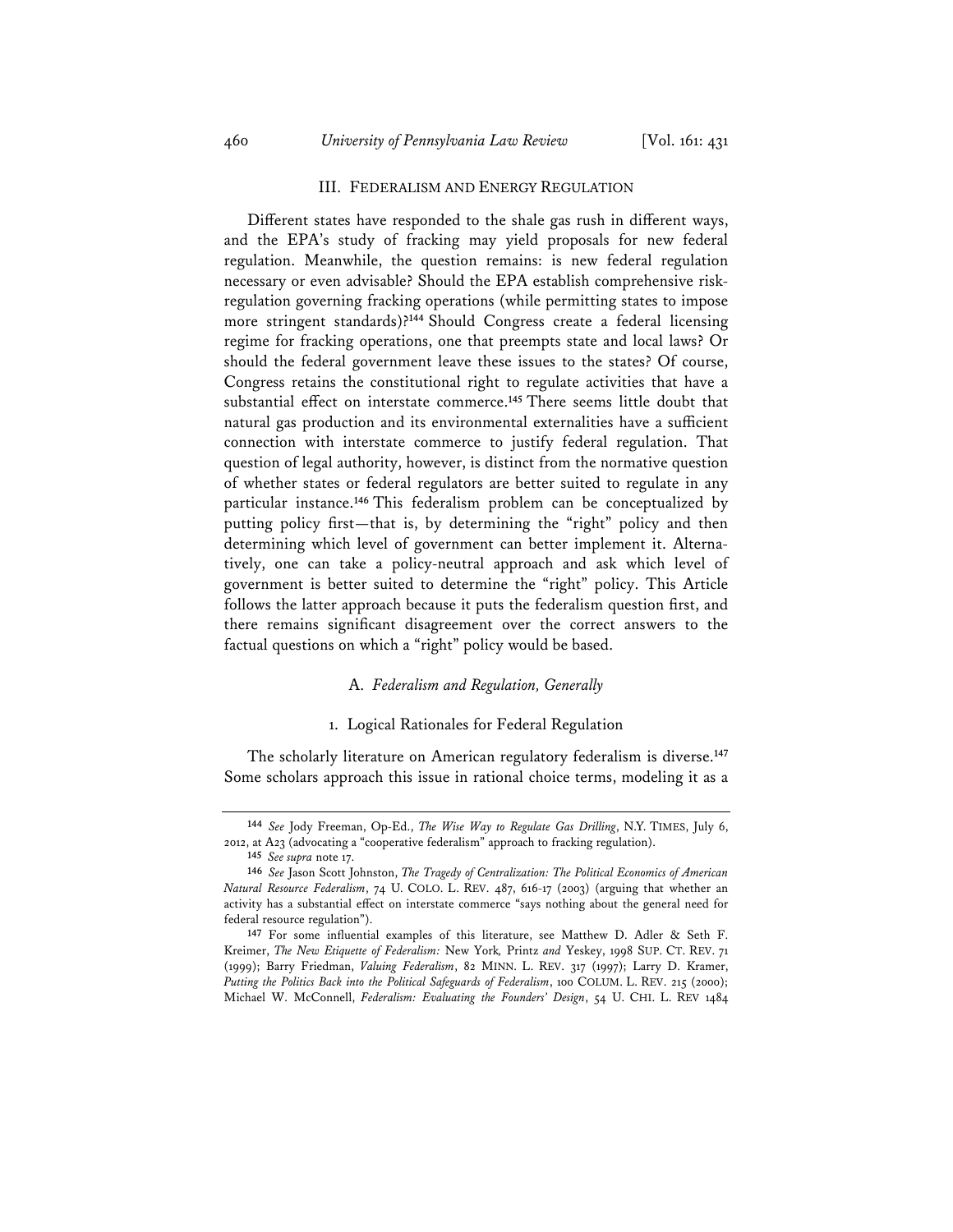problem of aggregating preferences and responding to market failure.**<sup>148</sup>** Others reject the rational choice approach, arguing that it misses important values that ought to be considered in addressing questions of federalism.**<sup>149</sup>**

**149** Joshua Sarnoff, for example, attacks the rational-choice approach directly by arguing that local decisions that fail to account for the preferences of out-of-state citizens will not be welfaremaximizing decisions. *See* Joshua D. Sarnoff, *The Continuing Imperative (But Only from a National Perspective) for Federal Environmental Protection*, 7 DUKE ENVTL. L. & POL'Y F. 225, 244 (1996) ("When states refuse to provide political recognition to the interests of out-of-state citizens . . . they may reduce social welfare by preventing reciprocal bargaining to establish 'efficient' prices for legal entitlements."). Sarnoff has argued that when Congress acts to address a problem the costs and benefits of which are felt locally, its action is legitimate because it reflects the preferences of out-of-state voters who care about the problem. *Id.* at 243-48. This argument makes the boundaries of federal power coterminous with the boundaries of the proper exercise of federal power. One rejoinder to this view is offered by environmental economists, who have found that people who may never use or visit an environmental resource tend to overstate the true value they attach to its existence because expressing a preference is costless. This is a kind of moral hazard problem that is endemic to attempts at valuing environmental resources using stated measures of "existence value." *See, e.g.*, Daniel C. Esty, *Revitalizing Environmental Federalism*, 95 MICH. L. REV. 570, 595 n.73 (1996) ("[W]ithout a 'willingness to pay' mechanism to check the reality and depth of such harms, there exists a moral hazard problem of potentially significant proportions because those claiming [psychological] injury have little reason to report accurately on their welfare losses and much reason to exaggerate."). Sarnoff also argues that environmental regulation aimed at protecting basic rights renders the rational-choice analysis irrelevant, noting that "if federal regulation codifies moral rights, the argument that federal regulation reduces social welfare may simply be irrelevant." Sarnoff, *supra*, at 232-33. This view is a descendant of earlier morality-based views of environmental protection, such as that espoused by the ecologist Aldo Leopold. *See*

<sup>(1987);</sup> Edward L. Rubin & Malcolm Feeley, *Federalism: Some Notes on a National Neurosis*, 41 UCLA L. REV. 903 (1994); and Herbert Wechsler, *The Political Safeguards of Federalism: The Role of the States in the Composition and Selection of the National Government*, 54 COLUM. L. REV. 543  $(1954).$ 

**<sup>148</sup>** This tradition includes economists and rational-choice political scientists who model this problem as one of maximizing social welfare (the aggregated utility of individuals). Under this approach, regulatory authority ought to be exercised by the level of government that is able to translate individual preferences into policy choices most accurately. This tradition arose out of a seminal article in the economics literature by Charles Tiebout. *See* Charles M. Tiebout, *A Pure Theory of Local Expenditures*, 64 J. POL. ECON. 416, 416, 419-20 (1956) (describing a "model [that] yields a solution for the level of expenditures for local public goods which reflects the preferences of the population more adequately than they can be reflected at the national level"). For examples of the application of this rational-choice approach to regulatory federalism questions, see William A. Fischel, *Fiscal and Environmental Considerations in the Location of Firms in Suburban Communities*, *in* FISCAL ZONING AND LAND USE CONTROLS 119, 125-43 (Edwin S. Mills & Wallace E. Oates eds., 1975); James E. Krier, *The Irrational National Air Quality Standards: Macro- and Micro-Mistakes*, 22 UCLA L. REV. 323, 323, 335-41 (1974); Richard O. Zerbe, *Optimal Environmental Jurisdictions*, 4 ECOLOGY L.Q. 193, 209-22 (1974). *See also* Johnston, *supra* note 146, at 614 (arguing that centralization may "inefficiently stifle development in order to transfer economic rents across jurisdictions"); *infra* notes 159-60 and accompanying text. Some argue that rational choice critiques of *federal* regulation are cover for attacks on regulation generally. *See, e.g.*, Carol M. Browner, *Partners in Protecting the Public*, WASH. POST, May 30, 1994, at A15 (contending that critics of "federal-state partnership[s]" seek to "undermine federal protection of public health and natural resources"); *see also* Rubin & Feeley, *supra* note 147, at 935.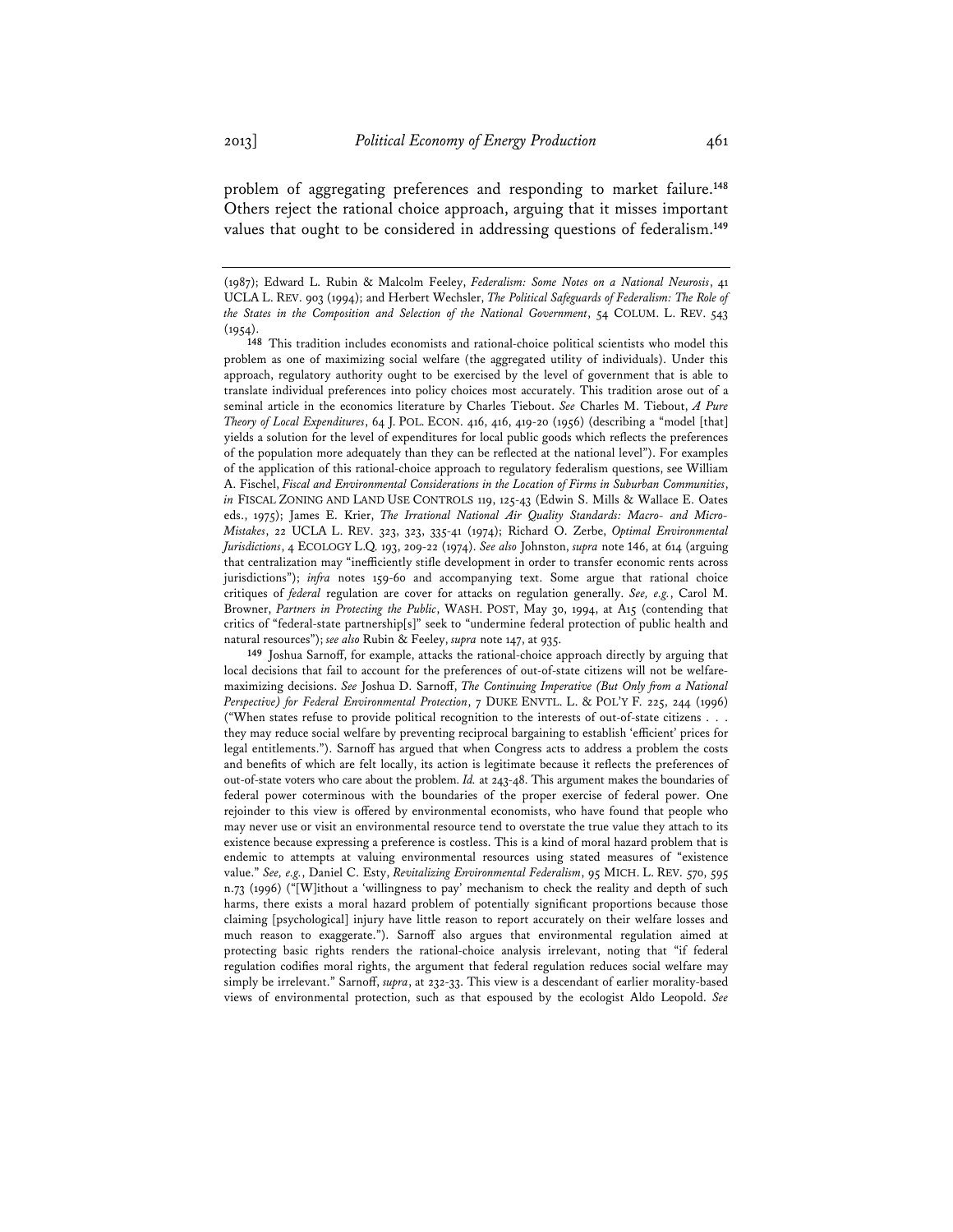This analysis begins with four traditional rationales used to justify federal regulation of externalities**<sup>150</sup>** and proceeds on the assumption that federal regulation is appropriate when one or more of those rationales applies.**<sup>151</sup>**

Consistent with the public economics literature on federalism, the first rationale for federal regulation focuses on the geographical scope of the externalities in question and argues for regulation at the lowest level of government that geographically encompasses the costs and benefits of the regulated activity.**<sup>152</sup>** Thus, for example, federal regulation of air pollution under the Clean Air Act is justified, in part, by the fact that air pollution routinely spills over state boundaries.**<sup>153</sup>** Provisions in the statute authorizing downwind states to petition the EPA to regulate upwind emissions, for

**150** We typically justify national government regulation (as opposed to state government regulation) using one or more of these rationales. Rationales for federal regulation are to be distinguished from rationales for regulation generally. Rationales for regulation, such as the need to force firms to internalize externalities and the need to protect consumers in the presence of information asymmetries, do not necessarily militate in favor of federal government regulation, if state regulation will suffice.

**151** This list of four rationales is adapted from PETER S. MENELL & RICHARD B. STEWART, ENVIRONMENTAL LAW & POLICY 246-47 (1994); and William N. Eskridge, Jr. & John Ferejohn, *The Elastic Commerce Clause: A Political Theory of American Federalism*, 47 VAND. L. REV. 1355, 1363-64 (1994).

**152** *See, e.g.*, Wallace E. Oates, *Thinking About Environmental Federalism*, RESOURCES, Winter 1998, at 14, 14 ("The central idea emerging from the literature in public economics is that the responsibility for providing a particular public service should be assigned to the smallest jurisdiction whose geographical scope encompasses the relevant benefits and costs associated with the provision of the service.").

**153** *See, e.g.*, MENELL & STEWART, *supra* note 151, at 246 ("One possible justification [for national regulation] is the existence of substantial environmental spillovers from one state to another.")

ALDO LEOPOLD, A SAND COUNTY ALMANAC 165-77 (1960) (rejecting the view of nature as an economic good rather than an aesthetic one); *see also* Steven Kelman, *Cost-Benefit Analysis and Environmental, Safety and Health Regulation: Ethical and Philosophical Considerations*, *in* COST-BENEFIT ANALYSIS AND ENVIRONMENTAL REGULATIONS: POLITICS, ETHICS, AND METHODS 137, 138-43 (Daniel Swartzman et al. eds., 1982) (questioning whether a cost-beneficial policy is necessarily the right policy); Steven Kelman, *Economists and the Environmental Muddle*, PUB. INT., Summer 1981, at 106, 109 (surveying individuals involved in environmental policy in Washington, D.C., and finding that few cite efficiency as an argument for pollution-charging policies); Christopher H. Schroeder, *Cool Analysis Versus Moral Outrage in the Development of Federal Environmental Criminal Law*, 35 WM. & MARY L. REV. 251, 255-58 (1993) (emphasizing that environmental criminal law conceives of environmental regulation as establishing moral obligations, as opposed to merely economic or administrative obligations). Finally, some advocate a "dynamic federalism" in which regulatory responses are multi-layered and adaptive to changing circumstances. *See, e.g.*, David E. Adelman & Kirsten H. Engel*, Adaptive Federalism: The Case Against Reallocating Environmental Regulatory Authority*, 92 MINN. L. REV. 1796 (2008); Hari M. Osofsky & Hannah J. Wiseman, *Dynamic Energy Federalism*, 72 MD. L. REV. (forthcoming 2013) (manuscript at 55), *available at* http://ssrn.com/abstract=2138127 (arguing that dynamic federalism can account for situations in which regulatory capture is a risk).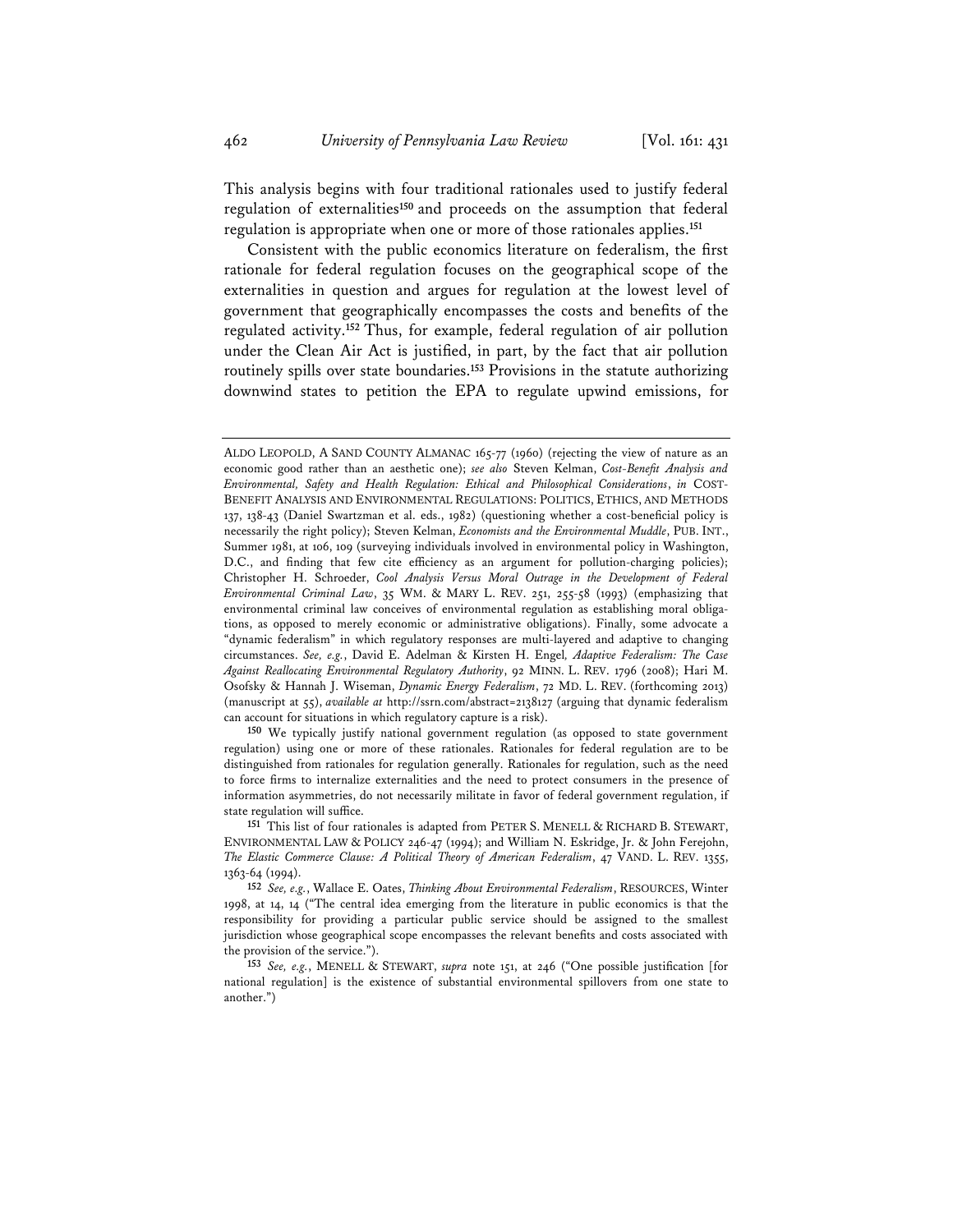example, are evidence of that rationale.**<sup>154</sup>** Conversely, where the effects of the to-be-regulated activity are entirely or primarily local, we might expect state or local government to be best equipped to balance those costs and benefits.**<sup>155</sup>**

A second rationale (or set of rationales) for federal regulation focuses on the ability or willingness of state governments to regulate. Even when externalities fall primarily on local governments, they may not be prepared to handle the job. These local governments may lack the ability to regulate effectively, due to a lack of resources or scientific competency.**<sup>156</sup>** Detecting the presence of this problem is difficult, however, because the absence of regulation may signify either (1) an inability to regulate despite the desire to do so or (2) the lack of any desire to do so. Thus, it might be presumptuous to assume the desire to regulate in the absence of regulation. On the other hand, the so-called "race to the bottom" hypothesis suggests that states may under regulate because they must compete with one another for jobs and economic development by reducing environmental or other regulatory requirements.**<sup>157</sup>** This race-to-the-bottom argument is often framed as a

**155** For a good discussion of the argument for decentralizing environmental regulation, as well as a discussion of "worthy" environmental policy innovations pioneered by the states, see Barry G. Rabe, *Power to the States: the Promise and Pitfalls of Decentralization*, *in* ENVIRONMENTAL POLICY IN THE 1990s 31, 34-46 (Norman J. Vig & Michael E. Kraft eds., 3d ed. 1997).

**156** *See, e.g.*, GARY C. BRYNER, BLUE SKIES, GREEN POLITICS: THE CLEAN AIR ACT OF 1990 AND ITS IMPLEMENTATION 24-25 (2d ed. 1995) ("[S]tate legislatures may fail to delegate sufficient authority to regulatory bodies for them to effectively implement environmental laws and may fail to provide adequate staffing of state regulatory agencies."); *see also* Paul R. Portney, *Air Pollution Policy*, *in* PUBLIC POLICIES FOR ENVIRONMENTAL PROTECTION 27-31 (Paul R. Portney ed., 1990) (detailing the failure of state focused efforts to control air pollution prior to the passage of the Clean Air Act of 1970). *But see* Rabe, *supra* note 155, at 32-34 (explaining the expanded state capacity for and state commitment to environmental policy over the first twenty years after Earth Day).

**<sup>154</sup>** 42 U.S.C. § 7426(b) (2006) (providing that "[a]ny State or political subdivision may petition the Administrator for a finding that any major source or group of stationary sources emits or would emit" pollution in violation of certain federal laws). Indeed, the Clean Air Act's acid rain program (added to the statute by the Clean Air Act Amendments of 1990, Pub. L. No. 101-549, 104 Stat. 2468) and its embattled program for regulating transport of nitrogen oxides in the eastern United States address this spillover problem directly. *See id.* § 7651 ("The Congress finds that . . . the problem of acid deposition is of national and international significance . . . .").

**<sup>157</sup>** *See* Kirsten H. Engel, *State Environmental Standard-Setting: Is There a "Race" and Is It "To the Bottom"?*, 48 HASTINGS L.J. 271, 315-67 (1997) (marshaling empirical evidence to support the race-to-the-bottom theory); Richard B. Stewart, *Pyramids of Sacrifice? Problems of Federalism in Mandating State Implementation of National Environmental Policy*, 86 YALE L.J. 1196, 1212 (1977) (arguing that the mobility of industry poses a risk for "any individual state or community [that decides] unilaterally to adopt high environmental standards," and communities may reasonably "fear that the resulting environmental gains will be more than offset by movement of capital to other areas with lower standards"); *see also* MENELL & STEWART, *supra* note 151, at 246 ("[S]tates might seek to attract industry by adopting less stringent and therefore less costly environmental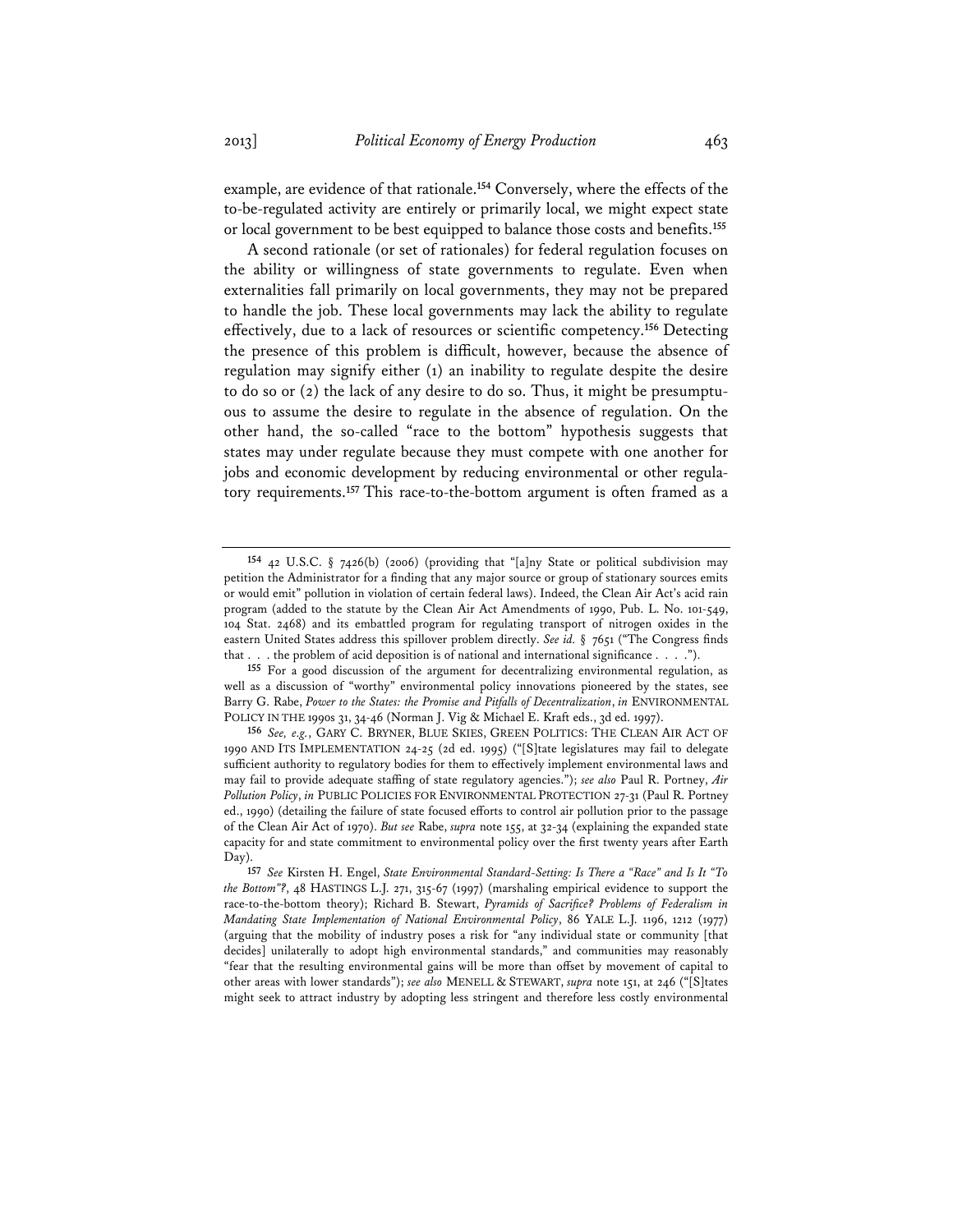kind of prisoners' dilemma**<sup>158</sup>** in which local governments collectively would prefer more stringent regulatory standards, but cannot sustain any cooperative effort to maintain those standards in the face of temptation—namely, the opportunity to attract businesses and jobs by lowering regulatory standards. Not everyone accepts the race-to-the-bottom hypothesis,**<sup>159</sup>** and it has sparked interesting literature examining the logical and normative implications of state and local decisions to reduce environmental standards in order to promote development.**<sup>160</sup>**

A third rationale for federal regulation applies to the manufacture of products that produce externalities and emphasizes the need for uniform standards in certain circumstances. Proponents of federal regulation argue that it is inefficient and unfair to subject manufacturers to fifty different sets of standards, one for each state. Instead, proponents argue that it would be far more efficient to establish a single federal standard,**<sup>161</sup>** which suggests a need to preempt state regulation of manufacturing standards in particular. Thus, for example, the Clean Air Act regulates the emission of pollutants from automobiles so that automobile manufacturers need not comply with

regulation," such that federal regulation "might be justified in order to secure for states the environmental quality that they prefer.").

**<sup>158</sup>** *See* MENELL & STEWART, *supra* note 151, at 246; *see also* Johnston, *supra* note 146, at 498- 530 (arguing that as natural resources grow increasingly scarce, locals capture the benefit of development but externalize many of the costs, providing an incentive for overdevelopment and justifying centralized federal regulation).

**<sup>159</sup>** Perhaps the most prominent critic is Richard Revesz, who argues that states may relax environmental standards not because they are caught in a prisoner's dilemma, but rather because they are making a conscious choice to balance economic development against environmental protection. In other words, some states may place a higher value on the underlying polluting activity than others, and that choice ought to be respected. *See* Richard L. Revesz, *Rehabilitating Interstate Competition: Rethinking the "Race-to-the-Bottom" Rationale for Federal Environmental Regulation*, 67 N.Y.U. L. REV. 1210, 1233-44 (1992); *see also* DAVID SCHOENBROD, TIME FOR THE FEDERAL ENVIRONMENTAL ARISTOCRACY TO GIVE UP 5-6 (1998) (echoing Revesz); Henry N. Butler & Jonathan R. Macey, *Externalities and the Matching Principle: The Case for Reallocating Environmental Regulatory Authority*, 14 YALE L. & POL'Y REV. 23, 31 (1996) (same).

**<sup>160</sup>** There also exist robust criticisms of Revesz's arguments. *See, e.g.*, Sarnoff, *supra* note 149, at 278-85, 318 (arguing that "it defies credulity to believe [states] will achieve the goals on their own" given states' inability to achieve environmental goals both before and after the passage of major federal environmental laws); *see also* Engel, *supra* note 157, at 315-57, 375 (using industry location studies and empirical observation to conclude that "the preponderance of the evidence indicates that states engaged in interstate competition for industry are also engaged in a race-tothe-bottom in environmental standard-setting"). *But see* Richard L. Revesz, *The Race to the Bottom and Federal Environmental Regulation: A Response to Critics*, 82 MINN. L. REV. 535, 546-63 (1997) (reasserting his claim that state competition in a market for mobile investment can be welfareenhancing). For a middle ground, see Esty, *supra* note 149, at 648-52.

**<sup>161</sup>** *See* MENELL & STEWART, *supra* note 151, at 247 ("[L]egitimate but conflicting state product requirements could create a regulatory crazy-quilt.").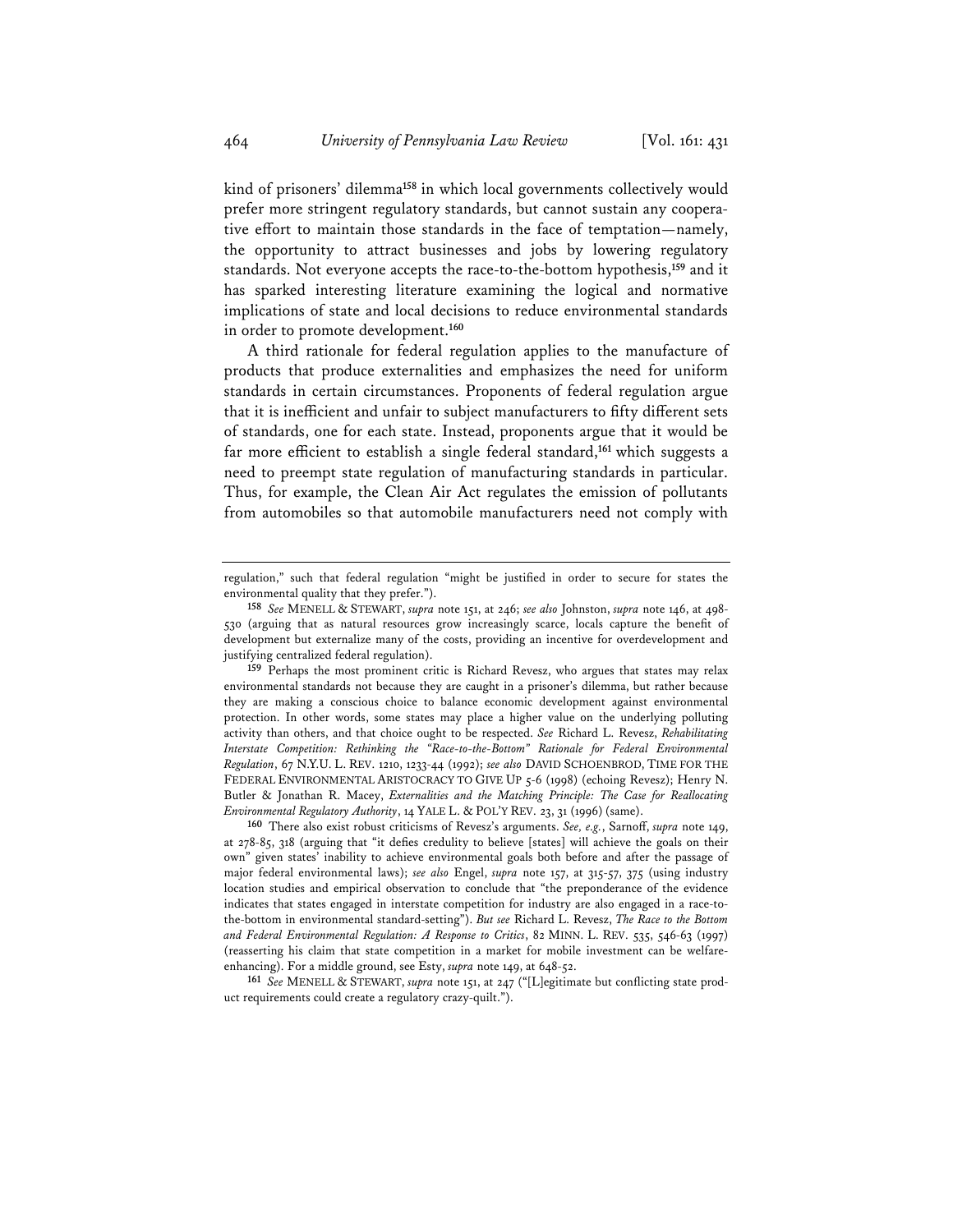fifty different state standards.**<sup>162</sup>** Similarly, the U.S. Department of Energy administers federal standards regulating the energy efficiency of appliances.**<sup>163</sup>**

A fourth rationale for federal regulation emphasizes an important national interest in the regulated activity and the need to control or stimulate its development through federal regulation, irrespective of the geographic distribution of costs and benefits. For example, the Federal Power Act of 1935 sought to promote and regulate hydroelectric development as part of the New Deal.**<sup>164</sup>** Likewise, the Atomic Energy Act of 1954 sought to promote and regulate the development (both peaceful and military) of nuclear energy.**<sup>165</sup>** In these two examples, Congress declared the promotion and close regulation of these industries to be in the national interest, and granted broad licensing and regulatory powers to federal agencies (FERC and the Nuclear Regulatory Commission (NRC), respectively).

These four rationales for federal regulation—to address pollution spillover issues, to prevent a race to the bottom, to address a need for uniform standards, and to promote the national interest—are the most persuasive logical arguments for federal action. Of course, regulation is a political process, and any normative analysis of regulatory federalism should not ignore the interest group politics of regulation.**<sup>166</sup>**

## 2. Political Rationales for Federal Regulation

Within the political science literature, traditional interest group– pluralism explanations of policymaking portray groups as representatives of

**<sup>162</sup>** *See* 42 U.S.C. § 7521(a) (2006).

**<sup>163</sup>** *See id.* § 6312.

**<sup>164</sup>** *See* Pub. L. No. 74-333, 49 Stat. 842 (directing the Federal Power Commission (now FERC) to issue hydroelectric licenses on the condition that the applicant's plan is "best adapted to develop, conserve, and utilize in the public interest the water resources of the region") (codified as amended at 16 U.S.C. §  $803(a)(1)$ ).

**<sup>165</sup>** *See* Pub. L. No. 83-703, § 1(a), 68 Stat. 919, 921 ("It is therefore declared to be the policy of the United States that . . . the development, use, and control of atomic energy shall be directed so as to make the maximum contribution to the general welfare . . . .") (codified as amended at 42 U.S.C. § 2011(a)).

**<sup>166</sup>** That is, interest group pluralism treats the policy process as a tug of war between organized groups. Because groups undertake direct lobbying on behalf of their members, only those interests represented by groups will be heard (or at least, influential) in the policy process. Interest group pluralism was the dominant theory of American policymaking in political science in the 1950s and '60s. For a relatively recent summary and literature review, see generally G. DAVID GARSON, GROUP THEORIES OF POLITICS (1978). *See also* JACK L. WALKER, JR., MOBILIZING INTEREST GROUPS IN AMERICA: PATRONS, PROFESSIONS, AND SOCIAL MOVEMENTS 19-55 (1991) (exploring the dynamics of interest group formation and pressure).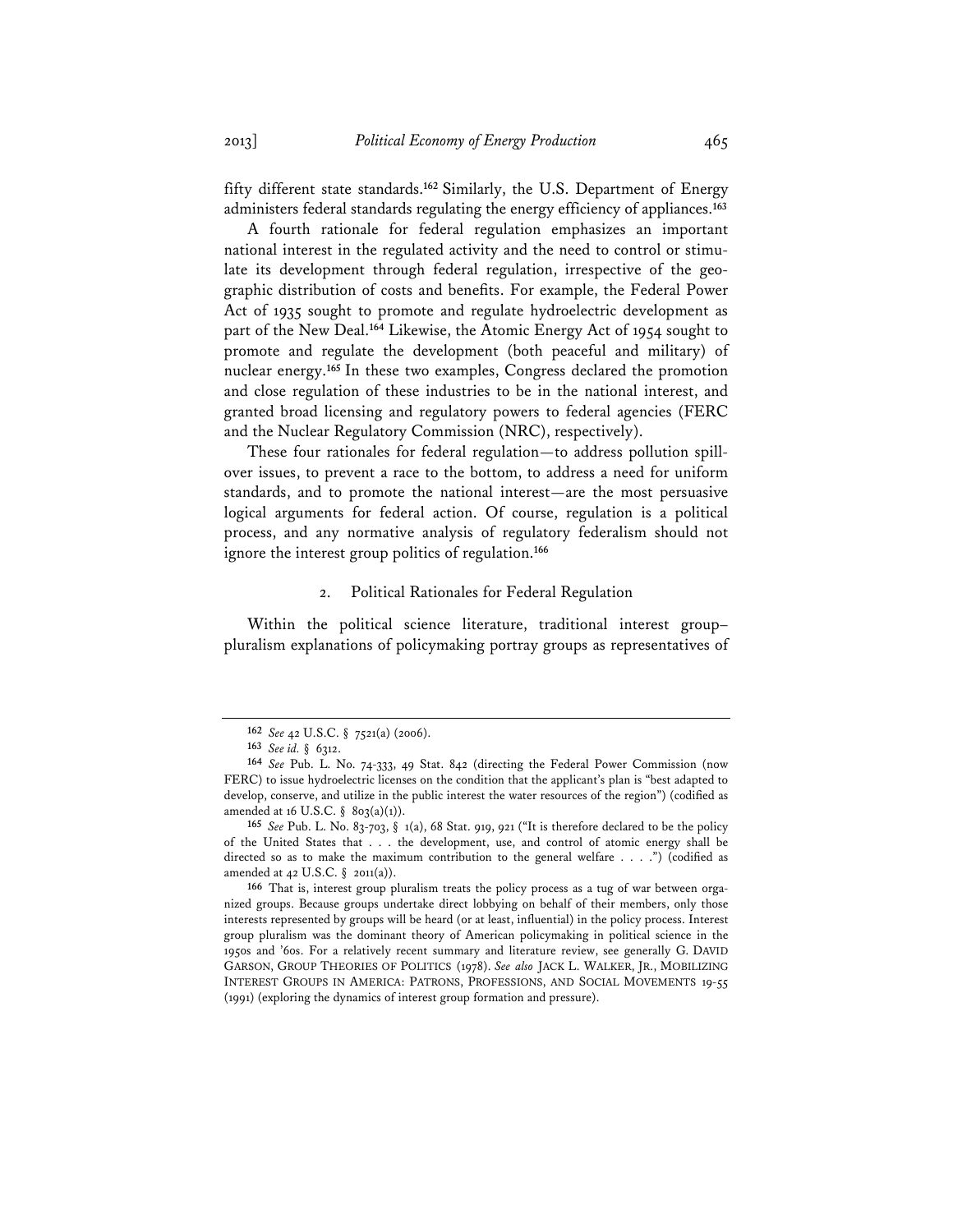broader societal interests. Public choice explanations,**<sup>167</sup>** by contrast, reject the notion that group pressure represents broader social preferences accurately, instead emphasizing the ways in which powerful groups can control the policy process.**<sup>168</sup>** One variant of this argument emphasizes the advantages business interests have in organizing and pressuring political actors.**<sup>169</sup>** Because businesses have more at stake and face fewer transaction-cost impediments to organizing, they find it easier to form pressure groups (compared to broader mass interests, many of whose potential members either do not find it worth their while to contribute to the formation of groups or are content to free ride on the efforts of others).**<sup>170</sup>** Another public-choice idea, capture theory, articulates ways in which business interests can capture the regulatory process (and regulatory agencies) for their own benefit to erect barriers to entry, capture rents, and otherwise pursue their own interests.**<sup>171</sup>** Capture theory has both an insidious version

**169** For the leading work on this topic, see MANCUR OLSON, THE LOGIC OF COLLECTIVE ACTIVE: PUBLIC GOODS AND THE THEORY OF GROUPS (1971).

**170** Olson's argument is essentially that for mass interests, the decision whether to join a group is represented by the prisoner's dilemma game. For an in-depth treatment of the gametheory aspects of this group-formation problem, see TODD SANDLER, COLLECTIVE ACTION: THEORY AND APPLICATIONS 5-6, 19-20 (1992).

**171** Capture theory predates public choice scholarship. For some non–public choice versions of capture theory, analyzing how businesses use their resource advantages to influence, see CHARLES E. LINDBLOM, POLITICS AND MARKETS: THE WORLD'S POLITICAL-ECONOMIC SYSTEMS 5 (1977). *See also* THEODORE J. LOWI, THE END OF LIBERALISM: IDEOLOGY, POLICY AND THE CRISIS OF PUBLIC AUTHORITY 68-85 (1969) (discussing the rise of "interest-group liberalism"). The canon of the capture theory literature includes WILLIAM A. NISKANEN, JR., BUREAUCRACY AND REPRESENTATIVE GOVERNMENT 29-30 (1971). *See also* Sam Peltzman,

**<sup>167</sup>** Here, I use the term "public choice" to describe work that both (1) draws on the methodology and perspective of economics to study political and policy phenomena and (2) ascribes selfish, "rent seeking" motives to actors in the policy process. That is not necessarily the only definition of "public choice," and as I have argued elsewhere, legal scholarship has conflated rational choice methods with normative skepticism about the ability of politics and policy to produce decisions that represent majority preferences. *See, e.g.*, David B. Spence, *A Public Choice Progressivism, Continued*, 87 CORNELL L. REV. 397, 413-18 (2002) (exploring the distinction between these two ideas, and the effect of these literatures on administrative law scholarship).

**<sup>168</sup>** Certain strains of public-choice scholarship also deny the existence of any measurable "public interest." Arrow's Theorem, and the literature it spawned, debated this question. *See generally* KENNETH J. ARROW, SOCIAL CHOICE AND INDIVIDUAL VALUES (1951). Specifically, Arrow's Theorem demonstrated the logical impossibility of devising collective choice mechanisms capable of satisfying simultaneously several desirable characteristics commonly thought to be essential attributes of democracy. *Id.* at 22-33. Arrow's Theorem produced an enormous scholarly reaction, including a great deal of work attempting to demonstrate ways in which constitutions and legislatures modify some of Arrow's conditions to make meaningful social choice possible. For a summary of that scholarship, see WILLIAM H. RIKER, LIBERALISM AGAINST POPULISM: A CONFRONTATION BETWEEN THE THEORY OF DEMOCRACY AND THE THEORY OF SOCIAL CHOICE 65-113 (1982). However, one need not take sides on this issue to address the question of whether federal or state regulation is more desirable in any given instance.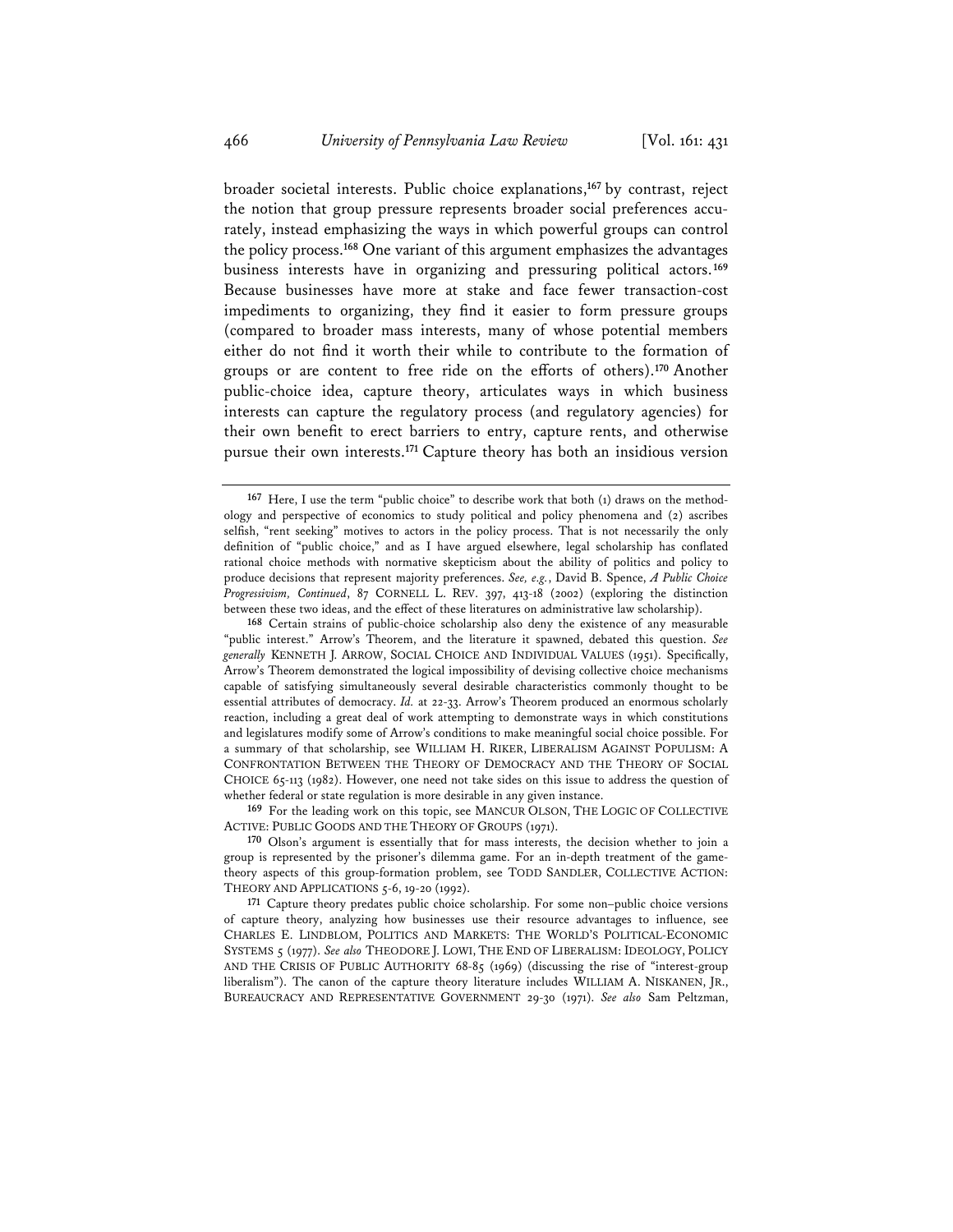and an innocent version. According to the insidious version, industry uses its money and other political resources to control regulatory agencies through their congressional overseers (particularly congressional committees).**<sup>172</sup>** According to the innocent version, regulatory agencies gradually adopt the point of view of the industries they regulate as a consequence of repeated interactions with those industries.**<sup>173</sup>** However, there is a rejoinder to capture theory as well. "Republican moments" refer to situations in which intense public interest in a particular social problem leads politicians to organize mass interests for their own political gain. In this way, politicians represent these mass interests in the policy process despite their disadvantages, enabling these interests to overcome the advantages businesses otherwise have in influencing policy decisions.**<sup>174</sup>**

**172** *See, e.g.*, DOUGLAS CATER, POWER IN WASHINGTON 26-48 (1964) (arguing that Congress's military-industry alliance created a powerful subgovernment, which could lead to consequences in the organization of political power); JOHN LEIPER FREEMAN, THE POLITICAL PROCESS: EXECUTIVE BUREAU-LEGISLATIVE COMMITTEE RELATIONS 27 (rev. ed. 1965) (noting that interest groups "do not usually seek to control the whole machinery of policy-making, but rather to prevent policies . . . which would injure their special interests and to secure other policies favorable to their interests"); Thomas L. Gais et al., *Interest Groups, Iron Triangles, and Representative Institutions*, *in* MOBILIZING INTEREST GROUPS IN AMERICA, *supra* note 166, at 125- 39 (investigating the "programmatic goals of different types of groups [in the 1970s and '80s], the implications of their contrasting strategies for seeking to influence the government in pursuit of their goals"); Stigler, *supra* note 171, at 3 (positing that "regulation is acquired by the industry and is designed and operated primarily for its benefit").

**173** *See, e.g.*, MARVER H. BERNSTEIN, REGULATING BUSINESS BY INDEPENDENT COM-MISSION 169 (1955) ("On the whole, commissions have not acted in an unfair or arbitrary manner toward private parties. Charges of bias tend to reflect not unsatisfactory procedures or arbitrary action by commissions but rather the opposition of regulated groups to regulatory policy."); GABRIEL KOLKO, RAILROADS AND REGULATION, 1877–1916, at 3-6 (1965); John A. Ferejohn, *The Structure of Agency Decision Processes*, *in* CONGRESS: STRUCTURE AND POLICY 441, 442-45 (Mathew D. McCubbins & Terry Sullivan eds., 1987) (illustrating the struggle between case-bycase adjudication and more openness in the agencies' decisionmaking choices); *see also* David B. Spence, *Managing Delegation Ex Ante: Using Law to Steer Administrative Agencies*, 28 J. LEGAL STUD. 413, 417-18 n.19 (1999) (summarizing the literature of agency capture).

**174** The idea of "republican moments" comes from James Gray Pope, *Republican Moments: The Role of Direct Popular Power in the American Constitutional Order*, 139 U. PA. L. REV. 287 (1990). For an adaptation of the theory of "republican moments" to the context of environmental politics, explaining how environmental regulation can be enacted in the face of free-rider problems, see Anthony Downs, *Politics and Procedure in Environmental Law*, 8 J.L. ECON. & ORG. 59, 68 (1992). *See also* Anthony Downs, *Up and Down with Ecology—The "Issue-Attention Cycle"*, 28 PUB. INT.,

*Toward a More General Theory of Regulation*, 19 J.L. & ECON. 211, 217 (1976) (portraying regulation as a private rent-seeking activity); George J. Stigler, *The Theory of Economic Regulation*, 2 BELL J. ECON. & MGMT. SCI. 3, 5 (1971) (theorizing regulation as an instrument that industries use to their own economic advantage); *cf.* Sarnoff, *supra* note 149, at 240 n.54 ("It should . . . be obvious: (1) that the *ability* to spend wealth to influence policy does not provide an objective measure of value; and (2) that policies adopted in response to campaign contributions do not necessarily increase social welfare." (emphasis in original)).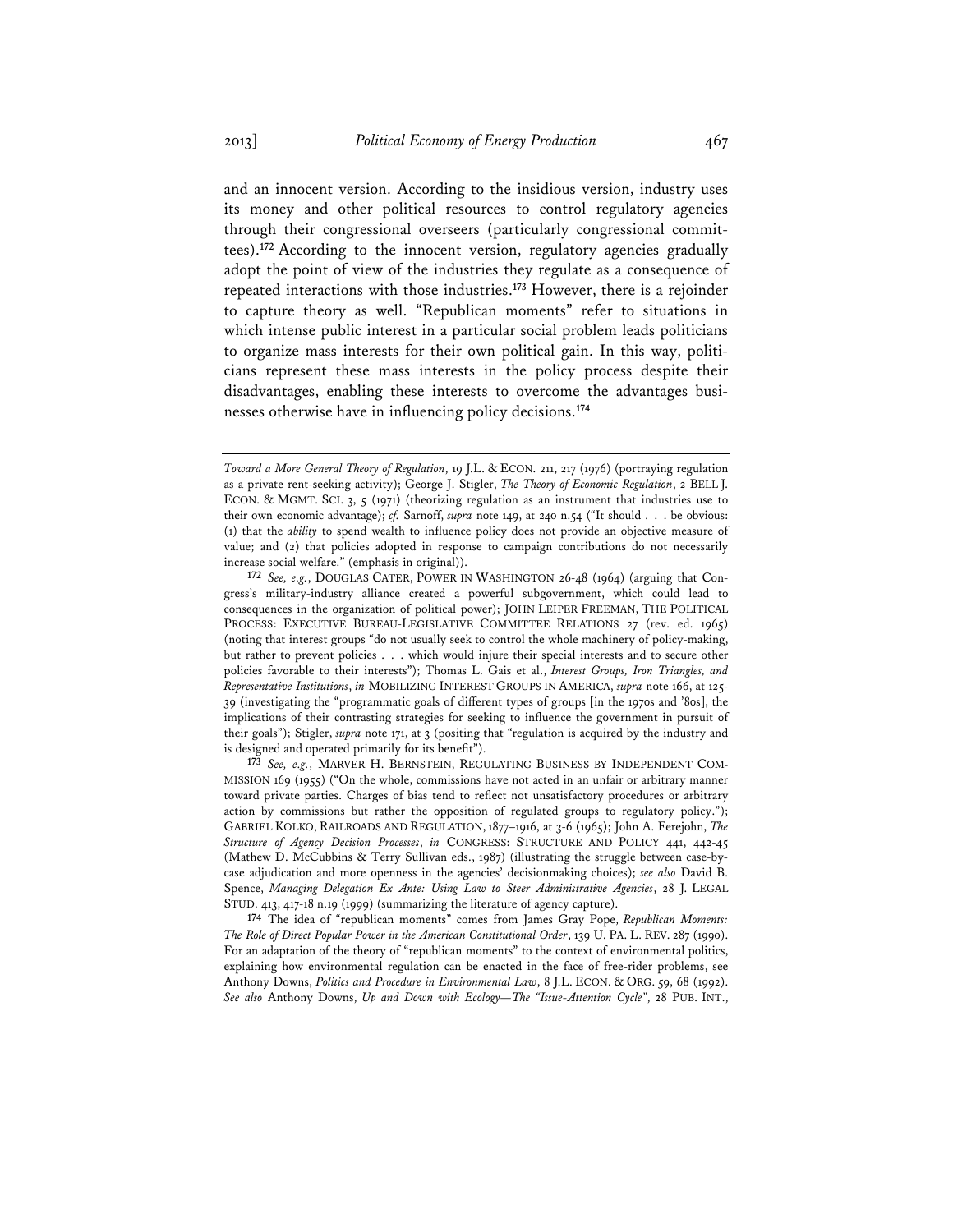What do these political explanations have to do with federalism? Perhaps advocates of the race-to-the-bottom rationale for federal regulation fear that the likelihood of capture is greater at the state level than at the federal level. There is a plausible argument to that effect. If so-called "republican moments" can overcome pro-business biases in the policy process, and if the probability of a republican moment is a function of the amount of public attention devoted to a particular policy decision, then capture should be more prevalent at the state level, where there tends to be less policy transparency and where the policy process tends to attract less press attention.**<sup>175</sup>** Table 3 below summarizes these rationales for federal (rather than state or local) regulation.

### **Table 3: Rationales for Federal Regulation**

| Logical (Nonpolitical) Rationales                                                                                                                                                                                 | <b>Political Rationales</b>                                                                          |
|-------------------------------------------------------------------------------------------------------------------------------------------------------------------------------------------------------------------|------------------------------------------------------------------------------------------------------|
| Managing spillover effects when<br>externalities cross state lines<br>Lack of state willingness to regulate/<br>Race to the bottom<br>Need for uniform national standards<br>Important national interest at stake | State governments possibly more<br>susceptible to capture by industry<br>than the federal government |

### B. *Federalism and Energy Facilities, Generally*

Most federal energy-permitting and regulatory regimes are justified by some combination of the first, second, and fourth logical rationales described

Summer 1972, at 38 (describing the process leading up to a republican moment, and explaining what kinds of policy issues are most likely to experience such a moment). For a discussion of republican moments in the history of environmental law, see Spence, *supra* note 167, at 435-36.

**<sup>175</sup>** *See, e.g.*, Evan H. Caminker, *State Sovereignty and Subordinacy: May Congress Commandeer State Officers to Implement Federal Law?*, 95 COLUM. L. REV. 1001, 1013 n.44 (arguing that state decisionmaking is particularly likely to diverge from majority preferences because of collective action problems); Warren L. Ratliff, *The De-Evolution of Environmental Organization*, 17 J. LAND RESOURCES & ENVTL. L. 45, 51-73 (1997) (discussing the difficulties of starting environmental groups at the state level, as opposed to the national level); Stewart, *supra* note 157, at 1213 (arguing that *federal* agencies are less susceptible to capture than are local and state agencies); Matthew D. Zinn, *Policing Environmental Regulatory Enforcement: Cooperation, Capture, and Citizen Suits*, 21 STAN. ENVTL. L.J. 81, 131-41 (2002) (arguing that citizen involvement is crucial to policing the relationship between regulators and industry). *But see* Wendy Wagner et al., *Rulemaking in the Shade: An Empirical Study of EPA's Air Toxic Emission Standards*, 63 ADMIN. L. REV. 99, 123 (2011) (finding evidence of industry's disproportionate participation in EPA rulemakings).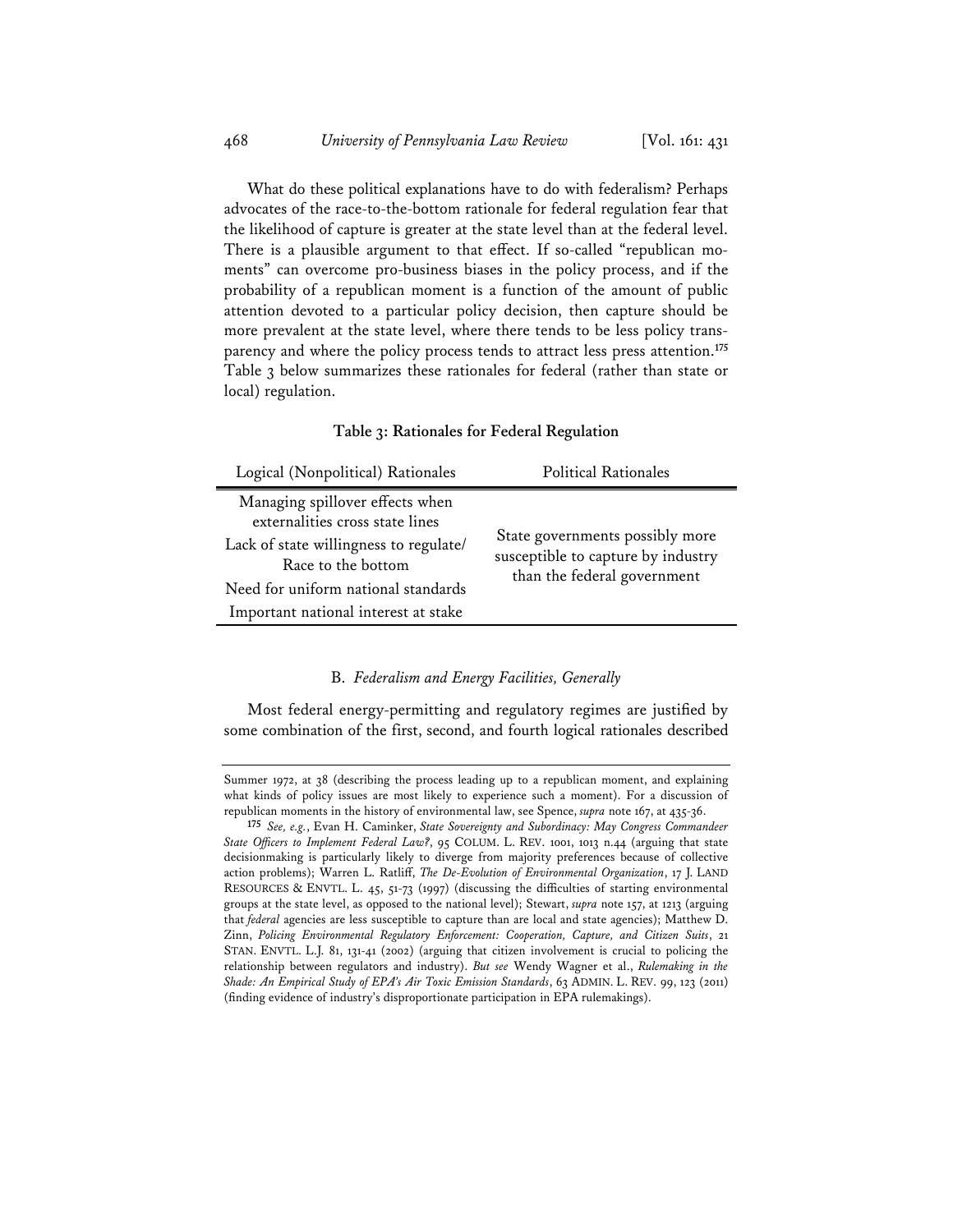in the previous Section, though many of these regimes apply to a variety of industries, of which energy is just one. Some energy facilities are subject to a variety of risk-based regulations that focus not on a particular industry, but on controlling interstate/spillover externalities, like air or water pollution, or preventing a race to the bottom across a variety of industries (including energy). These types of regulatory regimes are the product of republican moments, driven by public concern over the risks at issue.**<sup>176</sup>** Coal-fired power plants and oil refineries, for example, are subject to riskbased regulation by a variety of federal agencies under several federal statutes, each focused on managing a particular set of environmental, health, and safety risks. Thus, new or modified coal-fired power plants and oil refineries must obtain air and water discharge permits under the Clean Air Act**<sup>177</sup>** and Clean Water Act,**<sup>178</sup>** respectively.**<sup>179</sup>** Because air and surface-water pollution cross state boundaries,**<sup>180</sup>** federal regulation makes sense; similarly, federal regulators have stopped short of regulating entirely intrastate water pollution for the most part.**<sup>181</sup>** At the same time, coal-fired power plants must comply with OSHA worker-protection regulations**<sup>182</sup>** and hazardous waste

**180** Of course, carbon dioxide and other greenhouse gas emissions present a global problem because they exacerbate global warming. Long-regulated conventional pollutants, such as sulfur dioxide, nitrogen oxides, and particulate matter, present similar environmental problems because they can also travel great distances. The Clean Air Act's National Ambient Air Quality Standards recognize that pollutants mix freely in the ambient air irrespective of state boundaries, as do its provisions regarding interstate transport. For a description of the operation of section 126 of the CAA, governing interstate pollution problems, as well as various cross-state pollution programs, see *supra* note 154.

**181** *See, e.g.*, Solid Waste Agency of N. Cook Cnty. v. U.S. Army Corps of Eng'rs, 531 U.S. 159, 171-73 (2001) (discussing the limitation of Clean Water Act jurisdiction to navigable waters and associated wetlands); Cory Brader, Comment, *Toward a Constitutional* Chevron*: Lessons from*  Rapanos, 160 U. PA. L. REV. 1479, 1489-92 (2012) (analyzing the Supreme Court's restrictive interpretations of the "waters of the United States" language found in the CWA).

**182** *See* 29 U.S.C. §§ 651–678 (vesting OSHA with the power to protect employees from hazardous work environments).

**<sup>176</sup>** *See* Spence, *supra* note 167, at 436 (arguing that groundswells of public concern, organized by "political entrepreneurs" in Congress, produced these laws).

**<sup>177</sup>** *See* 42 U.S.C. §§ 7602(J), 7661a (2006); 40 C.F.R. § 70.2 (2012) (stating the basic permit provisions of the Clean Air Act).

**<sup>178</sup>** *See* 33 U.S.C. § 1342 (stating the basic permit provisions of the Clean Water Act).

**<sup>179</sup>** Some commentators argue that only a minority of Clean Air Act provisions are aimed at interstate pollution problems. *See, e.g.*, Revesz, *supra* note 159, at 1224-25 ("The Clean Air Act contains several provisions directed primarily at interstate externalities . . . . By far the bulk of [its] provisions . . . however, are wholly unrelated to the control of interstate externalities."). However, this conclusion is too narrowly focused on statutory provisions expressly addressing interstate externalities. In fact, the entire regulatory scheme is built on the premise that air pollution mixes freely in the ambient air, and that emissions in one location will affect the ability of downwind locations to comply with clean air standards.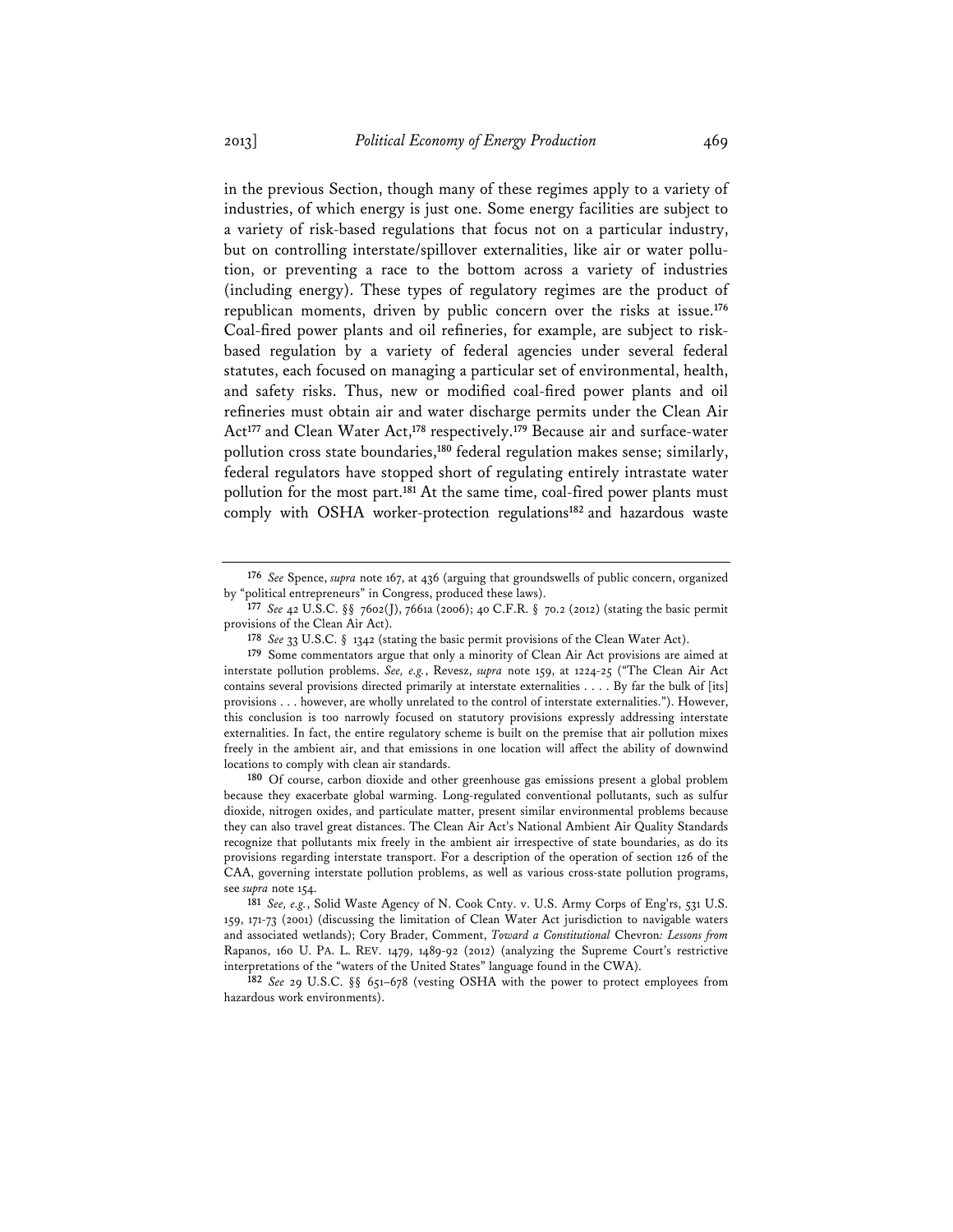management requirements under RCRA**<sup>183</sup>** that may involve relatively few interstate impacts, but which might be justified on race-to-the-bottom grounds. That is, in the absence of federal regulation of these risks, one might imagine states competing for mobile capital investment (and resulting jobs and economic development) by lowering their regulatory standards.**<sup>184</sup>**

Many of these risk-based regulatory regimes address federalism issues head-on by employing a system of "cooperative federalism,"**<sup>185</sup>** under which federal agencies establish national standards**<sup>186</sup>** and permitting requirements, but delegate to the states the authority to administer regulatory programs,**<sup>187</sup>** including the authority to issue or deny permits.**<sup>188</sup>** This structure may reserve for the states the authority to impose more stringent requirements than those found in the federal standards; in those cases, the federal standards act

**185** *See* Robert L. Fischman, *Cooperative Federalism and Natural Resources Law*, 14 N.Y.U. ENVTL. L.J. 179, 180 (2005) (defining "cooperative federalism" as "an arrangement under which a national government induces coordination from subordinate jurisdictions"); Robert L. Fischman & Angela M. King, *Savings Clauses and Trends in Natural Resources Federalism*, 32 WM. & MARY ENVTL. L. & POL'Y REV. 129, 131-41 (2007) (providing the National Elk Refuge as an example of cooperative federalism between a state (in this case, Wyoming) and the federal government).

**186** Some commentators justify this kind of cooperative federalism approach as essential to promoting a national interest in minimum standards, while offering states some flexibility on the implementation of those standards. *Cf.* Sarnoff, *supra* note 149, at 261-66 (discussing both the flexibility and some of the costs inherent in the regulatory apparatuses that often follow from cooperative federalism).

**187** The CAA and CWA each provide that the EPA may delegate enforcement administration functions to the states. The RCRA is similarly structured. *See* Sierra Club v. EPA, 315 F.3d 1295, 1300 (11th Cir. 2002) (describing the "division of labor" between states and the EPA as "inherent in the regime of cooperative federalism created by the CAA"); Michigan v. EPA, 268 F.3d 1075, 1083 (D.C. Cir. 2001) (describing the CAA as "an experiment in cooperative federalism"); Envtl. Def. Fund, Inc. v. EPA, 82 F.3d 451, 468-69 (D.C. Cir. 1996) (discussing the CAA's focus on federal and state cooperation and planning). The OSH Act authorizes OSHA to delegate authority to administer the regulatory program to so-called "plan states"—states whose safety and health regulatory regimes meet OSHA specifications according to the approved state regulatory plan. 29 U.S.C. § 667.

**188** The Environmental Council of the States (ECOS) tracks the EPA's delegation of permitting authority under several major environmental statutes, including the Clean Air Act and the Clean Water Act. For a summary of this data, see *Delegation By Environmental Act*, ENVTL. COUNCIL STATES, http://www.ecos.org/section/states/enviro\_actlist (last updated Nov. 2010). The EPA has clashed with states over how to enforce regulatory standards. *See* David B. Spence, *The Shadow of the Rational Polluter: Rethinking the Role of Rational Actor Models in Environmental Law*, 89 CALIF. L. REV. 917, 938-39 (2001) (describing the EPA's conflict with the Missouri Department of Natural Resources in the 1980s).

**<sup>183</sup>** *See* 42 U.S.C. §§ 6921–6939 (defining federal standards for disposal of solid and hazardous waste).

**<sup>184</sup>** Some contend that the race-to-the-bottom argument is weak because the relative stringency of state environmental regulatory standards may play a small role in firm location decisions. *See* Revesz, *supra* note 159, at 1235.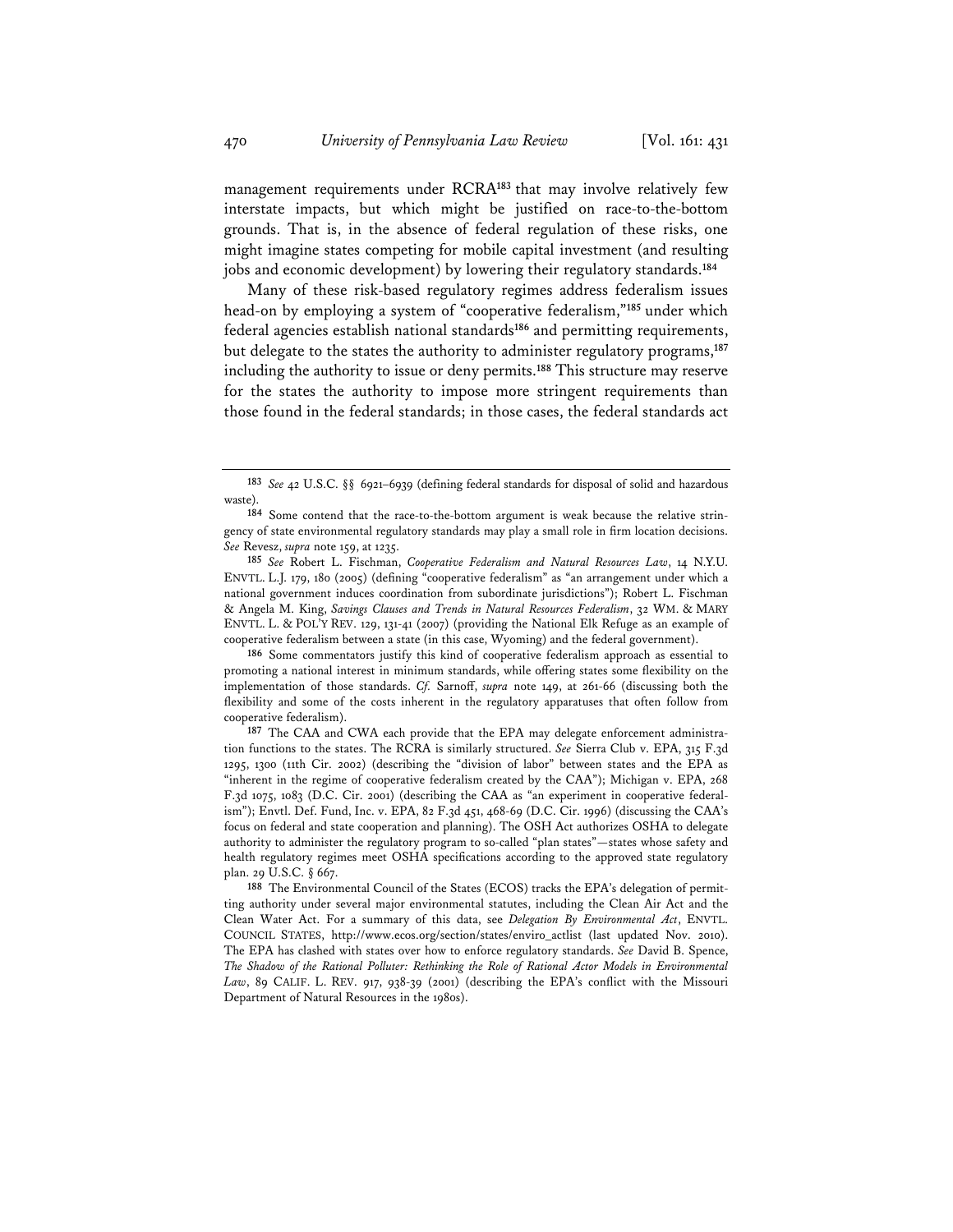as a regulatory minimum to which states can choose to add.**<sup>189</sup>** Some of these risk-regulation regimes limit regulators' ability to balance environmental, health, and safety concerns against economic or energy security concerns. For example, OSHA and EPA regulators may not consider costs when establishing air pollution standards for the ambient air or for workplaces, respectively.**<sup>190</sup>** Thus, for coal-fired power plants and oil refineries, no single regulator is charged with comprehensively examining the environmental, health, and safety risks associated with a facility. Moreover, federal regulatory responsibility for these facilities is diffuse in that each regulator focuses on only one aspect of an energy facility's operations, such as workplace safety or air emissions.**<sup>191</sup>**

Other energy facilities are subject to regulations focused not on specific risks but on the energy industry itself. For these facilities, Congress has decided that it is in the national interest to center most environmental, health, and safety reviews in unified federal licensing processes administered by lead federal agencies. Often, this allocation of power is the product of a congressional decision that the national interest requires development of a particular kind of energy. Examples of this kind of approach include the licensing processes for hydroelectric facilities under the Federal Power Act,**<sup>192</sup>** nuclear power plants under the Atomic Energy Act,**<sup>193</sup>** liquefied

**<sup>189</sup>** For example, the RCRA savings clause reads, in pertinent part: "[N]o state or political subdivision may impose any requirements less stringent than those authorized under this subchapter . . . . Nothing in this chapter shall be construed to prohibit any state or political subdivision thereof from imposing any requirements . . . which are more stringent than those imposed by such regulations." 42 U.S.C. § 6929.

**<sup>190</sup>** The leading decision affirming this principle in the context of the EPA's establishment of National Ambient Air Quality Standards under the CAA is *Whitman v. American Trucking Ass'ns*, 531 U.S. 457, 486 (2001). *See also* Lead Indus. Ass'n v. EPA, 647 F.2d 1130, 1148 (D.C. Cir. 1980) ("[T]he [CAA] and its legislative history made clear that economic considerations play no part in the promulgation of ambient air quality standards . . . ."). For the leading decision affirming a slightly modified version of this principle in OSHA workplace standards, which notes that the OSH Act "intended to require the elimination, as far as feasible, of significant risks of harm," see Indus. Union Dep't v. Am. Petrol. Inst. (*The Benzene Case*), 448 U.S. 607, 641 (1980) (Stevens, J., concurring).

**<sup>191</sup>** William Buzbee has called this the "regulatory commons" problem, likening diffuse regulatory responsibility to the problem of managing a public good over which no one has ownership rights. Buzbee argues that, in the regulatory commons, no one has an incentive to balance overall costs and benefits, creating regulatory "free-riding" that mirrors the kind of free riding that economists have associated with the management of public goods. William W. Buzbee, *Recognizing the Regulatory Commons: A Theory of Regulatory Gaps*, 89 IOWA L. REV. 1, 7-14 (2003). For a gametheoretic treatment of the public goods management problem and free riding generally, see SANDLER, *supra* note 170, at 13-18.

**<sup>192</sup>** 16 U.S.C. §§ 791a–828c.

**<sup>193</sup>** 42 U.S.C. §§ 2011–2297h-13.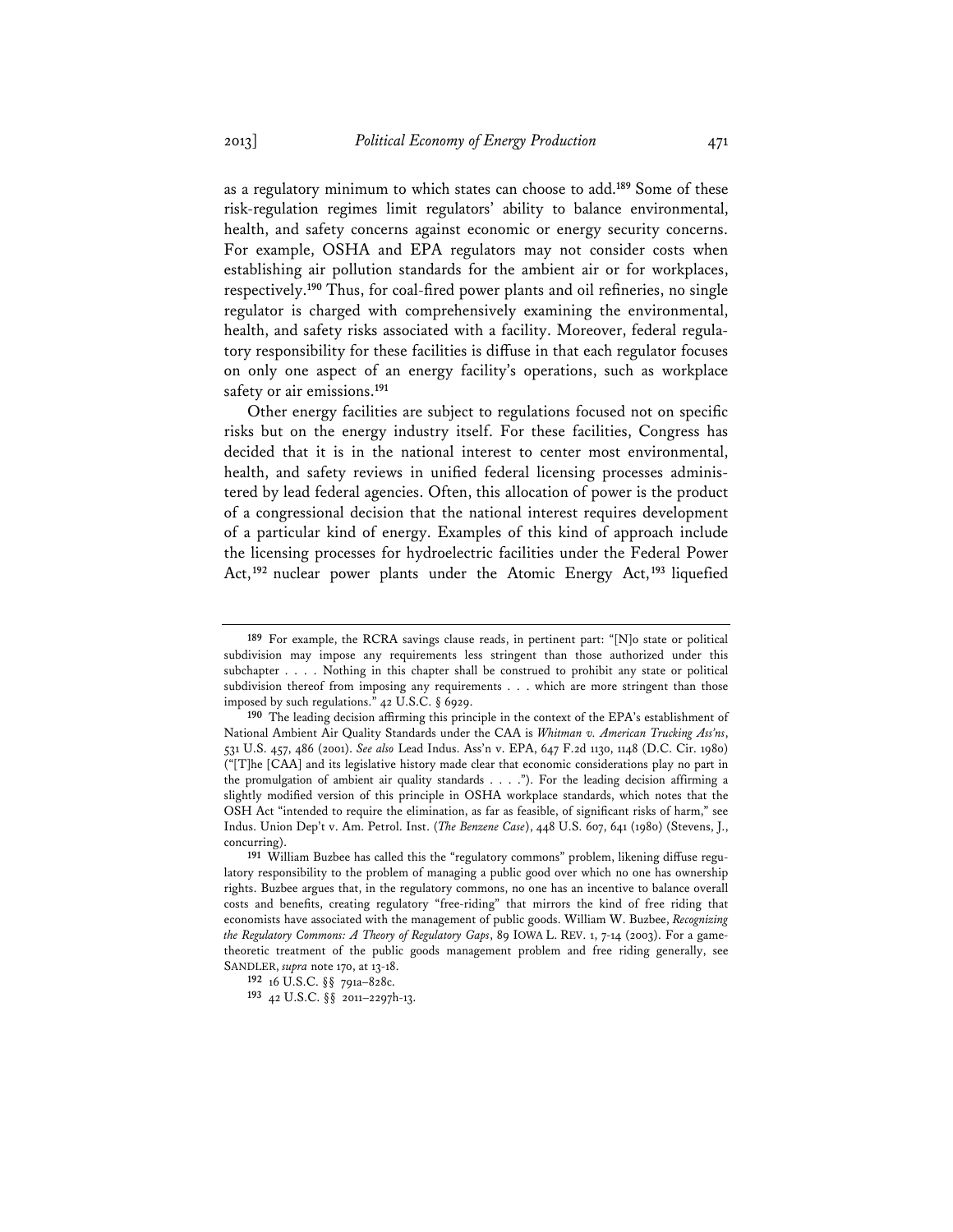natural gas terminals under both the Natural Gas Act**<sup>194</sup>** and the Deepwater Ports Act,**<sup>195</sup>** surface mining of coal under the Surface Mining Control and Reclamation Act (SMCRA),**<sup>196</sup>** and offshore oil and gas production under the Outer Continental Shelf Lands Act (OCSLA).**<sup>197</sup>** Under these types of regimes, Congress tends to grant the federal licensing agency wide latitude to balance economic and energy security concerns against environmental, health, and safety risks. For example, the Atomic Energy Act authorized the NRC (formerly known as the Atomic Energy Commission) to grant or deny licenses for nuclear power plants in accordance with such procedures and "subject to such conditions as . . . [it] may by rule or regulation establish."**<sup>198</sup>** Similarly, the Natural Gas Act authorizes the FERC to approve onshore LNG facilities "upon such terms and conditions as the Commission may find necessary or appropriate . . . ."**<sup>199</sup>** Compared to risk-based regulatory regimes, it is more common for comprehensive federal licensing regimes to preempt state and local regulation under the Supremacy Clause.**<sup>200</sup>** Thus, for example, the Supreme Court has determined that the Federal Power Act preempts most state and local regulation of hydroelectric power facilities under the Supremacy Clause.**<sup>201</sup>** Likewise, the Atomic

**199** 15 U.S.C. § 717b(a).

**200** The Constitution's Supremacy Clause states simply that federal law shall be "the supreme Law of the Land." U.S. CONST. art. VI, cl. 2. Under modern Supremacy Clause jurisprudence, federal regulation may preempt state regulation explicitly, in the statute, or implicitly, when state and federal regulation conflict or when courts decide that federal regulation is sufficiently comprehensive that it "occupies the field," leaving no room for supplemental state regulation. These principles are outlined in *Capital Cities Cable, Inc. v. Crisp*, 467 U.S. 691, 698-99 (1984), and *English v. General Electric Co.*, 496 U.S. 72, 78-79 (1990). For a summary of the modern case law, see Stephen A. Gardbaum, *The Nature of Preemption*, 79 CORNELL L. REV. 767, 774-77 (1994).

**201** *See* California v. FERC, 495 U.S. 490, 506 (1990) (holding that the Federal Power Act preempts California minimum stream flow requirements because they would interfere with FERC's comprehensive authority); First Iowa Hydro-Elec. Coop. v. Fed. Power Comm'n, 328 U.S. 152, 181-82 (1946) (declaring that a federal licensee was not required to comply with Iowa permitting requirements for new dam construction because the federal regulatory scheme "leave[s] no room or need for conflicting state controls").

**<sup>194</sup>** 15 U.S.C. § 717b(e)(1).

**<sup>195</sup>** 33 U.S.C. §§ 1501, 1503.

**<sup>196</sup>** *See* 30 U.S.C. §§ 1202(f), 1211 (including among the purposes of SMCRA the need to assure adequate supply of coal and to balance this interest against environmental and other interests). Absent this purpose, it would be difficult to reconcile SMCRA with the other rationales for federal action described here, since most of the effects of surface mining are felt locally (discharges to navigable waters being one possible exception), and the need to mine coal where one finds it makes the race-to-the-bottom rationale a poor fit. *But cf.* Hodel v. Va. Surface Min. & Reclamation Ass'n, 452 U.S. 264, 281-82 (1981) (explaining that, without federal regulation, interstate competition to attract coal-industry investment would create a race to the bottom, encouraging states to loosen their environmental standards).

**<sup>197</sup>** 43 U.S.C. §§ 1331–1356a.

**<sup>198</sup>** 42 U.S.C. § 2133(a).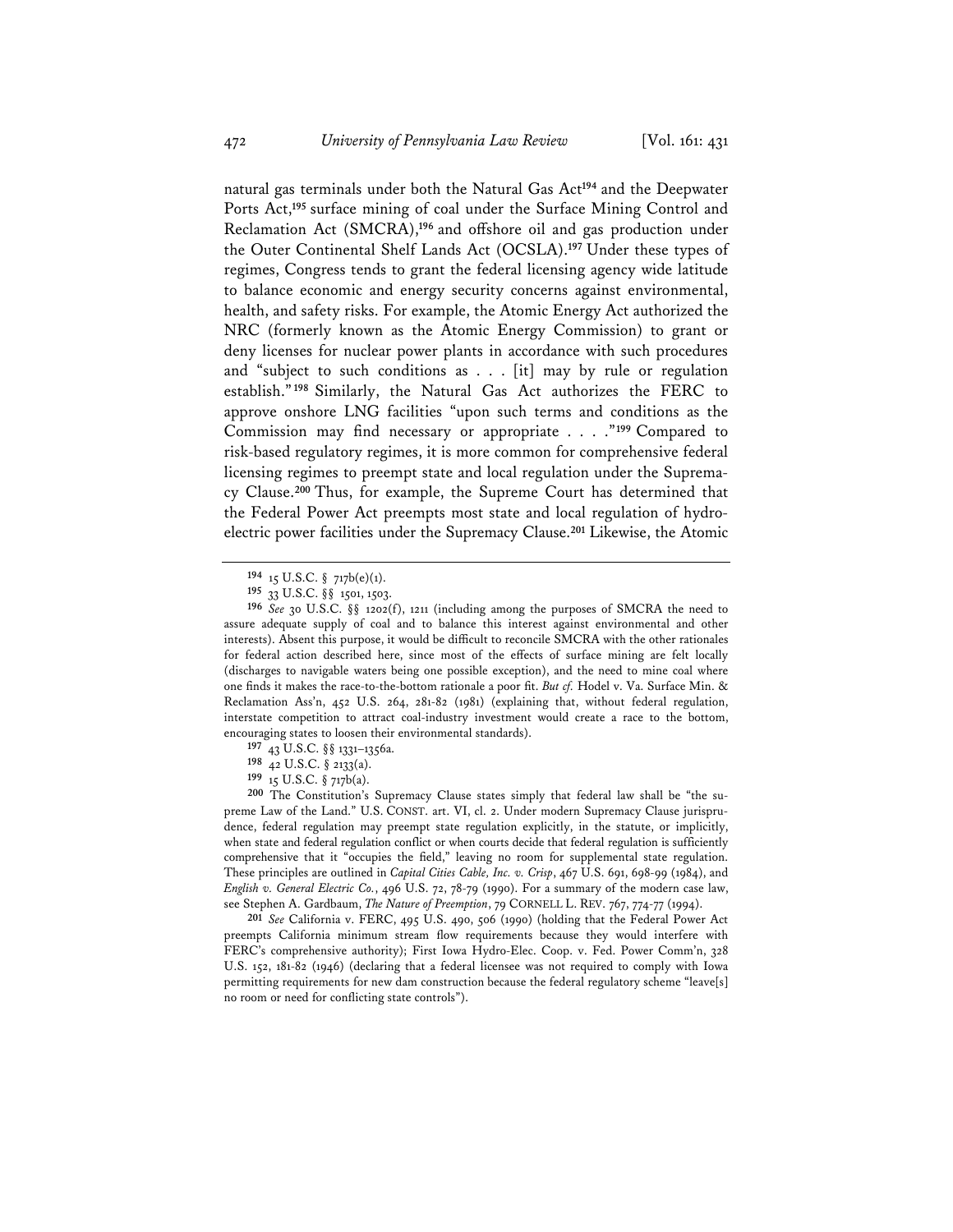Energy Act impliedly preempts state and local regulation of radiation hazards,**<sup>202</sup>** and the Natural Gas Act expressly preempts local law when it comes to siting natural gas facilities, including LNG terminals.**<sup>203</sup>**

However, while comprehensive licensing statutes grant wide latitude to federal regulatory agencies, and often preempt local law, this does not mean that states have no influence in these licensing processes. In fact, most comprehensive federal licensing statutes require a federal licensing agency to consider state concerns in the licensing process. This is true of the offshore oil and gas leasing process under the OCSLA,**<sup>204</sup>** the nuclear power plant–licensing process under the Atomic Energy Act,**205** and the hydroelectric licensing process under the Federal Power Act.**<sup>206</sup>** Moreover, states can often exert independent leverage in the licensing process through authority delegated to the state under other federal laws. For example, the CWA requires that federally approved projects that "may result in any discharge into . . . navigable waters" secure a certification from the applicable state that the discharge will comply with the Act's water quality–protection requirements.**<sup>207</sup>** Many energy facilities are subject to this provision.**<sup>208</sup>**

**203** *See, e.g.*, Weavers Cove Energy, LLC v. R.I. Coastal Res. Mgmt. Council, 589 F.3d 458, 475 (1st Cir. 2009) (stating that the Natural Gas Act's grant of "exclusive authority" to FERC over siting LNG facilities preempts local siting laws).

**204** *See* 43 U.S.C. § 1344(c) (requiring the Department of the Interior to consult with other governmental bodies, including state governors, in making leasing decisions under the OCSLA).

**205** *See* 10 C.F.R. § 50.47 (2012) (requiring the NRC to consider state emergency-response planning during the licensing process for a nuclear reactor).

207 33 U.S.C. § 1341(a)(4). The term "navigable waters" attained a specific meaning under the Supreme Court's Commerce Clause jurisprudence before Congress used it in the Clean Water Act. It had come to mean surface waters which were navigable "either in their natural or improved condition." United States v. Appalachian Elec. Power Co., 311 U.S. 377, 407 (1940) (internal quotation marks omitted), *superseded by statute*, Clean Water Act, Pub. L. No. 92-500, 86 Stat. 816 (1972), *as recognized in* Rapanos v. United States, 547 U.S. 715 (2006).

**208** *See e.g.*, PUD No. 1 v. Wash. Dep't of Ecology, 511 U.S. 700, 715 (1994) (authorizing a state agency to impose so-called minimum-flow requirements as a condition to granting certification

**<sup>202</sup>** *See* N. States Power Co. v. Minnesota, 447 F.2d 1143 (8th Cir. 1971) (holding that states may not enact stricter radiation emissions regulations than the federal standards), *aff'd mem.*, 405 U.S. 1035 (1972); United States v. City of New York, 463 F. Supp. 604, 614 (S.D.N.Y. 1978) (concluding that a city ordinance requiring an additional license for nuclear reactors was preempted by the Atomic Energy Act); State v. Jersey Cent. Power & Light Co., 351 A.2d 337, 344 (N.J. 1976) (declaring that New Jersey's environmental protection agency's enforcement of state pollution laws against a nuclear power plant was preempted by federal regulation). *But cf.* Pac. Gas & Elec. Co. v. State Energy Res. Conserv'n & Dev. Comm'n, 461 U.S. 190, 213-16 (1983) (upholding a California statute regulating waste storage because it was "economic"—not siting—legislation, and therefore was not preempted by the Atomic Energy Act).

**<sup>206</sup>** *See* 16 U.S.C. § 803(a)(2)(B) (requiring FERC to consider recommendations from other federal and state resource agencies in making its licensing decisions); 18 C.F.R. § 5.1(d) (requiring license applicants to consult with state, as well as federal and interstate, agencies before filing hydroelectric facility–licensing applications).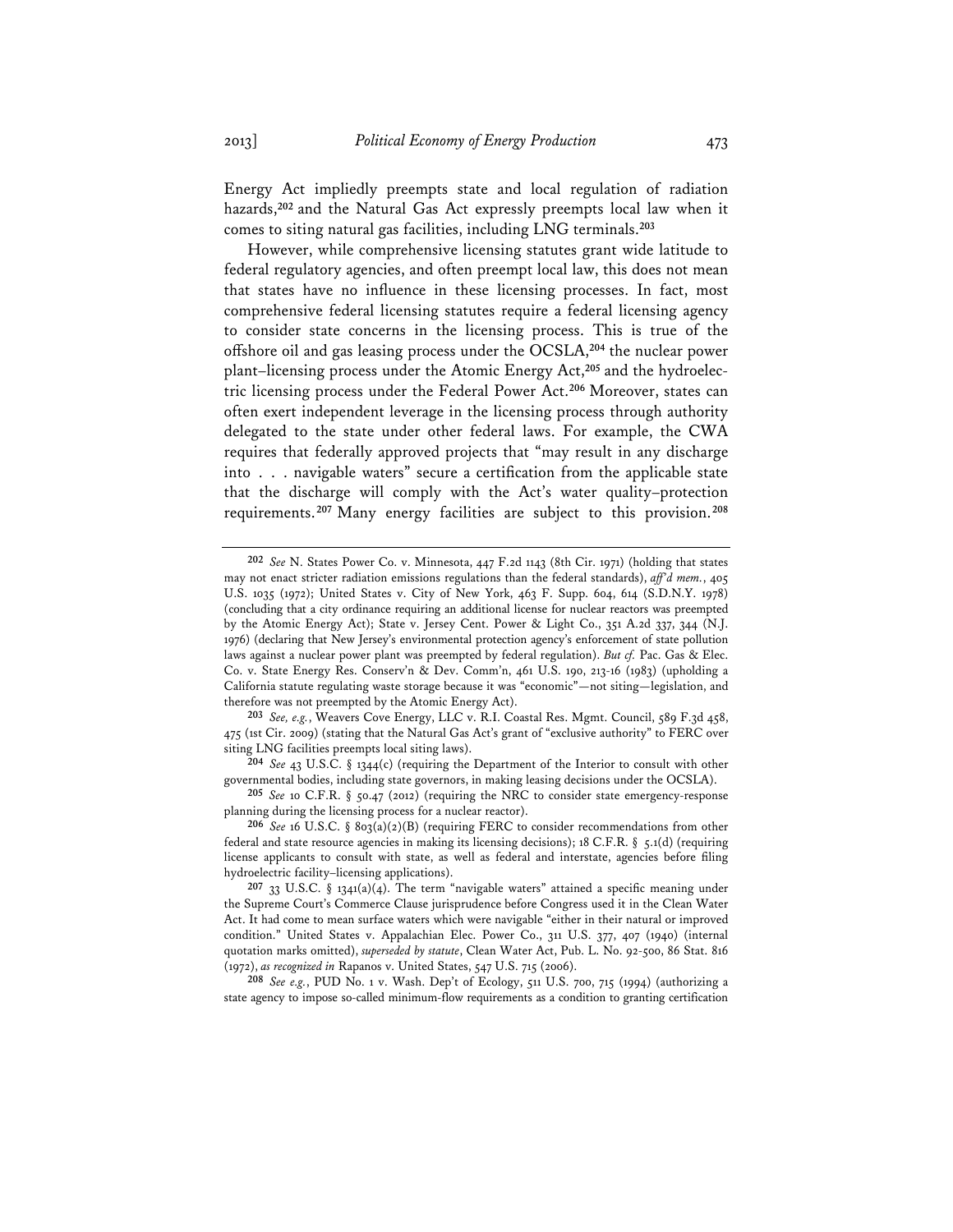Similarly, if a proposed energy project may affect the coastal zone of a state with an approved coastal zone management plan under the Coastal Zone Management Act (CZMA), the federal agency with jurisdiction must make a determination that the proposed project is consistent with the state's coastal zone management plan before moving forward.**<sup>209</sup>** This kind of leverage through federal law is limited, however. When federal law grants states real leverage over an energy project, that authority is usually narrow. For example, states cannot use their authority to issue or deny certification under the CWA to oppose a hydroelectric project based on aesthetic or neighborhood character issues, because the certification process is limited to protecting water quality.**<sup>210</sup>** Similarly, the CZMA does not give the final word to the states whose coastal zone is affected. In the event a state disagrees with a federal agency's determination of a proposed energy project's consistency with the state's coastal zone management plan, the final decision rests not with the state but with the Secretary of Commerce.**<sup>211</sup>**

Table 4 below summarizes the kinds of federal licensing and permitting regimes that apply to various types of energy facilities and the routes of state or local influence over the approval process for each facility. As that summary indicates, some types of energy facilities must overcome more regulatory barriers than others. Nonetheless, most energy facilities are subject to a wide variety of regulatory regimes designed to regulate environmental, health, and safety risks. All of those regimes can be explained using some combination of the four rationales for federal regulation described in Section III.A.

**210** *See PUD No. 1*, 511 U.S. at 711.

**211** *See* 16 U.S.C. § 1456(c)(1) (setting forth the CZMA process for approving federal programs even when they are inconsistent with state programs, without consent from state agencies).

to a hydroelectric facility). Recently, the New York State Department of Environmental Conservation denied such certification to Entergy Corporation, which was seeking the Nuclear Regulatory Commission's relicensing of its Indian Point nuclear power plant. *See* Press Release, Riverkeeper, Riverkeeper Hails New York's Decision to Deny Critical Water Quality Certificate for Indian Point (Apr. 3, 2010), *available at* http://www.riverkeeper.org/news-events/news/stoppolluters/power-plant-cases/riverkeeper-hails-new-yorks-decision-to-deny-critical-water-qualitycertificate-for-indian-point.

**<sup>209</sup>** *See* 16 U.S.C. § 1456(c)(1)(A) (requiring "[e]ach federal agency activity . . . that affects . . . the coastal zone [to] be carried out in a manner which is consistent to the maximum extent practicable with the enforceable policies of approved State management programs"); Sec'y of Interior v. California, 464 U.S. 312, 321-30 (1984) (discussing whether the CZMA consistency requirement applied to offshore oil and gas leasing in light of the Act's legislative history, which indicated a concern for potential damage to state coastal zones), *superseded by statute on other grounds*, 16 U.S.C. § 1456(c)(1), *as recognized in* California v. Norton, 311 F.3d 1162 (9th Cir. 2002); Erica Schroeder, Comment, *Turning Offshore Wind On*, 98 CALIF. L. REV. 1631, 1663 (2010) (discussing a potential role for the states in the author's proposed amendment of the CZMA to promote offshore wind development).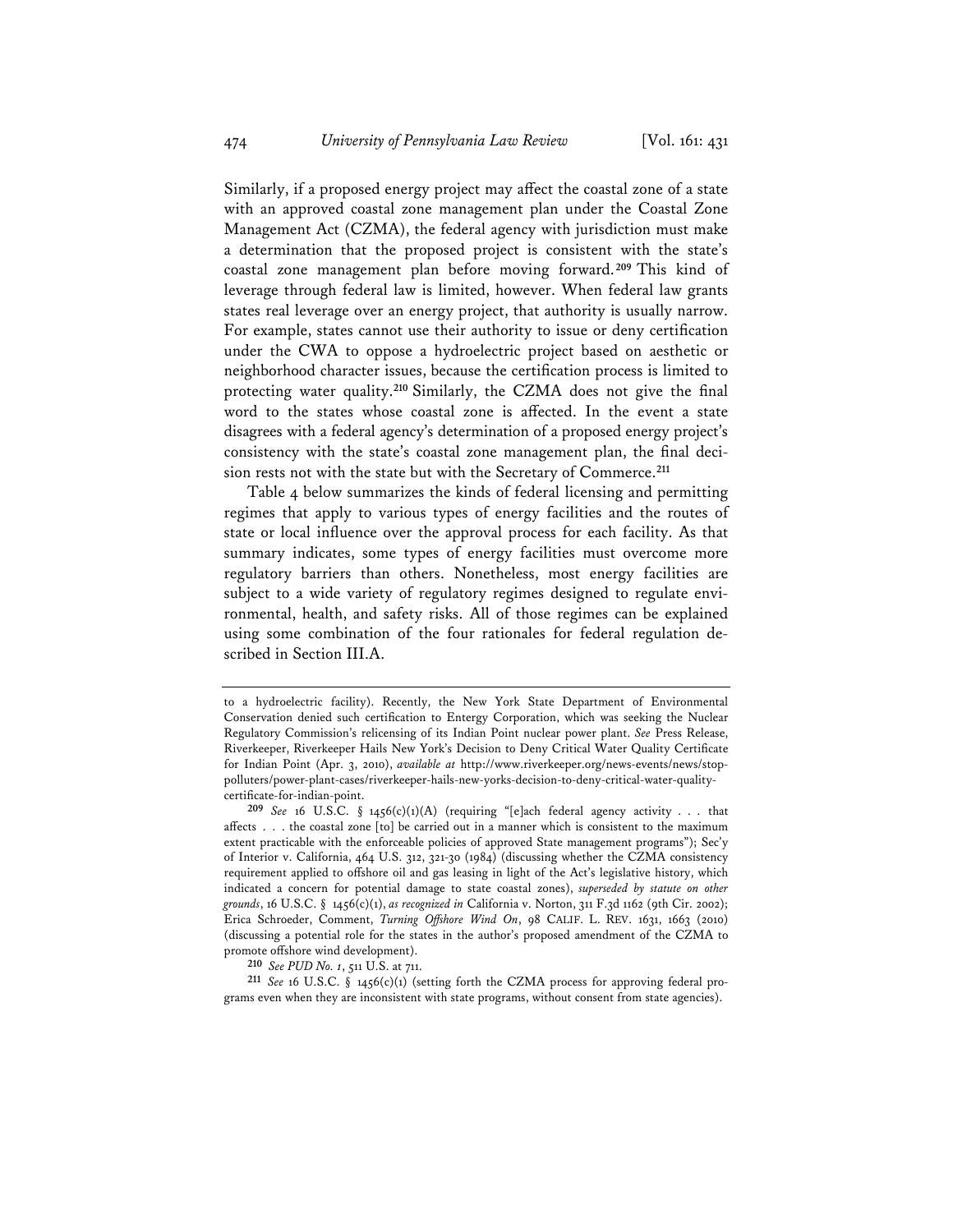| Energy<br><b>Facility Siting</b>                 | Comprehensive<br>Federal Licensing<br>Program? | State<br>Regulation                                                                                                         | Other Federal<br>Regulation                                                                                                                 |
|--------------------------------------------------|------------------------------------------------|-----------------------------------------------------------------------------------------------------------------------------|---------------------------------------------------------------------------------------------------------------------------------------------|
| Nuclear Power<br>Plants                          | Atomic Energy<br>Act/NRC                       | Preempted by<br>federal regulation                                                                                          | National<br><b>Environmental Policy</b><br>Act (NEPA) <sup>212</sup><br><b>Endangered Species</b><br>Act $(ESA)^{213}$<br>$CWA$ § 401 Cert. |
| Hydroelectric<br>Plants                          | <b>FPA/FERC</b>                                | Preempted by<br>federal regulation                                                                                          | <b>NEPA</b><br><b>ESA</b><br>CWA $\S$ 401 Cert.                                                                                             |
| <b>Fossil Fueled</b><br>Electric Power<br>Plants | No                                             | Licensing regimes<br>in some states $(e.g.,$<br>California) <sup>214</sup><br>Add-on pollution<br>regulation <sup>215</sup> | <b>NEPA</b><br>CAA<br>CWA Nat'l Pollutant<br>Discharge Elimination<br>System (NPDES)                                                        |

# **Table 4: Selected Energy Facility Siting/Regulatory Regimes**

**212** National Environmental Policy Act (NEPA) of 1969, Pub. L. No. 91-190, 83 Stat. 852 (codified in scattered sections of 42 U.S.C.). The NEPA requires the preparation of an environmental impact statement for any "major Federal action [including the issuance of permits] significantly affecting the quality of the human environment."  $42$  U.S.C. §  $4332(c)$ .

**213** The Endangered Species Act (ESA) is located at 16 U.S.C. § 1531–1544. For the ESA's firm prohibition on federal agencies from taking any actions, including the issuance of permits, that may "jeopardize the continued existence of any endangered species," see *id.* § 1536(a)(2). The ESA is also notable for prohibiting anyone subjected to the jurisdiction of the United States from "tak[ing]" or harming endangered species. *Id.*  $\S$  1538(a)(1)(B).

**214** *See, e.g.*, 26 CAL. CODE REGS. tit. 14, § 1724.6 (2012) (noting that approval must be obtained from the California Division of Oil, Gas, and Geothermal Resources before any subsurface injection or disposal can begin, and requiring that an operator must provide the pertinent and necessary data for the evaluation of the proposed project). Another California conservation regulation stipulates the filing, notification, operating and testing requirements for underground injection wells and projects. In particular, it states that "[n]otices of intention to drill, redrill, or rework, on current Division forms, shall be completed and submitted to the division for approval whenever a new well is to be drilled for use as an injection well." *Id.* § 1724.10(b).

**215** State regulatory requirements vary. For instance, in Texas, section 3.9 of the Standards for Management of Hazardous Oil and Gas Waste governs the permitting, operating, monitoring, and testing of disposal by injection into a porous formation not productive of oil, gas, or geothermal resources. 16 TEX. ADMIN. CODE § 3.9(3) (2012). All applications, including those with respect to commercial disposal wells, require permits from the Railroad Commission of Texas. Section 3.98 governs nonexempt, hazardous oil and gas waste. *Id.* § 3.98. Oil and gas waste that is not uniquely associated with exploration and production primary field operations, and hence nonexempt from regulation as hazardous waste under section 3.98(2) of the Texas rules, as well as 40 C.F.R. § 261.4(b), requires a hazardous-waste determination. If determined hazardous, the oil and gas waste is then subject to section 3.98.

California has adopted a much narrower exploration and production waste exemption than at the federal level. The exemption applies in California if the waste displays the toxicity characteristic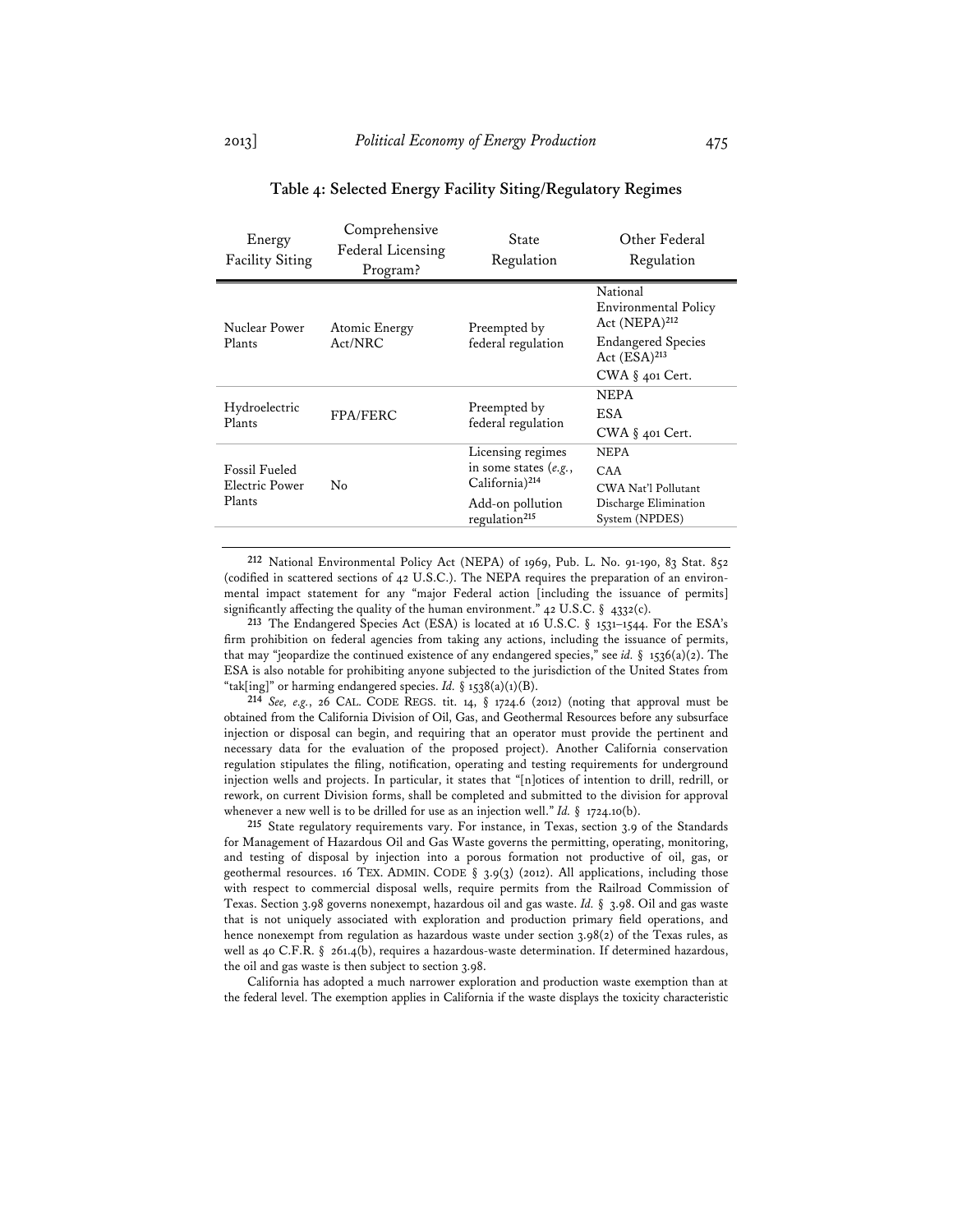| Energy<br><b>Facility Siting</b><br>(cont'd) | Federal Licensing<br>Program?<br>(cont'd)                                                                                           | State<br>Regulation<br>(cont'd)                                                             | Other Federal<br>Regulation<br>(cont'd)                                                                                                                                                                     |
|----------------------------------------------|-------------------------------------------------------------------------------------------------------------------------------------|---------------------------------------------------------------------------------------------|-------------------------------------------------------------------------------------------------------------------------------------------------------------------------------------------------------------|
| Wind and Solar<br>Farms                      | No (Department of<br>Interior (DOI)<br>approval under Outer<br>Continental Shelf<br>Lands Act (OCSLA)<br>for offshore wind<br>only) | Licensing regimes<br>in some states $(e.g.,$<br>California)<br>Local zoning<br>requirements | <b>ESA</b><br>NEPA (if federal<br>approval required)                                                                                                                                                        |
| Electric<br>Transmission<br>Lines            | FPA/FERC                                                                                                                            | State approval<br>required                                                                  | <b>ESA</b><br><b>NEPA</b>                                                                                                                                                                                   |
| Onshore Oil<br>and Gas Wells                 | No                                                                                                                                  | State conservation<br>regulation                                                            | NEPA (if federal<br>approval required)<br><b>CWA NPDES</b><br>(wastewater disposal)<br>Waste disposal exempt<br>from RCRA coverage<br>SDWA underground<br>injection well-permitting<br>(fracking is exempt) |
| Offshore Oil<br>and Gas Wells                | <b>OCSLA/DOI</b>                                                                                                                    | No jurisdiction<br>beyond state waters                                                      | <b>CZMA</b><br><b>NEPA</b><br><b>ESA</b><br><b>CWA NPDES</b><br>CWA § 401 Cert.                                                                                                                             |

for hazardous waste based solely on the Toxicity Characteristic Leaching Procedure (TCLP). One California regulation provides that all discharges into the ocean shall conform to the requirements of the appropriate Regional Water Quality Control Board. CAL. REGS. § 1748.1. Another regulation states that oil-field wastes shall be disposed of in a manner that does not damage life, health, property, freshwater aquifers, surface waters, natural resources, nor menace public safety. Id. § 1775(b). Disposal sites shall conform to State Water Resources Control Board and appropriate Regional Board regulations. *Id.* Section 1775(b) prohibits the dumping of harmful chemicals "where subsequent meteoric waters might wash significant quantities into freshwaters" and the permanent disposal of drilling mud into open pits. *Id.*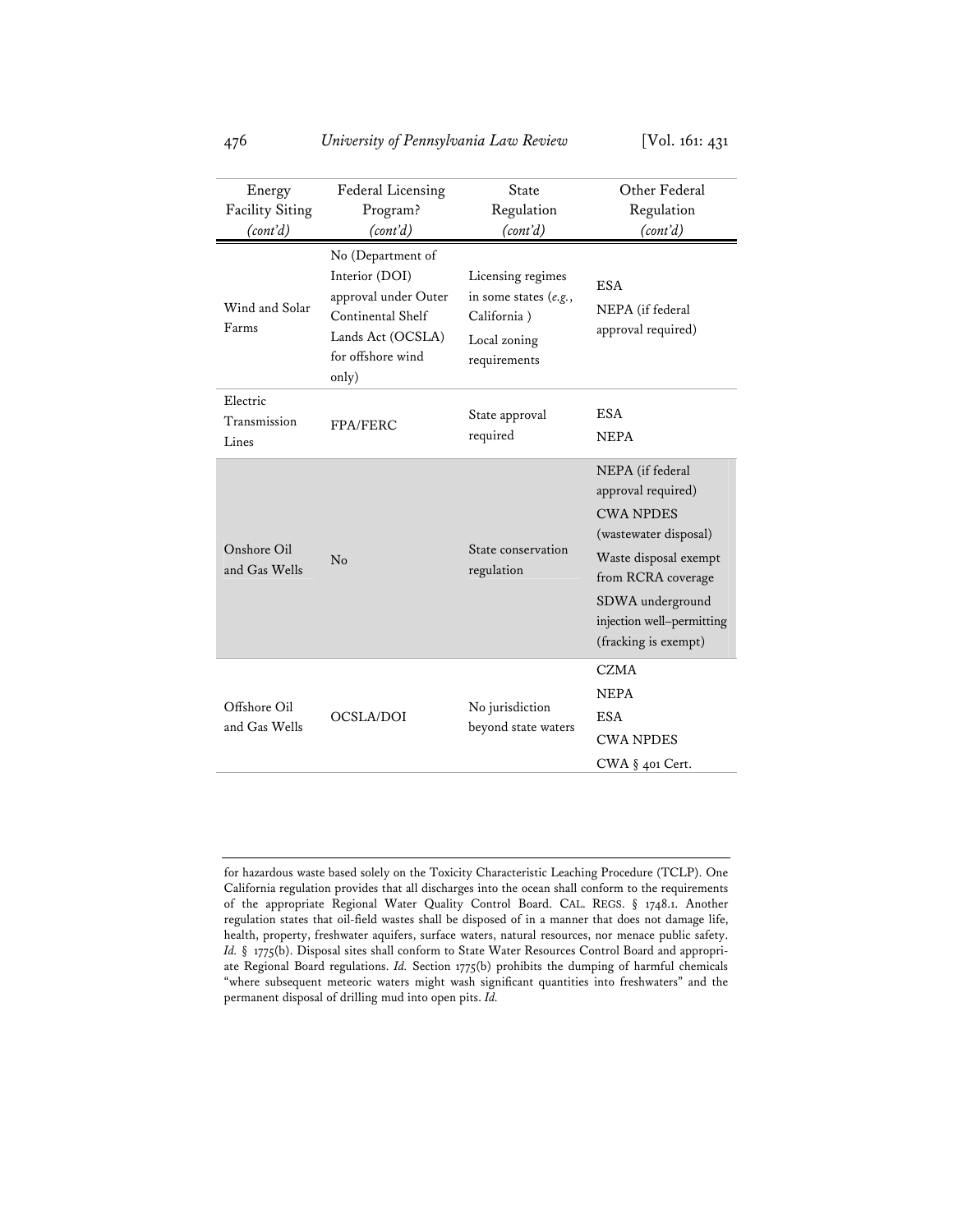| Energy<br><b>Facility Siting</b><br>(cont'd) | Federal Licensing<br>Program?<br>(cont'd)                                                                                                 | State<br>Regulation<br>(cont'd)                                                                       | Other Federal<br>Regulation<br>(cont'd)                                         |
|----------------------------------------------|-------------------------------------------------------------------------------------------------------------------------------------------|-------------------------------------------------------------------------------------------------------|---------------------------------------------------------------------------------|
| <b>LNG</b><br>Terminals                      | <b>Onshore: Natural Gas</b><br>Act (NGA)/FERC<br><b>Offshore: Deepwater</b><br>Ports Act/Dep't of<br>Transp.                              | Onshore:<br>preempted by<br>federal regulation<br>Offshore: no<br>jurisdiction beyond<br>state waters | <b>NEPA</b><br><b>CWA NPDES</b><br>CWA § 401 Cert.<br><b>CZMA</b><br><b>ESA</b> |
| Oil Refineries                               | No                                                                                                                                        | Add-on pollution<br>regulation                                                                        | CAA<br><b>CWA NPDES</b><br>$CWA$ § 401 Cert.                                    |
| Natural Gas<br>Pipelines                     | <b>NGA FERC</b>                                                                                                                           | Preempted by<br>federal regulation                                                                    | <b>NEPA</b><br><b>ESA</b>                                                       |
| Coal Mining                                  | <b>Surface Mining Control</b><br>and Reclamation Act<br>(surface mining)<br>Federal Mine Safety<br>and Health Act<br>(underground mining) | States may regulate<br>only through a<br>federally<br>approved plan                                   | <b>NEPA</b><br><b>ESA</b><br>$CWA \S 404$ (dredge<br>and fill program)          |

### IV. FEDERALISM AND FRACKING

A careful examination of Table 4 reveals that the federal government regulates fracking, like other onshore oil and gas operations, relatively lightly. There is no federal licensing requirement for fracking operations and few other federal approvals are required as part of a fracking operation. Federal regulation may be triggered if the fracking operation risks harm to an endangered species,**<sup>216</sup>** will result in a discharge to surface waters**<sup>217</sup>** or a

**<sup>216</sup>** Fracking operations that could "take," or harm, an endangered species will trigger regulation under section 9 of the ESA, which prohibits actions which "take" endangered species. 16 U.S.C. § 1538(a)(1)(B). Furthermore, section 7 of the ESA prohibits a federal agency from approving any action that could "jeopardize the continued existence" of a listed endangered species. *Id.* § 1536(a)(2).

**<sup>217</sup>** Fracking operations that will discharge wastewater into nearby surface waters require an NPDES permit under section 402 of the CWA. *See* 33 U.S.C. §§ 1311, 1342(a)(1) (providing the process by which applicants can receive permits from the federal government for the discharge of any pollutant or combination of pollutants).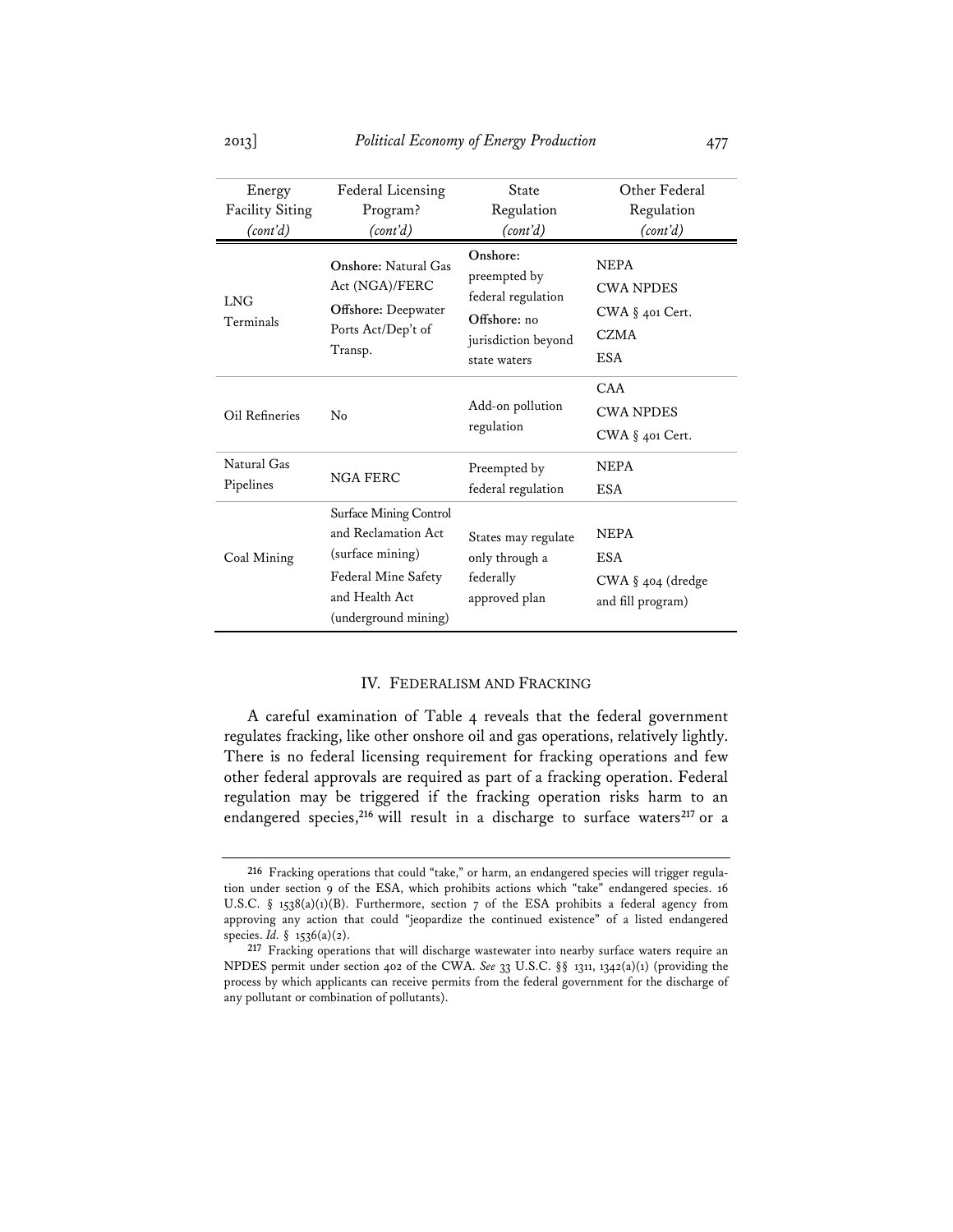pretreatment facility,**<sup>218</sup>** or will result in underground injection of wastewater for disposal.**<sup>219</sup>** The transport of hazardous chemicals requires compliance with Hazardous Materials Transportation Act's labeling and manifest requirements.**<sup>220</sup>** However, it is not uncommon for fracking operations to avoid regulation under many of these provisions.**221** Critically, if the operation requires no federal approvals, then it will not trigger ancillary federal regulations, such as the requirement to obtain certification from the state under the CWA**<sup>222</sup>** or undertake an environmental review under the NEPA.**<sup>223</sup>**

On the other hand, fracking is subject to a growing and varied list of state regulatory requirements.**<sup>224</sup>** Given the ongoing controversy over the sufficiency of existing regulation, is there a case for comprehensive federal regulation of fracking operations? Turning once again to the rationales for federal regulation developed in Section III.A, we might ask how persuasively each rationale applies to the case of fracking, while keeping in mind the influence of politics in the regulatory process. The next section will explore those questions.**<sup>225</sup>**

# A. *Spillovers and the Geographic Scope of Fracking Externalities*

Do the environmental, health, and safety externalities of fracking tend to cross state lines? If so, that fact might suggest an increased role for federal regulation of fracking. There remains considerable uncertainty about fracking's environmental consequences. However, an examination of what we know about fracking's environmental impact suggests that much of that impact is local.

**<sup>218</sup>** If a fracking operation's wastewater is discharged to a municipal sewage treatment plant, it will be subject to CWA pretreatment rules. These rules regulate discharges which "upset" the operation of the plant or cause pollutants to "[p]ass [t]hrough" to surface waters. *See* 40 C.F.R.  $§$  403.8(a) (2010).

**<sup>219</sup>** For a discussion of the SDWA underground-injection-well–permitting program, see *supra* notes 85-90 and accompanying text.

**<sup>220</sup>** 49 U.S.C. §§ 5101–5128.

**<sup>221</sup>** None of these federal wastewater disposal approvals are required if the wastewater is treated and recycled or disposed of on site without underground injection.

**<sup>222</sup>** *See supra* note 210 and accompanying text.

**<sup>223</sup>** *See supra* note 212 and accompanying text.

**<sup>224</sup>** *See supra* Section II.B.

**<sup>225</sup>** This Section examines the spillover, race-to-the-bottom, and national-interest rationales for federal regulation. The fourth rationale, that manufacturers need uniform federal standards, seems inapplicable to this case. See *supra* notes 161-63 and accompanying text for a discussion of this rationale. However, fugitive methane emissions are an example of a problem that seems amenable to a technical solution, perhaps one that involves federal manufacturing standards in the gas production, compression, and transmission equipment industries. See *infra* subsection IV.A.3 for a discussion of methane emissions as a national concern.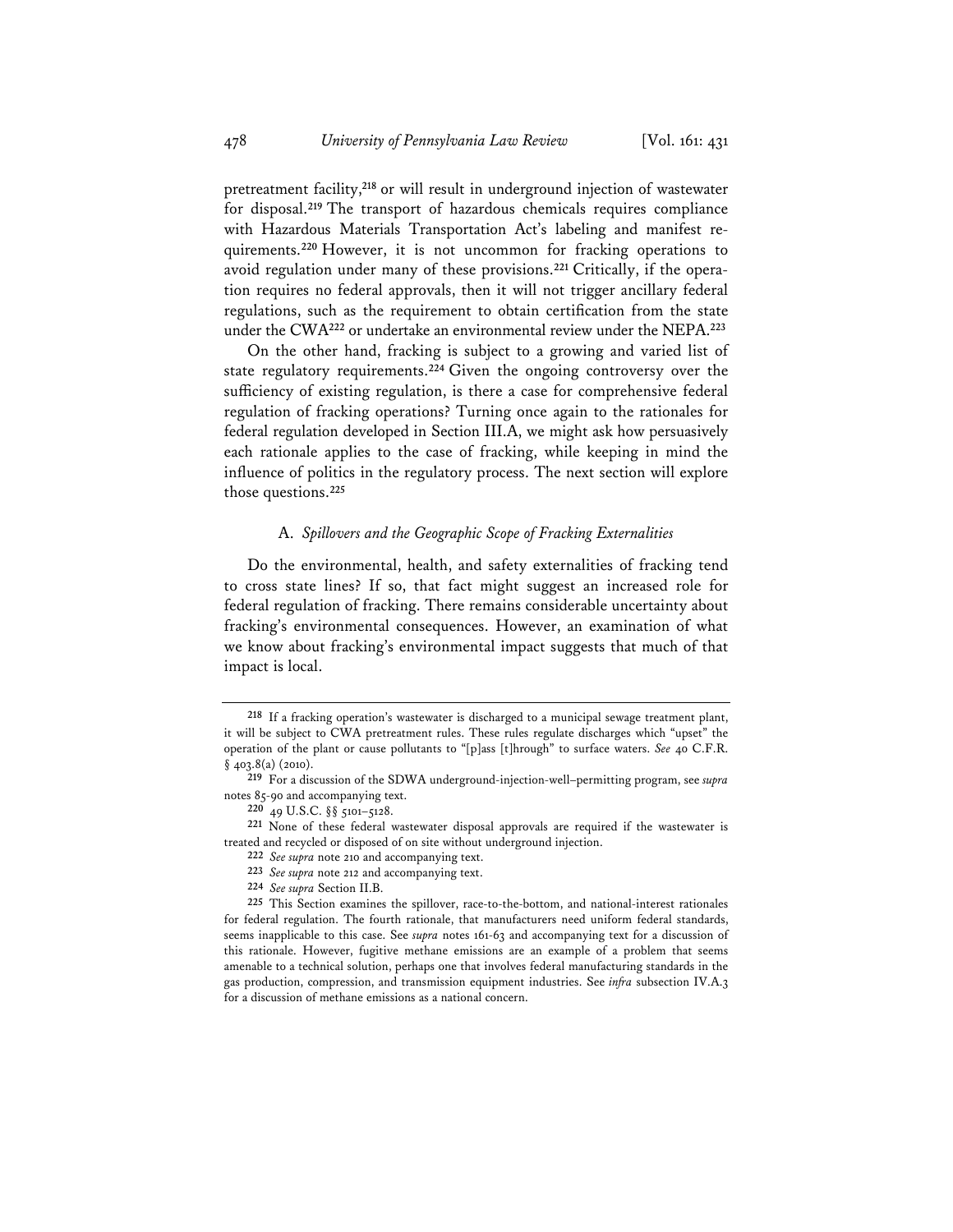### 1. Water Supply

Fracking consumes enormous quantities of water, much of which remains in the ground after the completion of the fracking process.**226** Widespread fracking operations, then, pose the potential to strain water supplies in arid parts of the country. Traditionally, water supply issues**<sup>227</sup>** have been a matter of state concern. Federal regulatory jurisdiction over water has historically been confined to navigable surface-water bodies and associated wetlands.**<sup>228</sup>** For example, federal Commerce Clause jurisdiction under the CWA is tied to the navigability of affected surface waters,**<sup>229</sup>** and the Federal Power Act expressly reserved to the states the power to control water supply issues.**<sup>230</sup>** Indeed, most interstate conflict over the use or management of bodies of water on state boundaries has been resolved through voluntary compacts between the affected states, though those compacts are subject to ratification by Congress.**<sup>231</sup>** On the other hand, most water supply conflicts pit local uses or users against one another. Characteristic disagreements involve farmers seeking irrigation water and homeowners seeking drinking water or conflicts between communities using the same aquifer. These battles generally do not implicate national interests and rarely spill across state lines. Taken together, all of these considerations suggest that water supply issues should be treated as a state and local matter.

On the other hand, many commentators predict that water supply issues will become more contentious in the future as growth and the effects of climate change strain water supplies, particularly in the Southwest. **<sup>232</sup>**

**<sup>226</sup>** *See supra* Section I.B.

**<sup>227</sup>** This subsection addresses fracking's potential impact on adequacy-of-water-supply issues. Water-supply issues are distinguishable from concerns about the protection of the quality of groundwater or drinking water aquifers. For a discussion of groundwater quality issues, see *infra* subsection IV.A.5.

**<sup>228</sup>** *See supra* note 181.

**<sup>229</sup>** *See* 33 U.S.C. § 1251(a)(1) (maintaining that it is the goal of Congress to use the CWA to eliminate the discharge of pollutants into navigable waters).

**<sup>230</sup>** *See* 16 U.S.C. § 821 (expressing the congressional purpose to leave state laws governing water rights undisturbed by the Act).

**<sup>231</sup>** For the Compact Clause, which reserves this power to Congress, see U.S. CONST. art. I, § 10, cl. 3. For an insightful discussion of these water management compacts, see Noah D. Hall, *Toward a New Horizontal Federalism: Interstate Water Management in the Great Lakes Region*, 77 U. COLO. L. REV. 405, 409-14 (2006).

**<sup>232</sup>** *See, e.g.*, Robin Kundis Craig, *Climate Change, Regulatory Fragmentation, and Water Triage*, 79 U. COLO. L. REV. 825, 831 (2008) (pointing out that the lack of comprehensive regulation has contributed to rivers in the western United States being "sucked dry"); Paul Faeth, *U.S Energy Security and Water: The Challenges We Face*, ENV'T MAG., Jan.–Feb. 2012, at 4, 9 (calling watersupply issues fracking's "Achilles' heel"), *available at* http://www.environmentmagazine.org/Archives/ Back%20Issues/2012/January-February%202012/US-Energy-Full.html.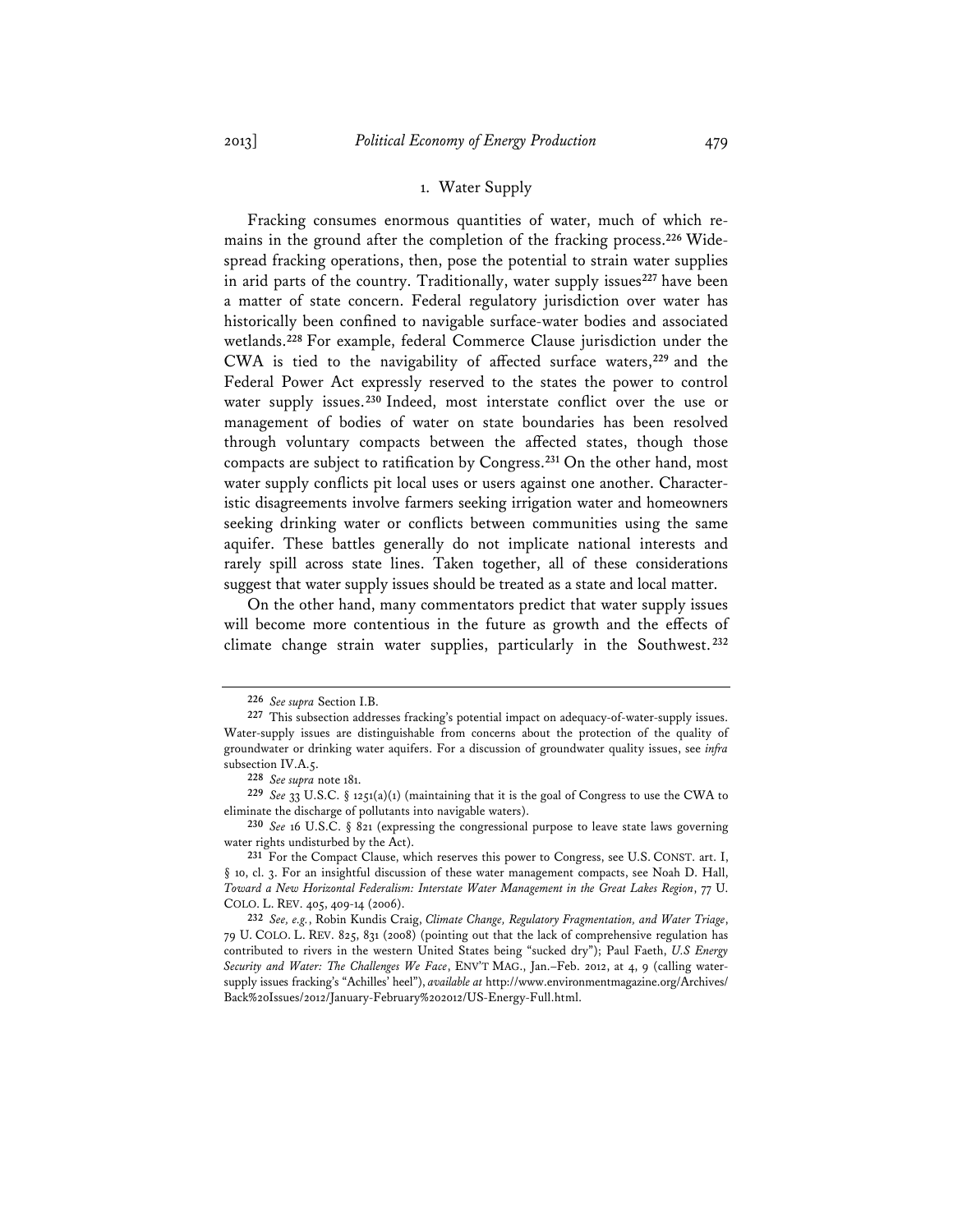Fights over water supplies could lead to increased incidence of interstate conflict, which could in turn trigger federal regulation as an adjudicatory response to conflict. Indeed, many of the regional compacts that exist today were the result of this kind of interstate water dispute**<sup>233</sup>** and some were specifically created to resolve cross-border conflict over the use and protection of the water resource.**<sup>234</sup>** Notably, the significance of water-supply issues for fracking varies greatly by region. For example, in the Eagle Ford and Barnett Shales of Texas, where drought is a problem, these issues may ultimately loom large.**<sup>235</sup>** In contrast, in the Marcellus Shale of New York, where water is more plentiful, water supply seems unlikely to constrain development.**<sup>236</sup>** Thus, while water-supply concerns may become a national issue, the threats to water supply posed by fracking vary considerably throughout the country.

#### 2. Neighborhood Character Issues

Neighborhood character impacts are, by definition, local. Nevertheless, they are perhaps the most significant consequences of fracking. From the beginning of site preparation through the completion of the fracking job,**<sup>237</sup>**

**<sup>233</sup>** *See* George William Sherk, *The Management of Interstate Water Conflicts in the Twenty-First Century: Is It Time to Call Uncle?*, 12 N.Y.U. ENVTL. L.J. 764, 765-66 (2003) ("There are three means by which interstate water conflicts may be resolved: litigation in the U.S. Supreme Court, negotiation of interstate compacts, or federal legislation . . . . With great consistency, the Supreme Court has advised the states to resolve interstate water disputes among themselves.").

**<sup>234</sup>** The Great Lakes Basin Compact was created by American states bordering the Great Lakes, in part to protect water in the lakes from appropriation by the federal government on behalf of other states. *See* GREAT LAKES–ST. LAWRENCE RIVER BASIN SUSTAINABLE WATER RESOURCES AGREEMENT (2005), *available at* http://www.cglg.org/projects/water/docs/12-13-05/ Great\_Lakes-St\_Lawrence\_River\_Basin\_Sustainable\_Water\_Resources\_Agreement.pdf (last visited Nov. 16, 2012).

**<sup>235</sup>** For a discussion of drought in the Eagle Ford Shale, see *supra* note 45 and accompanying text. Some climate science researchers believe that climate change will tend to exacerbate drought in the southwestern United States. *See, e.g.*, Jay Gulledge & Dan Huber, *Global Warming Contributing to Texas Drought*, CTR. FOR CLIMATE & ENERGY SOLUTIONS (Oct. 14, 2011), http:// www.c2es.org/blog/huberd/global-warming-contributing-texas-drought (exploring the question of whether climate change is increasing the risk of drought in Texas).

**<sup>236</sup>** *See* N.Y. STATE ENERGY RESEARCH & DEV. AUTH., RESPONDING TO CLIMATE CHANGE IN NEW YORK STATE: A SYNTHESIS REPORT (2011), *available at* http://www.nyserda. ny.gov/~/media/Files/Publications/Research/Environmental/EMEP/climaid/responding-to-climatechange-synthesis.ashx?sc\_database=web (detailing the New York State Energy Research and Development Authority's projected increases in rainfall over the next century in the Marcellus Shale area as a result of climate change).

**<sup>237</sup>** Once the fracturing operation is complete and the well is producing natural gas, its local impact is less significant. While the well pad creates a permanent change on the surface of the land, the noise, truck traffic, and vibrations associated with the fracturing operation itself do not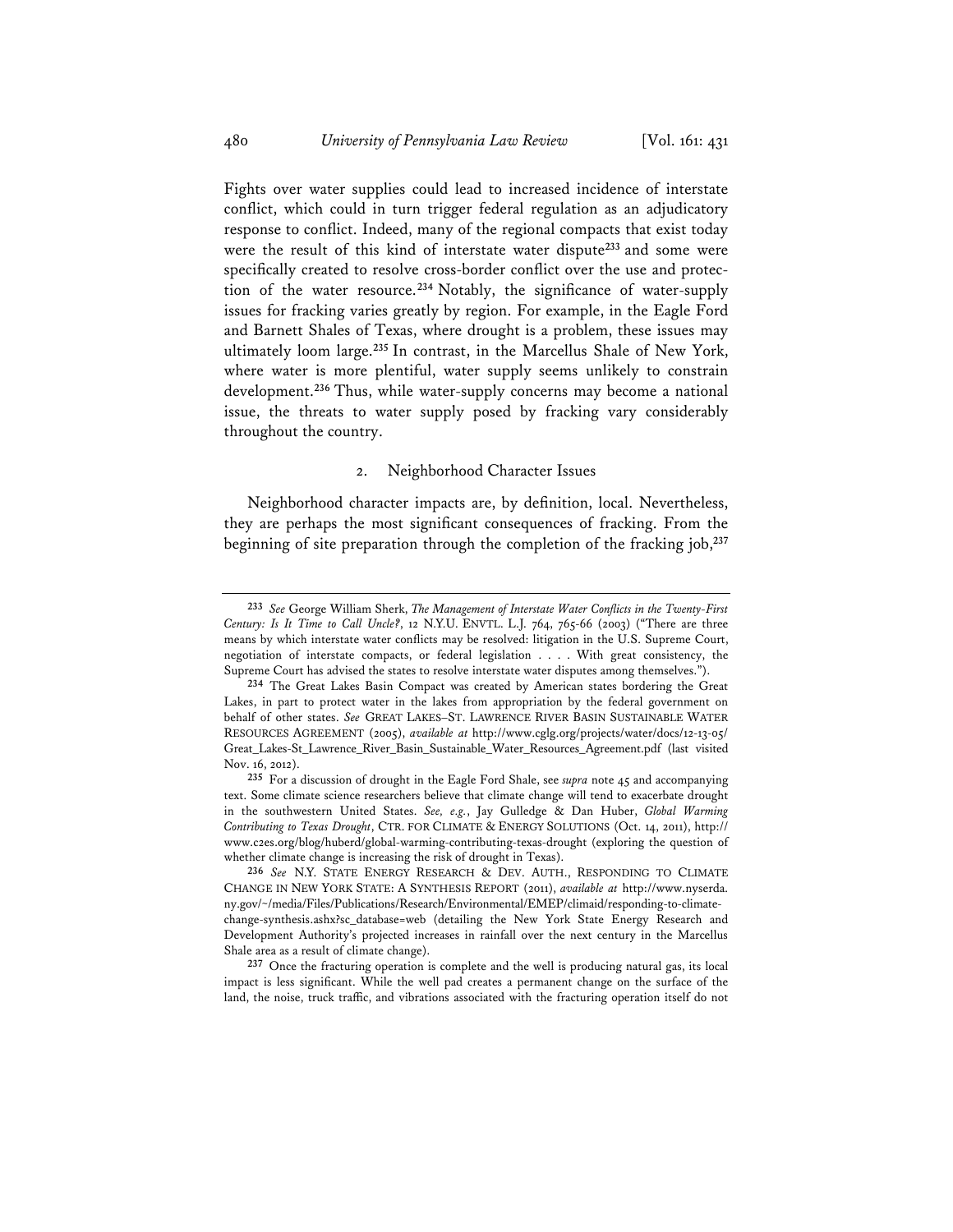fracking is an industrial process. Like other such processes, it can affect the air quality, water quality, and visual aspects of the nearby environment. It may also result in noise, social disruption, and other consequences of industrialization. Following well completion, the production phase is much quieter, but the cumulative effects of fracking are profound and atypical, regardless of whether they take place in urban or rural settings. These impacts can pose difficult political problems for state and local governments. In rural areas, fracking has divided small towns, pitting longtime residents (seeking additional sources of income) against more recent arrivals (seeking a peaceful refuge from the city). It also can divide those who stand to earn production royalties against those who do not.**<sup>238</sup>** In urban and presumably wealthier areas, fracking can provoke opposition from betterfunded and more-sophisticated NIMBY ("not in my backyard") groups. When fracking meets political resistance, elected local government leaders may respond with ordinances banning or restricting fracking. The City Council of Pittsburgh passed an ordinance banning fracking within the city limits in late 2010,**<sup>239</sup>** and other communities within the Marcellus Shale and beyond have taken similar actions.**<sup>240</sup>** Most local communities have zoning codes which specify where industrial uses may or may not take place. However, because towns, villages, and counties are political subdivisions of the state, state law may preempt local law just as federal law sometimes preempts state law.**<sup>241</sup>** On the other hand, some states have so-called "home rule" provisions which expressly reserve to local governments the power to regulate property use.**<sup>242</sup>**

continue into the production phase. *See, e.g.*, N.Y. STATE DEP'T OF ENVTL. CONSERV'N, *supra* note 43, at 6-304.

**<sup>238</sup>** *See* Peter Applebome, *A New York Village's Debate over Drilling Turns Personal*, N.Y. TIMES, Oct. 30, 2011, at 1 ("The dispute has pitted neighbor against neighbor, and has often set people who live in suburbs or villages against the farmers and landowners who live outside them."); *see also* Eliza Griswold, *Situation Normal All Fracked Up*, N.Y. TIMES MAG., Nov. 20, 2011, at 44, 47 ("In Amwell Township [Pennsylvania], your opinion of fracking tends to correspond with how much money you're making and with how close you live to the gas wells, chemical ponds, pipelines and compressor stations springing up in the area.").

**<sup>239</sup>** *Pittsburgh Bans Natural Gas Drilling*, CBS NEWS (Dec. 8, 2010), http://www.cbsnews.com/ stories/2010/11/16/national/main7060953.shtml.

**<sup>240</sup>** Sabrina Tavernise, *As Gas Drilling Spreads, Towns Stand Ground over Control*, N.Y. TIMES, Dec. 14, 2011, at A20 (describing how jurisdictions from Dryden, New York, to Flower Mound, Texas, have all used ordinances to restrict companies' ability to pursue fracking opportunities).

**<sup>241</sup>** For an older discussion of this issue as it has played out in California, see Thomas M. Montgomery, *State Pre-emption and Local Legislation*, 4 SANTA CLARA LAW. 188, 191-93 (1963).

**<sup>242</sup>** For example, New York's constitution has just such a provision. *See* N.Y. CONST. art. IX,  $\S$  2(b)(2) (limiting the power of the state legislature "in relation to the property, affairs or government of any local government").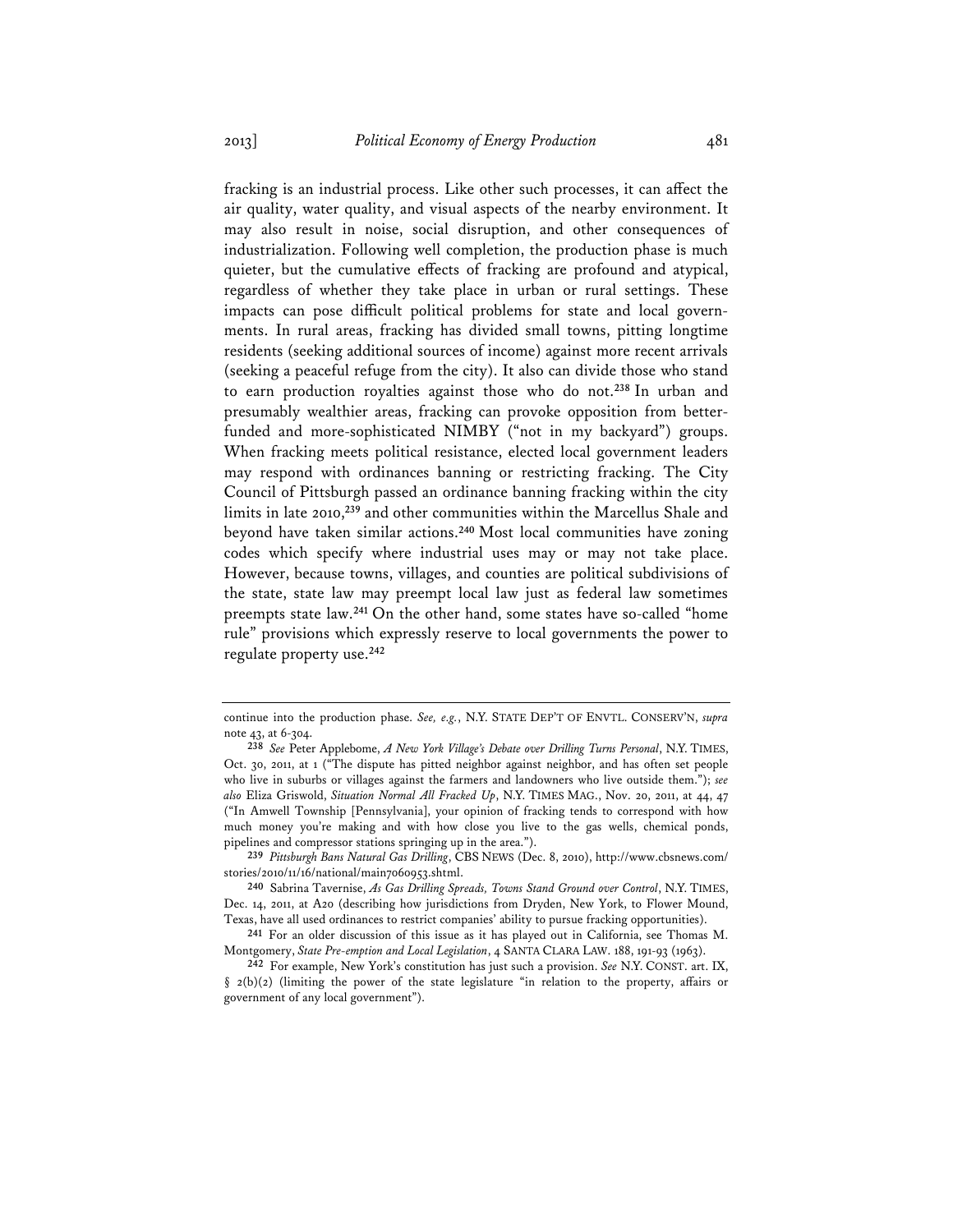Despite New York's home-rule provision, the New York State Environmental Code expressly preempts local laws regulating oil and gas production (while permitting local control over roads and real property taxes).**<sup>243</sup>** In at least one case, a New York court invalidated a local zoning ordinance that imposed a bond requirement and permit fee on prospective natural gas producers, citing the statutory-preemption provision.**<sup>244</sup>** However, there is contrary precedent as well,**<sup>245</sup>** including a February 2012 New York State trial court decision upholding a local ban on fracturing in the town of Dryden, New York, under the state constitution's home-rule provision.**<sup>246</sup>** In Pennsylvania, the gradual migration of fracturing operations from rural to more urban settings has provoked legislation limiting the ability of local communities to control fracking operations through zoning laws.**<sup>247</sup>** By contrast, the New York legislature is now considering legislation that would expressly permit local communities to use zoning laws to limit or exclude

**246** *See* Anschutz Exploration Corp. v. Town of Dryden, 940 N.Y.S.2d 458, 471 (Sup. Ct. 2012); Rachel Stern, *Judge: Dryden Can Block Gas Drilling in Community*, ITHACA J. (N.Y.) (Feb. 21, 2012), http://www.theithacajournal.com/article/20120221/NEWS01/202210394/Judge-Dryden-canblock-gas-drilling-community (noting the judge's reasoning that local regulation of oil and gas development is preempted, but that communities retain their ability to block industrial uses within their borders using zoning laws). For another case upholding a town's right to use zoning laws to ban fracking under New York's home-rule provision, see Cooperstown Holstein Corp. v. Town of Middlefield, 943 N.Y.S.2d 722, 779-80 (Sup. Ct. 2012), and compare Jeffrey v. Ryan, No. 2012-01254, 2012 WL 4513348, at \*7 (N.Y. Sup. Ct. Oct. 2, 2012) (striking down an anti-fracking ordinance, but upholding the right of municipalities to use zoning laws to limit or prohibit unwanted land uses).

**247** The new law, called "Act 13," gives local governments the power to impose (and share revenue from) fees imposed on fracking, but also gives the Pennsylvania Public Utilities Commission the power to disapprove of local ordinances that would regulate fracking. 58 PA. CONS. STAT. §§ 2301–2354 (2012); *see also* Tavernise, *supra* note 240, at A20 ("As energy companies move to drill in densely populated areas from Pennsylvania to Texas, battles are breaking out over who will have the final say in managing the shale gas boom."); *Act 13 (Impact Fee)*, PA. PUB. UTILS. COMM'N, http://www.puc.state.pa.us/filing\_resources/issues\_laws\_ regulations/act\_13\_impact\_fee\_.aspx (last visited Nov. 16, 2012) (explaining the new law, including the collection and distribution of the gas well fees). As of this writing, at least one court has held that the Pennsylvania Constitution protects the rights of local communities to use zoning to restrict fracking. *See* Robinson Township v. Commonwealth, No. 284-2012, 2012 WL 3030277, at \*26 (Pa. Commw. Ct. July 26, 2012) (en banc) (upholding Act 13 as a valid exercise of the police power that promotes the health, safety, and welfare of the state by "establishing zoning guidance to local municipalities that ensure the uniform and optimal development of oil and gas resources").

**<sup>243</sup>** *See* N.Y. ENVTL. CONSERV. LAW § 23-0303(2) (McKinney 2012) ("The provisions of this article shall supersede all local laws or ordinances relating to the regulation of the oil, gas and solutions mining industries . . . .").

**<sup>244</sup>** Envirogas, Inc. v. Town of Kiantone, 447 N.Y.S.2d 221, 223 (Sup. Ct.), *aff'd*, 454 N.Y.S.2d 694 (App. Div. 1982). That case did not involve fracking, however.

**<sup>245</sup>** For a good discussion of state preemption of local law in New York and Pennsylvania, see Michelle L. Kennedy, *The Exercise of Local Control over Gas Extraction*, 22 FORDHAM ENVTL. L. REV. 375, 380-90 (2011).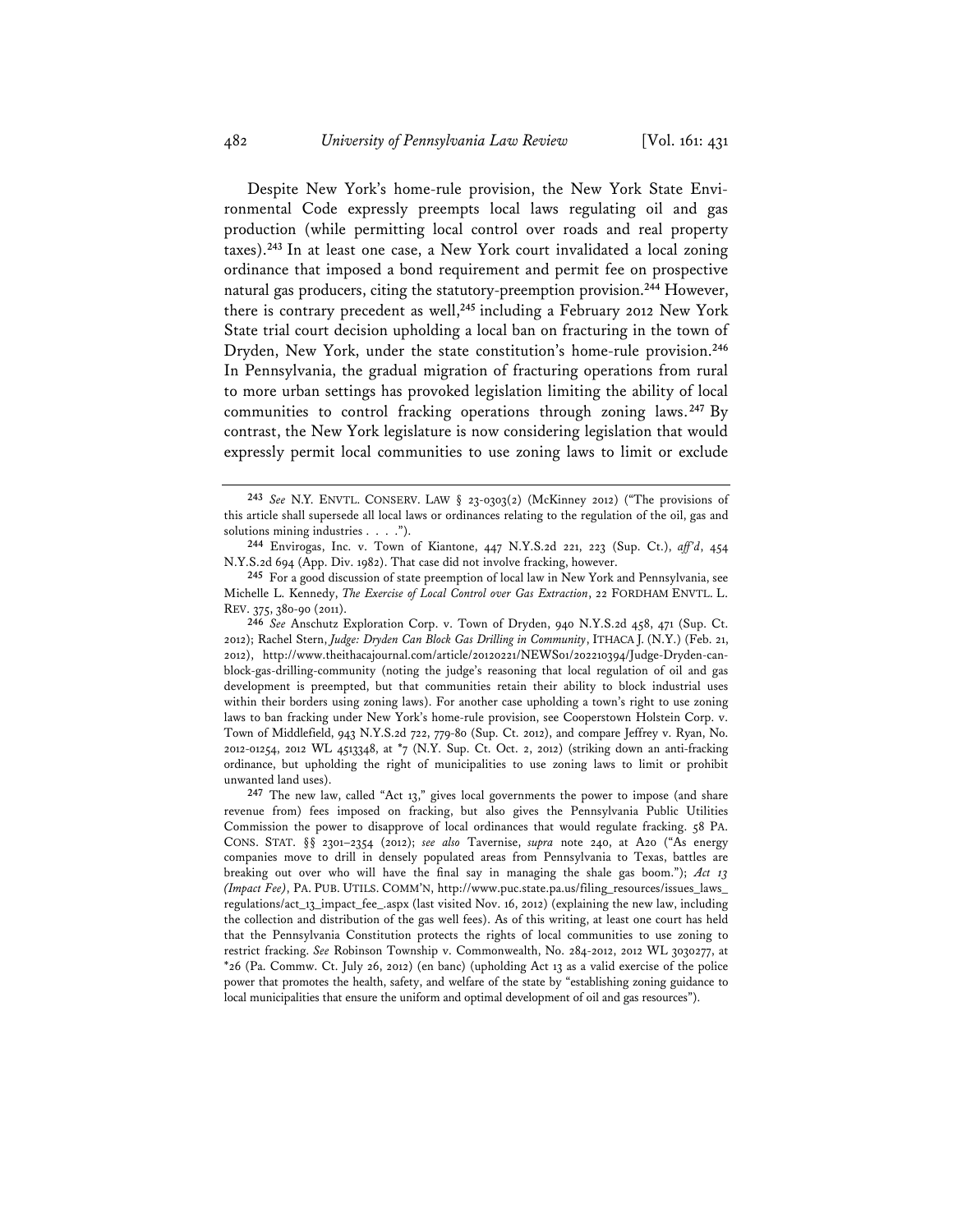fracking within their borders. **<sup>248</sup>** In Texas, some of the Barnett Shale communities use zoning laws to steer fracking and other gas production activities to areas zoned for industrial uses.**<sup>249</sup>**

These stories indicate that states and local governments are continuing to grapple with the question of how (and how much) to regulate fracking based on its local impacts. As difficult as these issues are, they are issues of state and local concern. Ongoing battles over local ordinances, and over whether state regulatory requirements ought to preempt local requirements are understandable, and even appropriate. Local governments are political subdivisions of the state, and ultimately these issues will and should be resolved at the state level.**<sup>250</sup>**

# 3. Fugitive Greenhouse Gas Emissions

At least one of the impacts of fracking is not solely a local concern: the emission of methane from natural gas–gathering and –processing operations. Research into this issue is in its infancy, and there is a great deal of disagreement about the actual level of emissions. However, as noted previously,**<sup>251</sup>** some analysts contend that gas production operations release significant amounts of methane into the atmosphere. These emissions are not merely of local concern because methane is a potent greenhouse gas. Indeed, it is far more potent than carbon dioxide.**<sup>252</sup>** Methane emissions thus contribute to a problem that not only extends beyond state boundaries,

**<sup>248</sup>** This bill has passed the New York State Assembly, and as of this writing is under consideration in the New York State Senate. S.B. 3472, 2011 Leg. Reg. Sess. (N.Y. 2011) (ensuring that state laws are not used to "prevent any local government from . . . enacting or enforcing local zoning ordinances or laws which determine permissible uses in zoning districts"). Presumably, any state or local bans enacted after drillers have secured rights to the mineral estate might be vulnerable to regulatory takings claims if the owners could have reasonably expected to drill under prior law. *See, e.g.*, Lucas v. S.C. Coastal Council, 505 U.S. 1003, 1029 (1992) (holding that regulation prohibiting any economically beneficial use of the property interest amounts to a taking). *But cf.* Keystone Bituminous Coal Ass'n v. DeBenedictis, 480 U.S. 470, 506 (1987) (upholding a state anti-subsidence act against mining companies' taking claims). For a summary of other recent state-legislative developments on this issue, see Pierre Bertrand, *State Fracking Laws Expand as Ohio Is Set to Approve its own Bill*, INT'L BUS. TIMES (May 24, 2012), http://www. ibtimes.com/articles/345100/20120524/fracking-ohio-vote-house-chemicals-disclosure.htm.

**<sup>249</sup>** *See, e.g.*, CEDAR HILL, TEX., ORDINANCES ch. 13, art. II, § 13-19 (limiting the city zones in which companies can extract natural resources), *available at* http://library.municode.com/ HTML/11825/level3/PTIICOOR\_CH13NAENRE\_ARTIISTFAEXSI.html#PTIICOOR\_CH13 NAENRE\_ARTIISTFAEXSI\_S13-19La20 (last visited Nov. 16, 2012); *Natural Gas Exploration*, CITY CEDAR HILL, TEX., http://www.cedarhilltx.com/index.aspx?NID=915 (last visited Nov. 16, 2012) (explaining the local ordinances governing natural gas deposits in the Barnett Shale).

**<sup>250</sup>** See *infra* Section IV.B for a discussion of the effects of politics on these regulatory conflicts.

**<sup>251</sup>** *See supra* notes 58-59 (discussing the results—and critiques—of studies of methane leakage).

**<sup>252</sup>** Howarth et al., *supra* note 58, at 685.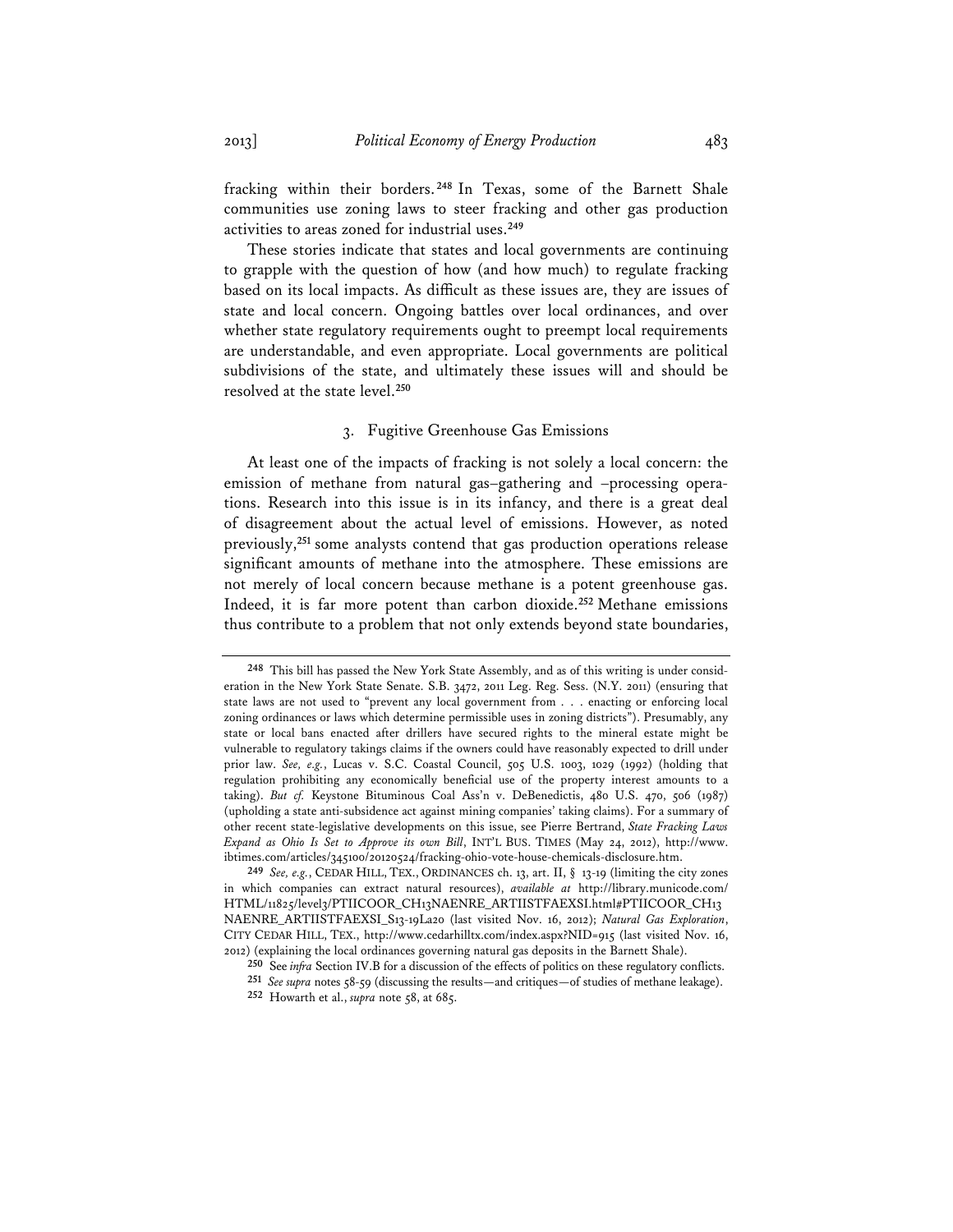but also beyond national boundaries. Even small amounts of methane can have significant climate-change impacts.**<sup>253</sup>** These effects can, if significant enough, cancel out any climate-change benefits associated with replacing coal combustion with natural gas combustion (for example, in electricity production). Indeed, concern about the effects of fugitive methane emissions from natural gas production has led some environmental groups to reverse their policies in support of natural gas as a bridge fuel to help the economy wean itself from fossil fuels.**<sup>254</sup>**

How might federal regulation address methane emissions from fracking operations? Fugitive methane emissions are one focus of the ongoing EPA study of fracking. Assuming the agency concludes that fugitive methane emissions are a significant problem worthy of federal attention, does it have existing authority to regulate those emissions? As a preliminary matter, it seems clear that methane is a pollutant subject to EPA regulation under the CAA. The Supreme Court's 2007 decision in *Massachusetts v. EPA***<sup>255</sup>** established that greenhouse gases fall within the CAA's statutory definition of "air pollutant."**256** That decision led eventually to the EPA's 2009 greenhouse gas–tailoring rule, which regulates methane as a greenhouse gas.**<sup>257</sup>** The tailoring rule will require new or modified major sources of methane to obtain a permit and to employ best available control technology (BACT) to control their emissions of greenhouse gases.**<sup>258</sup>** Major sources are those emitting 25,000 tons or more of carbon dioxide equivalent  $(CO_2e)$  annually.<sup>259</sup> Approximately 1000 tons of methane emissions are the  $CO<sub>2</sub>e$  of 25,000 tons

**258** *Id.* §§ 52.21(J)(2), (3).

**<sup>253</sup>** *Id.* at 680.

**<sup>254</sup>** *See* Nocera, *supra* note 6, at A25 ("Unlike others in the environmental movement, [President Fred Krupp] and his colleagues at the Environmental Defense Fund don't want to shut down fracking . . . .").

**<sup>255</sup>** 549 U.S. 497 (2007).

**<sup>256</sup>** *See id.* at 529 ("Carbon dioxide, methane, nitrous oxide, and hydrofluorocarbons are without a doubt 'physical [and] chemical . . . substance[s] which [are] emitted into . . . the ambient air' . . . .").

<sup>257 40</sup> C.F.R. § 98.6 (2012) ("Greenhouse gas or GHG means carbon dioxide (CO<sub>2</sub>), methane  $(CH_4)$ . . . .").

<sup>259</sup> *See id.* §§ 98.2(a)–(a)(2) ("The GHG reporting requirements and related monitoring, recordkeeping, and reporting requirements of this part apply to the owners and operators of any facility that is located in the United States [and] . . . that emits 25,000 metric tons CO<sub>2</sub>e or more per year in combined emissions . . . ."). Some sources are subject to higher thresholds. *See, e.g.*, *id.* §  $52.21(b)(49)(v)$  (explaining that in July 2011 new and existing stationary sources that will or have potential to emit 100,000 tons per year (tpy) of carbon dioxide equivalent ( $CO<sub>2</sub>e$ ), as well as existing stationary sources that undertake physical or operational changes that result in emission increase of 75,000 tpy  $CO<sub>2</sub>e$  or more will be subject to regulation).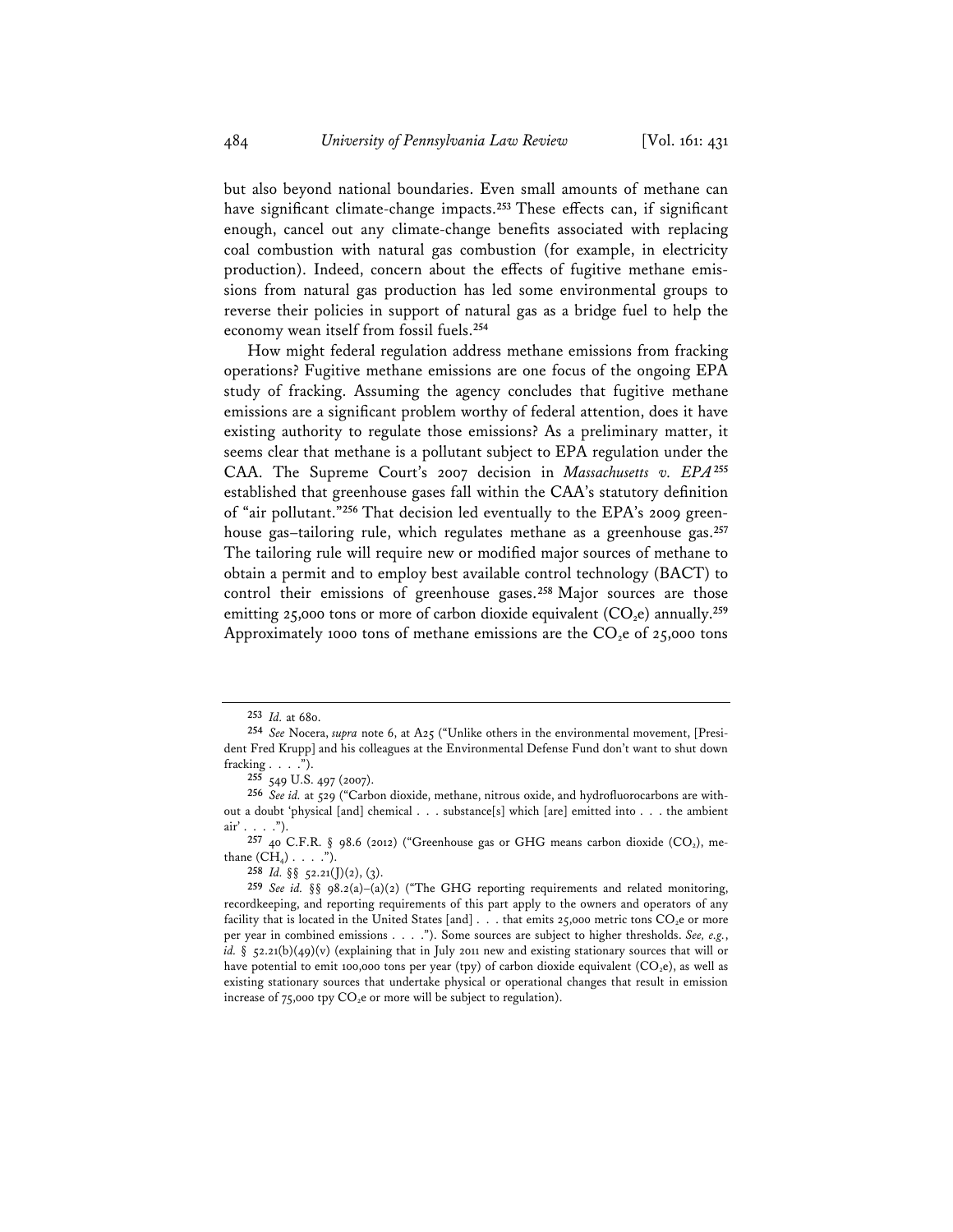of carbon dioxide emissions.**<sup>260</sup>** Thus, if a natural gas production facility emits more than 1000 tons of methane per year, it is covered by the EPA rule. The Congressional Research Service estimates that methane emissions from natural gas–production facilities comprise a very small percentage of American greenhouse gas emissions annually,**<sup>261</sup>** but natural gas systems are the third largest source of methane emissions in the United States.**<sup>262</sup>** It is not clear, however, that fracking operations or subsequent production from fracked wells will be covered by the EPA rule.**<sup>263</sup>** While it remains to be seen how many fracking operations or fracked production wells would be covered by the existing tailoring rule, it appears that the EPA has the authority to set its regulatory threshold at a level lower than 25,000 tons per year of  $CO<sub>2</sub>e$ , if it concludes that doing so is necessary to protect public health and the environment.**<sup>264</sup>** Thus, if after completion of its fracking study the EPA concludes that fugitive methane emissions pose such a risk, it could address those emissions directly by expanding the tailoring rule to cover emissions from fracking operations or fracked production wells.

In addition to the possibility of direct regulation of methane emissions under the tailoring rule, it appears that the EPA has another way to reduce climate change risks from fugitive methane emissions. The EPA has long regulated fugitive emissions of volatile organic compounds (VOCs) and sulfur dioxide from natural gas processing units,**<sup>265</sup>** and recently finalized a

**264** Indeed, one of the challenges to the tailoring rule is that the EPA has set the threshold too high, and that the statute does not authorize the EPA to ignore smaller sources. Petition for Review at 1, Ctr. for Biological Diversity v. EPA, No. 10-1205 (D.C. Cir. Aug. 2, 2010).

**<sup>260</sup>** ASHLEY PETTUS, CLEAN AIR TASK FORCE, METHANE: TAPPING THE UNTAPPED POTENTIAL 3 (2009), *available at* http://www.catf.us/resources/whitepapers/files/Methane-Tapping\_ the\_Untapped\_Potential.pdf.

**<sup>261</sup>** EPA, EPA 430-R-12-001, INVENTORY OF U.S. GREENHOUSE GAS EMISSIONS AND SINKS: 1990-2010, at 2-1 fig. 2-1 (2012), *available at* http://www.epa.gov/climatechange/Downloads/ ghgemissions/US-GHG-Inventory-2012-Main-Text.pdf.

**<sup>262</sup>** KELSI BRACMORT ET AL., CONG. RESEARCH SERV., R40813, METHANE CAPTURE: OPTIONS FOR GREENHOUSE GAS EMISSION REDUCTION 14 (2010).

**<sup>263</sup>** The EPA's proposed rules governing fugitive emissions from gas production operations estimate that fugitive emissions from hydraulically fractured wells are about 200 times those of conventional gas wells, primarily because of gaseous compounds that escaped to the atmosphere during the production of flowback water. The EPA estimates emissions of about 23 tons of volatile organic compounds per fracturing operation, which implies that methane emissions ought to be less than 1,000 tons per year. Oil and Natural Gas Sector: New Source Performance Standards and National Emissions Standards for Hazardous Air Pollutants Reviews, 76 Fed. Reg. 52,738, 52,757 (Aug. 23, 2011) (to be codified at 40 C.F.R. pts. 60 & 63).

**<sup>265</sup>** *See* 40 C.F.R. §§ 60.630–.636 (2012) (regulating the standards of performance for equipment leaks of VOCs from onshore natural gas processing). Natural gas "processing" includes the activities by which gases are separated from liquids upon production, and various compounds are separated from methane. "Processing" also encompasses the operation that prepares natural gas for introduction into the pipeline system. These rules cover processing operations and explicitly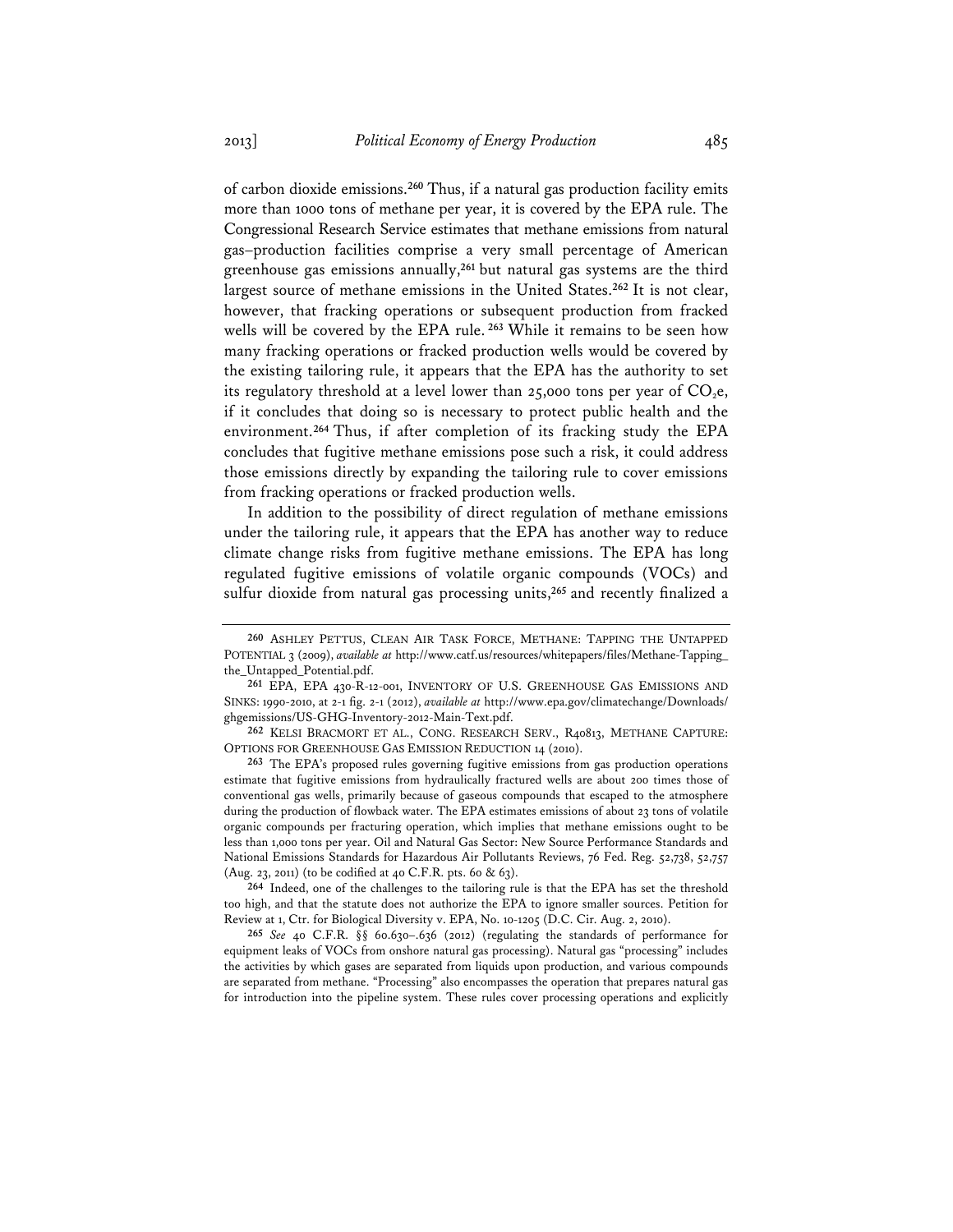suite of new rules strengthening the regulation of those emissions.**<sup>266</sup>** VOCs are organic chemical substances whose compounds allow them to vaporize under normal temperatures and conditions.**<sup>267</sup>** The EPA regulates VOCs as precursors of ozone, and therefore defines VOCs as organic chemical compounds that "participate . . . in atmospheric photochemical reactions."**<sup>268</sup>** The Agency's list of VOCs includes several methane compounds; accordingly, measures taken to reduce emissions of these listed compounds will reduce methane emissions.**<sup>269</sup>** The EPA recently proposed rules that would apply to fracking operations, in hopes of achieving a 95% reduction in VOC emissions from fracked gas wells.**270** These regulations neither require individual permits nor impose a technology-based emissions standard. Instead, they impose operational performance standards—specified procedures designed to minimize emissions, including standards governing well completion**<sup>271</sup>** following fracking operations. For example, the rules require "green" well completion, a series of measures that separate salable natural gas from liquids and provide combustion of gas that would otherwise be vented.**<sup>272</sup>** The rules also specify leak control equipment for compressors and mandate emissions reductions from storage tanks, among other

**267** *Volatile Organic Compounds (VOCs): Technical Overview*, EPA, http://www.epa.gov/iaq/ voc2.html (last updated June 21, 2012).

**268** 40 C.F.R. § 51.100(s).

**269** *Volatile Organic Compounds Master List*, EPA, http://www.epa.gov/iaq/base/voc\_master\_ list.html (last updated Apr. 3, 2012).

**270** Oil and Natural Gas Sector: New Source Performance Standards and National Emissions Standards for Hazardous Air Pollutants Reviews, 76 Fed. Reg. 52,738, 52,746 (Aug. 23, 2011).

**271** Well completion refers to the steps immediately preceding production from the well. The process can include inserting and cementing-in well casing as well as fracking to stimulate production. Flowback water may be produced during this phase, and the production of flowback water can entail significant venting of methane and nonmethane VOCs to the atmosphere. *See id.* at 52,757 ("Wells that are fractured generally have great amounts of emissions because of the extended length of the flowback period required to purge the well of the fluids and sand that are associated with the fracturing operation.").

**272** *See id.* at 52,758 ("[W]e are proposing an operational standard . . . that would require a combination of REC [Reduced Emissions Completions] and pit flaring to minimize venting of gas . . . ."). The EPA estimates that of the 25,000 or so new wells constructed annually, only about 3000-4000 currently use green completion. *Id.* The agency estimates that, as a result of the rule, 21,000 wells will use green completion. *Id.*

do not cover operations upstream of processing. The EPA also regulates VOC emissions from petroleum refineries. *See id.* §§ 60.590**–**.593 (regulating the standards of performance for equipment leaks of VOCs in petroleum refineries).

**<sup>266</sup>** *See* Oil and Natural Gas Sector: New Source Performance Standards and National Emission Standards for Hazardous Air Pollutants Reviews, 77 Fed. Reg. 49,490 (Aug. 16, 2012) (to be codified at 40 C.F.R. pts. 60  $\&$  63) (creating new source performance standards for onshore natural gas–processing plants and finalizing risk- and technology-review procedures for natural gas production, transmission, and storage).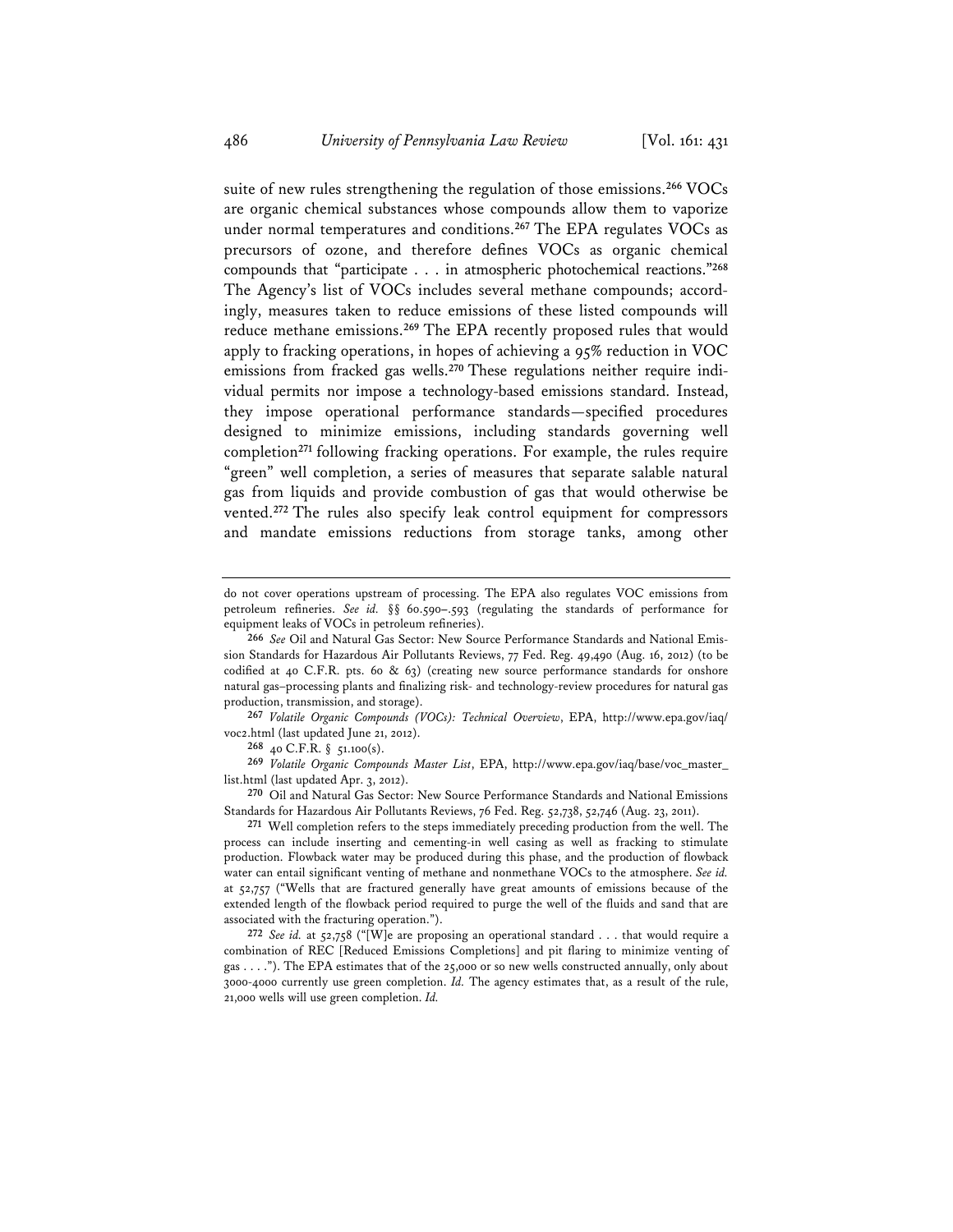things.**<sup>273</sup>** The EPA projects a reduction in methane emissions of about 62 million metric tons as a result of its proposed rules, which represents about a 26% reduction in emissions from the natural gas sector.**<sup>274</sup>**

Presumably, the EPA's ongoing study of fracking will continue to examine fugitive methane emissions from fracking operations and methane production from fracked wells. Given that the Agency has yet to finalize its rules on fugitive emissions from natural-gas production operations, it seems likely that it will have ample opportunity to incorporate lessons learned from the fracking study into its final rules. The EPA may choose to strengthen existing requirements governing fugitive methane emissions, or it could establish model standards for states to follow, similar to model building codes established by the Department of Energy to promote energy efficiency.**<sup>275</sup>** Thus, it appears that the EPA is already well-equipped to address the impacts of fracking operations on climate change should its study of the industry dictate that existing emissions control measures are insufficient.

# 4. Wastewater Disposal

Some methods of disposing of fracking wastewater, such as direct or indirect disposal in interstate waters, have a direct interstate effect. These disposal methods are already subject to federal regulation under the CWA.**<sup>276</sup>** Similarly, disposal of fracking wastewater (either flowback water or produced water) that does not satisfy CWA disposal requirements because of the radiation in the wastewater<sup>277</sup> is also subject to existing federal regulatory

**<sup>273</sup>** *Id.* at 52,746. In this respect, the EPA's rules might be justified using the second rationale for federal regulation: the desirability of having uniform equipment standards for manufacturers on efficiency grounds. The EPA need not specify technology standards, but rather could specify performance standards for technology, such as maximum leakage rates for compressors, pipe joints, etc.

**<sup>274</sup>** *Id.* at 52,792.

**<sup>275</sup>** *See Status of State Energy Codes*, U.S. DEP'T OF ENERGY, http://www.energycodes.gov/states/ (last updated Aug. 2012) (providing maps and current statuses for commercial and residential building energy codes operable at state levels). Alternatively, as James Connaughton has suggested, federal agencies could use the National Technology Transfer and Advancement Act of 1995, Pub. L. No. 104-113, § 1, 110 Stat. 775 (1996), to incentivize states to develop and standardize new technologies. James Connaughton, Exec. V.P. of Corp. Affairs, Public, & Envtl. Policy, Constellation Energy, Address at Searle Center Conference on Federalism and Energy in the United States at Northwestern University School of Law (Mar. 1, 2012).

**<sup>276</sup>** See *supra* notes 53, 217-18 and accompanying text for a discussion of CWA regulation of direct discharges to surface waters and discharges to pretreatment facilities.

**<sup>277</sup>** This radiation is often described as "naturally occurring radioactive material." *See supra* note 51.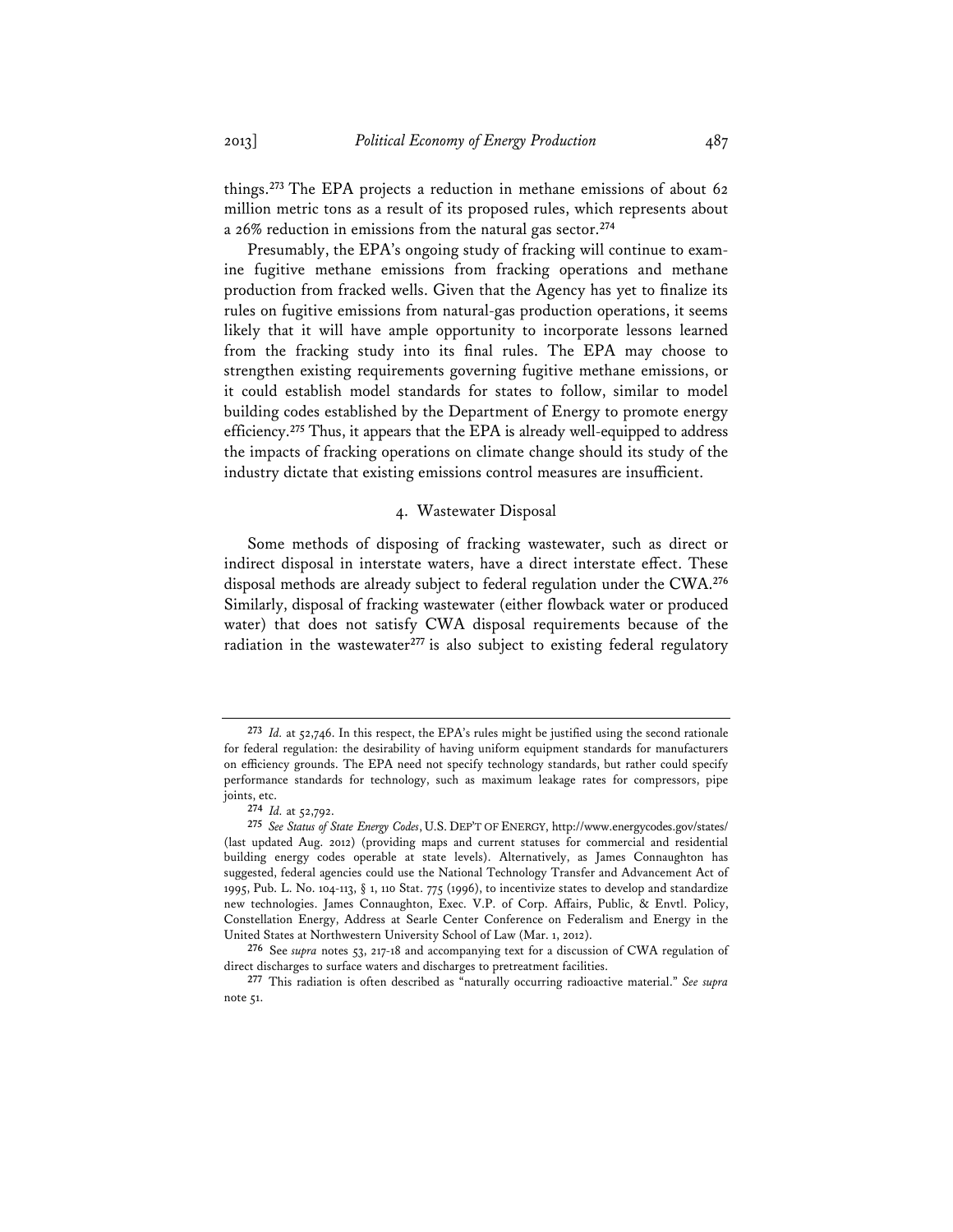regimes governing the disposal of low-level radioactive wastes.**<sup>278</sup>** Outside the Northeast, operators may dispose of wastewater using underground injection wells. This process is federally regulated under the SDWA.**<sup>279</sup>**

In spite of this federal regulation, there remain some troubling regulatory issues associated with wastewater disposal. Some of the worst reported contamination associated with fracking operations is associated with on-site disposal of wastes, such as covering and leaving in place waste lagoons that leaked into groundwater.**280** Some of these methods may have been permitted by state rules in effect at the times of disposal.**<sup>281</sup>** The effects of these externalities are certainly felt locally, and states have every incentive to address them. Indeed, it appears that states have amended their laws to prohibit these sorts of on-site, surface-disposal options. **<sup>282</sup>** New York's proposal to require the use of lined tanks rather than pits for liquid storage at drill sites aims at this problem.

An additional concern is that underground injection of wastewater may be associated with seismic activity (i.e., earthquakes) in some locations, though some fear that fracking operations (rather than underground wastewater disposal) are to blame.**<sup>283</sup>** If an underground injection well is placed in the wrong location, injecting increasing quantities of wastewater into the well can result in seismicity. The ability of underground injections to trigger seismic events is well-documented.**<sup>284</sup>** Recent earthquakes linked to fracking operations in Ohio,**<sup>285</sup>** Oklahoma,**<sup>286</sup>** and Arkansas**<sup>287</sup>** all appear

**<sup>278</sup>** *See* 42 U.S.C. § 2021(b) (2006) (establishing a federalism-based approach to regulating certain types of low-level radioactive waste).

**<sup>279</sup>** *See* OFFICE OF WATER, EPA, EPA-816-R-02-025, TECHNICAL PROGRAM REVIEW: UNDERGROUND INJECTION CONTROL REGULATIONS 4 (2001), *available at* http://water.epa. gov/type/groundwater/uic/upload/2004\_5\_3\_uicv\_techguide\_uic\_tech\_overview\_uic\_regs.pdf ("Due to disparate levels of protection afforded ground water under the State injection well programs at the time, Congress passed the SDWA . . . .").

**<sup>280</sup>** *See* Griswold, *supra* note 238, at 49 ("[A]top a hill, about 1,500 feet from her home and less than 800 feet from that of her neighbor, Beth Voyles, there was an open, five-acre chemical impoundment filled with chemically treated water.").

**<sup>281</sup>** *See* Urbina & McGinty, *supra* note 57 (noting that state regulations did not protect landowners from contaminated water caused by gas drilling on their land).

**<sup>282</sup>** For a description of the amendment to the Pennsylvania laws, see *supra* note 135 and accompanying text, and for the proposed New York rules, see *supra* note 139 and accompanying text.

**<sup>283</sup>** For a discussion of fracking's seismic impacts, see *infra* note 290. *See also* Henry Fountain, *Add Quakes to Rumblings over Gas Rush*, N.Y. TIMES, Dec. 13, 2011, at D1 (describing earthquakes in Youngstown, Ohio**—**a seismically inactive area**—**associated with disposal of fracking waste).

**<sup>284</sup>** *See, e.g.*, OFFICE OF WATER, *supra* note 279, at 3 (observing that, as early as 1967, the U.S. Army Corps of Engineers already had determined that underground waste disposal was causing significant seismic activity near Denver, Colorado).

**<sup>285</sup>** *See* Fountain, *supra* note 283.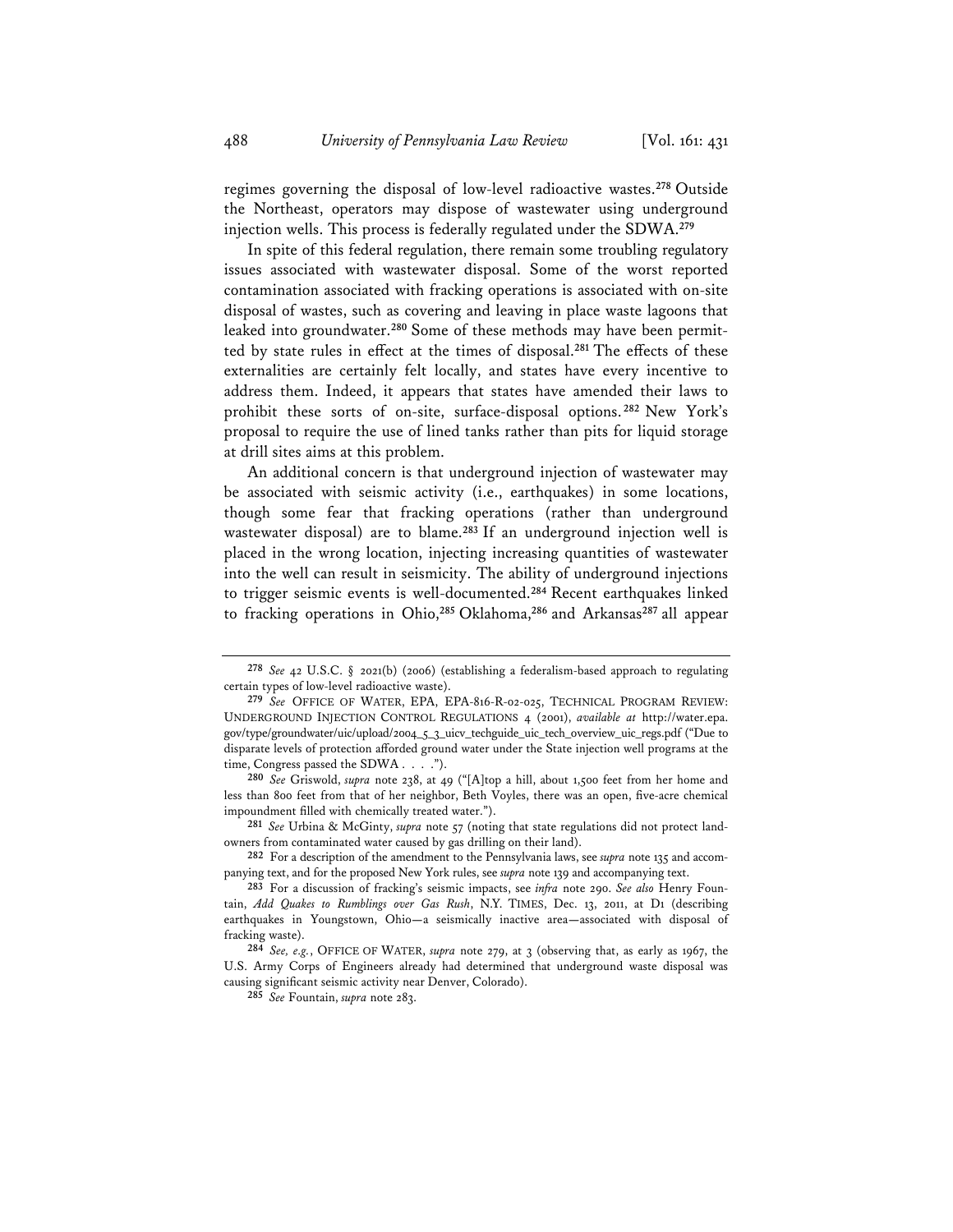to be the products of disposal of wastewater from gas-production operations. The SDWA underground injection well regulations authorize EPA to consider seismicity and proximity to faults when permitting various classes of underground injection wells, but there is no such admonition specifically in connection with Class II wells, the class of wells governing disposal of oil and gas wastes.**<sup>288</sup>** The EPA and state agencies to which it has delegated permitting jurisdiction do have the power to shut down permitted underground injection wells in the event the well is triggering earthquakes.**<sup>289</sup>** However, the EPA may wish to consider adding seismicity to the lists of reviews it undertakes for Class II wells. Furthermore, some experts believe that "micro-seismicity" can result directly from fracking operations under certain conditions, **<sup>290</sup>** though fracking-induced tremors ought to be far smaller in magnitude than those associated with underground injection for disposal, all else equal.**<sup>291</sup>** The SDWA cannot address the seismic risks (if any) associated with the injection of fracking fluids underground, since fracking operations are exempt from SDWA permitting requirements.**<sup>292</sup>** Should the exemption from SDWA underground injection well–permitting requirements for fracking operations be revoked?

**288** 33 C.F.R. § 144 (2012).

**289** *See* 40 C.F.R. § 146 (providing that sites could be closed if they do not comply with maintenance and site care requirements).

**290** *See* AUSTIN A. HOLLAND, OKLA. GEOLOGICAL SURVEY, OF1-2011, EXAMINATION OF POSSIBLY INDUCED SEISMICITY FROM HYDRAULIC FRACTURING IN THE EOLA FIELD, GARVIN COUNTY, OKLAHOMA 12, 25 (2011), *available at* http://www.ogs.ou.edu/pubsscanned/openfile/ OF1\_2011.pdf (documenting a correlation between fracking activity and small earthquakes, and suggesting that the fracking process could be the cause); Garry White, *Cuadrilla Admits Drilling Caused Blackpool Earthquakes*, TELEGRAPH (U.K.) (Nov. 2, 2011), http://www.telegraph.co.uk/ finance/newsbysector/energy/8864669/Cuadrilla-admits-drilling-caused-Blackpool-earthquakes.html (concluding that fracking operations very likely caused small tremors).

**291** *See* Fountain, *supra* note 283, at D3 ("Scientists say the likelihood of that link is extremely remote, that thousands of fracking and disposal wells operate nationwide without causing earthquakes, and that the relatively shallow depths of these wells mean that any earthquakes that are triggered would be minor."); N.Y. STATE DEP'T OF ENVTL. CONSERV'N, *supra* note 43, at 6-328 ("[T]here is essentially no increased risk to the public, infrastructure, or natural resources from induced seismicity related to hydraulic fracturing. The microseisms created by hydraulic fracturing are too small to be felt, or to cause damage at the ground surface or to nearby wells.").

**292** *See supra* notes 85-90 and accompanying text.

**<sup>286</sup>** *See* John Daly, *U.S. Government Confirms Link Between Earthquakes and Hydraulic Fracturing*, OILPRICE.COM (Nov. 8, 2011), http://oilprice.com/Energy/Natural-Gas/U.S.-Government-Confirms-Link-Between-Earthquakes-and-Hydraulic-Fracturing.html (noting that the Oklahoma quakes were near 181 underground injection wells for disposal of wastewater).

**<sup>287</sup>** *See* Alec Liu & Jeremy A. Kaplan, *Earthquakes in Arkansas May Be Man-Made, Experts Warn*, FOX NEWS (Mar. 1, 2011), http://www.foxnews.com/scitech/2011/03/01/fracking-earthquakesarkansas-man-experts-warn (ascribing Arkansas quakes to underground injection wells).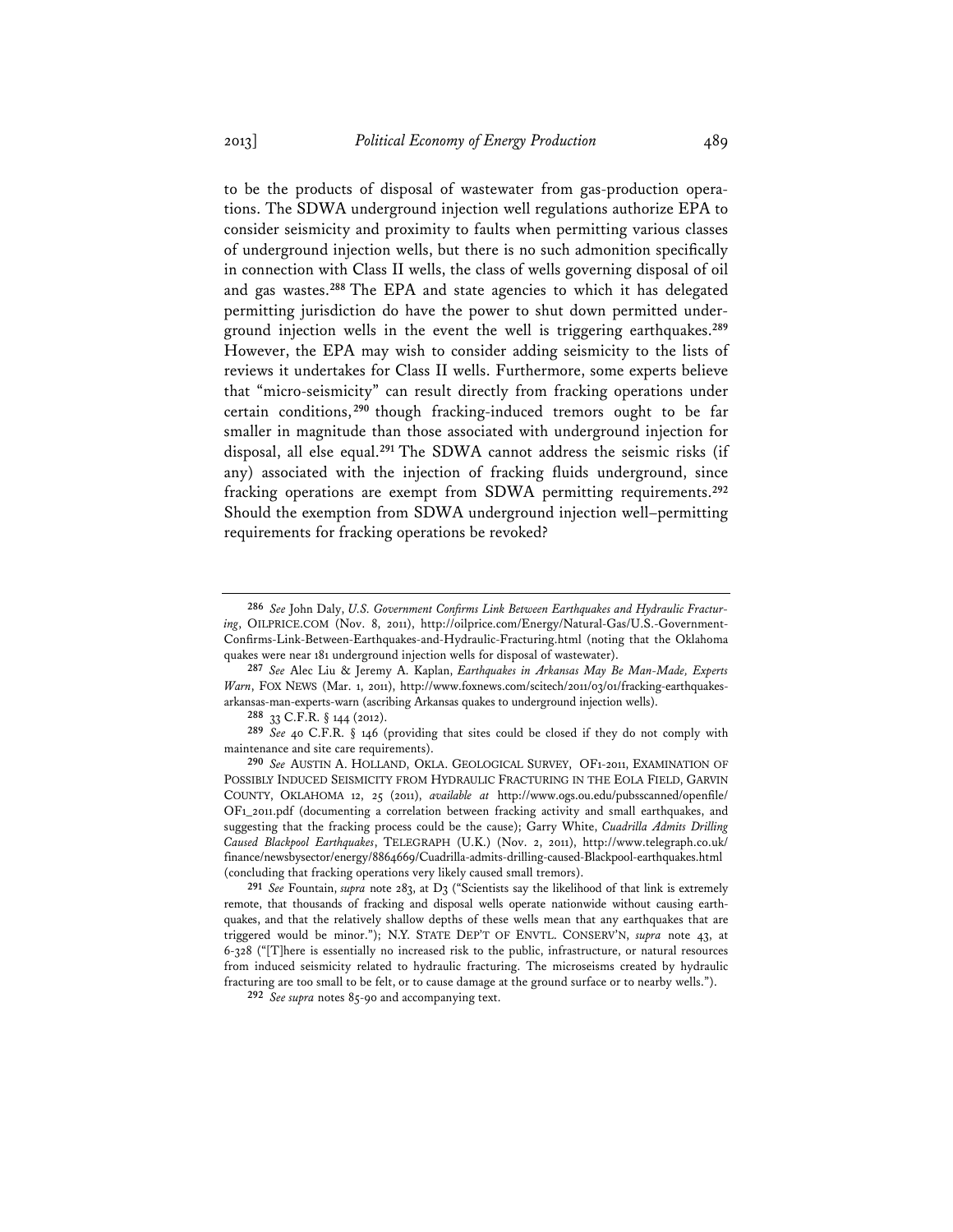Certainly, earthquakes can be felt across state lines, depending upon their locations and magnitudes. On the other hand, there have been tens of thousands of fracking operations per year over the last several years,**<sup>293</sup>** with very few associated incidents of seismicity. Of those few, the weight of the evidence so far supports the inference that wastewater disposal through underground injection is the more likely culprit. States are beginning to take action: Ohio recently announced its intention to strengthen its undergroundinjection-well rules to address the seismicity problem.**<sup>294</sup>** Like many issues associated with fracking, this one requires further study. At the present time, the seismic risks associated with fracking do not seem large enough to warrant a requirement that each fracking operation undergo SDWA permitting. If further analysis reveals a stronger connection between the fracking process and earthquakes, an appropriate response could be for states or Congress to restrict fracking operations near known fault lines.

### 5. Groundwater Contamination

Perhaps the highest-profile risk—the one that has garnered the most public attention—is the risk that fracking operations will contaminate groundwater, particularly drinking-water wells.**<sup>295</sup>** Fracking fluids may be mixed and stored onsite in lagoons; flowback and produced water also accumulate onsite before disposal. If operators manage chemicals and water at the surface improperly, they can spill and leach into groundwater. Likewise, during the production phase methane can find its way into groundwater through leakage, if the production well is improperly constructed. Public fears, however, center on the possibility that the fracking operation itself may pose risks to groundwater.

As noted previously, the regulation of groundwater contamination has traditionally been left to the states; the CWA's permitting jurisdiction extends only to navigable surface waters and adjacent wetlands, and leaves to the states the task of regulating discharges into groundwater.**<sup>296</sup>** The SDWA does protect sources of drinking water in a number of ways, including

**<sup>293</sup>** *See* ERNEST J. MONIZ ET AL., THE FUTURE OF NATURAL GAS: AN INTERDISCIPLI-NARY MIT STUDY 39 (2011) (noting that "over 20,000 shale wells" have been drilled in the last decade).

**<sup>294</sup>** *See* OHIO DEP'T OF NATURAL RES., PRELIMINARY REPORT ON THE NORTHSTAR 1 CLASS II INJECTION WELL AND THE SEISMIC EVENTS IN THE YOUNGSTOWN, OHIO AREA 18 (2012), *available at* http://media.cleveland.com/business\_impact/other/UICReport.pdf (recommending "a review of existing geologic data for known faulted areas within the state and [decisions to] avoid the locating of new Class II disposal wells within these areas"),.

**<sup>295</sup>** *See supra* Section I.B.

**<sup>296</sup>** *See supra* note 181.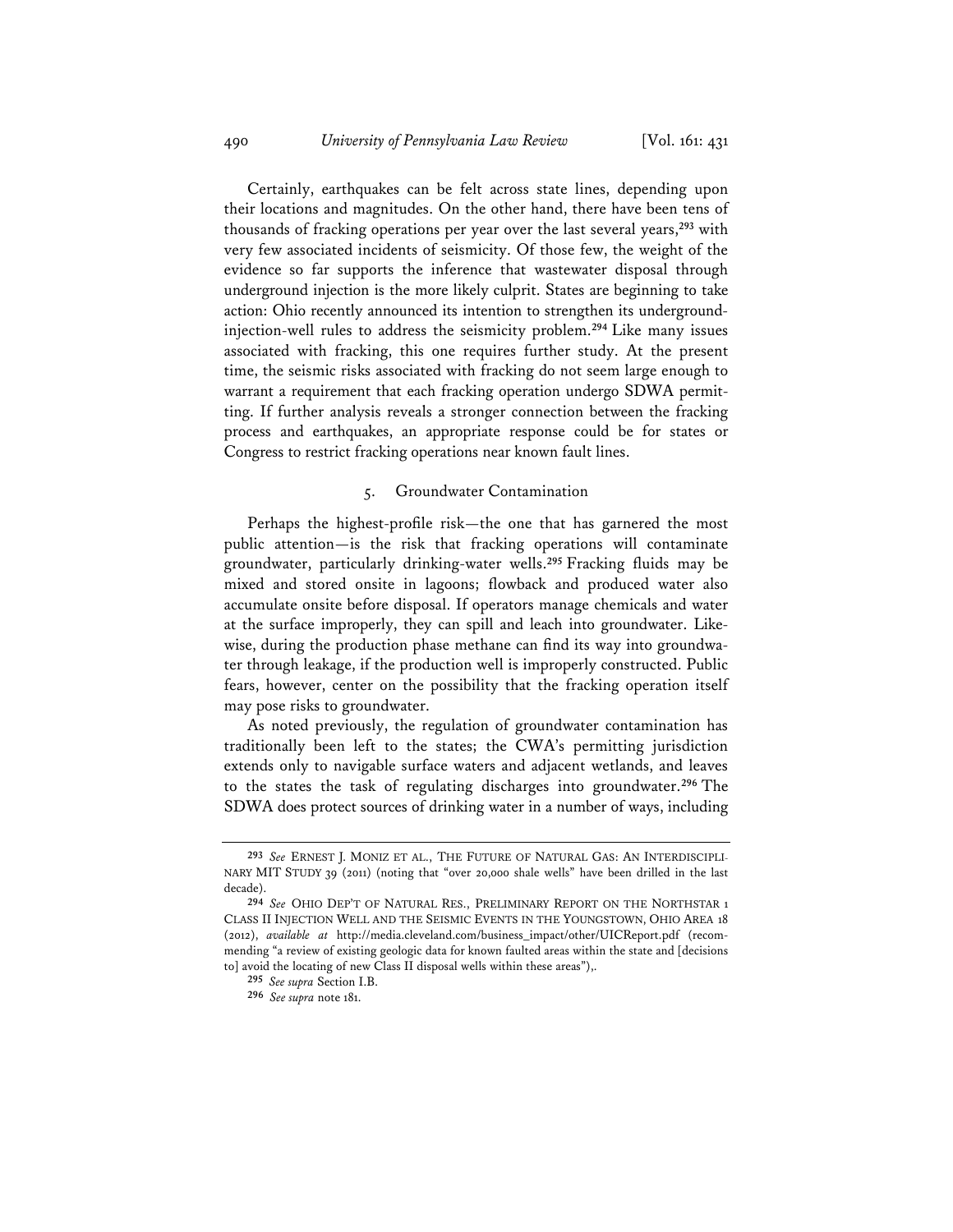through the establishment of the EPA's underground injection–well permitting requirements, but fracking operations are exempt from those requirements.**<sup>297</sup>** Presumably, the race to the bottom provides the primary rationale for federal regulation under the SDWA.**<sup>298</sup>**

Because of public concern about groundwater contamination, the EPA, other regulatory agencies, and various research institutions have begun to study the risks fracking operations pose to drinking water wells. A 2011 Cornell University study found a higher incidence of methane contamination in drinking-water wells located close to natural gas wells,**<sup>299</sup>** though that study's methodology did not permit the authors to determine whether the contamination preceded or followed the drilling of the gas wells nearby.**<sup>300</sup>** On the other hand, a 2011 Pennsylvania State University study sampled drinking-water wells before and after nearby fracking operations, and found no significant increase in well contamination from either methane or fracking fluid constituents.**<sup>301</sup>** Earlier findings by MIT researchers reached similar, though tentative, conclusions,**<sup>302</sup>** and preliminary findings from an ongoing University of Texas study echo the Penn State study.**<sup>303</sup>** Additional research has produced yet more room for debate. A National Academy of Sciences (NAS) study reached mixed conclusions, finding no evidence of groundwater contamination by fracking fluids or wastewater,**<sup>304</sup>** but some evidence that levels of thermogenic methane (usually found in deep shale

**<sup>297</sup>** *See supra* note 87 and accompanying text.

**<sup>298</sup>** *See infra* Section IV.B.

**<sup>299</sup>** *See* Howarth et al., *supra* note 58, at 682-83 (finding that "fugitive methane emissions at well completion" comprised 0.01% of lifetime production for conventional natural gas wells and 1.9% for shale gas wells).

**<sup>300</sup>** *Cf.* Michael Levi, *Rebutting the Howarth Shale Gas Study*, COUNCIL ON FOREIGN REL. BLOG (May 20, 2011), http://blogs.cfr.org/levi/2011/05/20/rebutting-the-howarth-shale-gas-study (criticizing the study's methodology more generally).

**<sup>301</sup>** ELIZABETH W. BOYER ET AL., CTR. FOR RURAL PA., THE IMPACT OF MARCELLUS GAS DRILLING ON RURAL DRINKING WATER SUPPLIES 16-18 (2011), *available at* http://www. rural.palegislature.us/documents/reports/Marcellus\_and\_drinking\_water\_2011\_rev.pdf.

**<sup>302</sup>** *See* MONIZ ET AL., *supra* note 293, at 39.

**<sup>303</sup>** *See* GROAT & GRIMSHAW, *supra* note 84, at 18 ("[T]here is at present little or no evidence of groundwater contamination from hydraulic fracturing of shales at normal depths."). The Texas study, however, has come under attack alleging conflicts of interest on the part of the lead author. *See* Erik Stokstad, *Fracking Report Criticized for Apparent Conflict of Interest*, SCIENCE (July 24, 2012), http://news.sciencemag.org/scienceinsider/2012/07/fracking-report-criticized-for-a.html (criticizing the Texas study's author for failing to disclose his financial ties to the fracking industry).

**<sup>304</sup>** *See* Stephen G. Osborn et al., *Methane Contamination of Drinking Water Accompanying Gas-Well Drilling and Hydraulic Fracturing*, 108 PROC. NAT'L ACAD. SCI. 8172, 8175 (2011) ("[W]e found no evidence for contamination of the shallow wells near active drilling sites from deep brines and/or fracturing fluids.").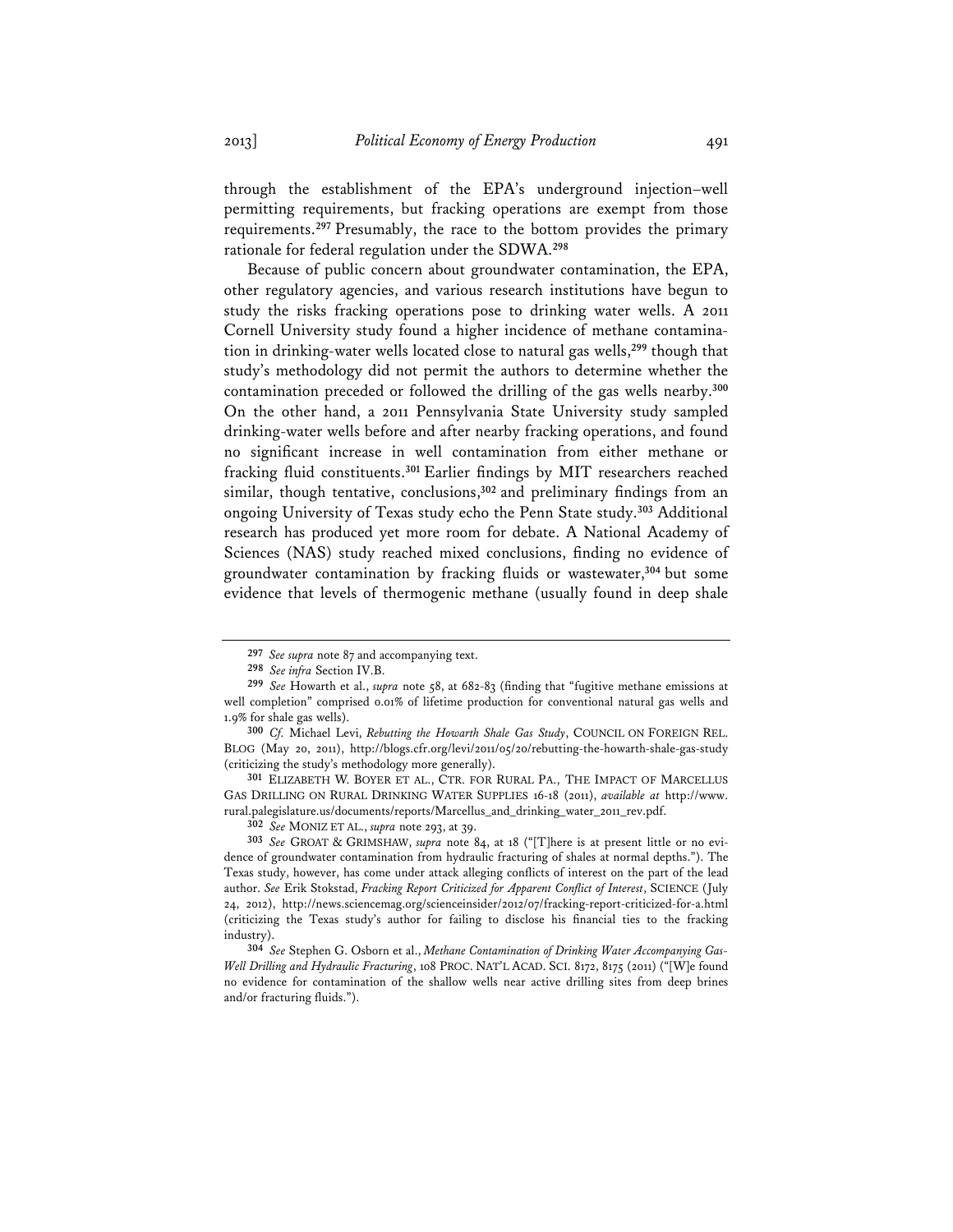formations) were higher in shallow groundwater aquifers near natural gas– production wells than elsewhere in the same aquifers.**<sup>305</sup>** Finally, a recent analysis by researchers at the State University of New York at Stony Brook sought to quantify the risks of groundwater contamination due to fracking operations, finding them "substantial."**<sup>306</sup>**

How can one reconcile these conflicting analyses? One possibility is that some of the studies released to date are simply failing to note instances of actual contamination that can, under the wrong circumstances, result directly from fracking. Different regions have different geological characteristics, and perhaps some regions are particularly susceptible to groundwater contamination from fracking in ways that those examined in the Penn State and Texas studies are not. However, because of the great vertical distance between fracking operations and drinking water aquifers—usually over one mile—and the relative dearth of evidence of fracking-induced contamination, the more reasonable inference is that the fracking process does not directly cause incidents of groundwater contamination. Rather, it seems more likely that incidents of contamination result from poor well construction or sloppy chemical handling at the surface. If so, these incidents can be viewed as problems of compliance with existing regulations, since state laws require wells to be constructed so as to prevent leakage and chemical spills. Poor compliance, in turn, could be a function of inadequate enforcement or deterrence at the state level. Given that fracking operations over the last decade have numbered at least in the tens of thousands,**<sup>307</sup>** some incidents of contamination from noncompliance (including significant noncompliance) are statistically likely. In any case, these groundwater issues represent mainly local, not interstate, concerns.

In sum, it appears that most of the externalities of fracking are experienced locally. Shale gas production can produce some risks that cross state boundaries, such as those associated with disposal of wastewater into interstate waters or fugitive emissions of methane. Some of these risks are

**<sup>305</sup>** *See id.* at 8174 ("The data do suggest gas-phase transport of methane upward to the shallow groundwater zones sampled for this study . . . ."). The authors of this study could not say how long ago the thermogenic methane found its way to shallower depths, or whether gas drilling was connected with its presence there. *See id.* at 8175.

**<sup>306</sup>** Daniel J. Rozell & Sheldon J. Reaven, *Water Pollution Risk Associated with Natural Gas Extraction from the Marcellus Shale*, 32 RISK ANALYSIS 1382, 1388-91 (2012) (estimating the probabilities of various types of accidents that could result in a spill, and extrapolating from those probabilities to produce projected volumes of fracking wastewater that might find their way into groundwater or surface waters in the Marcellus Shale).

**<sup>307</sup>** Estimates of the number of fracking operations vary widely. The MIT study cites a figure of "over 20,000" in the last decade, while industry sources suggest much higher numbers. MONIZ ET AL., *supra* note 293, at 39.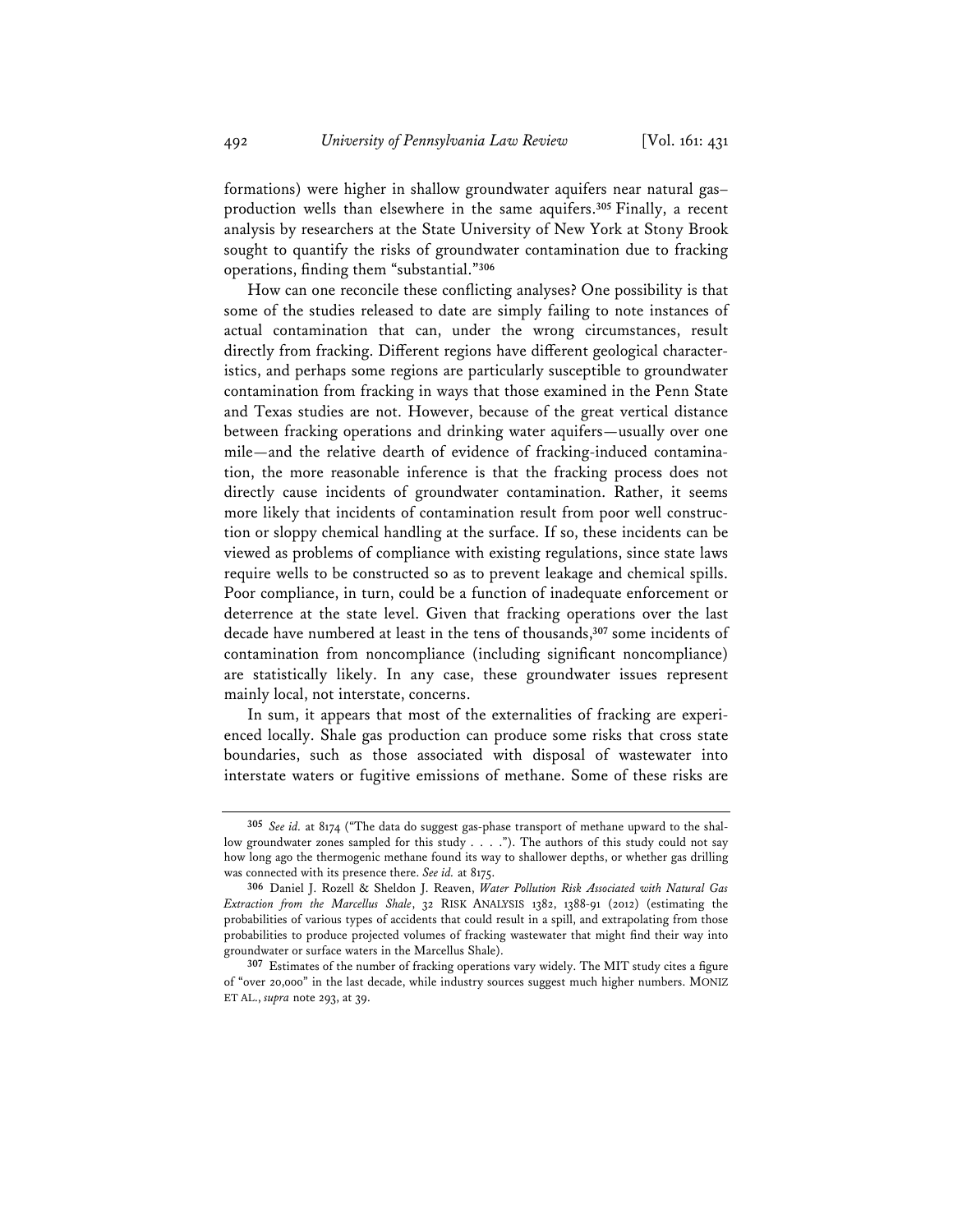already adequately addressed by federal law. Others, such as the risk of fugitive methane emissions, may not be. However, water supply issues, impacts to local character, and groundwater contamination are risks that locals almost always bear. Theoretically, then, states ought to be best suited to address those concerns through regulation—particularly since most of the direct economic benefits of shale gas production are realized by locals as well. In such situations, we might infer that those costs and benefits should be balanced within the confines of the state's political system. That inference should be true if the state is willing and able to translate popular preferences into policy efficiently, a topic that is the subject of the next Section.

#### B. *State Capacity and the "Race to the Bottom"?*

If most of fracking's effects are local, states should be in the best position to balance costs and benefits and ought to build their regulatory infrastructures accordingly. However, some people, including at least a few government officials, have challenged the capacity of states to manage the regulatory process adequately.**<sup>308</sup>** For example, commenting on the recently proposed New York fracking regulations, EPA Region II Administrator Judith Enck questioned whether the New York State Department of Environmental Conservation (NYSDEC) had sufficient staffing and other resources to handle the job.**<sup>309</sup>** While states have reacted differently to the fracking rush, New York seems a particularly unlikely candidate for capture, since its government is controlled by Democrats and the state's environmental agency maintains regulatory authority over gas production. **<sup>310</sup>** Indeed, New York has moved cautiously for the most part, studying the

**<sup>308</sup>** *See, e.g.*, Tavernise, *supra* note 240 (reporting that the chairman of the Board of Supervisors of Robinson Township, Pennsylvania, opposed a bill that would limit local government's ability to regulate gas company operations because "[t]he state is not capable of monitoring even the most basic parts of this industry")

**<sup>309</sup>** *See* Brian Nearing, *EPA Questions Fracking Study*, TIMES-UNION (Albany, N.Y.) (Jan. 12, 2012), http://www.timesunion.com/local/article/EPA-questions-fracking-study-2499294.php (reporting that Enck "questioned whether DEC, which has been dealing with staff cuts in recent years, is ready to oversee natural gas drilling"); *cf.* Melissa Troutman, *Pennsylvania Marcellus Shale Waste Records Are Incomplete*, ERIE WIRE (June 29, 2011), http://www.eriewire.org/archives/12066/ section/economy ("On May 12, [2011,] the . . . [EPA] sent Pennsylvania [Department of Environmental Protection] Secretary Michael Krancer a letter 'asking Pennsylvania to do a better job . . . monitoring and regulating Marcellus Shale wastewater discharges near public drinking water sources.'"). If one were to put desired policy outcomes before federalism principles, then one could justify federal regulation whenever a state's regulatory response to a problem seems inadequate. As previously noted in the Introduction, however, this Article puts federalism principles before policy, and so addresses the question of which level of government is best suited to determine the appropriate policy response.

**<sup>310</sup>** *See supra* Section II.B.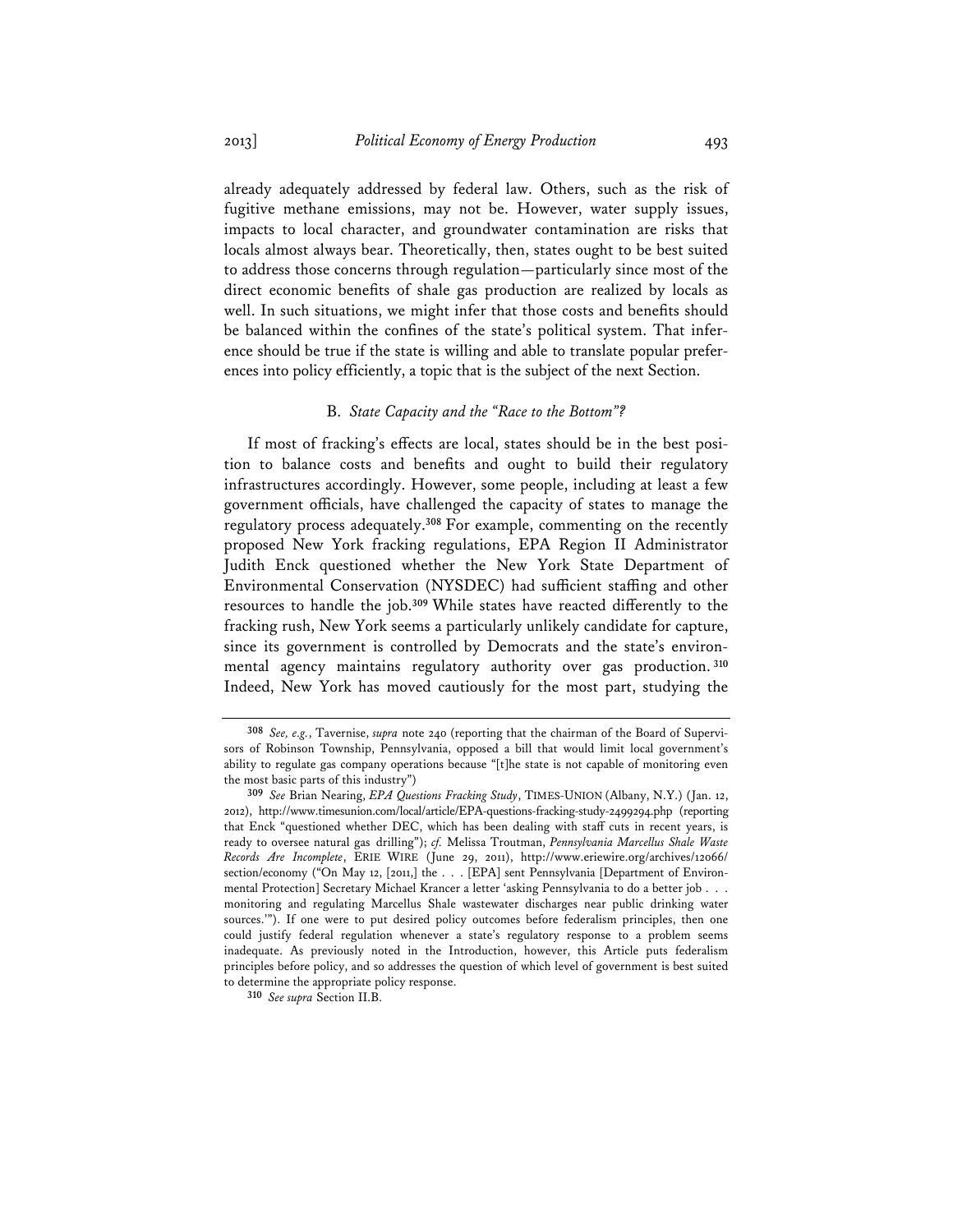problem and revising its regulations prior to permitting new fracking wells.**<sup>311</sup>** This approach has resulted in the relatively slow growth in the number of gas wells drilled in New York over the last decade, at least in comparison to Pennsylvania and Texas.**<sup>312</sup>** Those latter two states have been less cautious. Both have recently produced considerably more natural gas than New York,**<sup>313</sup>** but their experiences with growth in this industry have been different from one another: fracking seems to have produced more problems and controversy in Pennsylvania than in Texas. **<sup>314</sup>** Do these differences reflect a race to the bottom in which local policymakers regulate less than they would otherwise like to in an effort to attract natural gas industry jobs and dollars?

A recent University of Texas study examined state enforcement capacity in shale gas–producing states and found "wide variation" in the ratio of enforcement staff to the number of shale gas wells.**<sup>315</sup>** Yet it concluded that "most states with current shale gas and related development have enforcement capacity necessary to address at least some complaints associated with oil and gas development and to conduct independent enforcement actions."**<sup>316</sup>** This statement is relatively circumspect, to say the least, and the University of Texas study took a close look at only four states, including Texas (but excluding New York and Pennsylvania).**<sup>317</sup>** Given that regulatory agencies routinely face budgetary constraints and information asymmetries in their efforts to regulate and monitor, it may very well be that rapid expansion in shale gas production has overwhelmed regulators in some states, particularly those without significant experience regulating natural gas production. Is this simply part of the regulatory lag problem? Can we assume that, as locals experience the externalities of fracking, they will expect their political leaders to regulate?

We might infer that this is so, because decisions governing shale gas regulation are unlike the typical race-to-the-bottom scenario, such as a decision to locate a new manufacturing plant in one of several candidate states. In the latter case, multiple states compete for a single (or small number of) large and long-lived capital investments. One (or a few) can win; the rest will lose. While the manufacturing plant can be constructed

**<sup>311</sup>** *See supra* notes 118-21 and accompanying text.

**<sup>312</sup>** *See supra* Table 2.

**<sup>313</sup>** *Id.*

**<sup>314</sup>** *See supra* notes 64 & 69 (discussing the spills in Dimock, Pennsylvania, and the blowout at a Chesapeake Energy well elsewhere in Pennsylvania).

**<sup>315</sup>** GROAT & GRIMSHAW, *supra* note 84, at 48.

**<sup>316</sup>** *Id.*

**<sup>317</sup>** *Id.* at 49, 51, 54-55.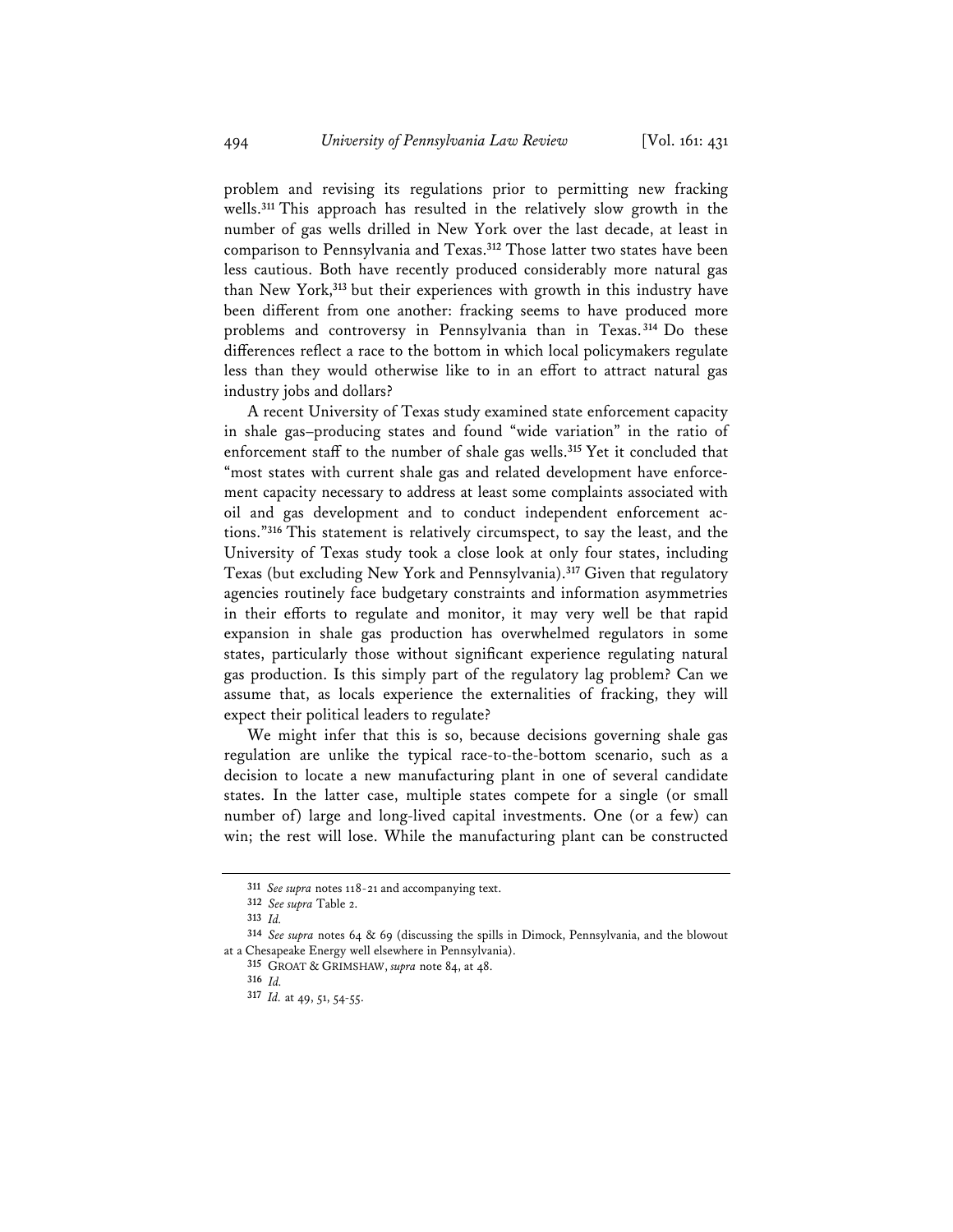almost anywhere, absent legal impediments, fracking occurs only where shale gas deposits are found, and companies will invest in natural gas production wherever gas can be produced profitably. Investment in production in one state does not preclude simultaneous investment in another; to the contrary, companies will invest simultaneously in hundreds of wells. States are not chasing limited investment capital, as in the usual race-tothe-bottom scenario. Rather, in shale gas production, investment capital is chasing production opportunities. Thus, a state does not risk losing the economic benefits of shale gas development unless the regulatory costs it imposes on production are sufficient to render otherwise profitable production unprofitable.**<sup>318</sup>** Even then, the state does not lose that capital to another state forever; the capital may return if natural gas prices increase sufficiently to make production profitable within the state. Thus, a race to the bottom should not characterize state regulation of natural gas production.

On the other hand, there is at least a theoretical argument that, unless the costs and benefits of shale gas production are evenly distributed throughout the state, state regulators may tend to underregulate because those who do not bear the costs of fracking outnumber those who do. Consider Figure 2 below which depicts a potentially productive shale gas area within the hypothetical "ABC State." Consistent with the discussion in the previous Section, most of the external costs of shale gas production will fall primarily on the residents of Alphaville, though we might imagine some costs falling beyond the boundaries of Alphaville. Of course, Alphaville will capture some of the benefits of shale gas development as well, in the form of royalty payments to landowners, jobs, and the indirect economic benefits of production. The residents of Betaville, Gammaville, and Deltaville may also capture some of the benefits of shale gas production, including some of the ripple effects (secondary economic effects and state budgetary effects). If the costs are more closely concentrated than the benefits near the shale gas–production area in Alphaville, then it may be that the more numerous residents of Betaville, Gammaville, and Deltaville will vote in favor of relatively light regulation, outvoting their Alphaville counterparts. In that case, the residents of Alphaville may suffer from externalities that would have been outlawed or more closely regulated had they fallen upon a majority of the residents of ABC State.

**<sup>318</sup>** Absent a race to the bottom, states ought to regulate as they understand the risks of fracking. If state budgets are inadequate to fund a proper regulatory response, regulators can charge permitting and other regulatory fees sufficient to fund the state regulatory apparatus.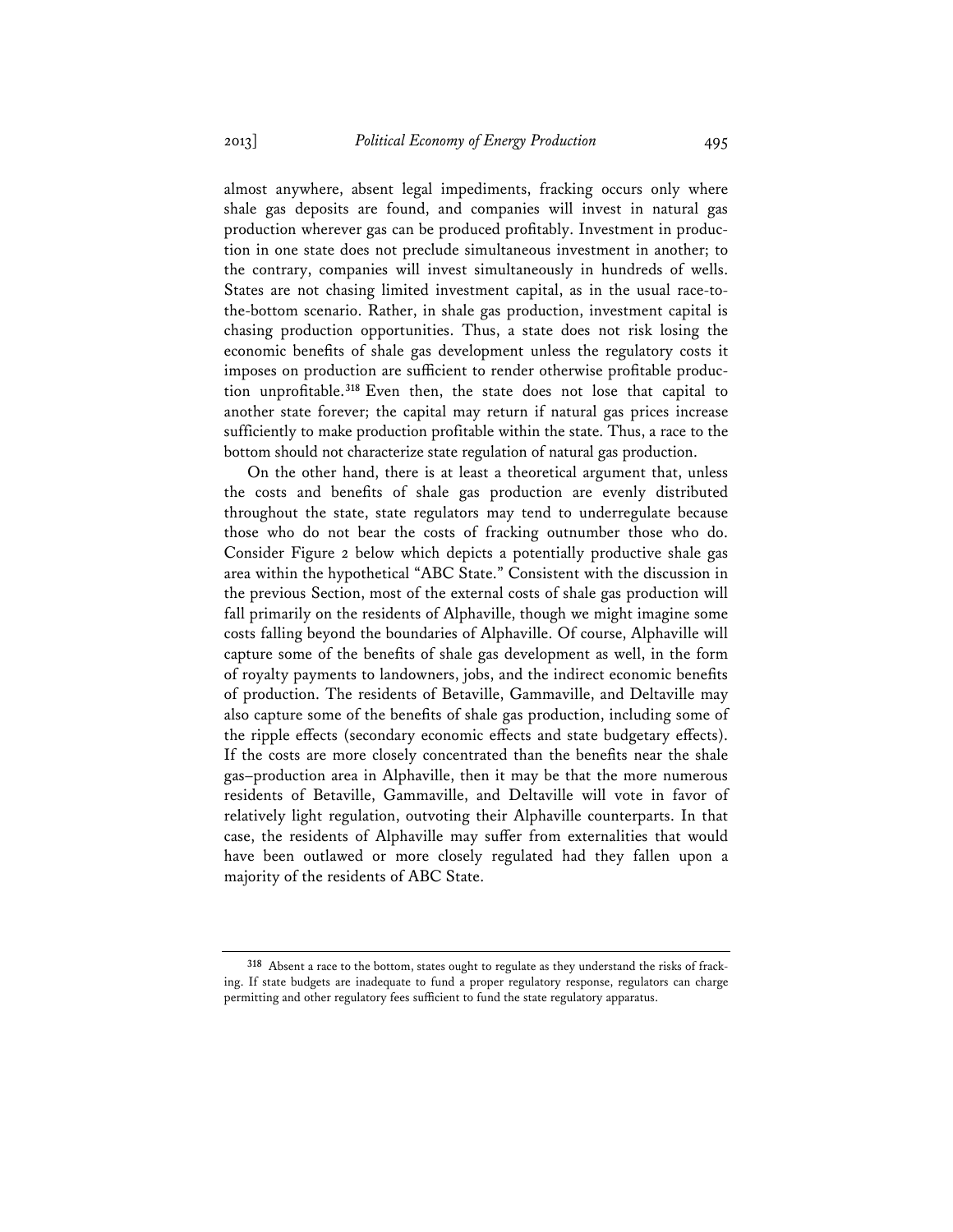



Gammaville (pop. 3x)<sup>*I*</sup> Deltaville (pop. 10x)

One solution would be to permit local governments to retain vetoes over shale gas production within their borders. That way, those closest to the costs and benefits would be able to dominate the policy decision. Indeed, there are countless local debates taking place nationwide over whether to permit shale gas development. While heated, these debates seem to reflect the very sort of political conflict over the relative merits of development versus environmental protection that one might expect to see in wellfunctioning local democracies.**319** On the other hand, providing local jurisdictions with vetoes over shale gas production creates the potential for overregulation because locals who bear most of the costs of development might veto development with positive net social benefits. The real problem is that the distribution of the costs and benefits of production will never fall neatly within the boundaries of any political jurisdiction.**<sup>320</sup>**

**<sup>319</sup>** For accounts of divisions within local communities over the relative benefits of fracking, see *supra* notes 21 & 238 and accompanying text.

**<sup>320</sup>** The race-to-the-bottom literature explores this problematic mismatch between the distribution of costs and benefits, on the one hand, and the distribution of votes within the decisionmaking polity, on the other. *See* Johnston, *supra* note 146, at 614 (arguing that federal control over public goods maybe be "an instrument of inefficient majoritarian redistribution"); Revesz, *supra* note 159, at 1228-33 (arguing that voters and businesses will sort themselves into jurisdictions whose regulatory standards match their preferences and, therefore, that social welfare will be maximized by allowing locals to establish regulatory standards that balance environment and development according to their wishes). Daniel Ingberman demonstrates that this mismatch problem exists whenever the distribution of costs and impacts is imperfect, even when all costs and benefits remain within a single jurisdiction. *See* Daniel Ingberman, *Siting Noxious Facilities: Are Markets Efficient?*, 29 J. ENVTL. ECON. & MGMT. S-20, S-23, S-25 (1995) (noting that if impacts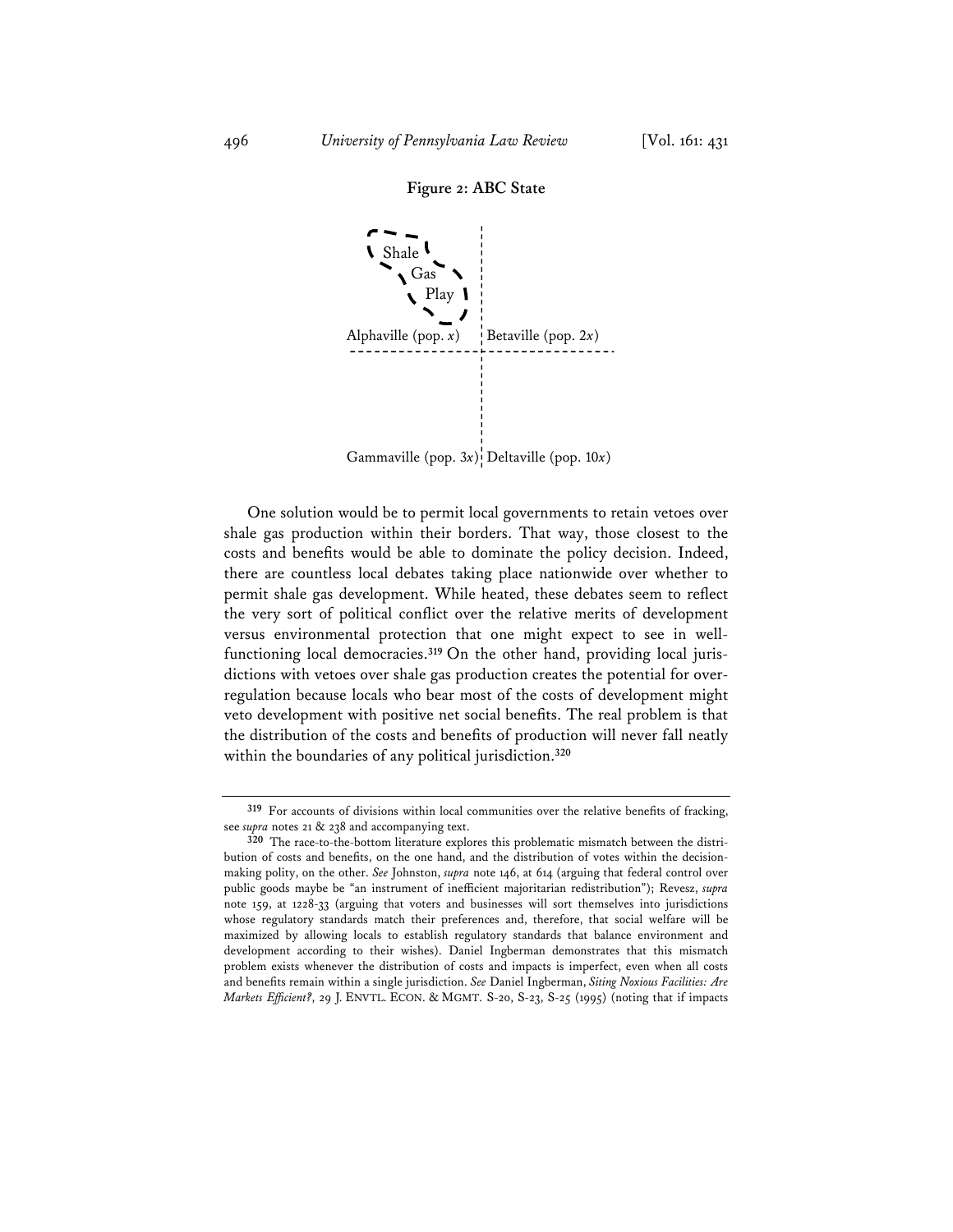How, then, to address the risks of under- or overregulation caused by geographically mismatched costs and benefits? One possible solution to the problem of underregulation is for the winners (those who benefit from development) to compensate the losers (those who bear the external costs of development). However, compensation is a much neater solution theoretically than practically, in part because of moral hazard problems and political distortions. **<sup>321</sup>** Another possible solution is first to determine whether underregulation or overregulation is the bigger problem. If the regulation of shale gas development is left to states and their political subdivisions, the danger of overregulation appears to be fairly remote because most of the costs and benefits of production will be experienced by voters within the (potentially) regulating jurisdictions. Despite some states' home-rule provisions, states can preempt local law, and it seems unlikely that local vetoes will prevent positive-net-benefit shale-gas development for long. If underregulation is likely to be the more common problem, it is difficult to see how federal regulation can help, since the mismatch between the people who bear the costs and those who reap the benefits is even greater at the national level.**<sup>322</sup>** Moreover, in some shale gas–producing states, like those containing the Marcellus Shale, producing areas are fairly widely distributed, reducing the intrastate geographic mismatches among the relative distributions of costs and benefits pictured in Figure 2. For all of these reasons, a race-to-the-bottom rationale for federal regulation of fracking is not a persuasive one.

# C. *National Interest in Shale-Gas Development?*

Is there a national interest in regulating or promoting natural-gas production from shale using fracking, like the national interests previously articulated by Congress in promoting hydroelectric and nuclear energy development? In the past, national-interest rationales for comprehensive

are concentrated on those closest to the noxious facility, a majority of voters within that boundary will suffer less-than-average impacts); *see also* Wallace E. Oates & Robert M. Schwab, *Economic Competition Among Jurisdictions: Efficiency Enhancing or Distortion Inducing?*, 35 J. PUB. ECON. 333, 350-51 (1988) (arguing that state jurisdictional competition may not result in efficiency enhancement if policy decisions deviate from the will of the public or if there are "conflicts of interest within a heterogeneous community").

**<sup>321</sup>** *See, e.g.*, Howard Kunreuther & Doug Easterling, *The Role of Compensation in Siting Hazardous Facilities*, 15 J. POL'Y ANALYSIS & MGMT. 601, 608 (1996) (explaining why a compensation scheme might fail in practice despite its theoretical appeal).

**<sup>322</sup>** This idea is part of Revesz's response to critics of his argument against the race-to-thebottom hypothesis. *See* Revesz, *supra* note 160, at 542 ("[G]iven the standard public choice argument for federal environmental regulation, it is not clear why the problems observed at the state level would not be replicated at the federal level.").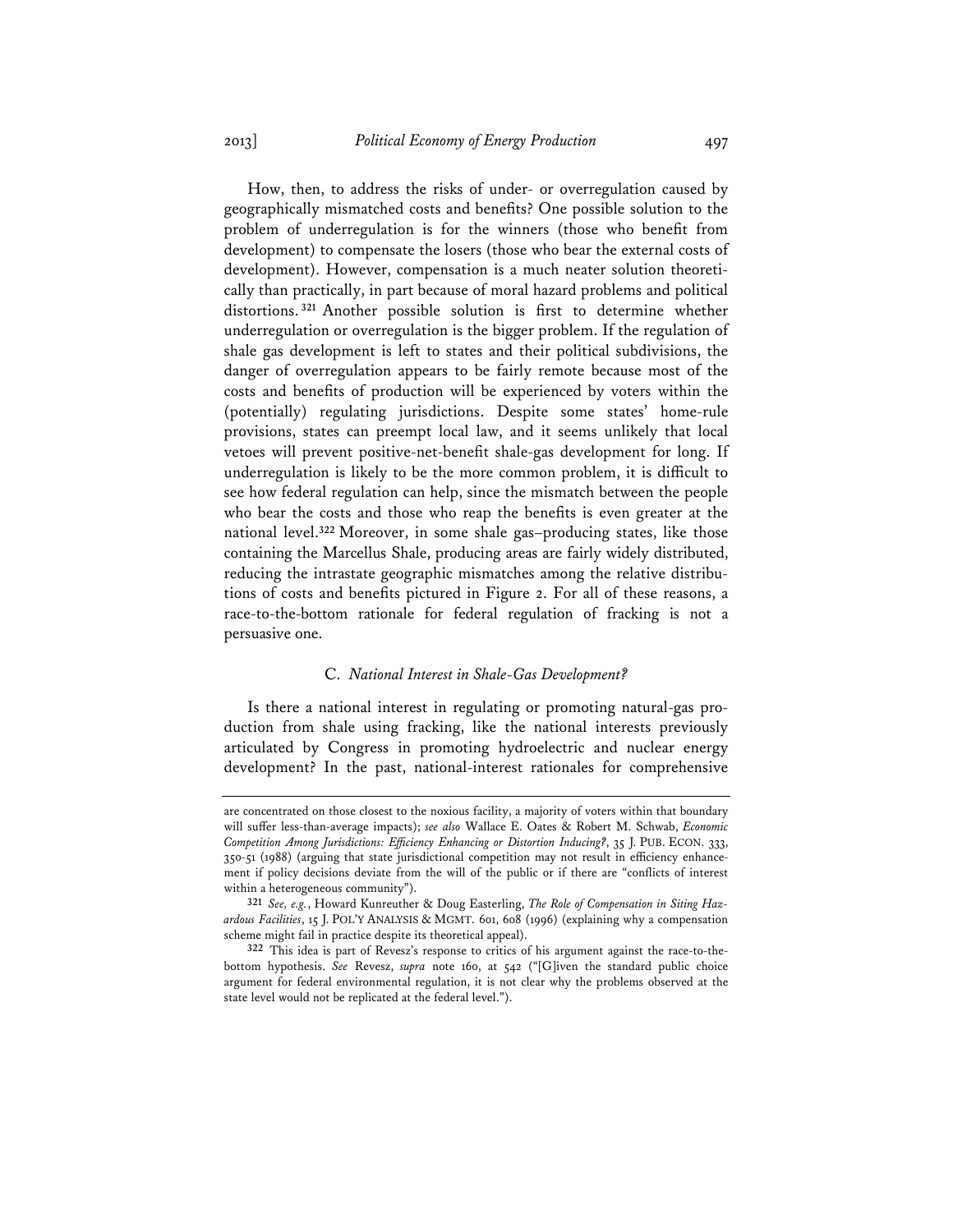energy facility licensing regimes have been predicated on important national needs (akin to national emergencies) or important security objectives arising around a particular industry. Thus, for example, the Atomic Energy Act was passed to control and regulate the development of the most potentially destructive force then known to humankind. **<sup>323</sup>** Congress's decision to consolidate the regulation of that development in a single federal agency (the NRC) was based, in significant part, on safety and national security reasons.**<sup>324</sup>** The Federal Power Act was one of several New Deal laws aimed at promoting energy infrastructure and development in rural areas during the Great Depression.**<sup>325</sup>** It was part of a pro-development response to a national emergency, which in Congress's view necessitated the delegation of strong powers to the Federal Power Commission to preempt state regulation of hydropower.**<sup>326</sup>** Congress has also tended to apply the national interest rationale to energy facilities that produce externalities extending across state lines or into national waters. Thus, the centralized regulatory system governing leasing of oil exploration on the Outer Continental Shelf addresses not only energy security but also high-magnitude environmental risks in national waters.**<sup>327</sup>**

The last decade has seen tens of thousands—and possibly hundreds of thousands—of fracking operations conducted nationwide.**<sup>328</sup>** While there is no comprehensive registry of reports of environmental, health, and safety problems caused by fracking, their number appears to be quite small when compared to the number of fracking operations conducted. We cannot be certain yet whether those reports reflect serious problems pervading the industry or the expected incidence of compliance failures with otherwise adequate regulations. Numerous government agencies and NGOs are studying the environmental, health, and safety impacts of fracking operations. Many of the problems studied seem likely candidates for technical or

**<sup>323</sup>** 42 U.S.C. § 2011 (2006).

**<sup>324</sup>** *See id.* (acknowledging the Atomic Energy Act's "paramount objective of making the maximum contribution to the common defense and security," as well as its goal of promoting world peace).

**<sup>325</sup>** The national interest in those cases was an economic development interest. Rural Electrification Act of 1936, Pub. L. No. 74-605, 49 Stat. 1363 (codified as amended in 7 U.S.C. §§ 901-918c); Federal Power Act of 1935, ch. 687, 49 Stat. 838 (codified as amended in 16 U.S.C. §§ 791–823(d)); Tennessee Valley Authority Act of 1933, ch. 32, 48 Stat. 58 (codified as amended in 16 U.S.C. §§ 831–831ee).

**<sup>326</sup>** 16 U.S.C. § 791 *et seq.*

**<sup>327</sup>** 43 U.S.C. §§ 1346, 1351. Similarly, Congress sought to stimulate development of LNG imports as an energy security measure by establishing a centralized national licensing regime for LNG terminals. 15 U.S.C. § 717b(e)(1).

**<sup>328</sup>** *See supra* note 302.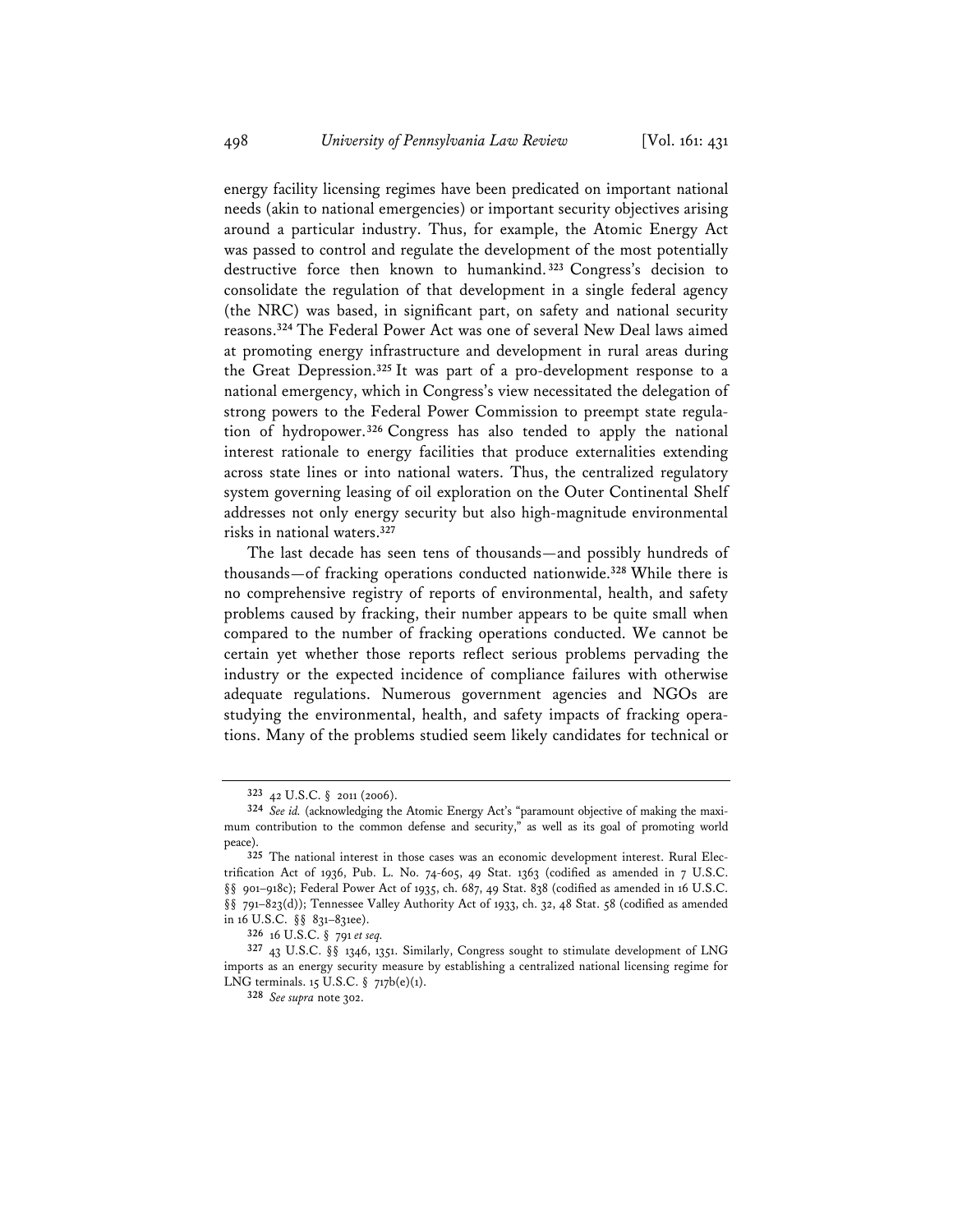procedural solutions, which can be implemented by states or existing federal regulatory authorities. In this setting, it seems unnecessary, and certainly premature, to conclude that shale-gas production has created the kind of pressing national need that would justify a centralized federal licensing or regulatory regime.

On the other hand, it appears at first glance that regulation promoting natural gas development might be justified on energy security grounds, since natural gas is a plentiful domestic resource.**<sup>329</sup>** Historically, natural gas markets have been characterized by price volatility,**<sup>330</sup>** reflecting a market in which (1) demand has varied considerably over the short term,**<sup>331</sup>** particularly in colder climates where natural gas was used as the primary heating fuel; and (2) there was (and is) insufficient storage capacity**<sup>332</sup>** to cope with large, short-term variations in demand. After the mid-1980s, natural gas demand in the United States increased steadily**<sup>333</sup>**—as did imports—until 2005.**<sup>334</sup>** Around that time, natural gas price movements began to diverge from those of oil

**<sup>329</sup>** It is important to make a distinction between "energy security" and "dependence upon imports." Some analysts argue that the United States will always import and export energy as a function of its active participation in world markets, and that it is important not to equate energy security with the absence of dependence upon imports. Nevertheless, it seems almost axiomatic to acknowledge that the increased amounts of domestic resources can enhance energy security, all else being equal.

**<sup>330</sup>** Domestic U.S. natural gas prices were distorted considerably by federal regulation between 1955 and 1985. Between 1955 and 1978, the Federal Power Commission, predecessor to FERC, regulated wellhead prices (at the direction of the Supreme Court), leading to such serious shortages that Congress enacted the Natural Gas Policy Act (NGPA) of 1978, Pub. L. No. 95-621, 92 Stat. 3350, which gradually deregulated wellhead prices over the next several years. For a full chronology of these events, see Richard J. Pierce, *Reconsidering the Roles of Regulation and Competition in the Natural Gas Industry*, 97 HARV. L. REV. 345, 356, 371-72 (1983). For a description of the strange and unpredictable trajectory of natural gas prices during the slow deregulation process under the NGPA, see JAMES M. GRIFFIN & HENRY B. STEELE, ENERGY, ECONOMICS, AND POLICY 301-03 (2d ed. 1986).

**<sup>331</sup>** An examination of monthly natural gas demand in the United States reflects considerable seasonal variation. *See Natural Gas Consumption in the United States, 2007–2012*, U.S. ENERGY INFO. ADMIN., http://www.eia.gov/naturalgas/monthly/pdf/table\_02.pdf (displaying monthly natural gas consumption data) (last updated Sept. 2012).

**<sup>332</sup>** *See* U.S. ENERGY INFO. ADMIN., SR-OSAF/2001-06, U.S. NATURAL GAS MARKETS: MID-TERM PROSPECTS FOR NATURAL GAS SUPPLY (2001) ("Like wellhead natural gas supplies, other sources of natural gas supply were also relatively inelastic. For example, while the volume of weather-sensitive natural gas consumption has grown, the capability of natural gas storage facilities to reduce high prices during periods of high winter demand appears to have diminished.").

**<sup>333</sup>** *See U.S. Natural Gas Total Consumption*, U.S. ENERGY INFO. ADMIN., http://www.eia. gov/dnav/ng/hist/n9140us2a.htm (charting total yearly national gas consumption data from 1949 to 2010) (last updated Nov. 2, 2012).

**<sup>334</sup>** *See U.S. Natural Gas Imports*, U.S. ENERGY INFO. ADMIN., http://www.eia.gov/dnav/ng/ hist/n9100us2m.htm (last updated Nov. 2, 2012).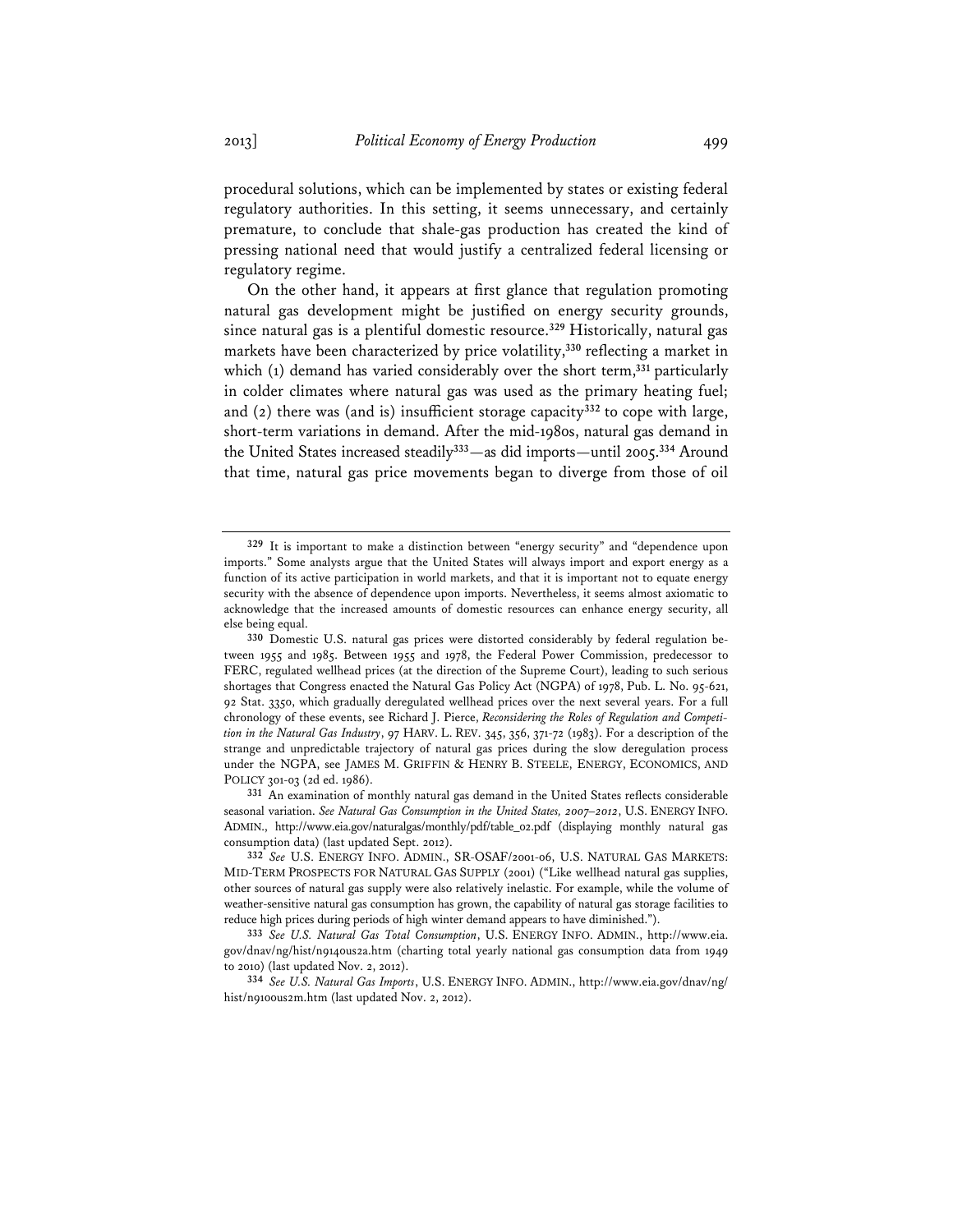prices, and imports began to decline.**<sup>335</sup>** A large part of the reason for these developments was the new availability of plentiful, domestically produced shale gas.**<sup>336</sup>** The availability of large quantities of domestically produced gas has stabilized natural gas markets, reducing prices from more than \$13 per MMBtu in 2006 to less than \$3 per MMBtu in January 2012.**<sup>337</sup>** This ample supply offers American policymakers and consumers the increased energy security that comes with the knowledge that the United States has domestic reserves sufficient to meet consumer demand for a long time to come.**<sup>338</sup>**

However, the nature of the energy security gains provided by this source of domestic supply depends upon a number of factors. Currently, Americans use natural gas primarily for electricity generation and domestic heating and cooking.**<sup>339</sup>** A reliable supply of inexpensive natural gas could alter the profile of natural gas in the American electric generation mix. Natural gas–fired generation currently comprises a little more than 20% of the American electric generation mix,**<sup>340</sup>** and natural gas has been the

**<sup>335</sup>** *See* Reinout De Bock & José Gijón, *Will Natural Gas Prices Decouple from Oil Prices Across the Pond?* 19 (Int'l Monetary Fund Working Paper WP/11/143, 2011), *available at* http://www.imf. org/external/pubs/ft/wp/2011/wp11143.pdf ("Econometric analysis shows that the tight link between US gas and spot oil prices has weakened. This decoupling coincided with a significant increase in the production of non-conventional gas (especially shale gas) in the US. The additional supply has discontinued plans for sizable LNG imports into the US . . . ."); *see also id.* at 7 fig. 4 (comparing natural gas wellhead and Western Texas Intermediate oil prices from 1990 to 2010).

**<sup>336</sup>** It is not that plentiful supplies of domestically produced gas prevent Americans from being dependent upon unstable, faraway regimes; to the contrary, the vast majority of American natural gas imports come from Canada and Mexico (via pipeline). However, imports of LNG were beginning to comprise an increasing percentage of American imports prior to the increased availability of domestic shale gas in the early 2000s. The lion's share of LNG imports in recent years have come from Egypt and Trinidad and Tobago. *U.S. Natural Gas Imports by Country*, U.S. ENERGY INFO. ADMIN. (Sept. 28, 2012), http://www.eia.gov/dnav/ng/NG\_MOVE\_IMPC\_S1\_ M.htm.

**<sup>337</sup>** *See Natural Gas Spot Prices Near 10-Year Lows Amid Warm Weather and Robust Supplies*, U.S. ENERGY INFO. ADMIN. (Feb. 1, 2012), http://www.eia.gov/todayinenergy/detail.cfm?id=4810 ("Average spot natural gas prices for January were \$2.68/MMBtu. Spot natural gas prices in January 2012 reached their lowest level in 10 years except for a 4-day period over the Labor Day weekend in 2009.").

**<sup>338</sup>** Estimates of reserves are stated as a function of price, among other things. Thus, the amount of recoverable reserves in any gas formation at price *X* will be less than the amount recoverable at price 2*x*. In late 2011, the EIA revised its estimate of recoverable reserves in American shale gas formations downward by about 41%, a revision that was partly attributable to the fall in natural gas prices caused by increased supply. U.S. ENERGY INFO. ADMIN., DOE/EIA-0383, ANNUAL ENERGY OUTLOOK 2012: WITH PREDICTION TO 2035 (2012), *available at* http://www.eia.gov/forecasts/aeo/pdf/0383%282012%29.pdf.

**<sup>339</sup>** *Natural Gas Consumption by End Use*, U.S. ENERGY INFO. ADMIN. (Sept. 28, 2012), http://www.eia.gov/dnav/ng/ng\_cons\_sum\_dcu\_nus\_a.htm.

**<sup>340</sup>** *See Electric Power Annual 2011: Summary Statistics for the United States, 1999 Through 2010*, U.S. ENERGY INFO. ADMIN. (Oct. 2012), http://www.eia.gov/electricity/annual/pdf/tablees1.pdf (displaying electricity generation statistics from 1999 through 2010).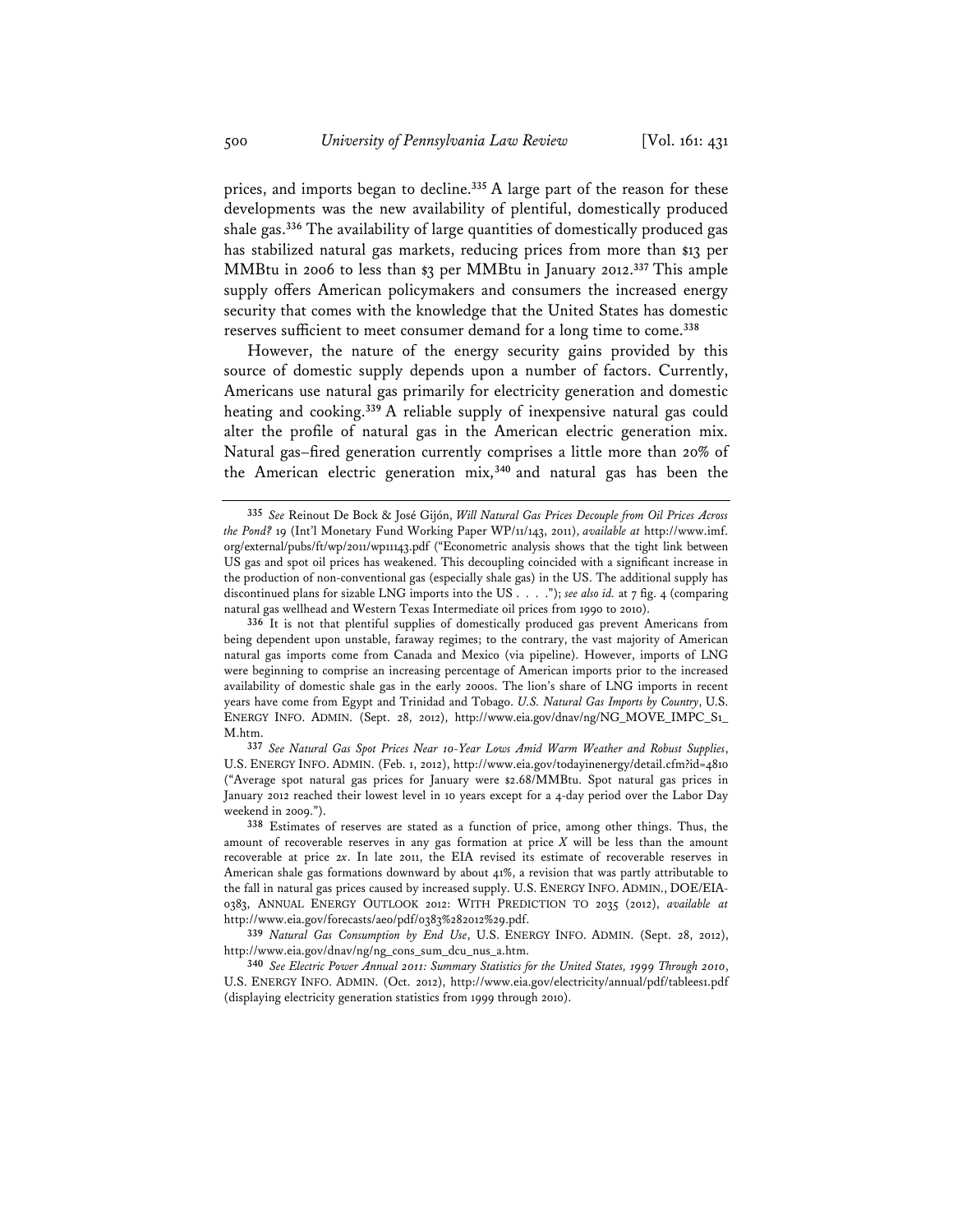fastest-growing electric generation fuel (by total generating capacity added) over the last decade.**<sup>341</sup>** Increasing our natural gas–fired electric generating capacity does little or nothing to increase energy security, since the fuels that natural gas would displace are domestically produced. Coal-fired power generation (a little less than 50% of the current generation mix), nuclear power (about 20%), and renewable power (about 10%) all rely on domestically available sources.**<sup>342</sup>** However, if the United States were to expand its uses of natural gas to include transportation, domestic natural gas might displace some petroleum imports, enhancing the country's energy security. An examination of the possible conversion of the United States' vehicle fleet from gasoline to natural gas is beyond the scope of this Article, but it is clear that such a conversion is technically feasible. Many government and corporate vehicle fleets currently run on natural gas,**<sup>343</sup>** and at least one commercially available consumer automobile model runs on natural gas.**<sup>344</sup>** On the other hand, a larger-scale conversion would require an enormous investment in infrastructure for refueling a natural gas–powered consumer vehicle fleet, an investment that seems unlikely in the near term given the dearth of such proposals in Congress and the lack of any encouragement for such a move from the federal energy bureaucracy.**<sup>345</sup>** Absent a national commitment to such a conversion, the energy security argument for a national regulatory regime to ensure natural gas production remains an unpersuasive one.

However, such a regime might be justified in furtherance of another national objective—the protection of public health and the environment

**344** *See* Craig Trudell & Alan Ohnsman, *Chrysler to Begin Natural-Gas Truck Sales to Fleets in 2012*, BLOOMBERG BUSINESSWEEK (Jan. 17, 2012), http://www.businessweek.com/news/2012-01- 17/chrysler-to-begin-natural-gas-truck-sales-to-fleets-in-2012.html ("Honda Motor Co. is the only automaker selling cars with compressed natural-gas engines to retail customers in the U.S. with its \$26,155 Civic Natural Gas sedan. The model, formerly the Civic GX, has sold mainly in California and a small number of other U.S. states that have fueling facilities.").

**345** *See* Gustavo Collantes & Marc W. Melaina, *The Co-Evolution of Alternative Fuel Infrastructure and Vehicles: A Study of the Experience of Argentina with Compressed Natural Gas*, 39 ENERGY POL'Y 664, 664 (2011) ("A common denominator of alternative fuel polices has been the discussion over how to coordinate the development of a refueling infrastructure with the deployment of alternative fuel vehicles . . . . Despite . . . efforts, there have been few U.S. success stories to date (e.g., E85 [Ethanol-85] in Minnesota) among a long list of stalled or failed programs.").

**<sup>341</sup>** *Id.*

**<sup>342</sup>** *Id.*

**<sup>343</sup>** *See* MARCY ROOD WERPY ET AL., DRAFT WHITE PAPER ON NATURAL GAS VEHI-CLES: STATUS, BARRIERS, AND OPPORTUNITIES 2 (2009), *available at* http://www1.eere.energy. gov/cleancities/pdfs/clean\_cities\_workshop\_natural\_gas.pdf ("In general, the NGV [natural gas vehicle] strategy in the United States has been to pursue high-fuel-use, urban fleets capable of central refueling. This market includes fleets of buses, trash haulers, taxis, and shuttle, delivery, port, and airport vehicles.").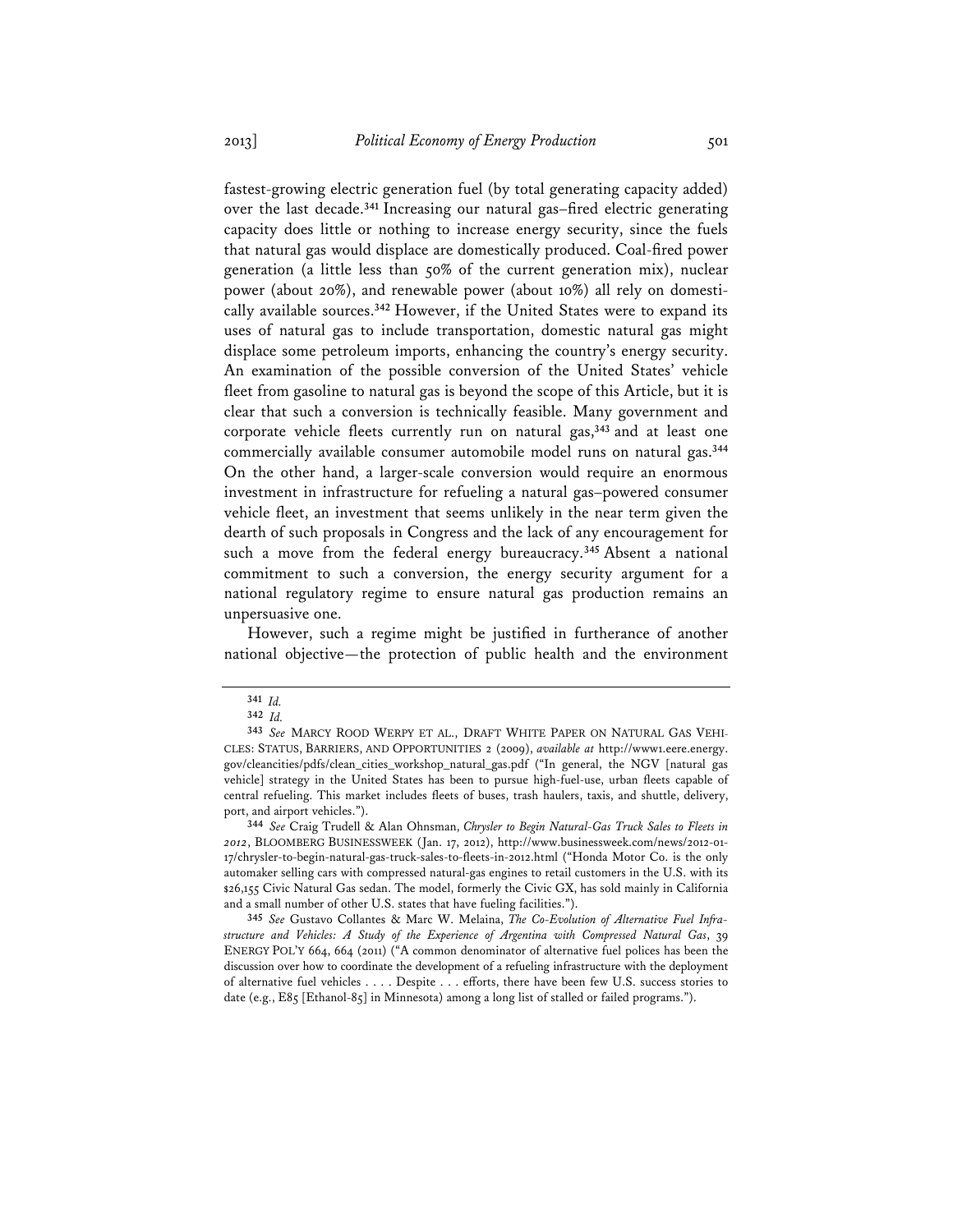through the reduction of air pollution. Two 2011 studies—one by public health and medical professionals, and another by economists—are illustrative of a larger literature pointing toward the conclusion that the displacement of coal-fired electric generation by natural gas–fired generation would yield enormous public welfare benefits. The first study, reported in the *Annals of the New York Academy of Sciences* (a multidisciplinary scientific journal), examined the health effects of the coal industry on a lifecycle basis, estimated health impacts (premature deaths, illness, and injuries) from the extraction, processing, transport, and combustion of coal, and sought to quantify the value of these external costs.**<sup>346</sup>** The authors, a large group of researchers from various public health and academic institutions,**347** estimated that these externalities cost the American public as much as half a trillion dollars each year,**<sup>348</sup>** and "conservatively" estimated that if these costs were internalized (that is, borne by the industry), the price of electricity generated from coal would double or triple.**<sup>349</sup>**

The second study, reported in the *American Economic Review*, offered a framework for integrating environmental externalities into national economic accounts, by quantifying damages associated with air pollution emissions from 820 industries (including all of the major polluting industries) and comparing the harm with the value added to the economy by those industries.**<sup>350</sup>** The authors concluded that the ratio of environmental damage to value added for eight of those industries, including oil- and coalfired power plants, but not natural gas–fired power plants, was greater than one.**<sup>351</sup>** The authors concluded further that coal-fired combustion created by far the largest amount of environmental damage of any industry in the United States, which they estimated at approximately \$53 billion per year.**<sup>352</sup>** By contrast, they estimated environmental damages from natural gas–fired production to be less than \$1 billion per year.**<sup>353</sup>** The authors estimated the

**<sup>346</sup>** Epstein et al., *supra* note 38, at 73.

**<sup>347</sup>** These institutions included the Harvard Medical School, the Harvard School of Public Health, the Boston University School of Public Health, the Department of Pharmacology at Washington State University, and the Department of Community Medicine at West Virginia University. *Id.*

**<sup>348</sup>** *Id.* at 91.

**<sup>349</sup>** *Id.* at 93.

**<sup>350</sup>** Nicholas Z. Muller et al., *Environmental Accounting for Pollution in the United States Economy*, 101 AM. ECON. REV. 1649, 1664 tbl.1 (2011).

**<sup>351</sup>** *Id.* at 1665 tbl.2. The ratio of environmental damage to value added was higher for oilfired generation (5.13) and for coal-fired generation (2.20), and higher still for solid waste combustion and incineration (6.72), than for natural gas–fired generation (0.34). *Id.* at 1665, 1670.

**<sup>352</sup>** *Id.* at 1667. The next-largest amount of environmental damage was associated with the crop-production industry, at \$15.3 billion. *Id.* at 1665.

**<sup>353</sup>** *Id.* at 1669.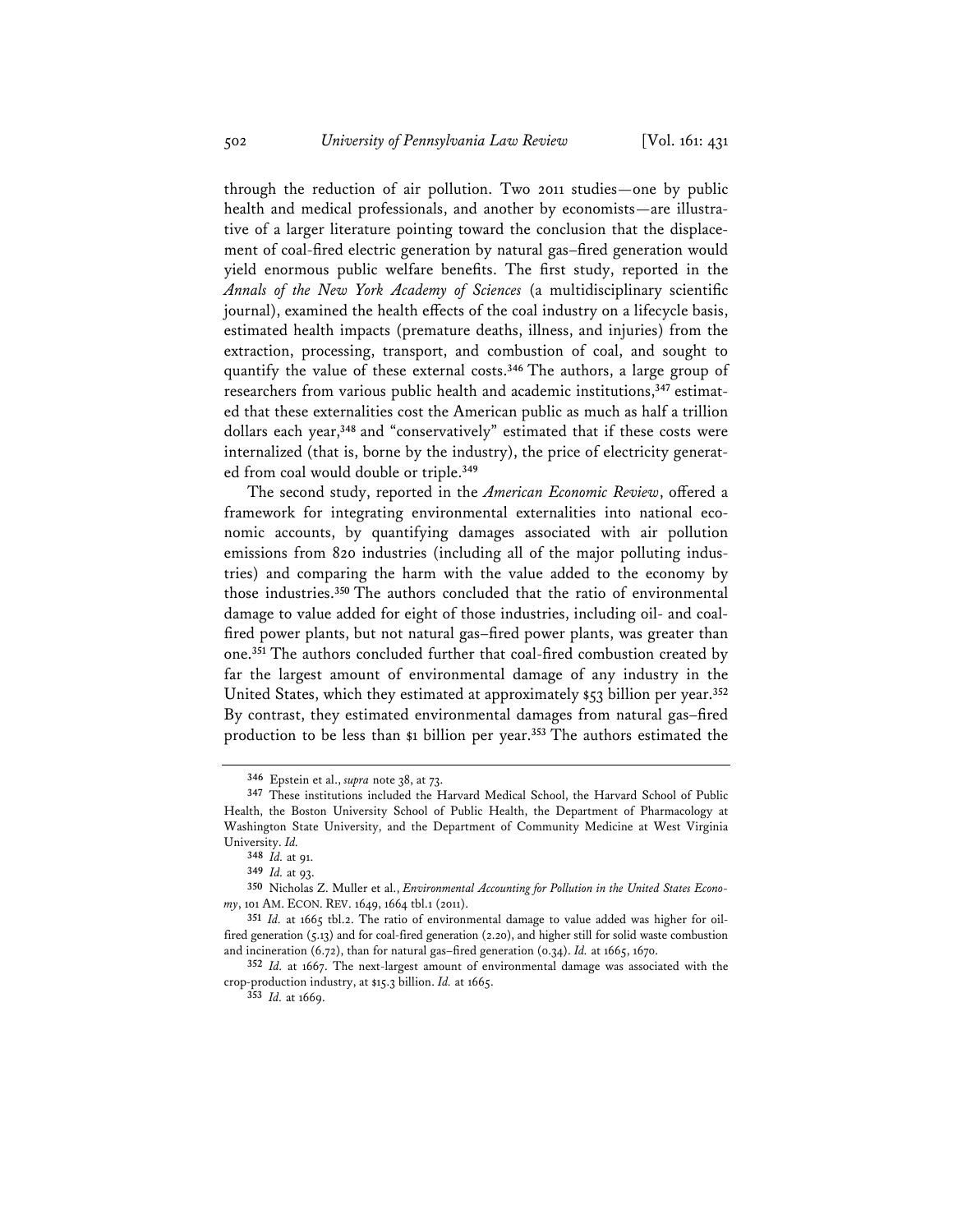costs of coal-fired generation to be approximately 2.8 cents per kilowatt hour (cents/kwh), from oil-fired generation to be 2 cents/kwh, and from natural gas–fired generation to be approximately 0.1 cents/kwh.**<sup>354</sup>**

According to both of these studies, the bulk of the harm from coal combustion is attributable to mortality resulting from emissions of conventional air pollutants, primarily sulfur dioxide, fine particles, and nitrogen oxides. Environmental harm from greenhouse gas emissions pales in comparison, representing well under 1% of the harm estimated in the *American Economic Review* analysis. Stated differently, these studies imply that "the regulated levels of emissions from the industr[ies]" where environmental damage exceeds value added "are too high."**<sup>355</sup>** Other studies have reached similar conclusions,**<sup>356</sup>** and offer further support for the notion that coal combustion imposes very large mortality, morbidity, and environmental costs on American society—costs that dwarf those associated with natural gas–fired power.**<sup>357</sup>** In fact, in 1970, Congress established a national policy aimed at this type of harm when it resolved to "protect and enhance the quality of the Nation's air resources so as to promote the public health and welfare and the productive capacity of its population" through the passage of the CAA.**<sup>358</sup>**

 Does the existence of a national policy in favor of cleaner air imply the need to use federal regulation to promote shale gas development? Not necessarily, for two reasons. First, there are institutional measures in place regulating harmful emissions. For example, the CAA already provides an adequate vehicle for addressing coal-fired power plant emissions. Existing

**<sup>354</sup>** *Id.* By way of comparison, electricity prices for continental American households range between 8 and 17 cents/kwh. *Table 5A. Residential Average Monthly Bill by Census Divison, and State 2011*, U.S. ENERGY INFO. ADMIN. (Sept. 27, 2012), http://www.eia.gov/electricity/sales\_revenue\_ price/pdf/table5\_a.pdf.

**<sup>355</sup>** Muller et al., *supra* note 350, at 1672.

**<sup>356</sup>** A 2009 National Academy of Sciences study estimated the annual non–climate related external damages from 406 coal-fired power plants to be \$62 billion, or about 3.2 cents/kwh. Press Release, National Academy of Sciences, Report Examines Hidden Health and Environmental Costs of Energy Production and Consumption in U.S. (Oct. 19, 2009), *available at* http://www. usclimatenetwork.org/resource-database/NAS%20study%20on%20costs%20of%20energy.pdf. Studies of the effects of coal on the budgets of Kentucky and West Virginia concluded that coal had a net negative impact on both states. *See* MELISSA FRY KONTY & JASON BAILEY, MTN. ASS'N FOR CMTY. ECON. DEV., THE IMPACT OF COAL ON THE KENTUCKY STATE BUDGET (2009), *available at* http://www.maced.org/coal/documents/Impact\_of\_Coal-Exec\_Summary.pdf (calculating that the coal industry had about a \$115 million net negative impact on Kentucky's budget); *Researchers Push for Higher Taxes, Fees, Fines on Coal*, CHARLESTON GAZETTE, Sept. 13, 2010, http://www.wvgazette.com/News/201009130914 (reporting that the coal industry cost the West Virginia government a net of almost \$98 million in the 2009 budget year).

**<sup>357</sup>** *See* National Academy of Sciences, *supra* note 356 ("Burning natural gas generated far less damage than coal, both overall and per kilowatt-hour of electricity generated.").

**<sup>358</sup>** 42 U.S.C. § 7401(b)(1) (2006).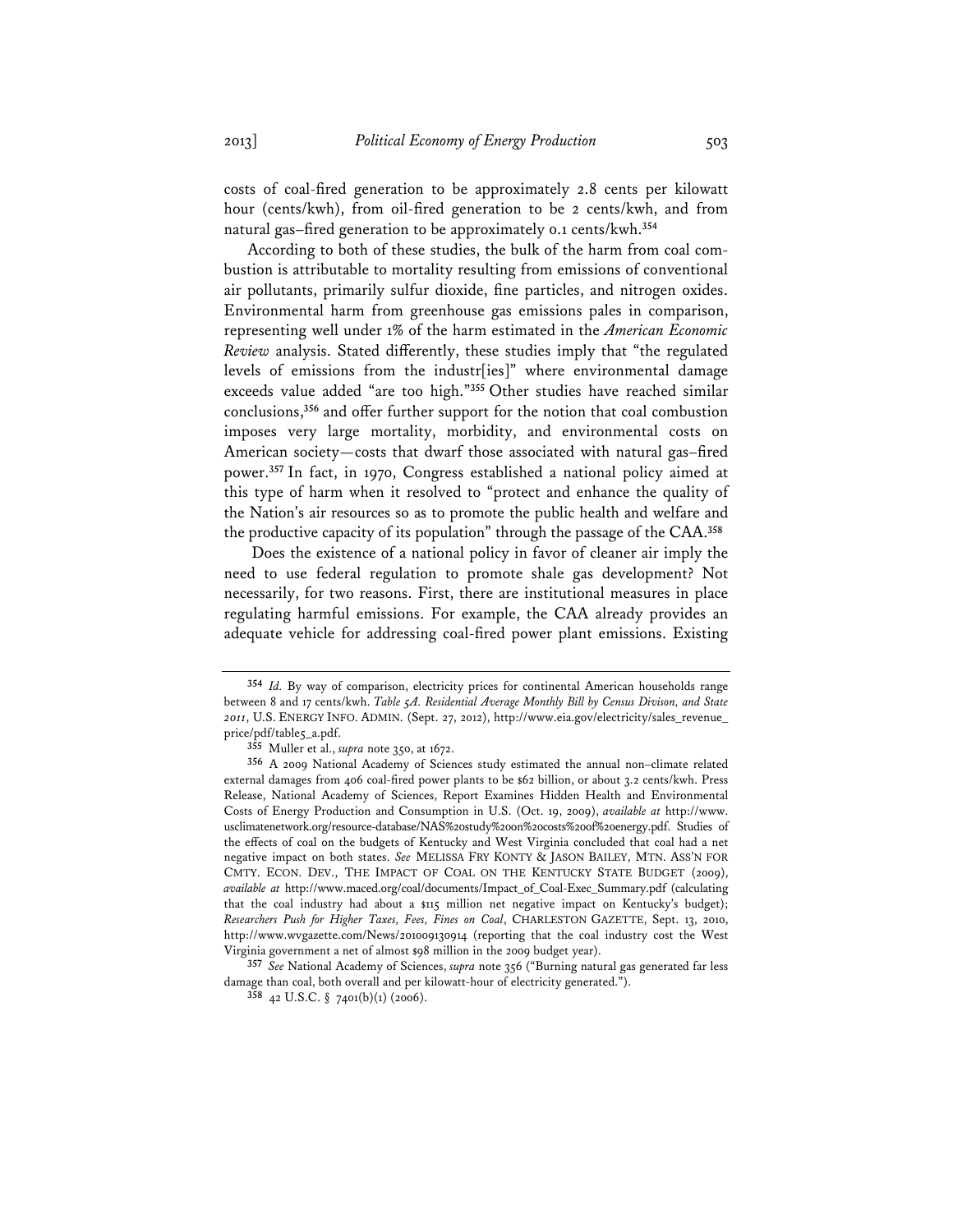EPA rules regulate emissions of sulfur dioxide, particulate matter, and ozone precursors from coal-fired power plants,**359** and the Obama Administration is moving forward with new rules aimed at reducing emissions of mercury,**<sup>360</sup>** carbon dioxide,**<sup>361</sup>** and nitrogen oxides**<sup>362</sup>** from coal-fired power plants. While regulatory action to address emissions from coal-fired power plants has been contentious and halting,**<sup>363</sup>** these new rules are apparently stringent enough to have attracted the intense opposition of industry.**<sup>364</sup>** Second, the market seems to be providing sufficient incentives for shale gas development on its own, without federal help, at least for the time being. The excess supply of shale gas has, in fact, caused prices to fall to unprecedented lows.**<sup>365</sup>** Nor does it seem likely that a cascade of state and local bans on shale gas production will constrain supply any time soon. To the contrary, each state is addressing local conflicts over shale gas production on its own terms. Under current conditions, then, comprehensive federal licensing legislation for shale gas production seems unnecessary, at least for the time being.

Finally, it should be noted that there are two existing regulatory regimes that proponents of comprehensive federal regulation of shale gas production might point to as precedents. More specifically, these are regulatory

**<sup>359</sup>** Emissions of conventional pollutants like sulfur dioxide, particulate matter, and nitrogen oxides from new or modified coal-fired power plants have long been regulated under the CAA. In addition, the acid rain program regulates the emission of acid rain precursors (like sulfur dioxide) from older coal-fired power plants. For a history of these regulatory programs and an early history of the efforts to regulate mercury emissions from coal-fired power plants, see David B. Spence, *Coal-Fired Power in a Restructured Electricity Market*, 15 DUKE ENVTL. L. & POL'Y F. 187, 193-99 (2005).

**<sup>360</sup>** *See* National Emission Standards for Hazardous Air Pollutants From Coal- and Oil-Fired Electric Utility Steam Generating Units, 77 Fed. Reg. 9304 (Feb. 16, 2012) (to be codified at 40 C.F.R. pts. 60 & 63) (regulating mercury emissions from coal-fired power plants as toxic emissions under section 112 of the CAA for the first time). One byproduct of the new mercury rule will be reductions in particulate matter emissions. *Id.* at 9424. The most serious health costs associated with coal-fired power plants are associated with particulate matter emissions. *See* Epstein et al., *supra* note 38, at 85 (listing various serious—and even fatal—ailments that can occur as a result of exposure to particulate matter emissions).

**<sup>361</sup>** *See, e.g.*, Standards of Performance for Greenhouse Gas Emissions for New Stationary Sources: Electric Utility Generating Units, 77 Fed. Reg. 22,392 (Apr. 13, 2012) (recommending new standards for carbon dioxide emissions from fossil fuel–fired power plants, given the harm to public health resulting from climate change); see also *supra* notes 257-64 and accompanying text for a discussion of the EPA's "tailoring rule" for greenhouse gases.

**<sup>362</sup>** *See* Federal Implementation Plans: Interstate Transport of Fine Particulate Matter and Ozone and Correction of SIP Approvals, 76 Fed. Reg. 48,208 (Aug. 8, 2011).

**<sup>363</sup>** *See* Spence, *supra* note 359, at 203-11 (describing the differences between the Clinton and George W. Bush Administrations' approaches to EPA regulation).

**<sup>364</sup>** *See, e.g.*, Matthew L. Wald, *New Air Quality Rules for Power Plants in Dispute*, N.Y. TIMES, Dec. 2, 2011, at A24 (detailing opposition from utility companies and Republican Congressmen to some of the EPA's new air pollution regulations for power plants).

**<sup>365</sup>** *See supra* note 337.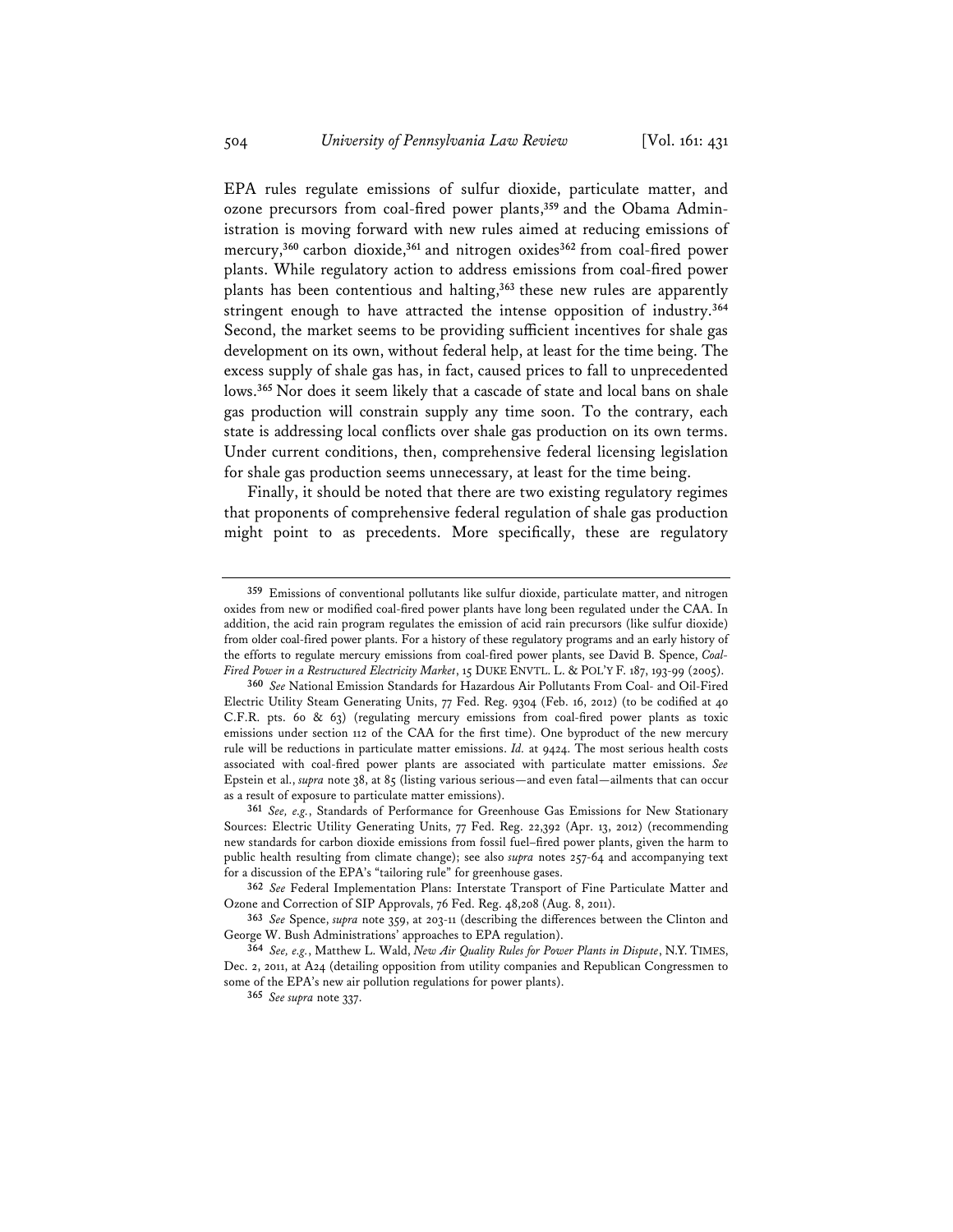regimes that were based upon stated national interests in regulating despite the local nature of the externalities involved. One such regime is the SDWA, which is difficult to justify on national emergency or interstate pollution externalities grounds.**<sup>366</sup>** The protection of groundwater—even for drinking purposes—seems primarily a local concern, yet Congress made its protection a matter of federal responsibility. Why? As a risk-regulation regime covering multiple industries, the SDWA (including its undergroundinjection-well program) can be justified on race to the bottom grounds in ways that federal regulation of fracking cannot. That is, in the absence of federal regulation protecting drinking water wells, one can at least imagine a narrowly self-interested waste disposer forum-shopping for a state in which disposal is unregulated.**<sup>367</sup>** As a matter of historical reality, it seems that the SDWA was Congress's response to a perceived instance of state regulatory failure. The statute authorizes light-handed regulation, designed to push states to ensure that drinking water is safe. Congress made a policy judgment that the SDWA was necessary to protect public health, and that it had the constitutional power to regulate it.**<sup>368</sup>** There is an ongoing process of documenting and measuring the environmental, health, and safety impacts of fracking, as well as its benefits, including environmental ones, and its costs. We do not yet have a clear picture of either side of the balance, and the SDWA's regulation of similarly localized activities does not seem reason enough to federalize the regulation of shale gas production.

A second useful precedent for proponents of federalizing the regulation of shale gas production is the SMCRA.**<sup>369</sup>** This act created a federal licensing regime for coal mining, one Congress deemed necessary because of the importance of the coal industry to the national economy and because state environmental regulation had failed.**<sup>370</sup>** The regulatory program established by the SMCRA set up federal standards that states can administer by federally approved programs, thus providing minimum federal standards to

**<sup>366</sup>** *See* Revesz, *supra* note 160, at 540 ("[E]nvironmental problems such as the control of drinking water quality [create] virtually no interstate pollution externalities.").

**<sup>367</sup>** Even here, however, the race-to-the-bottom argument seems unpersuasive. Anyone who recklessly or knowingly contaminates a drinking water source faces liability risks irrespective of the SDWA. *See, e.g.*, *supra* note 64 (discussing liability of Cabot Energy for contamination of drinking water sources in Dimock, Pennsylvania). Rather, the SDWA seems aimed more at pushing states to regulate drinking water sources than at preventing a race to the bottom.

**<sup>368</sup>** 42 U.S.C. § 300g-1(b) (2006).

**<sup>369</sup>** *See* note 196 and accompanying text.

**<sup>370</sup>** *See id.*; *see also* Olivier A. Taillieu, Case Note, *Agency Action: OSM's Regulations under Strict Scrutiny from the D.C. Circuit*, 66 GEO. WASH. L. REV. 935, 961 (1998) (noting that, prior to the enactment of SMCRA, mining was plagued by undercapitalized firms that caused environmental harm).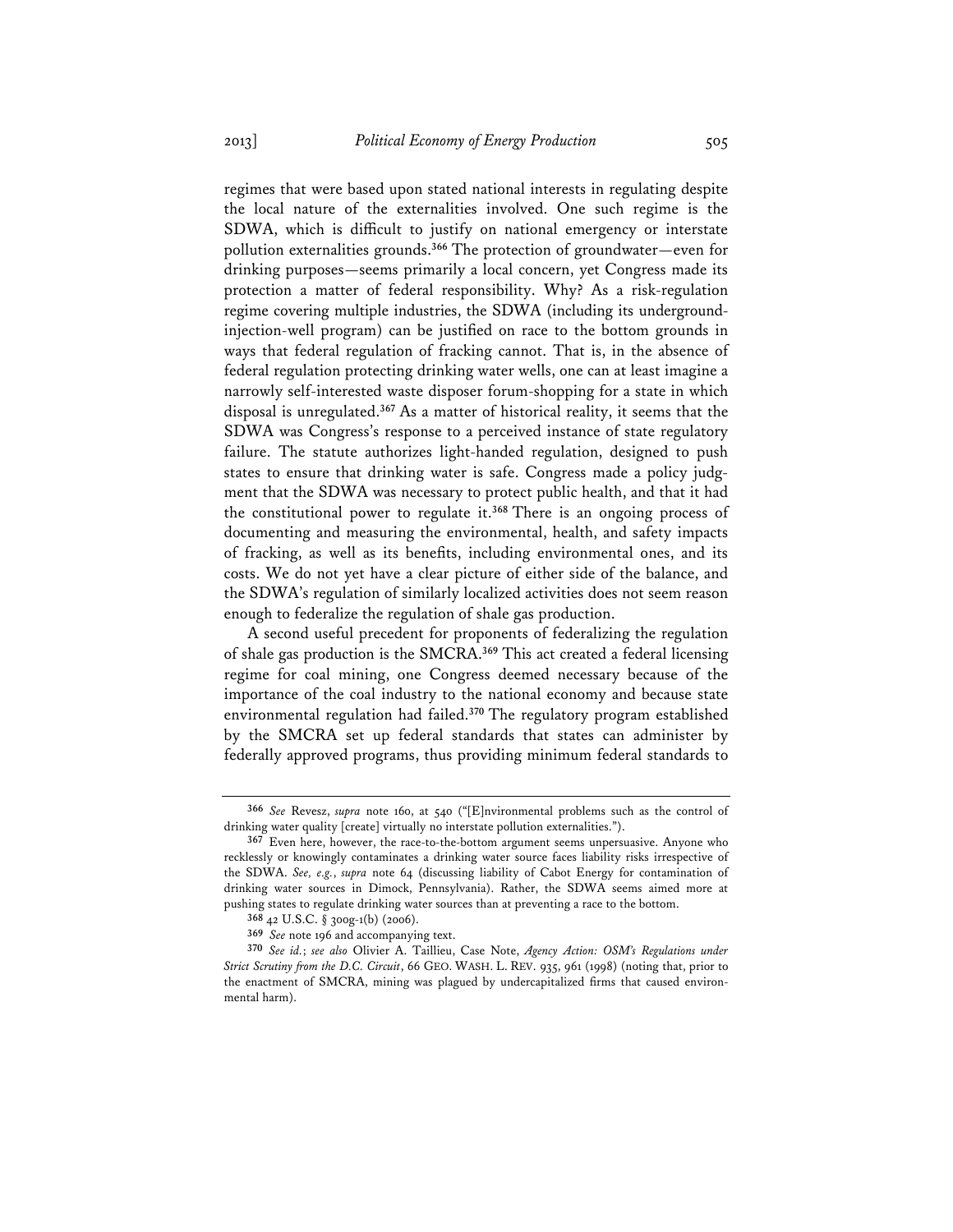which states must adhere.**<sup>371</sup>** Most of the impacts of surface mining are felt locally in the form of denuded land and changes in the character of the area, just as in the fracking context.**<sup>372</sup>** The coal industry was certainly a nationally important industry (even a strategic one) at the time of the SMCRA's enactment, but one could argue that the natural gas industry is becoming equally important within the American energy policy environment. On the other hand, the impacts of surface mining were well understood at the time of the SMCRA's passage,**<sup>373</sup>** and they dwarf those associated with fracking. Yet the differences and similarities between surface mining and shale-gas production are matters of judgment, and the SMCRA remains an example of federal regulation of an essentially local (albeit enormous) environmental problem, likely not plagued by significant race-to-the-bottom problems. However, the fact that Congress has exercised federal regulatory authority in past situations that are not explained by the traditional rationales for federal regulation does not constitute a strong case for regulating shale-gas production today.

## CONCLUSION: THE CASE FOR NARROW FEDERAL REGULATION ONLY

It is certainly conceivable that the case for greater regulation of shale-gas production may turn out to be strong. Indeed, to many it appears that such regulation has lagged behind the industry's growth, which has triggered controversy and public opposition to fracking in some places and a process of adaptation by regulators. Controversy over fracking will be resolved politically, by actors whose concerns for principles of federalism will probably be dwarfed by their desires to promote or restrict fracking for policy reasons. Opponents and proponents of shale-gas production mobilize their supporters and advance their arguments for and against regulation at all levels of government. Local ordinances, state laws, and federal laws

**<sup>371</sup>** 30 U.S.C. § 1211.

**<sup>372</sup>** As with natural gas production, coal mining has some interstate impacts, but most of those can be addressed through existing federal authorities, such as the CWA. *See e.g.*, Proposed Suspension and Modification of Nationwide Permit 21, 74 Fed. Reg. 3411 (July 15, 2009) (revising the permitting program for disposal of fill materials from mining activities under CWA Section 404); *see also* Ohio Valley Envtl. Coal. v. Bulen, 429 F.3d 493 (4th Cir. 2005) (overturning and remanding district court decision finding nationwide permitting inconsistent with the CWA); Kentuckians for the Commonwealth v. Rivenburgh, 317 F.3d 425 (4th Cir. 2003) (upholding fill activities under a nationwide permit); Ohio Valley Envtl. Coal. v. Hurst, 604 F. Supp. 2d 860 (S.D. W. Va. 2009) (holding that the issuance of a nationwide permit was arbitrary and capricious).

**<sup>373</sup>** For a brief summary of the impacts to land and water from surface mining, see Taillieu, *supra* note 370, at 961 (noting that, before SMCRA's enactment, "people grossly abuse[d] the land" when mining coal).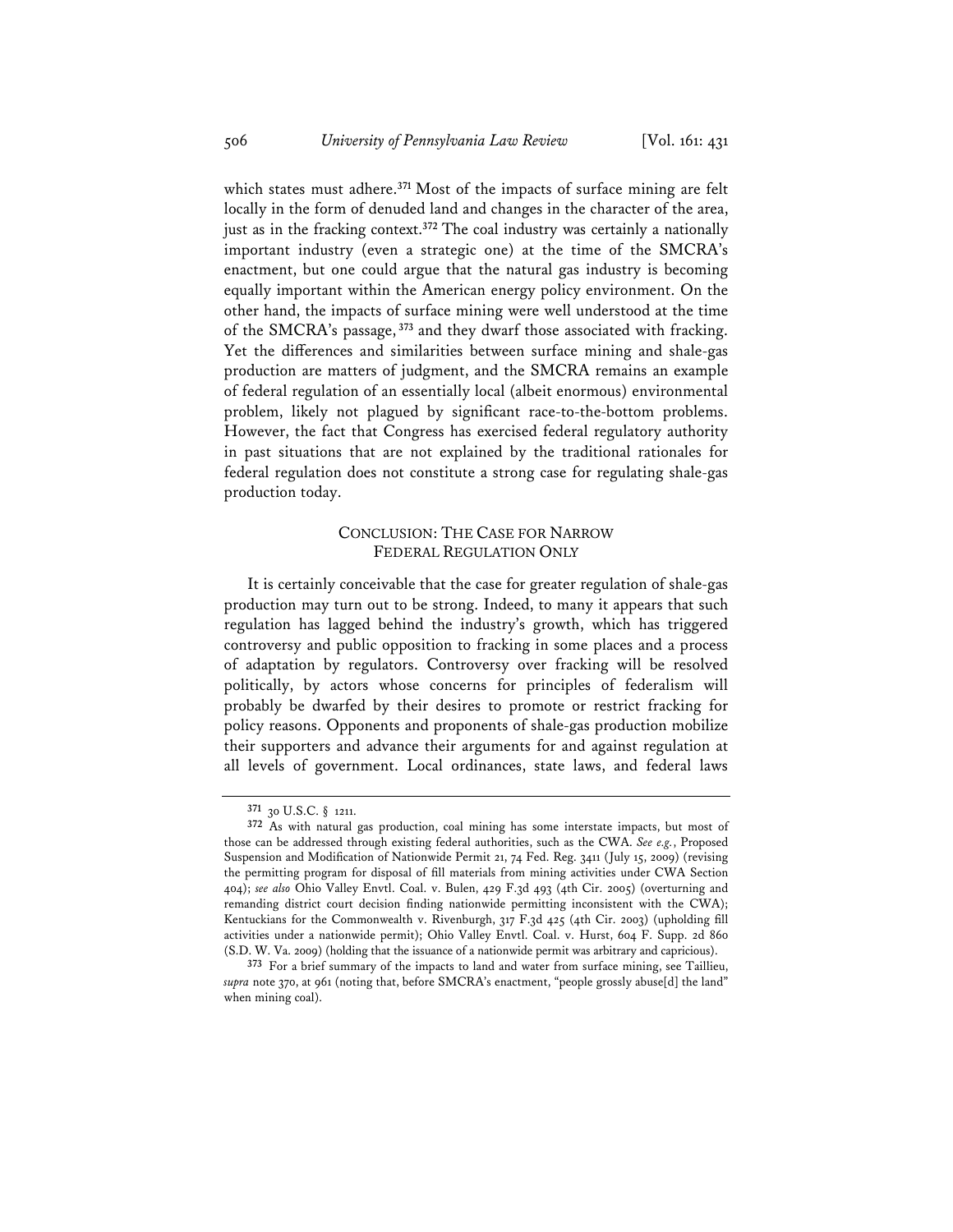addressing fracking (by permitting, prohibiting, or regulating it) are the products of this political conflict: opponents of fracking may prevail in one setting, proponents of fracking in another. The product of these political processes is a seemingly messy regulatory environment, characterized by fragmentation and fluidity.

A single federal regulatory regime for shale-gas production would certainly be a much neater solution, at least conceptually. A federal licensing regime could both preempt unnecessarily restrictive local laws and establish uniform minimum standards applicable across the country. Such an approach would relieve producers from having to worry about multiple state regulatory regimes, and a system of well-drawn rules might provide a minimum level of environmental protection in the event states or localities fail to regulate adequately.

But however conceptually easy that solution sounds, it is problematic for at least two reasons. First, it assumes that federal government actors (Congress or the EPA) can better regulate and balance the costs and benefits of fracking than can state and local government officials whose constituents are directly experiencing most of those costs and benefits. Whatever the potential imperfections of the local policymaking process, such as susceptibility to capture or a race to the bottom, the most important impacts of shale-gas production—changes in local character of the community, potential contamination of groundwater, and water supply issues—are matters of local concern.

Moreover, despite regulatory lags in some places, state and local governments appear to be adjusting to new information about the local risks associated with fracking and shale gas production. Local governments are amending their ordinances and states are updating their regulatory regimes to respond to newly—or better—understood risks. For instance, both Texas and Pennsylvania have recently strengthened their regulations governing fracking, and New York will soon establish a new regulatory regime for fracking. These actions are typical of states where fracking occurs. There is no evidence to suggest that the states' varying approaches to these questions reflect industry capture; an equally likely explanation is that each state is balancing the costs and benefits of development differently. For these reasons, the enactment of a comprehensive licensing program or broad federal regulation focused on shale-gas production seems, at the very least, premature at this time.

For now, the better option is for the federal government to restrict its regulation of fracking to those aspects of the industry that produce interstate effects or implicate established national interests. For example, fracking